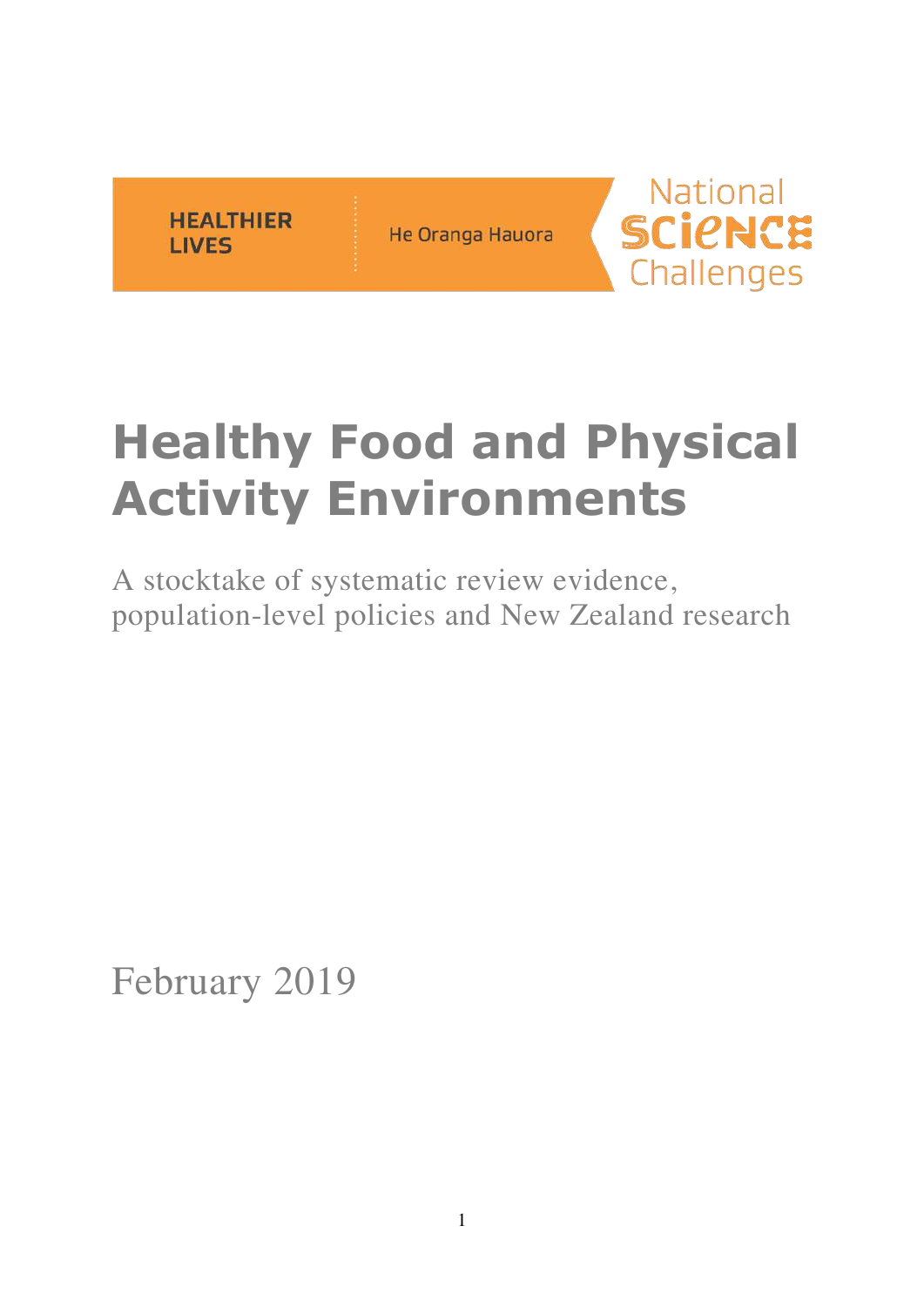## **Author and acknowledgements**

This report was written by Dr Sarah Gerritsen, Research Fellow in the Department of Epidemiology and Biostatistics at the School of Population Health, University of Auckland. Thank you to Isla Dunn who assisted with the literature searching and extracted data from included reviews, and to Emily Brownie who assisted with the policy monitoring table.

Directors of the Healthier Lives National Science Challenge Professors Jim Mann (University of Otago) and Cliona Ni Mhurchu (University of Auckland) conceived of the study and provided academic oversight and review.

The Directors and the author would like to thank Jean Cockram, Dr Sally Mackay and Professor Karen Witten for their comments on the draft report.

**Suggested citation:** Gerritsen, S. Mann, J. Ni Mhurchu, C. 2019. *Healthy Food and Physical Activity Environments. A stocktake of systematic review evidence, population-level policies and New Zealand research*. He Oranga Hauora Healthier Lives National Science Challenge: Wellington.

## **Definitions and acronyms**

BMI, Body mass index: body size measured as weight in kilograms divided by height in m<sup>2</sup>

Food environment: The range of foods available, affordable, convenient and desirable to people in a given context (Herforth and Ahmed, 2015)

GIS, geographic information system: a system designed to capture, store, manipulate, analyze, manage, and present spatial or geographic data

NCD, non-communicable disease (in this report, specifically: diabetes, cardiovascular disease and cancer)

NZ, New Zealand

Physical activity environment: Places where people can be physically active… Attributes of the built environment that can be affected by policies to contribute to the promotion of physical activity (Sallis and Glanz, 2009)

PRISMA, Preferred reporting in systematic reviews and meta-analyses (Moher, 2009)

RCT, Randomised controlled trial

UK, United Kingdom

US, United States of America

WHO, World Health Organization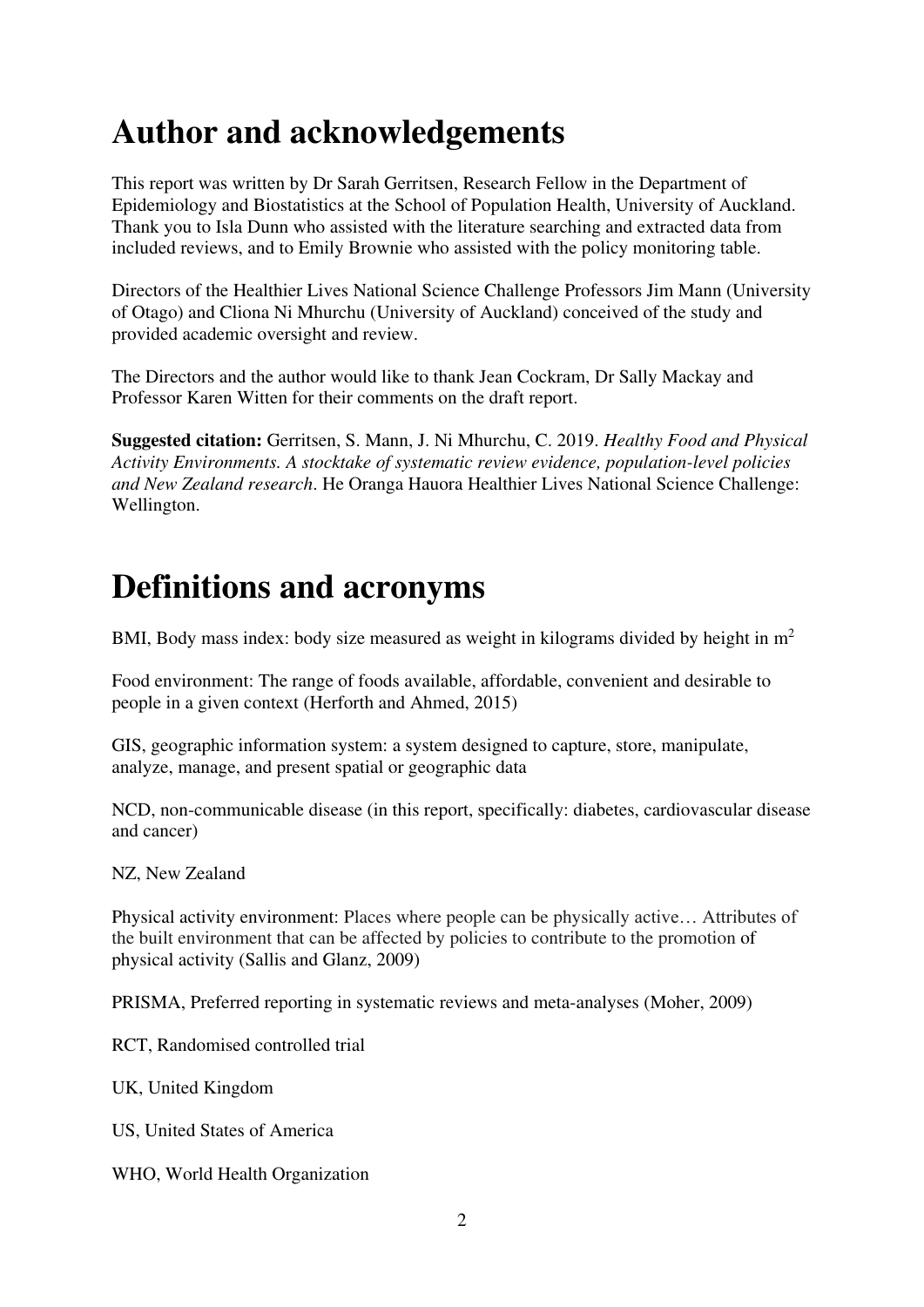## Contents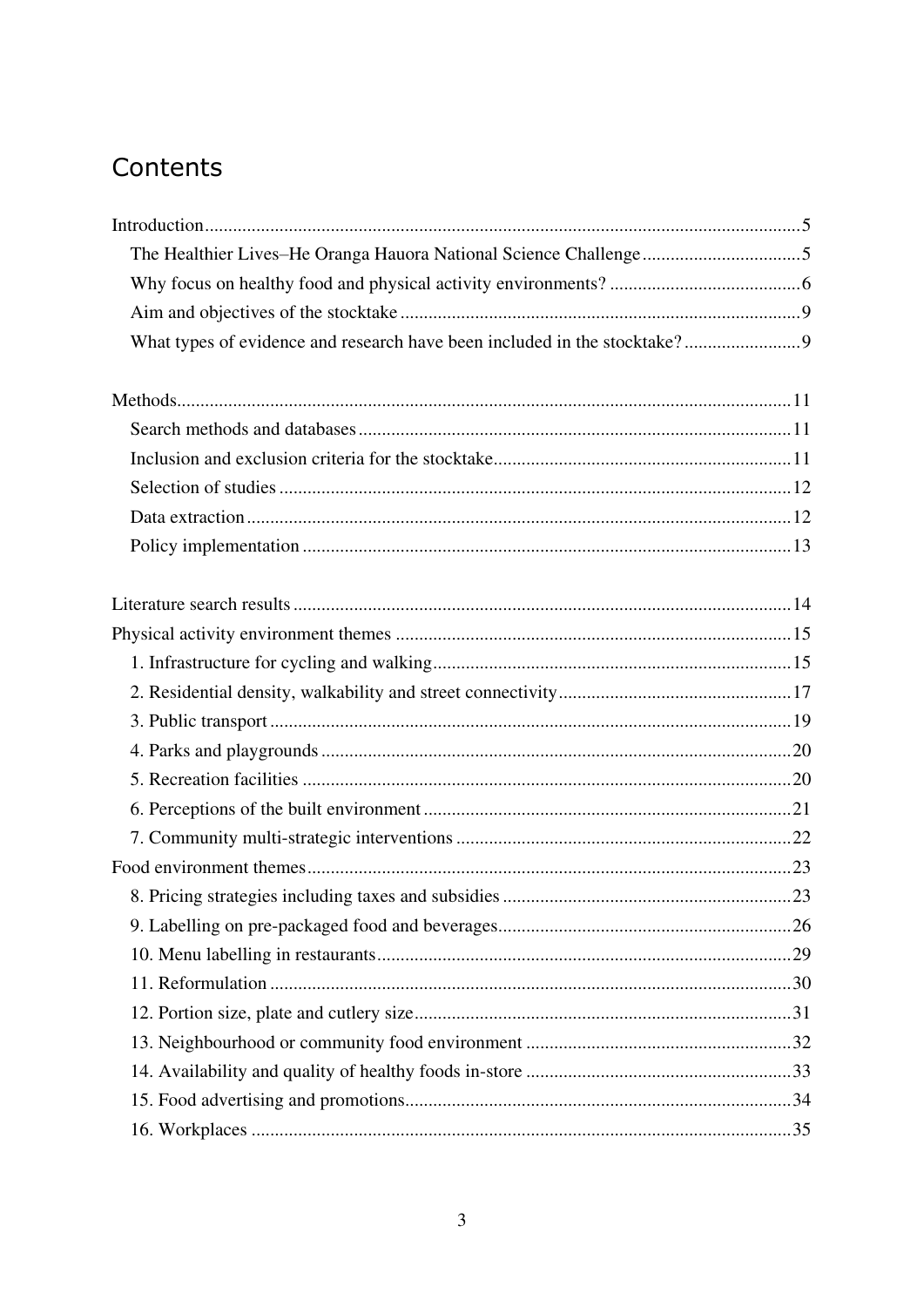| Population-level policies to improve the food or physical activity environment36 |  |  |
|----------------------------------------------------------------------------------|--|--|
|                                                                                  |  |  |
|                                                                                  |  |  |
|                                                                                  |  |  |
|                                                                                  |  |  |
|                                                                                  |  |  |
|                                                                                  |  |  |
|                                                                                  |  |  |
|                                                                                  |  |  |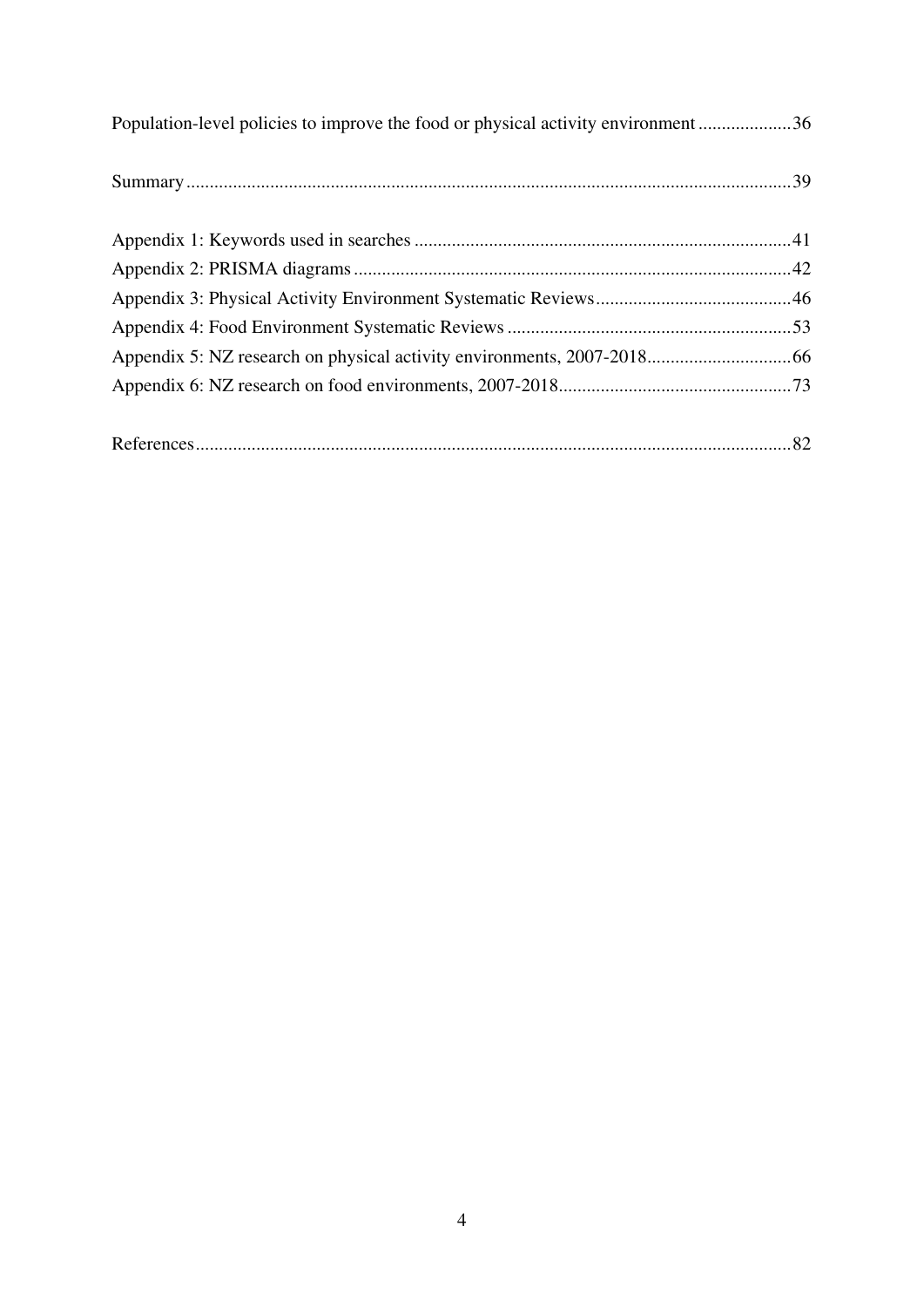# <span id="page-4-0"></span>Introduction

## <span id="page-4-1"></span>**The Healthier Lives–He Oranga Hauora National Science Challenge**

The Healthier Lives He Oranga Hauora National Science Challenge is a national collaborative research programme funded by the New Zealand Government. Its vision is of an Aotearoa New Zealand with equitable health outcomes and a substantially reduced burden of non-communicable diseases (NCDs). The Healthier Lives National Science Challenge Research Strategy 2019-2024 (Figure 1) proposed a new research area–healthy food and physical activity environments–aimed at scalable population-level interventions in order to meet the goal of improving equity of health outcomes as well as reducing the overall burden of disease arising from NCDs.



#### **Figure 1: Healthier Lives Phase 2 Strategy Framework** (Source: Healthier Lives - He Oranga Hauora, 2018)

Theme 1 (Population Scale) of the Healthier Lives National Science Challenge's Phase 2 examines how the world in which we live influences what we eat and how we move around, in different settings and at different stages of life. It will also examine how we might target food and physical activity systems to bring about a positive shift in health behaviours and reduce the overall burden of NCDs in New Zealand, particularly related to obesity, diabetes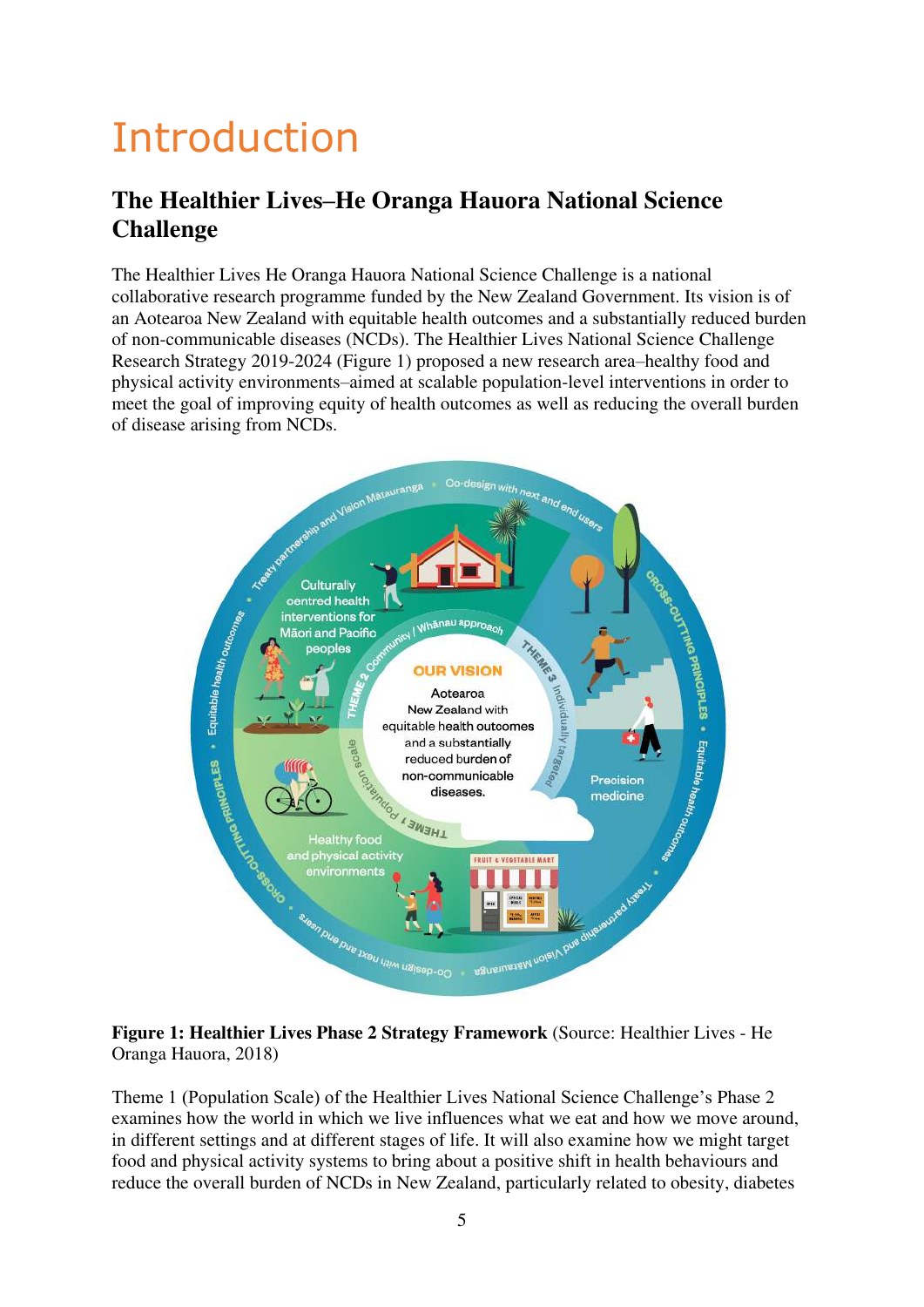and cardiovascular disease. Research will focus on evaluating and modelling the impact of population-level interventions and policy changes in relation to food and physical activity environments with a view to establishing an evidence base for policy and practice decisionmaking.

In order to inform Theme 1, this stocktake was undertaken to synthesize major areas of international research within the broad themes of 'healthy food environments' and 'healthy physical activity environments', and provide a short summary of significant evidence within each area, including research that may be currently underway in New Zealand.

## <span id="page-5-0"></span>**Why focus on healthy food and physical activity environments?**

Non-communicable diseases (NCDs), particularly heart disease, cancer, stroke and diabetes, are the leading cause of morbidity and mortality globally (WHO 2013 Global Action Plan for NCD). In New Zealand, 88% of all health loss (or disability-adjusted-life-years) is due to NCDs, with cancer contributing 17% to this figure, and cardiovascular diseases including diabetes another 17% (Ministry of Health, 2016).

Much of this premature mortality and disability is preventable. A poor diet is the leading cause of death in New Zealand, accounting for nearly 20% of deaths in 2017 (Figure 2). Many of the other common cause of death are related to poor diet, such as high blood pressure, high plasma glucose, body mass index, and high cholesterol (LDL in the diagram). In addition, low physical activity accounts for around 4% of deaths (Figure 2).



**Figure 2: Cause of death in New Zealand, Both sexes and all ages, 2017**  Source: Global Burden of Disease Study (Institute for Health Metrics and Evaluation, 2018)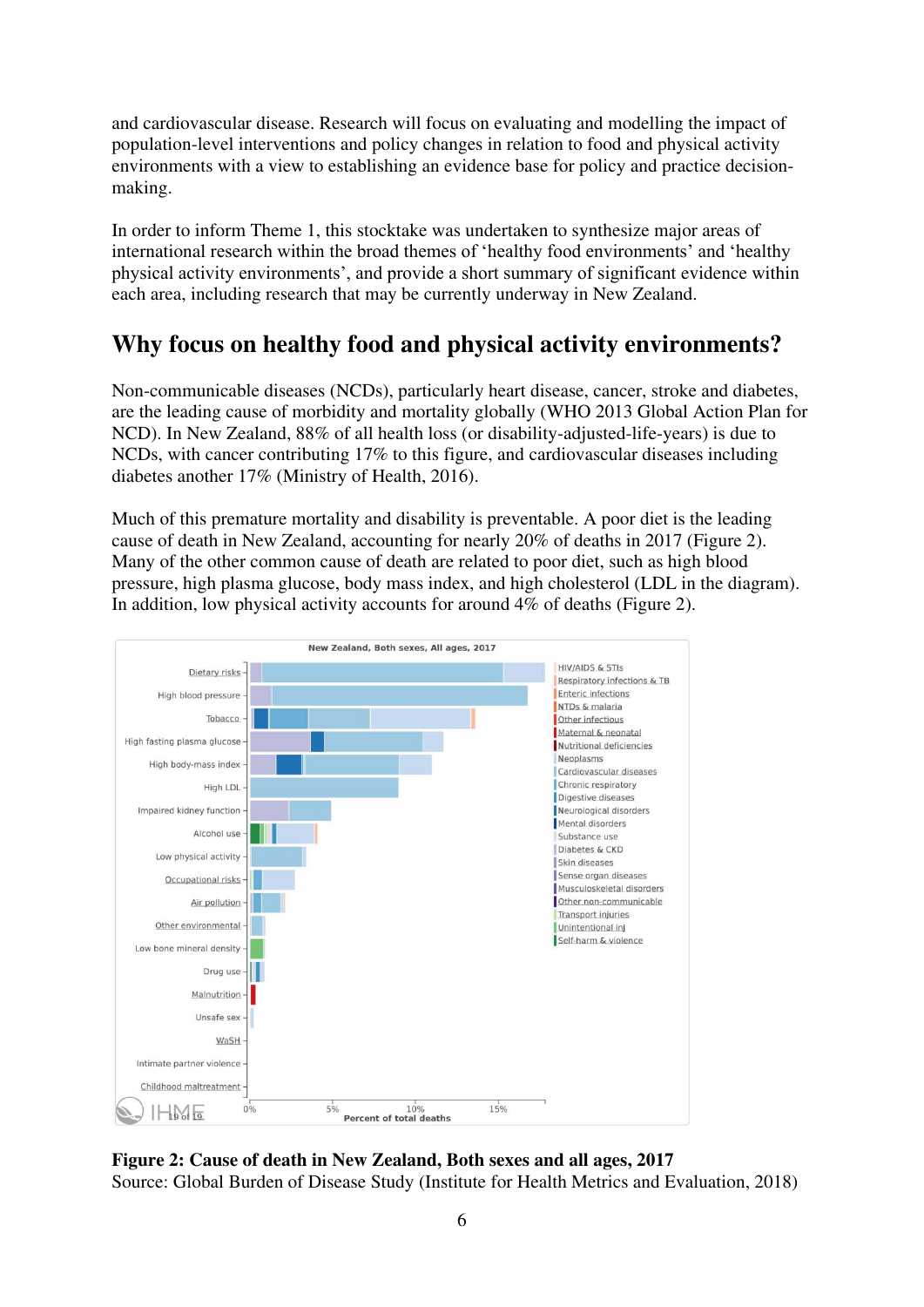Preventing premature deaths from NCDs is not simply a matter of targeting individual behaviour change; broader changes in social, economic, environmental and cultural contexts will be required. Decades of public health research have shown that interventions which target individual behaviour change are not as effective at improving population-level health statistics (Figure 3), particularly if they do not have universal reach or are ineffectively applied. Changing individual behaviours is difficult when we are socially conditioned to behave as others around us; it is much easier if social norms or the context and environment shift to enable healthy behaviours (Frieden, 2010).



**Figure 3: The health impact pyramid** (Frieden, 2010)

Backholer et al. (2014) theorized that interventions requiring a high degree of individual effort–i.e. those which aim to improve individual behaviour through knowledge and skill development–not only had less impact at the population level, but may also be more likely to increase inequality due to the fact that privileged groups in society would able to mobilise the resources to make the most of the intervention. In contrast, interventions which were predominantly structural in nature (for example, smokefree legislation and fluoridation of water) were unlikely to increase inequality as there is an equal or greater benefit for lower socioeconomic groups. The authors conclude that to impact rising levels of obesity the "optimal default" must become the healthy behavioural choice around diet and exercise– taking less time, effort and thought for individuals–and that these interventions could range from 'nudges' of rewards or incentives, through to stronger regulatory measures (Backholer et al., 2014). Environmental change and policy interventions may be among the most effective strategies for creating equitable population-wide improvements in nutrition and activity.

However, public health interventions are not without risk or unintended outcomes, and usually have varying levels of restriction of individual freedom associated with them. The Nuffield ladder (Figure 4) was developed to assist in thinking about the acceptability and justification of different policies. With each step up the ladder, the intervention moves from individual freedom and responsibility toward state intervention. The decision to land on a particular 'rung' for a public health intervention is made by weighing the benefits to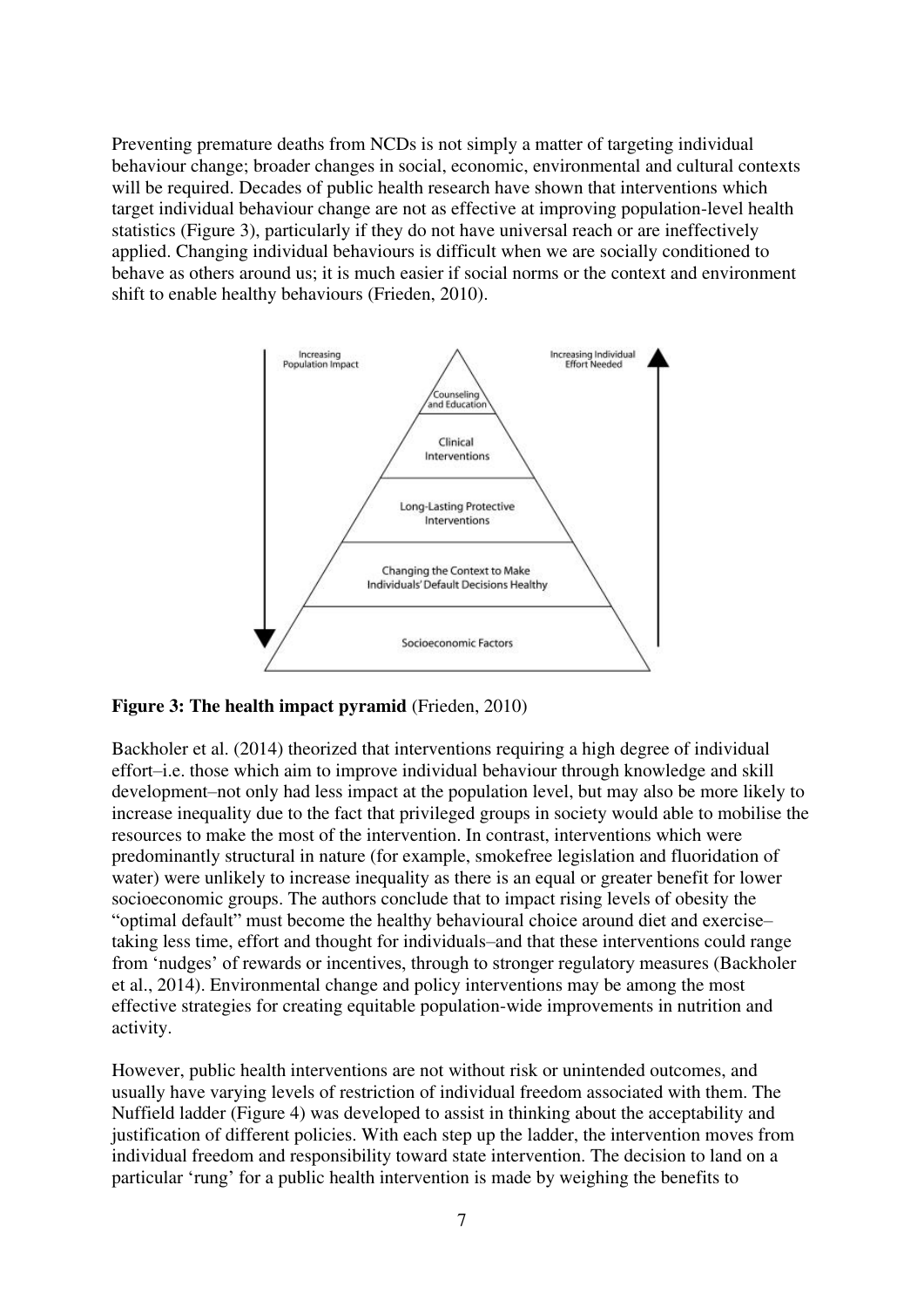individuals and society against the erosion of individual freedom. Economic costs and benefits would also need to be taken into account.



**Figure 4: The Nuffield Intervention Ladder** (Nuffield Council on Bioethics, 2007)

Given the considerable health burden which stems from poor diet and low physical activity, and the promising equitable effect of environmental approaches to impact upon large numbers of the population, the Healthier Lives National Science Challenge is looking to support scalable, population-level dietary and activity interventions, in order to meet the goal of improving equity of health outcomes as well as reducing the overall burden of disease arising from NCDs.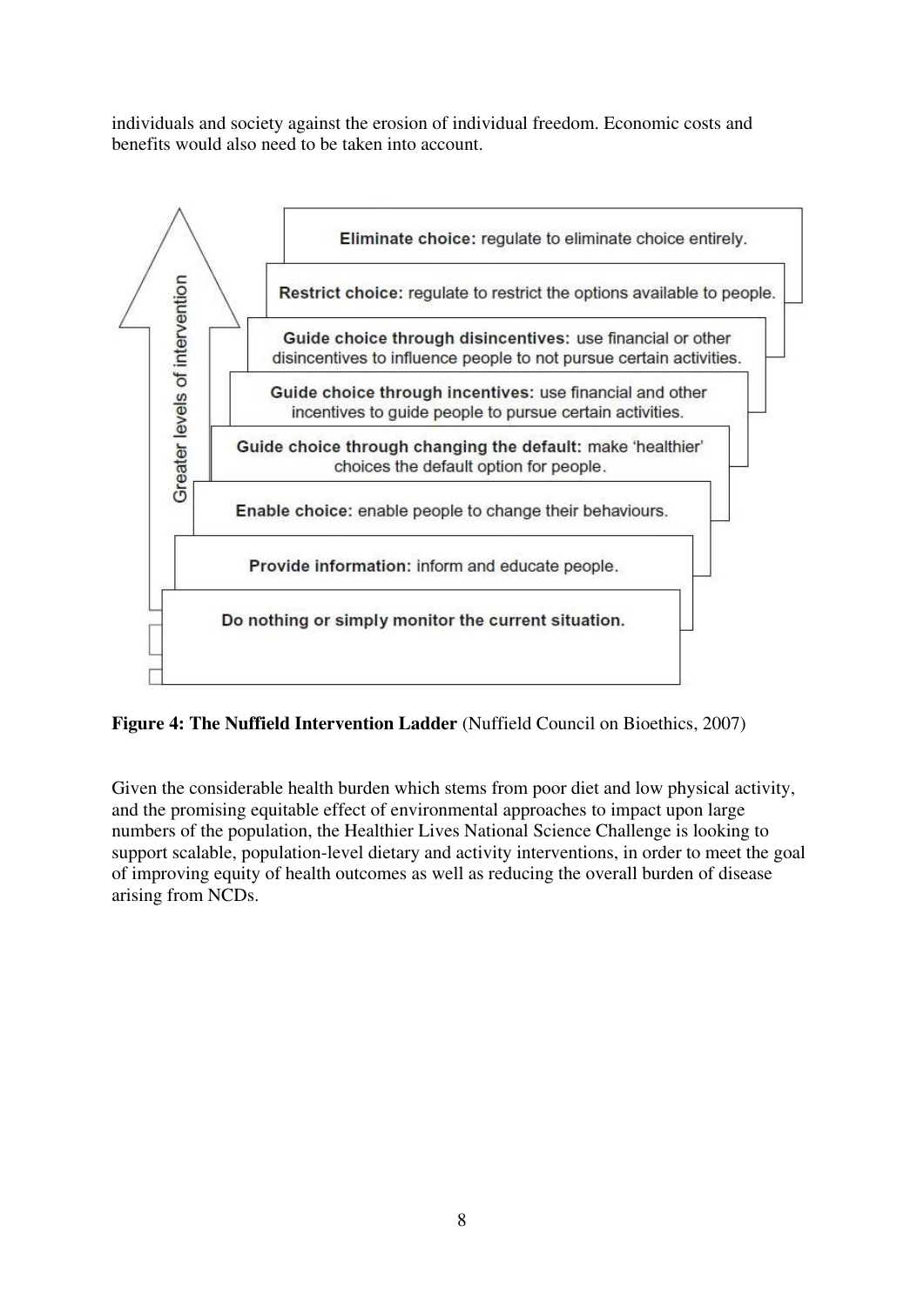## <span id="page-8-0"></span>**Aim and objectives of the stocktake**

The aims of this stocktake were to identify and summarize:

- systematic reviews of international evidence on population-level interventions within food and/or physical activity environments that improve adult (18-64 year old) diets and physical activity, with the aim of reducing the overall burden of cancer, cardiovascular disease, diabetes and obesity;
- available evidence on which interventions will improve equity of health outcomes;
- monitoring systems of population-level policies aimed at improving food and/or physical activity environments to reduce the overall burden of disease arising from the four NCDs (cancer, cardiovascular disease, diabetes and obesity); and
- high quality NZ evidence, research and policies related to healthy food and physical activity environments, including key findings of research and evaluations where available.

The adult age group restriction used in this stocktake (only including research with a focus on 18-64 year olds) because the focus/target group of the Healthier Lives National Science Challenge is adults of this age. Other Challenges focus on children (A Better Start) and the elderly (Ageing Well). There may be possible spill over effects from interventions aimed at the younger or older population groups that have not been captured in this review, e.g. restrictions on advertising to children also influence the number and type of advertisements adults are exposed to, and it is likely that population interventions aimed at adults would also spill over to effect children or older people.

The stocktake has not attempted to be comprehensive but instead focused on identifying scalable interventions likely to achieve major impact across the adult population. Special attention was paid to research, policies and programmes likely to achieve the greatest gains for sections of the New Zealand population that currently experience the most inequitable health outcomes (Māori, Pacific, low income communities).

## <span id="page-8-1"></span>**What types of evidence and research have been included in the stocktake?**

This report details a stocktake of international systematic reviews and recent New Zealand research on population-level interventions that modify the food and/or physical activity environment to improve adult (18-64 year olds) diet and physical activity.

This type of stocktake is sometimes called an 'overview of reviews' or an umbrella review (Tsagris and Fragkos, 2016). Systematic reviews collect and critically appraise multiple research studies or papers using objective and transparent standard techniques to ensure that all relevant research on a topic can be reviewed. Systematic reviews are typically lengthy and detailed, and are considered to be the highest quality research (Figure 4). In contrast, this stocktake is intended to be a brief overview; focusing on the methods, results and policyrelevant outcomes of the included systematic reviews. The value of a stocktake is that it collates evidence from many high-quality systematic reviews, giving weight to those findings that reoccur in multiple systematic reviews, thereby offering a useful reference for decision makers (Tsagris and Fragkos, 2016). A stocktake is also able to have a wider scope, as the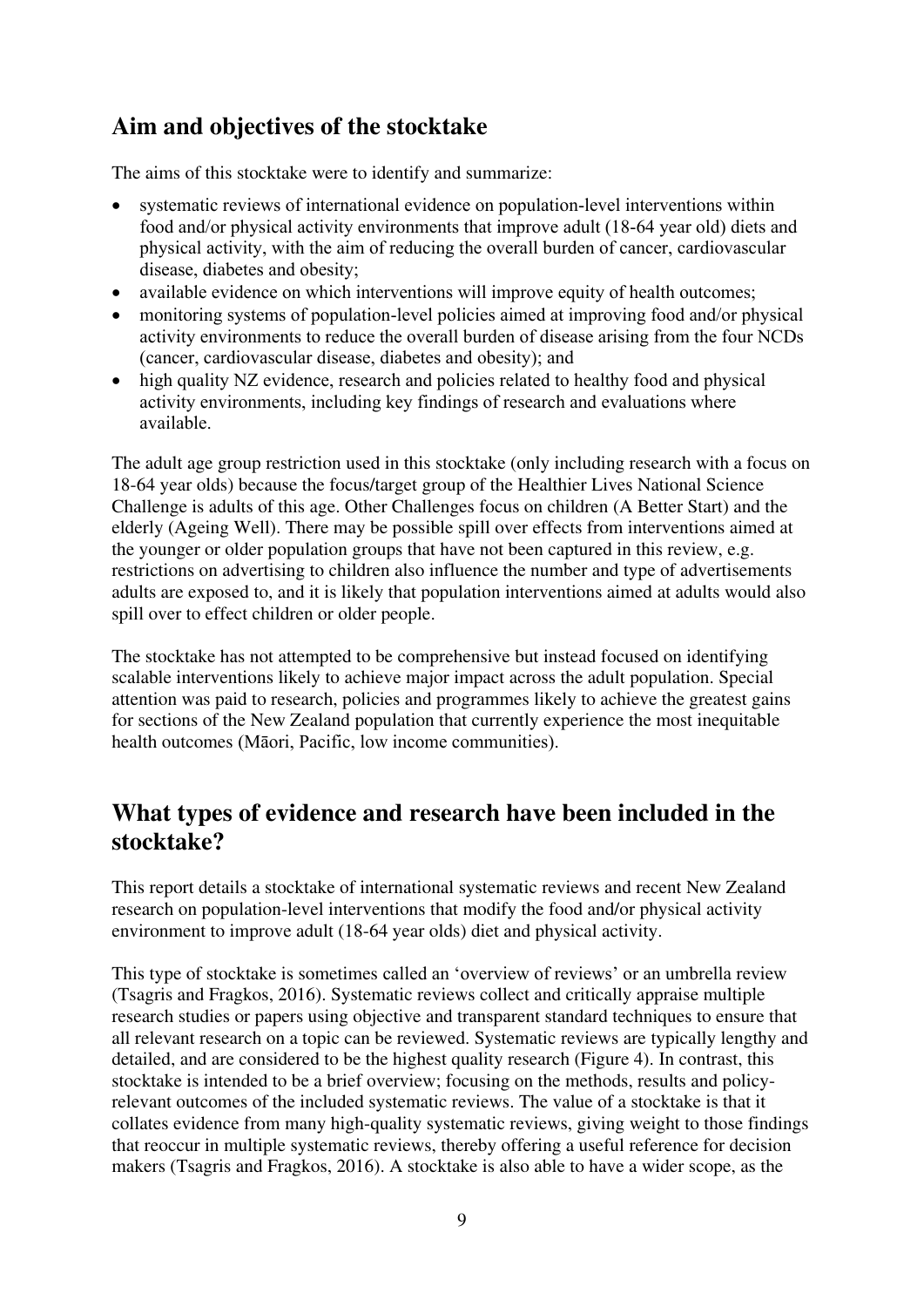aim is breadth of coverage, rather than a systematic review, which will often concentrate on one specific outcome or association.



#### **Figure 4: Levels of evidence in quantitative research**

Randomized controlled trials (RCTs) are considered to be the highest quality of evidence in primary research (Figure 4) and form the basis for the majority of systematic reviews. However, RCTs can be impractical or unethical when researching population nutrition and physical activity (Allman-Farinelli et al., 2014, Katz et al., 2001). Very few RCTs are conducted for long enough periods to assess long term health outcomes like obesity and NCDs, and it is impossible in real-life settings to randomise policy decisions like a tax on unhealthy foods. Instead of RCTs, prospective cohort studies and natural experiments often provide more relevant evidence for the development of public health policy. Qualitative methods (e.g. interviews, focus groups, textual analysis) are also appropriate in public health research, particularly research that attempts to answer *how* and *why* questions (Isaacs, 2014). Systematic reviews of qualitative research have also been included in this stocktake as they can help to identify the underlying attitudes, perceptions, and culture that drive health-related behaviours.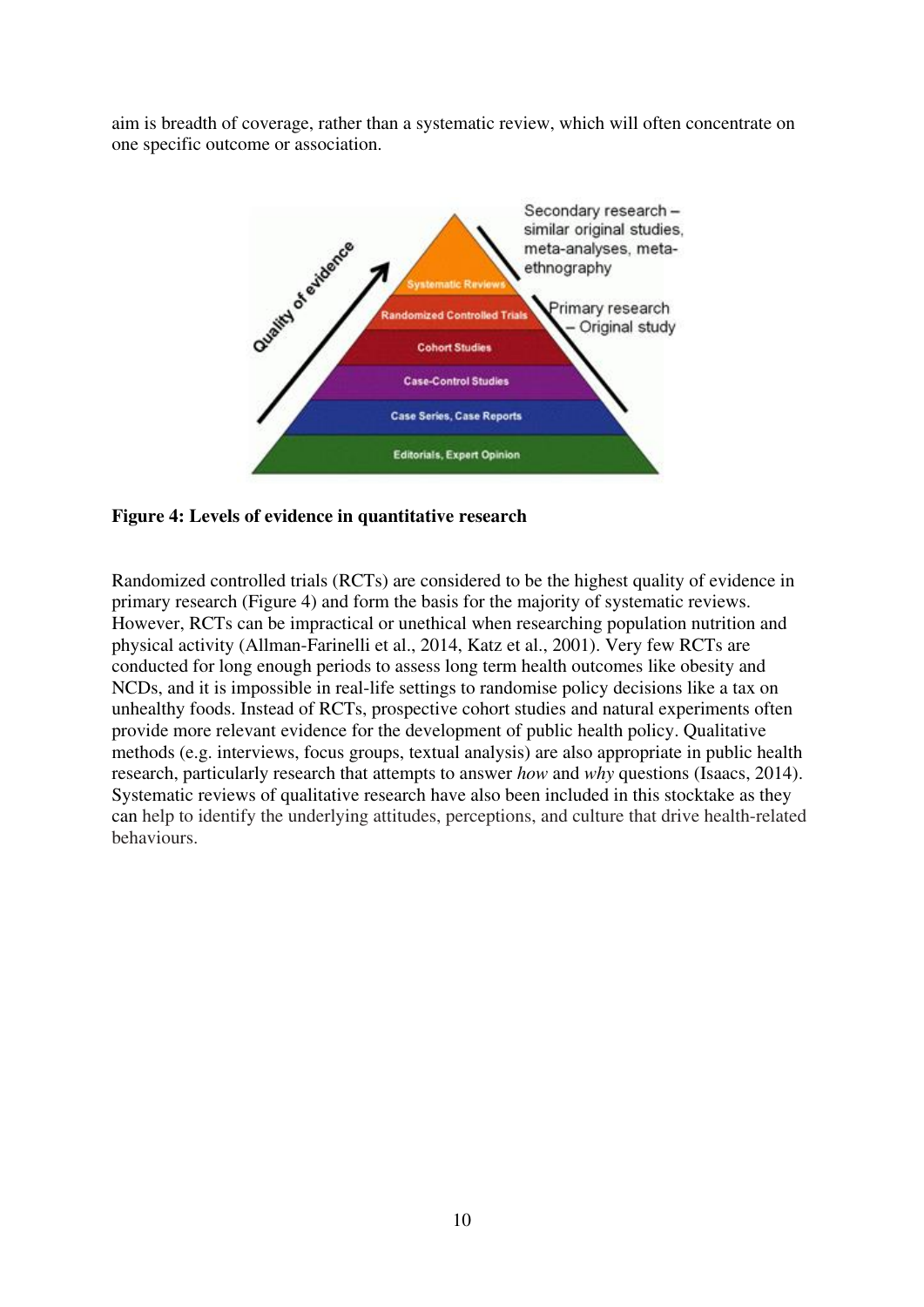# <span id="page-10-0"></span>Methods

## <span id="page-10-1"></span>**Search methods and databases**

Electronic searches were undertaken for the identification of systematic reviews in the Scopus database (includes Medline) and the Cochrane Library in November and December 2018, covering academic publications from 2007 to 2018. The searches were then repeated for all study types (not just systematic reviews) in Scopus with the term 'New Zealand' and in two additional databases: Index New Zealand (National Library) and NZresearch.org.nz. Grey literature such as technical reports from scientific agencies or scientific research groups, conference proceedings, abstracts, theses or dissertations were only considered if relevant to New Zealand. Search terms used for the different databases are listed in Appendix 1.

## <span id="page-10-2"></span>**Inclusion and exclusion criteria for the stocktake**

Studies were included if they helped to answer the following research questions:

- 1. How does the food and physical activity environment affect diet and physical activity levels that contribute to the risk of developing NCDs?
- 2. What changes could be made to food and/or physical activity environments that would impact on diet and physical activity, and thereby reduce the prevalence of obesity diabetes, cancer, or cardiovascular disease?

#### **Box 1: Exclusion criteria**

Studies were excluded from the stocktake if they were:

- a primary study (not a systematic review and/or meta-analysis), except if conducted in New Zealand
- the population of focus is aged under 18 years or over 65
- the outcome of interest is not dietary intake, physical activity, weight/obesity or a related-NCD (cancer, cardiovascular disease, diabetes)
- focused on individual (behavioural, clinical and/or medical) rather than population/group-level (community, environmental) interventions
- focused on non-modifiable aspects of the environment (e.g. weather, terrain)
- focused on behaviour change education, communication and messaging (e.g. dietary and activity guidelines, brochures/pamphlets, social marketing)
- focused on methods/tools for data collection or definitions
- focused on diseased, unhealthy or non-free living populations
- published before 2007
- focused on low to middle-income countries
- not reported in English language.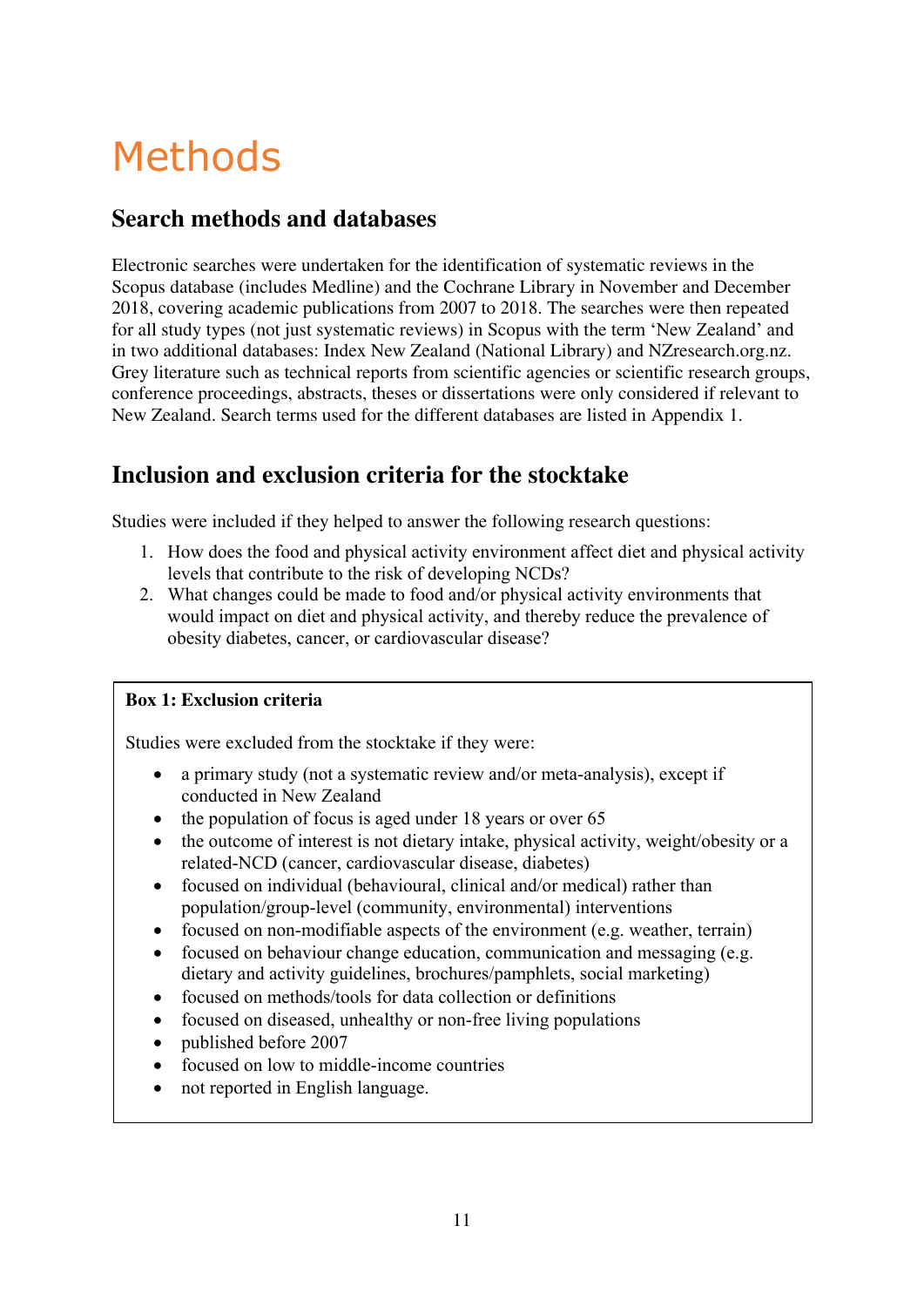## <span id="page-11-0"></span>**Selection of studies**

The titles and abstracts of potential paper were screened for duplicates and then assessed for 'inclusion', 'exclusion' or 'potentially suitable' according to the criteria in Box 1. If the decision on inclusion or exclusion of a study based on review of the title and abstract was unclear, then the full text was obtained for review. Full texts for 'inclusion' and 'potentially suitable' were then assessed against the exclusion criteria. The reference lists of included studies were searched for additional relevant titles and abstracts of potentially eligible studies.

Diagrams based on the PRISMA (Preferred Reporting Items for Systematic Reviews and Meta-Analyses) statement (Moher 2009) were produced for each search, detailing reasons for exclusion of those studies not included.

## <span id="page-11-1"></span>**Data extraction**

The following information about each systematic review was recorded:

- citation details
- objectives of the review
- type of review (systematic, narrative, umbrella)
- setting(s) and context (e.g. government or local policy, schools, early education services, workplaces)
- participant details (gender, life-stage/age-group, ethnicities or SES position)
- publication date range of studies included in the review
- number and type of studies (RCT, longitudinal, cross-sectional, experimental)
- country of origin of studies included in each review
- instrument used to appraise the primary studies and the rating of their quality
- population-level policies recommendations regarding changes to food/physical activity environment
- any information on differences in outcomes by socioeconomic position, age, gender, or ethnicity (equitable outcomes)
- future research directions indicated by the review

The following information about each New Zealand research or evaluation study was recorded:

- citation details, including affiliations of New Zealand authors
- title of the publication
- type of study (e.g. RCT, cross-sectional, qualitative interviews, process/outcome evaluation)
- main findings.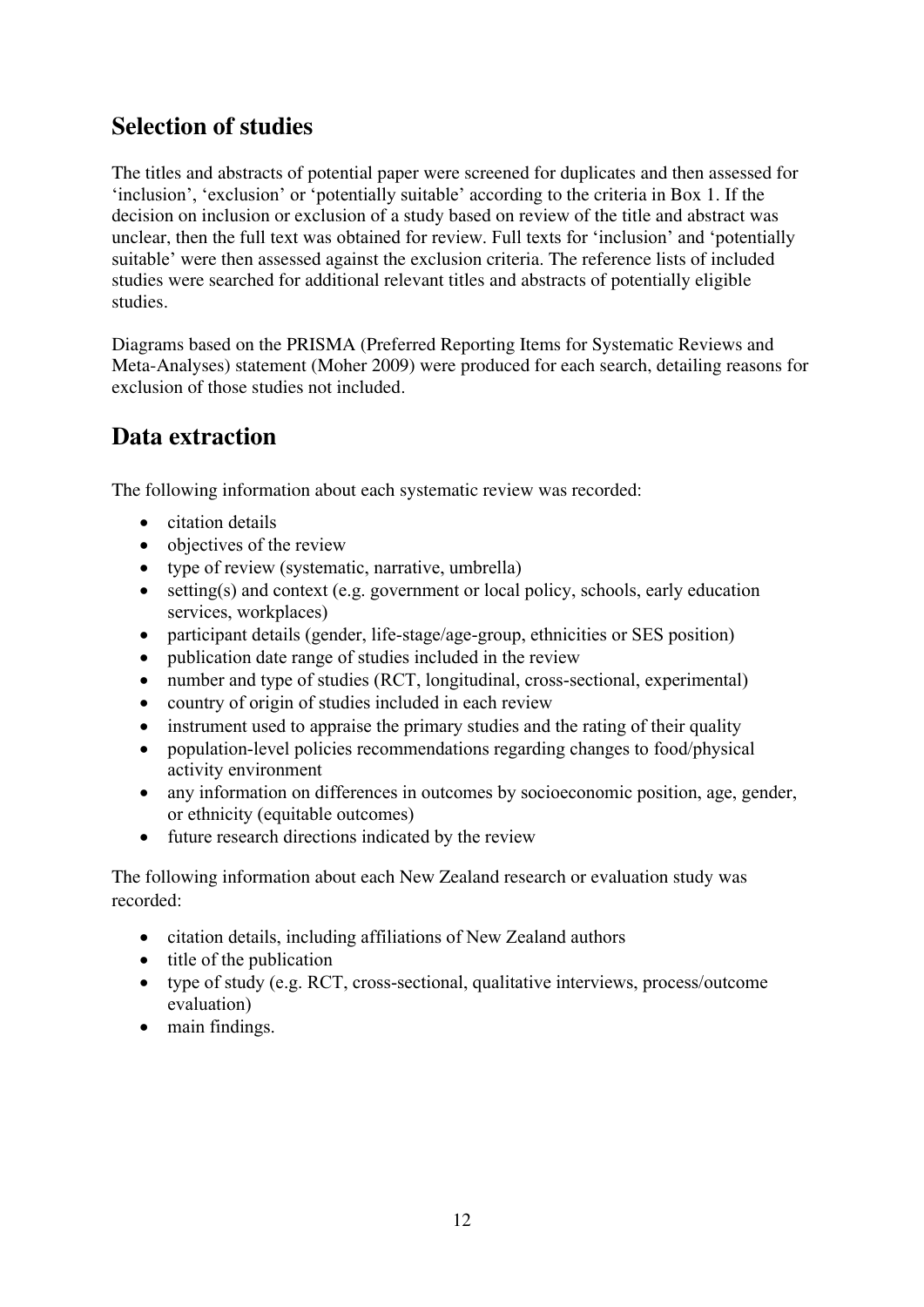## <span id="page-12-0"></span>**Policy implementation**

A summary table was constructed to record which major policy recommendations emerging from the stocktake have been implemented in New Zealand, Australia, the US, the UK and Canada. The following monitoring tools were used to verify policy implementation:

#### **World Cancer Research Fund NOURISHING database**

www.wcrf.org/int/policy/nourishing-database

Records nutrition-related policies implemented by any country in the world (found in systematic searches and other means then verified with in-country experts), according to a comprehensive package of policies that promote healthier eating and prevent obesity and NCDs.

### **INFORMAS Government Healthy Food Environment Policy Index (Food-EPI)**

https://sites.google.com/aucklanduni.ac.nz/informas

Uses an expert panel to assess the government's level of implementation of key policies for tackling obesity and creating healthier food environments. Currently includes reports from NZ, Australia and the UK. Only included in table if medium to high rating of implementation given.

#### **World Health Organization's Global Database on the Implementation of Nutrition Action** (GINA) www.who.int/nutrition/gina/en/

An interactive platform for sharing standardized information on nutrition policies and action, i.e. what are the commitments made and who is doing what, where, when, why and how (including lessons learnt).

#### **Global Observatory for Physical Activity**

www.globalphysicalactivityobservatory.com

Monitoring of physical activity surveillance, research, and policy worldwide.

#### **Prevention Policies Directory**

www.partnershipagainstcancer.ca/tools/prevention-policies-directory/

Current Canadian healthy public policies focused on cancer and chronic disease prevention.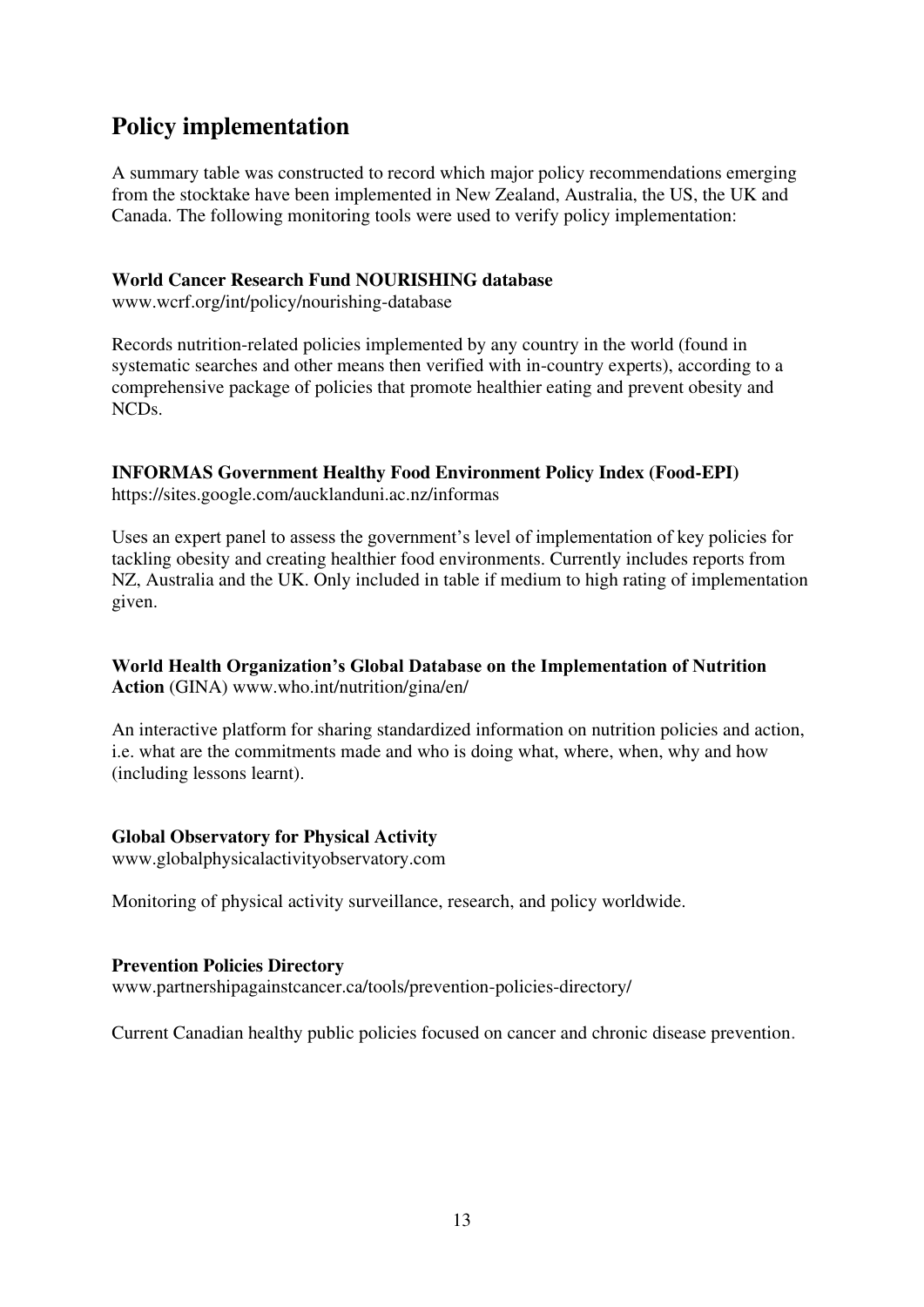## <span id="page-13-0"></span>Literature search results

In total, 50 systematic review articles were included in the stocktake after following the Preferred Reporting Items for Systemic reviews and Meta-analyses (PRISMA) process (Moher et al., 2009): 17 on physical activity environments and 33 on food environments. Details of the review process are in Appendix 2, and each systematic review is summarized in Appendix 3 (physical activity environment) and Appendix 4 (food environments).

In addition to the International evidence, 62 New Zealand studies were found; 27 on physical activity environments (including 3 on community wide interventions to improve physical activity, nutrition and obesity) and 35 on food environments. Details of the review process and associated PRISMA diagrams are in Appendix 2, and each study is listed in Appendix 5 (physical activity environment) and Appendix 6 (food environments).

Sixteen topics emerged from the reviews (Box 2). The remainder of this results section is structured by topic with each subsection containing:

- A summary of the international evidence from systematic reviews of research, including key findings and any policy recommendations emerging from the evidence
- A statement about whether intervention effects differed by socio-demographic characteristics and if equity considerations were evident in the reviews.
- Recent NZ research on the topic and/or evaluation of any relevant policies.

Box 2: Topics from the review of systematic reviews

| DOA 2. TOPICS HOIH THE TEVIEW OF SYSTEMATIC TEVIEWS                                                                            |                                                           |  |  |  |  |  |
|--------------------------------------------------------------------------------------------------------------------------------|-----------------------------------------------------------|--|--|--|--|--|
| <b>Physical activity environment</b>                                                                                           | <b>Food environment</b>                                   |  |  |  |  |  |
| 1. Infrastructure for cycling and walking                                                                                      | 8. Pricing strategies including taxes and<br>subsidies    |  |  |  |  |  |
| 2. Residential density, walkability and<br>street connectivity                                                                 | 9. Labelling on pre-packaged food and<br>beverages        |  |  |  |  |  |
| 3. Public transport                                                                                                            | 10. Menu labelling in restaurants                         |  |  |  |  |  |
| 4. Parks and playgrounds                                                                                                       | 11. Food/product reformulation                            |  |  |  |  |  |
| 5. Recreation facilities                                                                                                       | 12. Portion size, plate and cutlery size                  |  |  |  |  |  |
| 6. Perceptions of the built environment                                                                                        | 13. Neighbourhood food environment                        |  |  |  |  |  |
| 7. Community-wide multi-strategic<br>interventions (included aspects of both<br>the physical activity and food<br>environment) | 14. Availability and quality of healthy<br>foods in-store |  |  |  |  |  |
|                                                                                                                                | 15. Food advertising and promotions                       |  |  |  |  |  |
| 16. Workplaces (included both physical activity and food environment)                                                          |                                                           |  |  |  |  |  |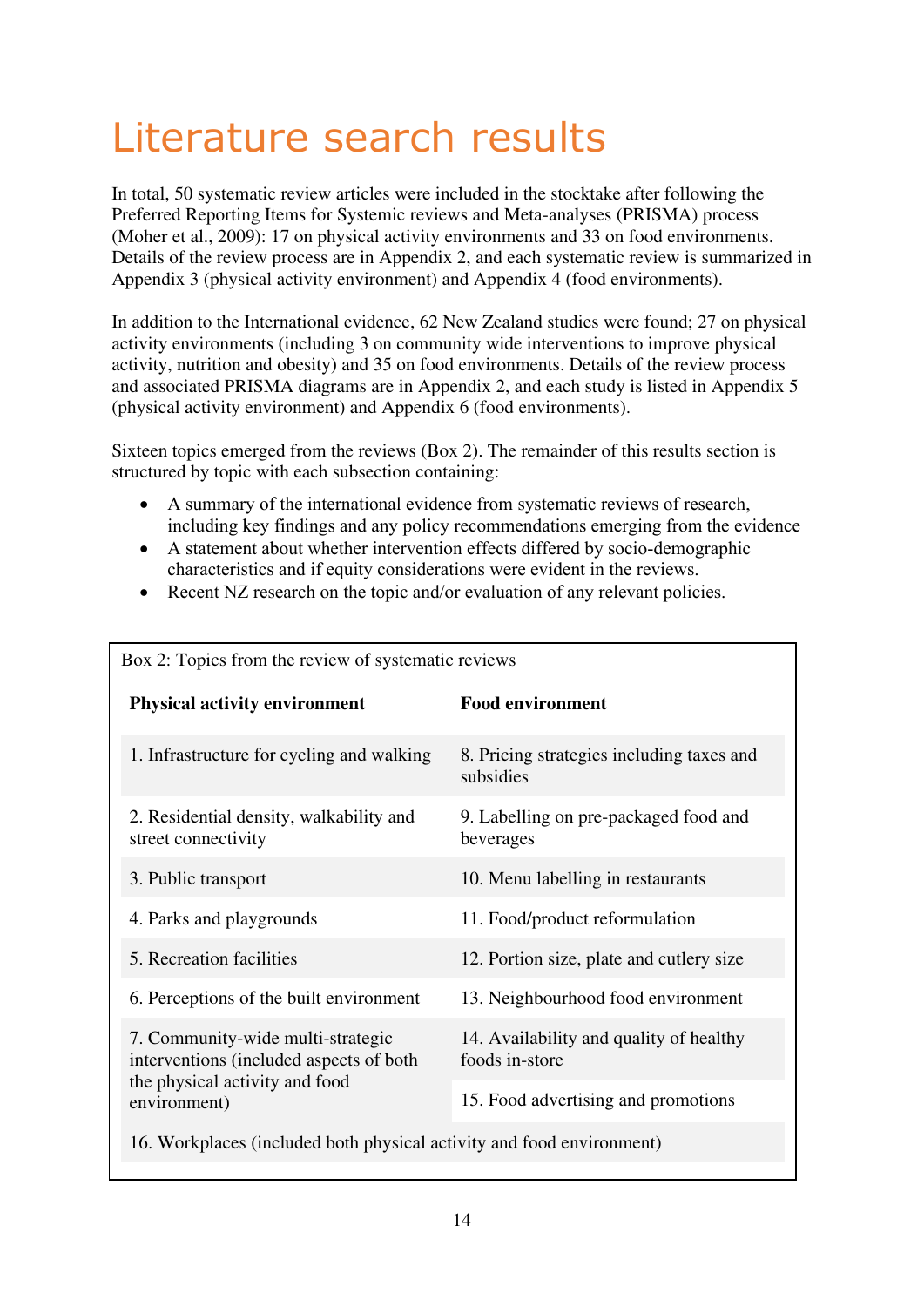## <span id="page-14-0"></span>Physical activity environment themes

## <span id="page-14-1"></span>**1. Infrastructure for cycling and walking**

#### *International evidence*

Nine systematic reviews included consideration of whether changes to cycling and walking/footpath infrastructure improved physical activity (Macmillan et al., 2018, Stappers et al., 2018, Kärmeniemi et al., 2018, Smith et al., 2017, Malambo et al., 2016, Mayne et al., 2015, Ferdinand et al., 2012, McCormack and Shiell, 2011, Saelens and Handy, 2008). Most of these reviews reported difficulty in drawing robust conclusions to inform policy, due to limitations in study design (cross-sectional rather than quasi-experimental designs with comparison groups) and the wide array of outcome measures reported, only some of which were objective measures such as accelerometry.

Overall, improving walking and/or cycling infrastructure had inconsistent effects on overall physical activity, with about half of studies in the reviews reporting a statistically significant positive association (Kärmeniemi et al., 2018). More extensive changes to the built environment (such as the implementation of a bus lane with parallel walking and bicycling trail and traffic-free bridges) have also resulted in mixed results, with mainly non-significant effects (Stappers et al., 2018). Macmillan et al. (2018) concluded their review by stating "It would be surprising if the built environment were not an important standalone driver of physical activity and diet, but available evidence in the research literature thus far is not strong enough to lead to a definitive conclusion"; a sentiment also reported in Ferdinand et al. (2012), Mayne et al. (2015), Smith et al. (2017) and McCormack and Shiell (2011).

Despite methodological limitations, Kärmeniemi et al. (2018) concluded that creating new infrastructure for walking, cycling and public transportation could induce demand for walking and cycling, and Stappers et al. (2018) added that the most promising results were for cycling. Mayne et al. (2015) and Smith et al. (2017) concluded that studies found a strong, positive impact when interventions improved infrastructure for active transportation, or had a longer follow-up period.

Smith et al. (2017) was the only one of these reviews to examine whether intervention effects differed by ethnicity or socioeconomic status, finding four relevant studies. Smith et al. (2017) concluded that walking and cycling infrastructure use was lower among people of lower educational level and income, but there were no differences by ethnicity. Infrastructure improvements may predominantly benefit socioeconomically advantaged groups and this warrants further exploration in future studies.

#### *New Zealand research*

Cross-sectional self-reported data from the New Zealand Health and Lifestyles Survey 2012 and 2014 showed that adults who walk or cycle to their main activity were 76% more likely to meet physical activity guidelines compared to motor vehicle users (Shaw et al. 2017). However there has been a decline in active travel (walking and cycling) in NZ. A study in two NZ cities in the two NZ cities of New Plymouth and Hastings around 2011-2013 found this decline halted following improvements in infrastructure and associated programmes, compared to the control cities of Whanganui and Masterton (Keall et al. 2015). However, in terms of physical activity levels, there was little evidence of an overall change (Keall et al. 2015). Another study used systems dynamics simulation modelling to explore the kinds of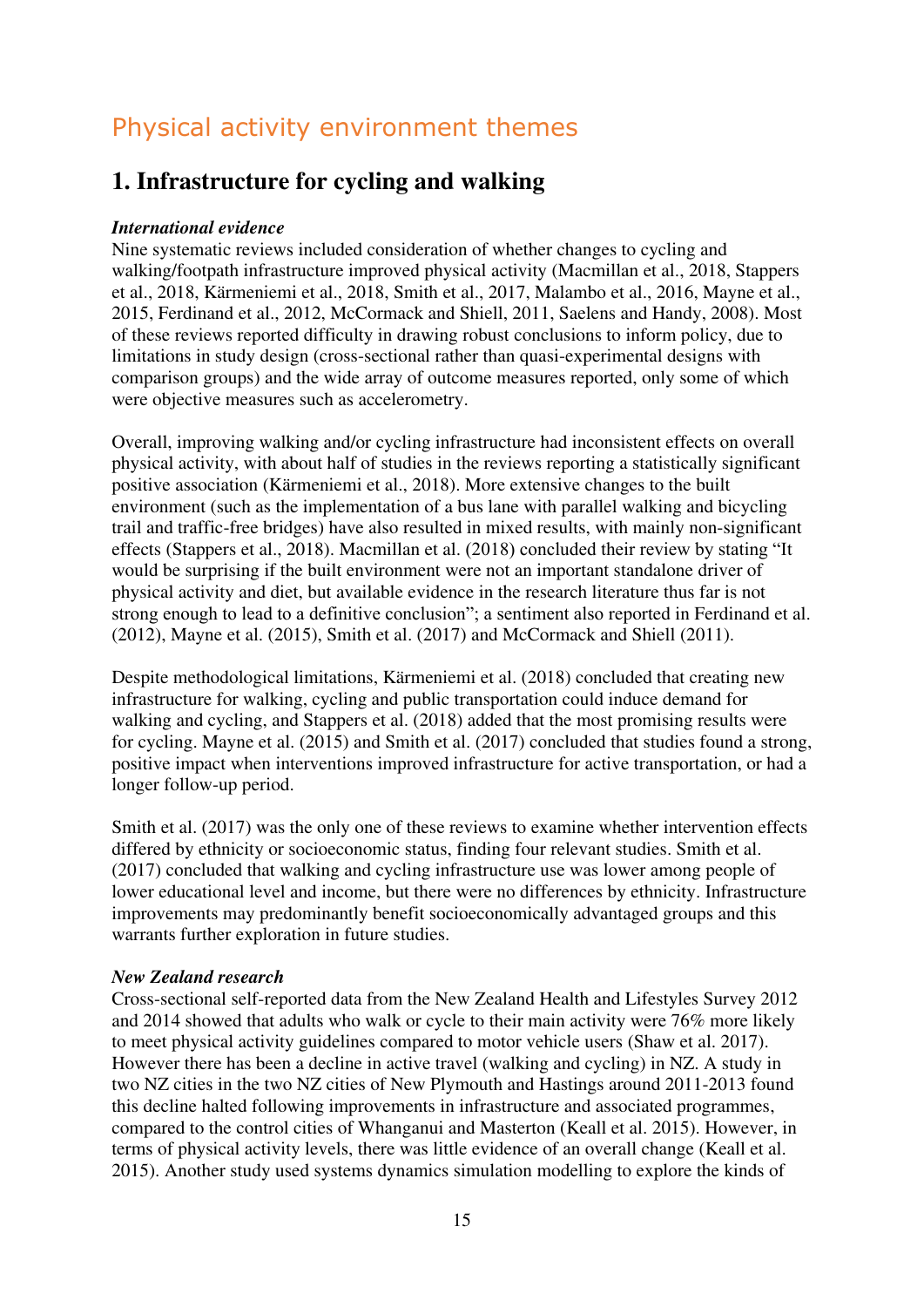policies that could increase cycling (Macmillan et al. 2014). The authors suggest that transforming urban roads using best practice physical separation on main roads and bicyclefriendly speed reduction on local streets, would yield benefits 10-25 times greater than the costs. The greatest benefits accrue from reduced all-cause mortality due to population-level physical activity.

The phenomenon of 'bike lash' (organised opposition to cycle lanes) has been examined in two NZ studies: interviews with 12 stakeholders from three communities in New Zealand (Field et al. 2018), and a literature review (Wild et al. 2017). The authors highlight the importance of design and engagement in the process, as bike lanes have a community-wide impact, and challenge existing modal hierarchies and patterns of movement. They suggest that "countering bikelash requires an understanding of the roles of actors and coalitions at macro (national policy and regulation), meso (city and industry) and micro (community) scales in fostering bike lane development and countering opposition. For city planners, the challenge of bikelash requires committed leadership, design, planning, capacity-building and engagement that moves beyond business as usual processes, builds local coalitions, and aligns with community needs and aspirations for placemaking" (Field et al 2018).

A NZ modelling study investigated socioeconomic differences in active commuting in the Wellington region and forecasted changes in active commuter trips associated with changes in the built environment (Mackenbach et al. 2016). Results indicated high-income individuals were more likely to commute actively than individuals on low income. The authors concluded that regional level policies stimulating environmental factors that directly or indirectly affect active commuting may be a promising strategy to increase population level physical activity (e.g. active commuting increased following an increase in bus frequency and parking fees) but environmental changes could have a differential impact on high and low income individuals.

<span id="page-15-0"></span>A controlled intervention study, Te Ara Mua-Future Streets, was implemented in Māngere Auckland in 2016-2017, investigating the health impacts of investment in active travel and street calming infrastructure. The main results of the intervention are forthcoming, but a paper details the challenges faced during the intervention with collaboration between residents, researchers, and transport design and policy practitioners (Witten et al. 2018).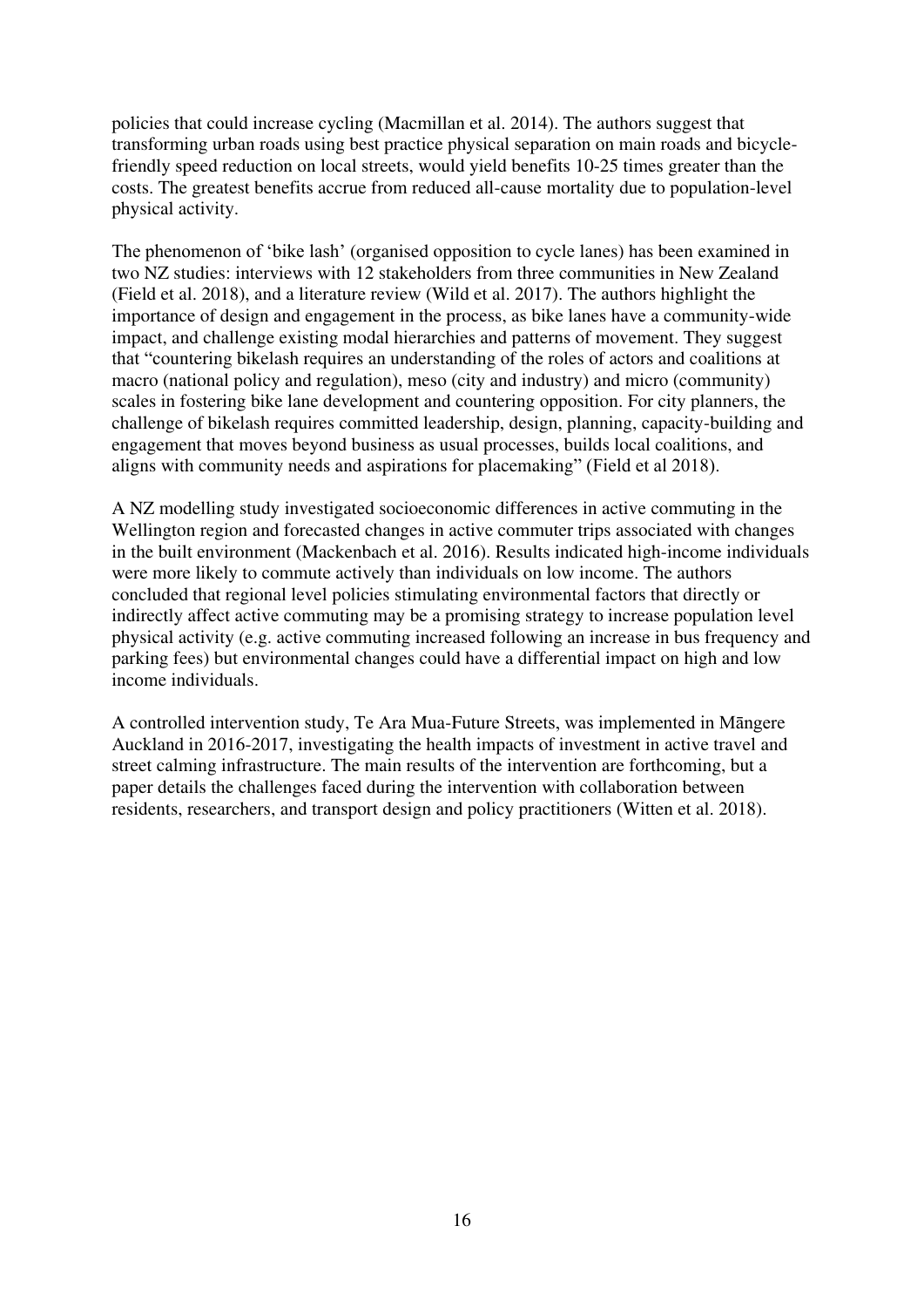## **2. Residential density, walkability and street connectivity**

#### *International evidence*

Five systematic reviews considered whether residential density and street connectivity influenced physical activity (Kärmeniemi et al., 2018, Smith et al., 2017, Malambo et al., 2016, McCormack and Shiell, 2011, Saelens and Handy, 2008). An additional review (Valson and Kutty, 2018), considered the influence of gender on the relationship between the built environment and NCDs.

All reviews found that population density (or number of destinations) was associated increased walking behaviour and higher physical activity overall. McCormack and Shiell (2011) conclude that land use mix, composite walkability indices and neighbourhood type were consistently associated with higher physical activity levels even after controlling for neighbourhood self-selection. Smith et al. (2017) found strong evidence that multiple streetscape components (that is two or more of: crosswalk and sidewalk improvements, improved and covered bike parking, installation of traffic calming features such as raised platforms or zebra crossings, and parking bays; creating safe places to walk) would improve adult physical activity. Malambo et al. (2016) concluded that urban street connectivity improves neighbourhood walkability, and walkability was associated with a lower prevalence of high body mass index, diabetes mellitus and metabolic syndrome risk.

Saelens and Handy (2008) conclude that street calming techniques are important to make walking more attractive. This includes widening sidewalks, narrowing the width of streets at pedestrian crossings, adding landscaping, adding measures to slow vehicles such as speed bumps, altering road alignments, adding traffic circles, or installing pavement treatments, and regulations designed to increase street connectivity.

Three high quality studies on walkability showed that moving to a neighbourhood with a high Walk Score was associated with much higher levels of physical activity, mostly due to increased walking to public transport (Kärmeniemi et al. 2018). Kärmeniemi et al. (2018) conclude that their findings "provide implications for zoning policy and support the creation of compact and diverse residential areas where housing is mixed with commercial, public and recreational destinations and the circumstances for daily living are located within walking and cycling distance."

Only Smith et al. (2017)–a New Zealand research team–considered the health equity implications of improving the streetscape, noting "Numerous limitations in the evidence base exist. In particular, the possibility that the benefits of infrastructure improvements may be inequitably distributed requires further investigation."

#### *New Zealand research*

The URBAN (Understanding the Relationship between Activity and Neighbourhoods) study was conducted in August 2008 to October 2010 in 48 neighbourhoods across four cities in New Zealand, the results of which have been published in seven papers (Hinckson et al. 2017; Oliver et al. 2015; Ivory et al. 2015b; Witten et al. 2012; Badland et al. 2012; Badland et al. 2010; Witten et al 2008). Just over 2,000 adults aged 20-65 years participated, with questionnaire, accelerometer and body mass index data collected, and the built environment was objectively assessed for each neighbourhood. The study found three objectively measured neighbourhood characteristics—street connectivity, neighbourhood destination access, and dwelling density—were positively associated with self-reported and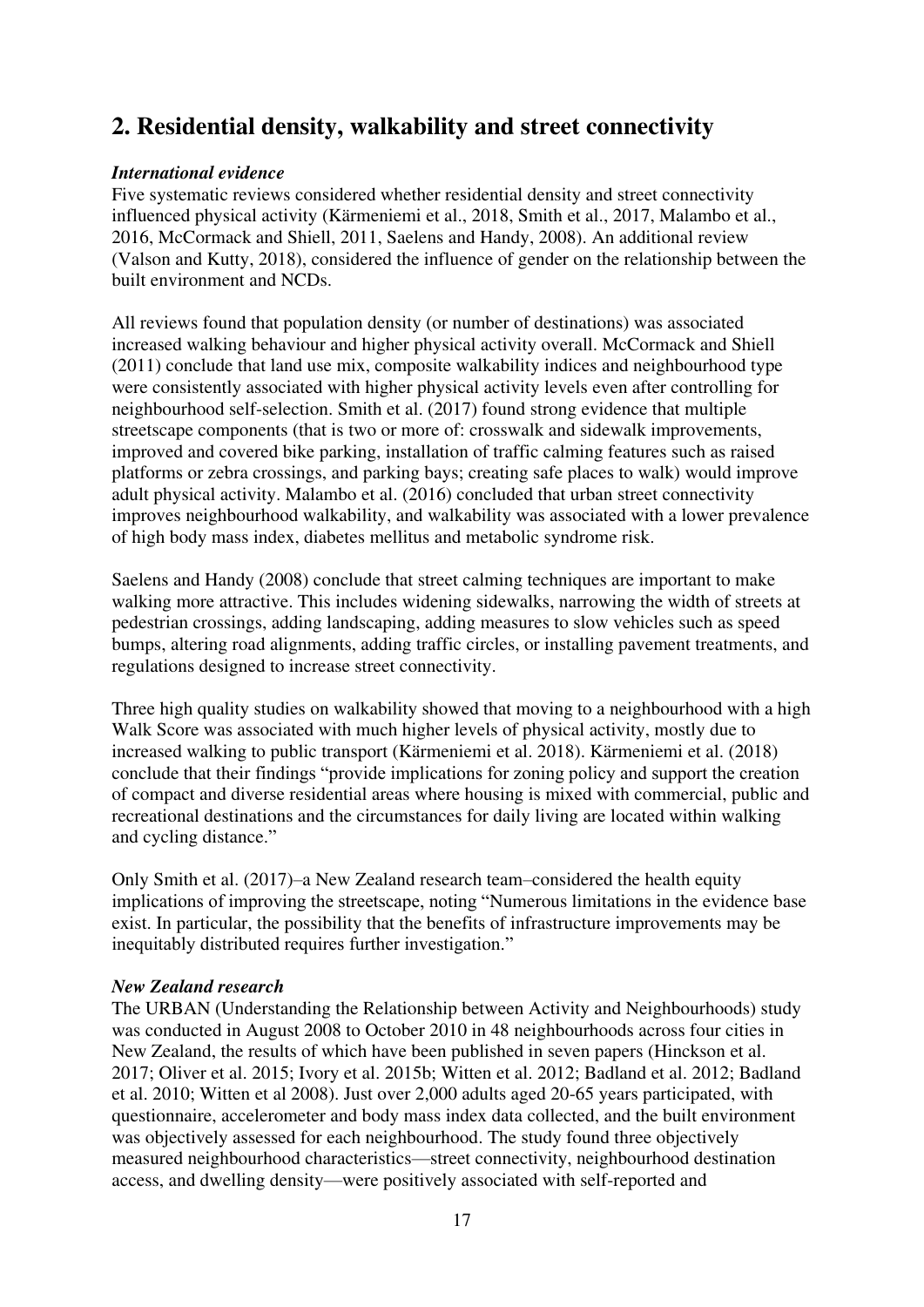accelerometer-derived measures of PA (Witten et al. 2012). Furthermore, these associations were largely unchanged after adjustment for participants' desire to live in walkable or less walkable neighbourhood, suggesting that the PA environment is determining the level of activity (Witten et al. 2012). Street connectivity and neighbourhood destination accessibility were also significant predictors of body size, after adjusting for individual characteristics, neighbourhood preference and deprivation level (Oliver et al. 2015). Significant relationships with BMI were also found for streetscape and dwelling density. Mediation analyses revealed a significant mediating effect of physical activity on the relationships between body size and street connectivity and neighbourhood destination accessibility (explaining between 10.4 and 14.6 % of the total effect) (Oliver et al. 2015).

The extent to which streetscapes, neighbourhood destinations and street connectivity impacted on physical activity in the URBAN Study varied according to individual factors, notably ones that may be proxies for the strength of daily exposure to the neighbourhood through higher levels of engagement with and reliance on the residential environment, e.g. restricted car access and low income (Ivory et al. 2015b). The authors conclude that their findings reinforce the need to consider synergies between where people live and *who* they are when thinking about the role of the neighbourhood for living healthy active lives (Ivory et al. 2015b).

Time spent in sedentary behaviour was not correlated with the built environment in the URBAN study (Hinckson et al. 2017). However, neighbourhoods that included retail shops within a 500 metre neighbourhood buffer were associated with less sedentary time in women residents only, and in Christchurch higher street connectivity was associated with less sedentary time (Hinckson et al. 2017). It is possible that since sedentary behaviour is not the reverse of physical activity, the presence of walkable features may not influence the transition from sitting to walking, but these may be influenced by other social and cultural factors. The authors also point out that sedentary behaviour may have been influenced by built environment factors not measured in the study such as public transport (Hinckson et al. 2017).

<span id="page-17-0"></span>Earlier findings from the self-reported questionnaires in the URBAN study (n=1616) found that most New Zealanders prefer to live in an urban (walkable) rather than suburban area, but 26% of adults lived in an area that was less walkable than they would like (Badland et al. 2012). Wellington is the city in NZ with the highest level of walking (27.5% of all trips) and public transport use (6.2% of all trips). A modelling study found that if Auckland, Tauranga, Hamilton, Christchurch and Dunedin had the same walking and public transport-mode share as Wellington there would be considerably increased physical activity (Shaw et al. 2018).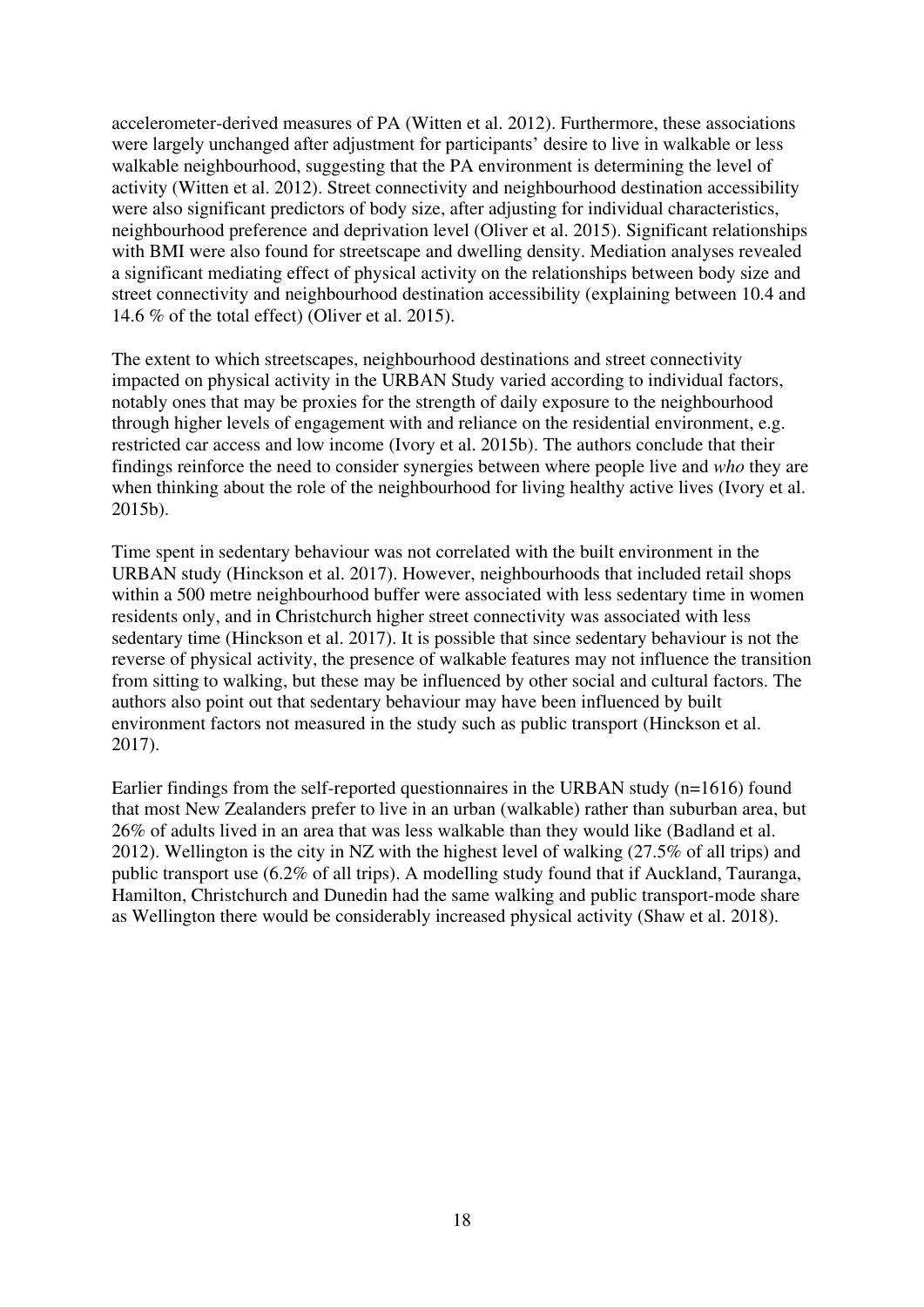## **3. Public transport**

#### *International evidence*

Two systematic review considered the effect of changes to public transportation on physical activity (Rissel et al., 2012, Kärmeniemi et al., 2018). Kärmeniemi et al. (2018) found moderate evidence from natural experiments that increasing public transportation increased active transport (walking or cycling to/from the public transportation stops). Rissel et al. (2012) found that walking to public transport added somewhere from 8 to 33 minutes of additional physical activity a day for commuters (with the majority of papers reporting 12–15 minutes). For some people, the addition of transport related walking is sufficient to achieve the recommended levels of physical activity.

Kärmeniemi et al. (2018) conclude that their findings "imply that behaviour is responsive to changes in the built environment and demand for active transportation can be induced, which would have direct implications for greater investments into high-quality infrastructure for these active modes of transportation in order to make the modal shift from private motor vehicles possible".

#### *New Zealand research*

New Zealand Household Travel Survey and GIS data on land-use and public transport facilities with the Wellington Integrated Land-Use, Transportation and Environment (WILUTE) model were used by researchers to assess the impact of urban land-use and public transport policies on active commuting (Mackenbach et al. 2016). They concluded that access to, and frequency of, public transport in the neighbourhood acted as a facilitator for a more active lifestyle among its residents without negatively affecting disadvantaged groups. Results from the logistic regression analysis also indicated that parking price and bus frequency were two important public transport variables related to active commuting (Mackenbach et al. 2016). A study of accessibility to public transportation in Auckland found that although 94% of the urban population live in areas with medium–high public transit and walking access, only 27% of the urban population also have an average transit frequency of two or more trips per hour per stop. Moreover, only 5% of the urban population live in areas with an average transit frequency of more than four services per hour per stop (Mavoa et al. 2011).

Kaupapa Māori research, interviewing 19 Māori in 2010, gathered Māori perspectives on transport (Raerino et al. 2013). The authors concluded that greater representation of Māori is required at multiple levels in both the development of regional transport strategies and local implementation of those strategies. Secondly, policy makers should empower the development of small community owned and operated public transport systems that reflect the specific needs of indigenous communities, including systems such as marae-based transport, which are a valuable alternative to travel by car. Although more general improvements in public transport that prioritise low income communities would also likely benefit Māori wellbeing, the issues raised by participants in this study highlight the need for more specific, Māori-centred strategies in order to achieve transport equity. In particular, the authors recommend transport strategies and policies are introduced specifically to address access for Māori youth to education and employment, through a combination of improved public transport services and programmes to support full driver licensing and safe vehicle ownership, in order to address the determinants of illegal driving, particularly for Māori men (Raerino et al. 2013).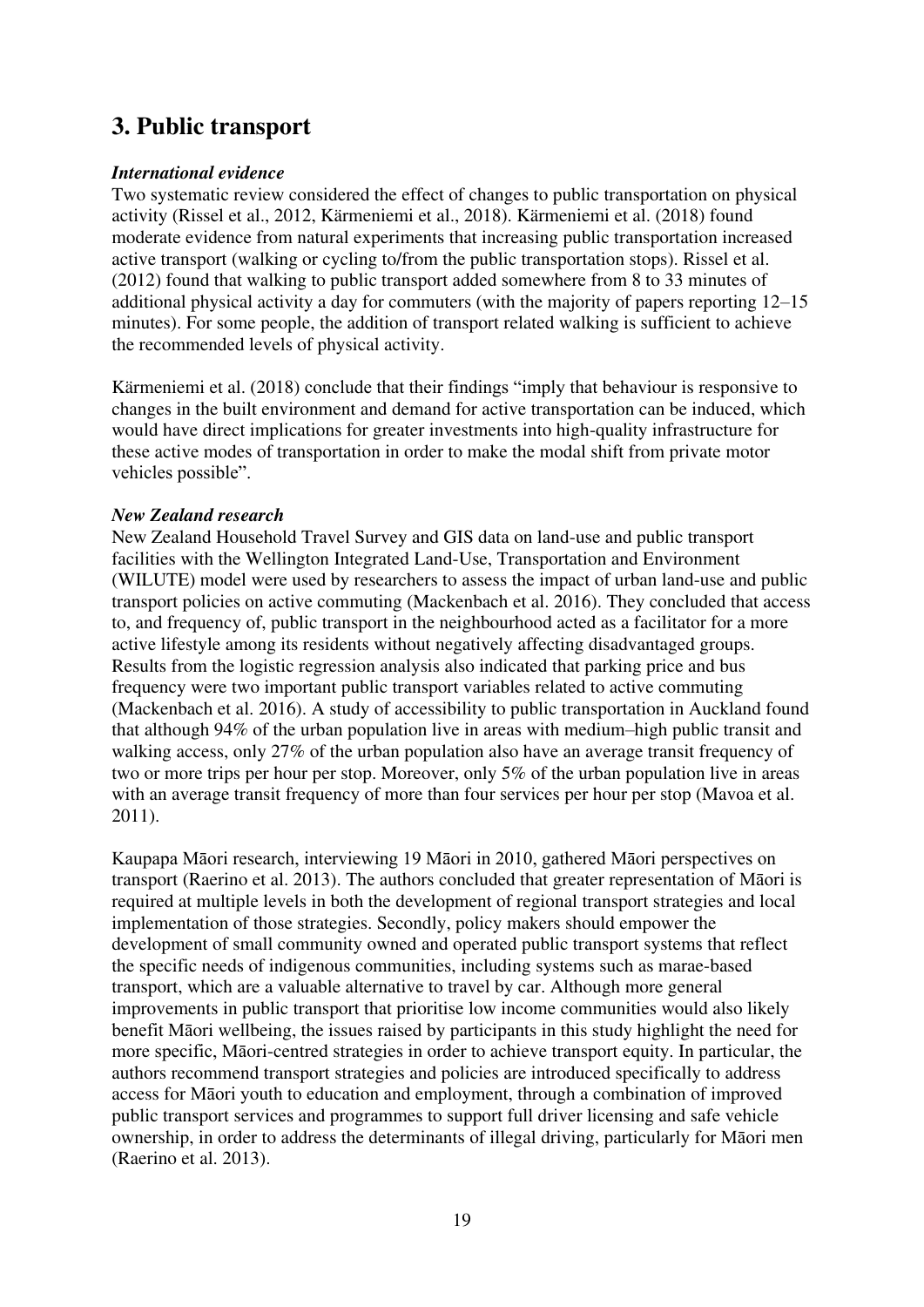## <span id="page-19-0"></span>**4. Parks and playgrounds**

#### *International evidence*

Three systematic reviews considered whether parks and playgrounds had an effect on adult physical activity levels (Kärmeniemi et al., 2018, Smith et al., 2017, Ferdinand et al., 2012). The two most recent reviews, Kärmeniemi et al. (2018), and Smith et al. (2017), found a consistent positive effect of provision of quality parks and playgrounds on physical activity. Kärmeniemi et al. (2018) detailed seven natural experiments which assessed park and playground upgrades, including signage, promotional incentives, outreach and support for group activities, recreational areas, walking paths, play equipment, seating, safety surfacing and waste facilities. Park and playground improvements were associated with higher physical activity in five of these seven studies.

Smith et al. (2017) noted that there were some interesting patterns whereby improvements in non-specific activity dimensions occurred, such as installation of fitness or playground equipment increasing active transport to that setting, and improving the streetscape for walking and cycling increasing physical activity behaviours beyond active transport. Positive impacts were observed for both children and adults.

Ferdinand et al. (2012) note that very little research has been done with a specific focus on minority populations especially with regard to their use of parks, and also rural populations.

#### *New Zealand research*

Using physical activity and BMI data from the 2002/03 NZ Health Survey and GIS of parks and beaches to calculate travel times, Witten et al. (2010) investigated the effect of access to open spaces on health outcomes. Neighbourhood access to parks was not associated with BMI, sedentary behaviour or physical activity, after controlling for individual-level socioeconomic variables, and neighbourhood-level deprivation and urban/rural status. There was some evidence of a relationship between beach access and BMI and physical activity in the expected direction (Witten et al. 2010).

Concerns have been raised about the accessibility and usability of New Zealand parks, following a recent survey of 21 public parks and playgrounds in three metropolitan cities of New Zealand (Perry et al. 2018). However, earlier research in West Auckland found public parks located in more deprived neighbourhoods were more likely to have better safety infrastructure and a higher number of activities available (Badland et al. 2010).

## <span id="page-19-1"></span>**5. Recreation facilities**

#### *International evidence*

Two systematic reviews considered the effect of recreational facilities on adult physical activity (Smith et al., 2017, Malambo et al., 2016). Both found moderate evidence that the installation of fitness equipment and/or recreation facility density had a consistently positive effect on adult physical activity.

Malambo et al. (2016) found that recreational facilities improves neighbourhood walkability which may promote walking, leisure and transport related to physical activity which, consequently, lowers the incidence of CVDs.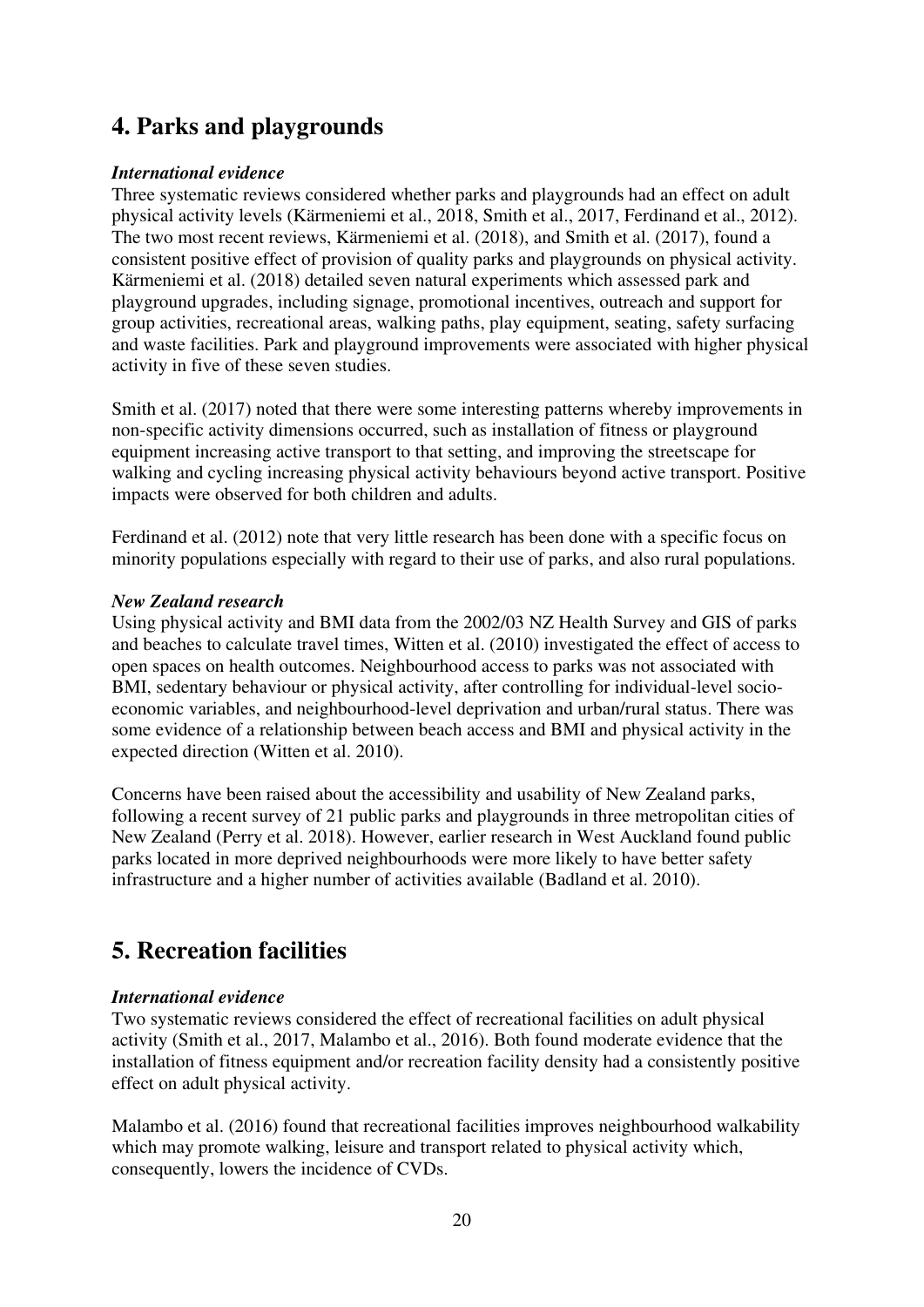#### *New Zealand research*

No research was found in New Zealand about the effect of recreation facilities on physical activity levels in the population.

## <span id="page-20-0"></span>**6. Perceptions of the built environment**

#### *International evidence*

Three systematic reviews considered how perceptions of the built environment impact on decisions about physical activity (Salvo et al., 2018, Kärmeniemi et al., 2018, Mccormack and Shiell, 2011) and one review (Valson and Cutty 2018) looked specifically at differences by gender in perceptions of the built environment and how this influenced phsyical activity. The two most recent reviews, Kärmeniemi et al. (2018) and Salvo et al. (2018) found moderate evidence that perceptions of safety and aesthetics (pleasantness and attractiveness of neighbourhoods) and 'destination' (the likelihood of social interactions/ perceived value of facilities) influenced physical activity. McCormack and Shiell (2011) found limited evidence for aesthetics supporting physical activity.

Valson and Cutty (2018) found that women's physical activity was influenced by their views of aesthetics and greenery in the neighbourhood, density of neighbourhoods, proximity of recreational facilities and safety from traffic. Young men gave greater priority to access to destinations, proximity to workspace and high street connectivity to engage in transportrelated walking.

Salvo et al. (2018) found street connectivity and safety features (lighting or separating pedestrians, cyclists and motorized traffic) support activity, and that aesthetic features such as vegetation, waterfalls and beaches motivate people to be physically active and spend more time outdoors. Salvo et al. (2018) stress that physical infrastructure is important but not sufficient; when promoting physical activity, the sociodemographic profile of the neighbourhood (social, cultural and historical factors) must be considered.

Sociodemographic characteristics (age, sex, ethnicity, and socioeconomic status) contribute to perceptions of the built environment's enablers and barriers for physical activity. Neighbourhood features may be an enabler for some people while a barrier for others (e.g. visible police presence is reassuring for some and intimidating for others). Salvo et al. (2008) state that "a synergy is needed between transportation planning, urban design, landscape architecture, road engineering, parks and recreation, bylaw enforcement, and public health to create neighbourhood environments that support physical activity", and that citizens (particularly from all sociodemographic backgrounds) must have input into neighbourhood planning processes.

#### *New Zealand research*

Similar to overseas research, four focus groups in 2010 (two in Auckland and two in Wellington) found that not all residential settings equally provided motivation for residents to be physically active. Open spaces, good footpaths, and safety of the streets were important factors for promoting physical activity (Ivory et al. 2015a).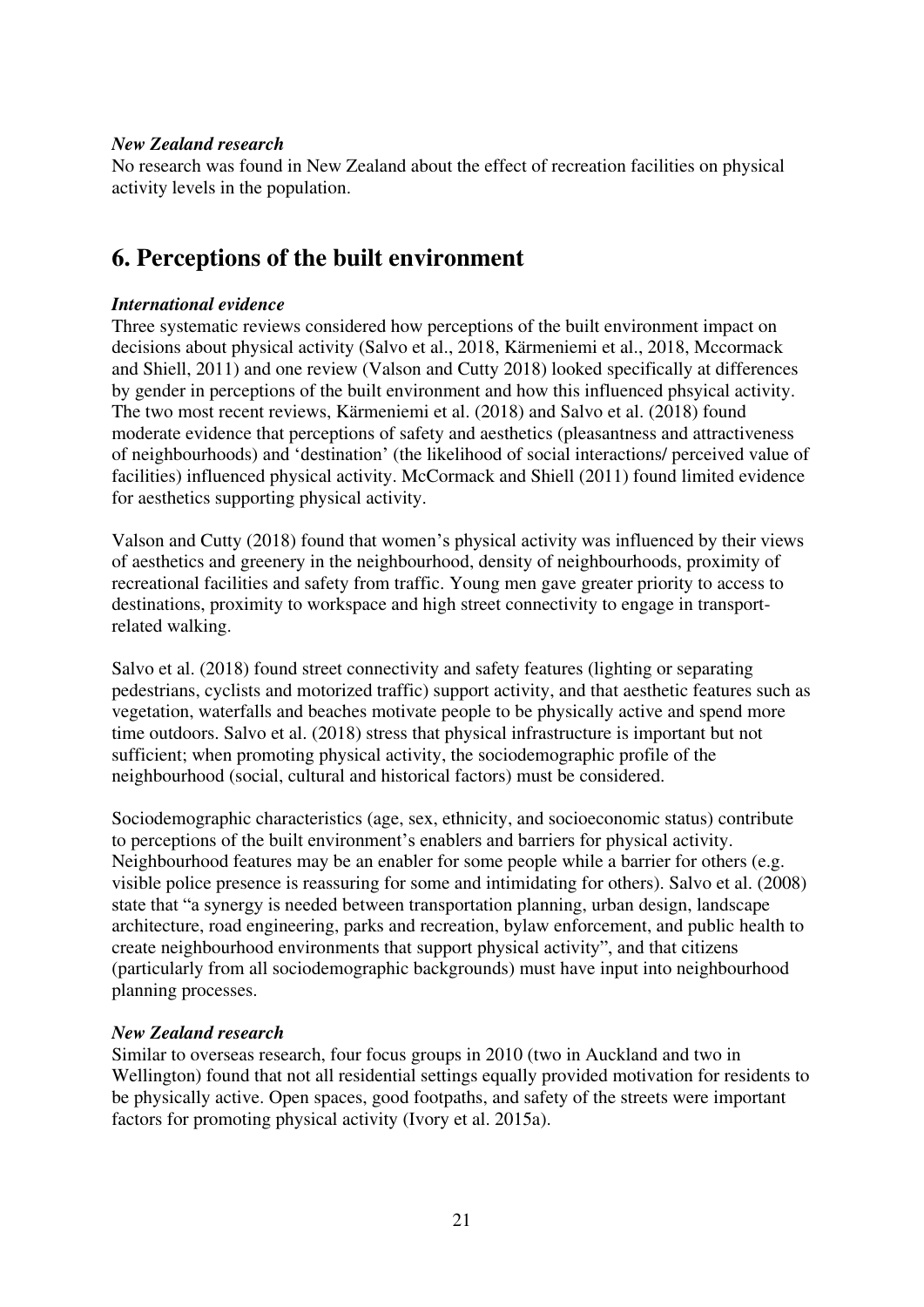### <span id="page-21-0"></span>**7. Community multi-strategic interventions**

#### *International evidence*

One systematic review (Baker et al., 2015) evaluated the effects of community-wide, multistrategic interventions on physical activity levels in populations. The review included studies where there were at least two physical activity interventions targeted to a whole community, half of which included environmental changes such as walking trails, policy and planning. Almost all of the interventions included a component of building partnerships with local governments or non-governmental organisations (NGOs). The interventions usually failed to provide a measurable benefit in physical activity for a population, mostly due to low participation/reach, although some studies with environmental components observed more people walking.

No systematic reviews were identified that investigated the influence of community-wide multi-strategic nutrition or obesity interventions on adults (all have considered the effect of these for children and adolescents, not adults).

#### *New Zealand research*

In New Zealand, there have been two community multi-strategic interventions aimed at improving the food and physical activity environment: Healthy Eating Healthy Action (2004- 2008) and Healthy Families (2014-current). Healthy Eating–Healthy Action: Oranga Kai– Oranga Pumau (HEHA) was a government policy aimed to improve nutrition, increase physical activity and reduce obesity, delivered primarily through the District Health Boards but with actions in many sectors by many agencies. The evaluation of HEHA was never completed fully (McLean et al. 2009) but a stocktake of programmes/initiatives was undertaken in 2008/09 and repeated 2009/10 (HEHA Strategy Evaluation Consortium 2010). 1249 initiatives were identified in 2008/09: 20% focused on nutrition, 35% on PA and 44% both PA and nutrition, most implemented at a regional level. All three types of initiatives were targeted primarily at Māori, Pacific, low socioeconomic and family/whānau. By 2009/10, only 801 initiatives were running (a 36% decrease), with a major reduction in the number of initiatives targeting children, especially younger (0-5) and primary school children (6-12). The overall focus of HEHA was on creating supportive environments, strengthening community actions, developing personal skills and building healthy public policy.

Healthy Families New Zealand began in mid-2014 in ten communities around New Zealand and focuses on community-driven solutions to locally identified needs, employing a systems approach to preventing chronic disease. The interim and summative evaluation (Massey University Evaluation Team 2017; Matheson et al. 2018) state that the programme is being implemented with integrity and there is evidence of a shift toward focusing on relationships between settings, 'joined up' leadership and the wider determinants of health. There has also been a continued prioritisation and emphasis on Māori ownership and participation, as well as on equity. The authors of the evaluation conclude that it is too soon to see Healthy Families make a change to chronic disease risk factors. Healthy Families NZ locations combined showed more worsening than improving trends in the chronic disease risk factors groups, when compared to the Rest of New Zealand. While there has been worsening in adult obesity and overweight in all Healthy Families NZ locations compared to the total population, inequalities for Māori in adult obesity and overweight have improved compared to the Rest of New Zealand. Improvements in local data are needed. A key finding of the evaluation was that local action has been constrained by regulatory inaction. Eighteen recommendations are given in the summative evaluation to strengthen the programme.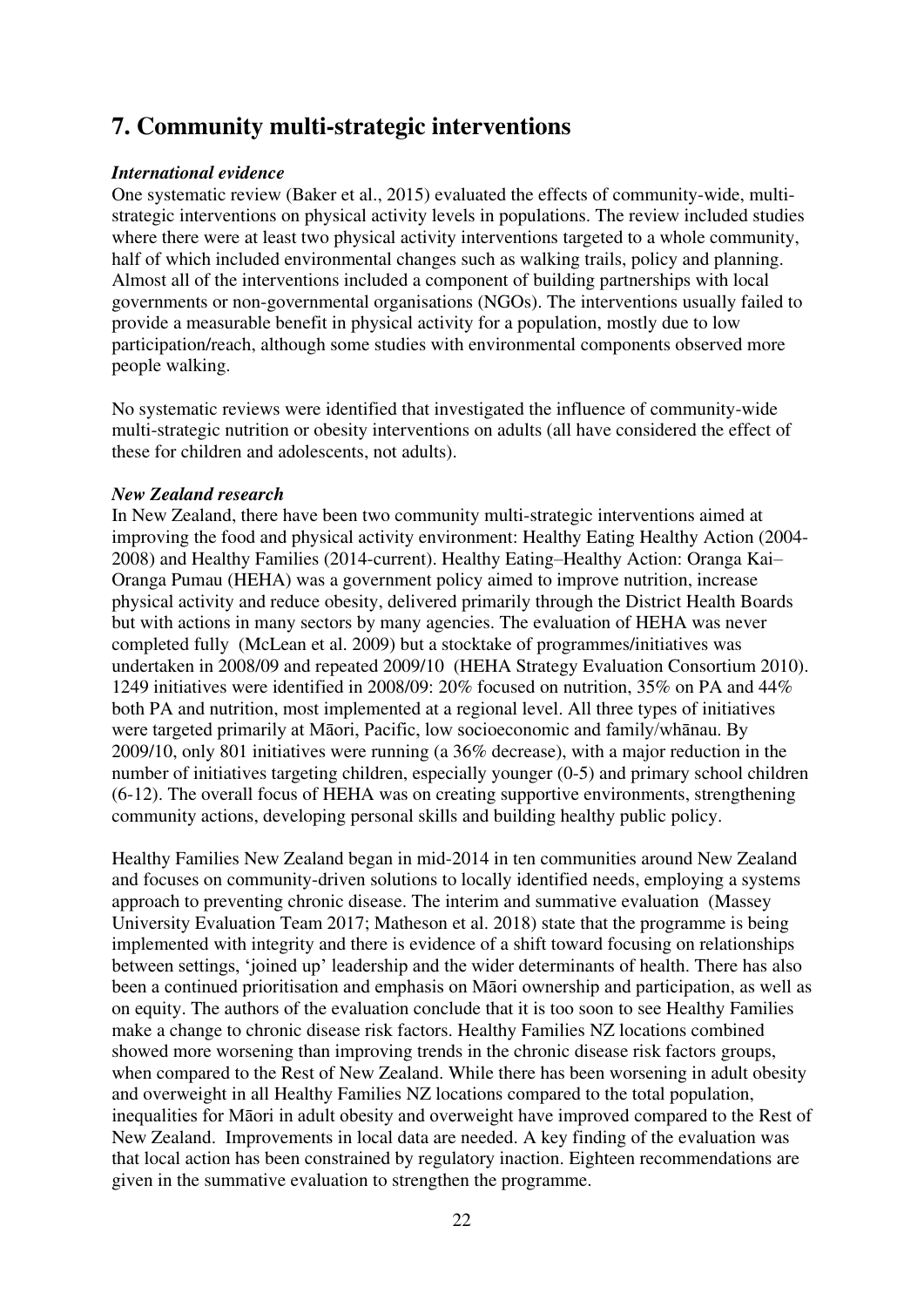## <span id="page-22-0"></span>Food environment themes

## <span id="page-22-1"></span>**8. Pricing strategies including taxes and subsidies**

#### *International evidence*

Nine systematic reviews in the stocktake considered the effect of changing the price of food or beverage products for public health purposes through taxes and/or subsidies; four reviewed natural experiments and intervention studies (Redondo et al., 2018, Afshin et al., 2017, Sisnowski et al., 2015, Black et al., 2014), four reviewed modelled/simulation studies (Hyseni et al., 2017, Niebylski et al., 2015, Eyles et al., 2012, Andreyeva et al., 2010), and one included both intervention and modelling studies (Thow et al., 2014). Additionally, Olstad et al. (2016) considered the effect of universal policies (including taxes and subsidies) on socioeconomic inequities in obesity and obesity-related behaviours, and Backholer et al. (2016) considered the effect of a sugar-sweetened beverage tax according to socioeconomic position.

All reviews found strong evidence that subsidizing healthful foods significantly increases their consumption, while taxation of unhealthful foods and beverages reduces their intake. However, Sisnowski (2017) stated that many of the interventions (both of taxes and subsidies) failed to achieve an effect on consumption that could plausibly be considered as clinically significant, i.e. as having an effect on individuals' nutritional intake to the extent that it would reduce the incidence of overweight, obesity, and related chronic diseases. Most of the other reviews on pricing strategies for public health outcomes have concluded that they could be effective (Black et al. 2012, Eyles et al. 2012). Afshin et al. (2017) noted that interventions promoting healthful behaviours (e.g. subsidies) generally have greater effect sizes compared with those targeting cessation of unhealthful behaviours (e.g. taxes).

Thow et al. (2014) reviewed studies where the subsidies on healthy foods ranged from 1.8% to 50%, with all having an increase in consumption of targeted foods (which were classified within healthy food categories or were fruit and vegetables) of at least half the magnitude of the tax applied. The effect of subsidies on total calorie intake was unclear. Three modelling studies found that subsidies paired with taxes in the range of 10–20% (sugar tax with fruit, vegetable and fish subsidy; fat tax with fruit and vegetable subsidy; unhealthy food tax with fruit and vegetable subsidy) could reduce total calories by a small amount (approx. 1%). Thow (2014) concluded that soft drink taxes and subsidies appear most effective in inducing consumption change, with strong evidence from robust modelling studies and one RCT, although there is some evidence that subsidies can increase overall calorie consumption. Black (2012) also considered only the effect of food subsidies, with most of the included studies reporting on the Special Supplemental Nutrition Program for Women, Infants and Children in the USA. Food subsidy programme participants (mostly pregnant or postnatal women) were shown to have 10– 20% increased intake of targeted foods or nutrients, with targeted fruit and vegetable subsidies with nutrition education able to increase fruit and vegetable intake by 1– 2 serves/day in women. The authors note that the improved intake of targeted nutrients and foods, such as fruit and vegetables, could potentially reduce the rate of non-communicable diseases in adults, if the changes in diet were sustained.

Price elasticity of demand, the likelihood that a pricing change will result in a change in purchasing behaviour, is the main way taxes and subsidies are thought to influence health. Higher elasticity estimates suggest greater changes in population purchases as prices shift.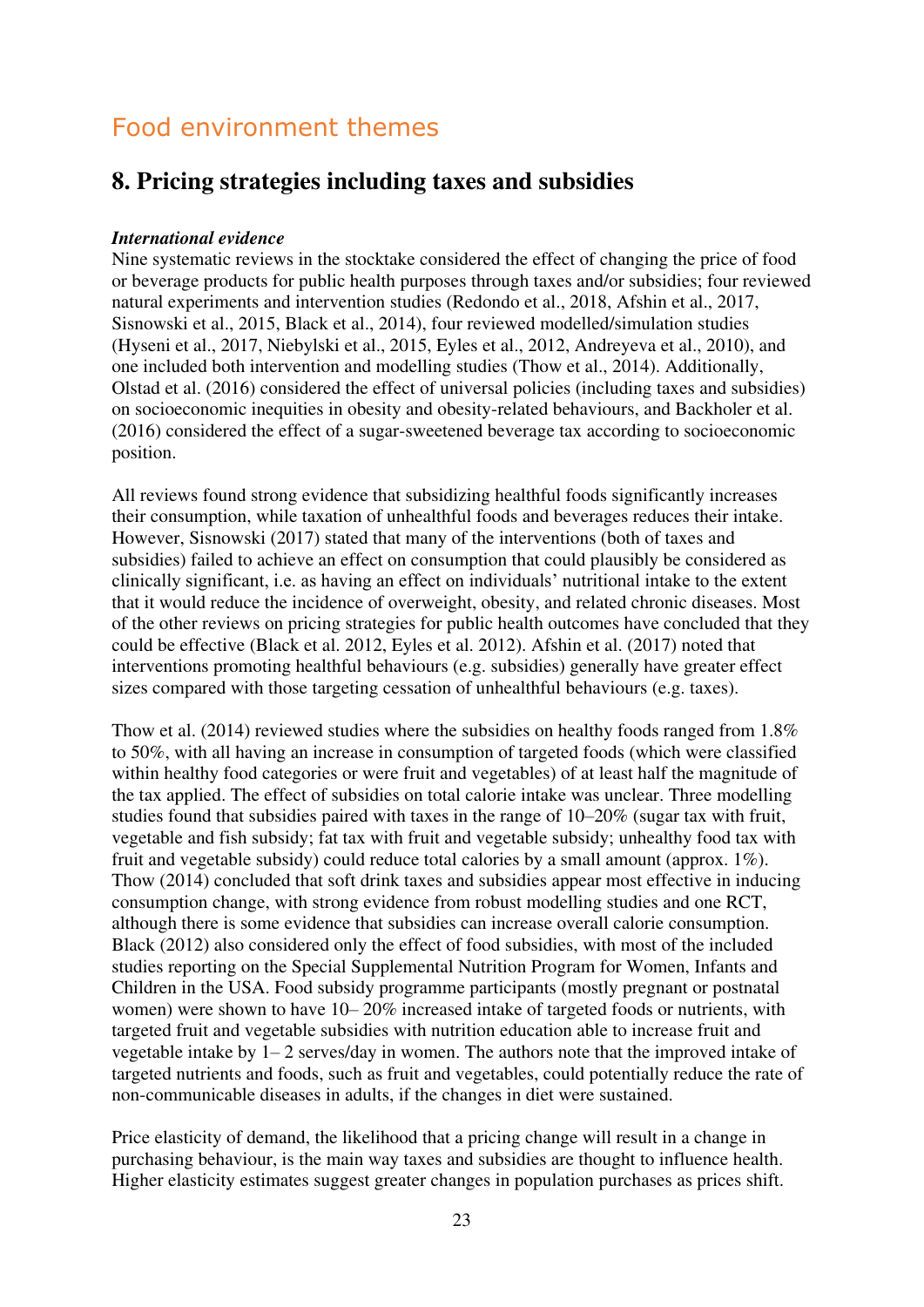Andreyeva et al. (2010) found the highest price elasticities were for food away from home, soft drinks, juice, meats, and fruit, and the most inelastic demand was for eggs, confectionery and cheese. From a public health perspective, more elastic demand for food is encouraging if change in demand is a priority (e.g., decreased intake of sugar-sweetened beverages and increased consumption of fruits and vegetables). Eyles et al. (2012) review of simulation modelling studies concluding that taxes on carbonated drinks and saturated fat, and subsidies on fruits and vegetables would be associated with beneficial dietary change, with the potential for improved health. Thow et al. (2014) noted that price elasticity may not be the only reason why a tax is effective. Taxes reinforce efforts to educate consumers and raise public awareness about the amount of sugar, salt or fat in products and this may discourage purchases. Additionally, industry may respond by reformulating products so that they contain less of the taxed nutrients (see topic 12 for more information on reformulation effects).

Niebylski et al. (2015) concluded that in order to maximize success and effect, food or beverage taxes and subsidies should be a minimum of 10 to 15% and preferably used in tandem. Eyles et al. (2012) concluded that a 10% increase in the price of soft drinks could decrease consumption by -0.6% to -24.3%; conversely, a 10% decrease in the price of fruits and vegetables could increase consumption by between 2.1% to 7.7%. Hyseni et al. (2017) looked at the effect of tax on salt in order to reduce population sodium intakes, and noted that salt is cheap, so a substantial tax of at least 40% might be needed to reduce consumption by just 6%.

Most studies and reviews to date on food and beverage taxes have been theoretical estimations from modelling analysis. In contrast, Redondo et al. (2018) synthesized evidence from real-world taxes and other empirical approaches related to the impact of taxes on the consumption, purchase, and sales of sugar-sweetened beverages (SSB). Redondo et al. (2018) found a significant reduction in sales/purchasing or intended purchasing due to tax on SSBs, and conclude that SSB taxes have the potential to reduce calorie and sugar intake, but further research is needed to evaluate effects on overall diet quality. An tax on SSBs that would result in a sales price increase to the consumer of 20% to 25%, seems to be the most appropriate measure; however, the type of tax and whether it should be adopted as a single or joint measure (with other interventions, such as a public message campaign or subsidising healthy foods) still need to be established. The reductions in purchasing and/or consumption were higher in low socioeconomic settings (in the US and Mexico), leading Redondo et al. (2018) to conclude that there would be a positive impact of taxes on vulnerable social classes, which also have a higher prevalence of obesity.

Andreyeva et al. (2010) noted that there was evidence to suggest that low-income populations may be more sensitive to price changes than the overall population. Olstad et al. (2016) review of five studies where there had been a tax-related fiscal intervention at the community level, found consistently positive or neutral impacts on inequities in anthropometric and behavioural outcomes. Eyles et al. (2012) review of modelling studies found 11 out of 14 estimated that fiscal policies would result in absolute improvements in dietary outcomes for lower socio-economic groups, although only four studies estimated relatively greater health benefits for lower compared with higher socio-economic groups, and thus improved health equity. Findings for the two moderately high quality studies were mixed, and several authors noted that taxes would be regressive whereby low-income households pay a greater proportion of their income in additional tax. Eyles et al. (2012) concluded that if price elasticities are greater among low-income population sub-groups, then negative financial implications will be at least partially offset by greater improvements to health and an overall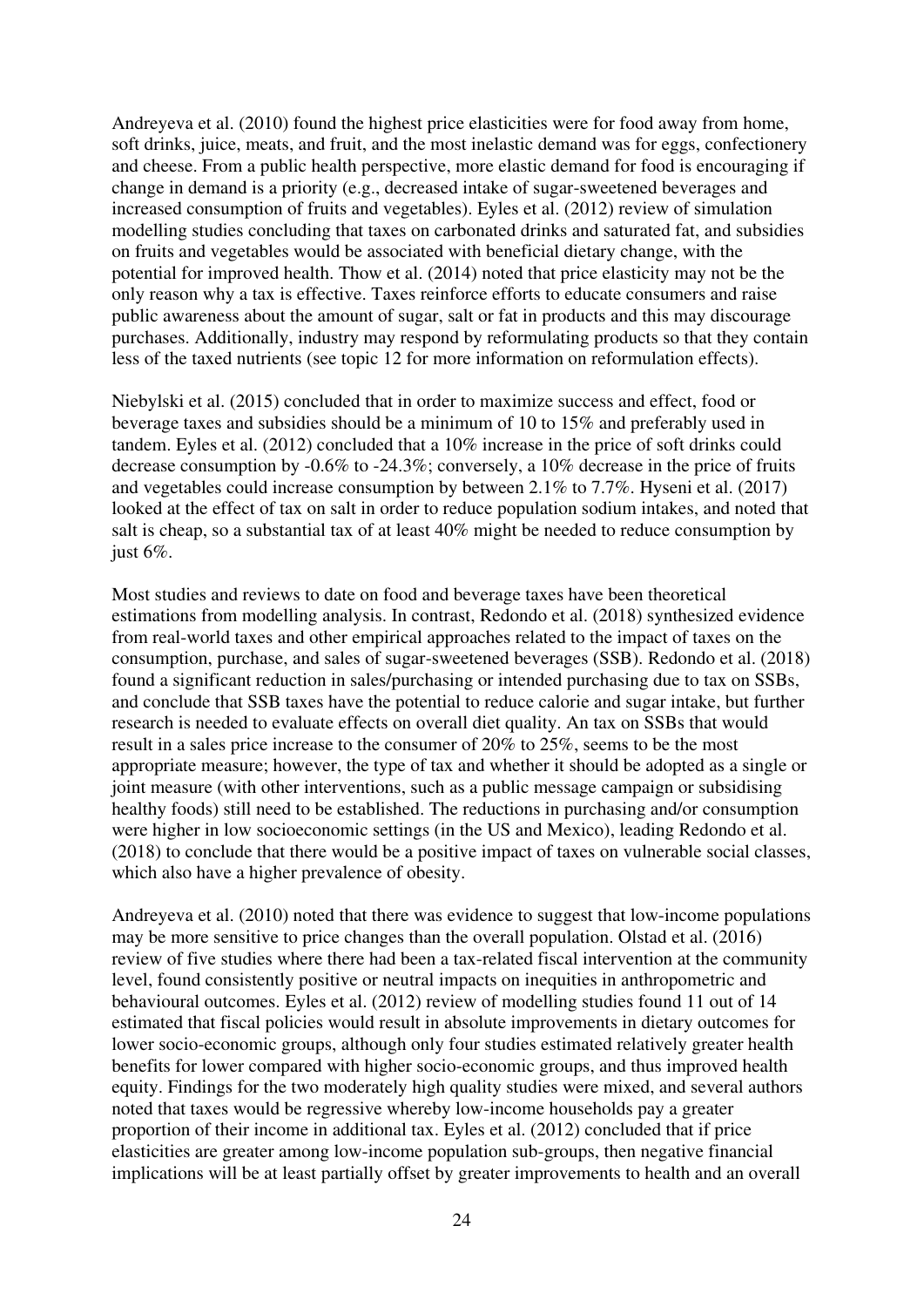effect of decreasing health inequities (as has been observed for tobacco taxes). Backholer et al. (2016) concluded that a sugar-sweetened beverage (SSB) tax is regressive but the monetary burden would be small, with relatively minor differences between high and lowincome households. Backholer et al. (2016) conclude that an SSB tax is likely to be effective in reducing consumption of SSBs and will have a similar or greater effect on low-income household consumption compared to high-income households, and therefore pro-equity, or, at the minimum, neutral in reducing inequity.

#### *New Zealand research*

A sugar-sweetened beverage (SSB) tax has been thoroughly researched in New Zealand. Ni Mhurchu et al. (2014) modelled the effect of a 20% tax on all carbonated drinks, finding it would reduce daily energy intakes, avert or postpone 0.2% of all deaths in NZ a year, and reduce diabetes and obesity. The impact would be larger in Māori and Pacific populations due to their greater responsiveness to food price changes, and among children and young people due to their higher consumption of SSB. The authors note that a 20% tax on fizzy drinks would generate \$40 million in revenue a year, even allowing for reduced consumption. Signal (2018) interviewed 20 politicians, bureaucrats, public health experts, food industry leaders and consumer representatives about the likelihood of taxes and subsidies on foods being introduced in the next 5-10 years in New Zealand. There appears to be little appetite for taxes of foods high in saturated fat or salt, but widespread agreement that a SSB tax and/or a fruit and vegetable subsidy are both feasible and would be accepted.

Ni Mhurchu et al. (2015) have also modelled the effects of other food taxes and subsidies. A 20% subsidy on fruit and vegetables would result in 560 deaths prevented or postponed every year. A 20% tax on major dietary sources of saturated fat would prevent or postpone 1500 deaths a year, and a 20% tax on major dietary sources of sodium would prevent or postpone 2000 deaths a year. Combining these two taxes and the fruit and vegetable subsidy would result in 2400 deaths a year prevented or postponed. Māori and low-income New Zealanders would benefit the most due to a greater burden of diet-related disease, and because they are more responsive to changes in food prices (Ni Mhurchu et al. 2015), echoing findings from an earlier modelling study which found Māori and low-income households have greater sensitivity to food price changes (Ni Mhurchu et al. 2013).

The SHOP randomised controlled trial in 8 supermarkets in the lower North Island of NZ in 2007-2009 tested the effect of price discounts on healthier supermarket foods, tailored nutrition education promoting healthier products, and a combination of price discounts and nutrition education, against a control with no intervention. Neither the discounts nor the education had a significant effect on saturated fat purchase or any nutrient outcomes considered. However, price discounts of 12.5% (the same as a removal of GST) did have a significant effect on healthy food purchases at 6 months, with a 10% greater increase in fruit and vegetable purchases (Ni Mhurchu et al. 2010). Results for Māori in the trial were not as expected, with Māori having a weaker and null effect compared to European/Pakeha, which may have been due to a higher attrition rate (Blakely et al. 2011).

The need for an adjustment of food prices through taxes and subsidies has been shown in several NZ studies. Since the 1970s, the Department of Human Nutrition at the University of Otago has undertaken an annual survey of supermarket food costs in five NZ cities (reduced to four since 2016), to estimate the cost of a basket of supermarket food designed to meet dietary needs of men, women, adolescents and children, producing basic, moderate and liberal diet cost options. The food costs do not include takeaways etc. and assumes some food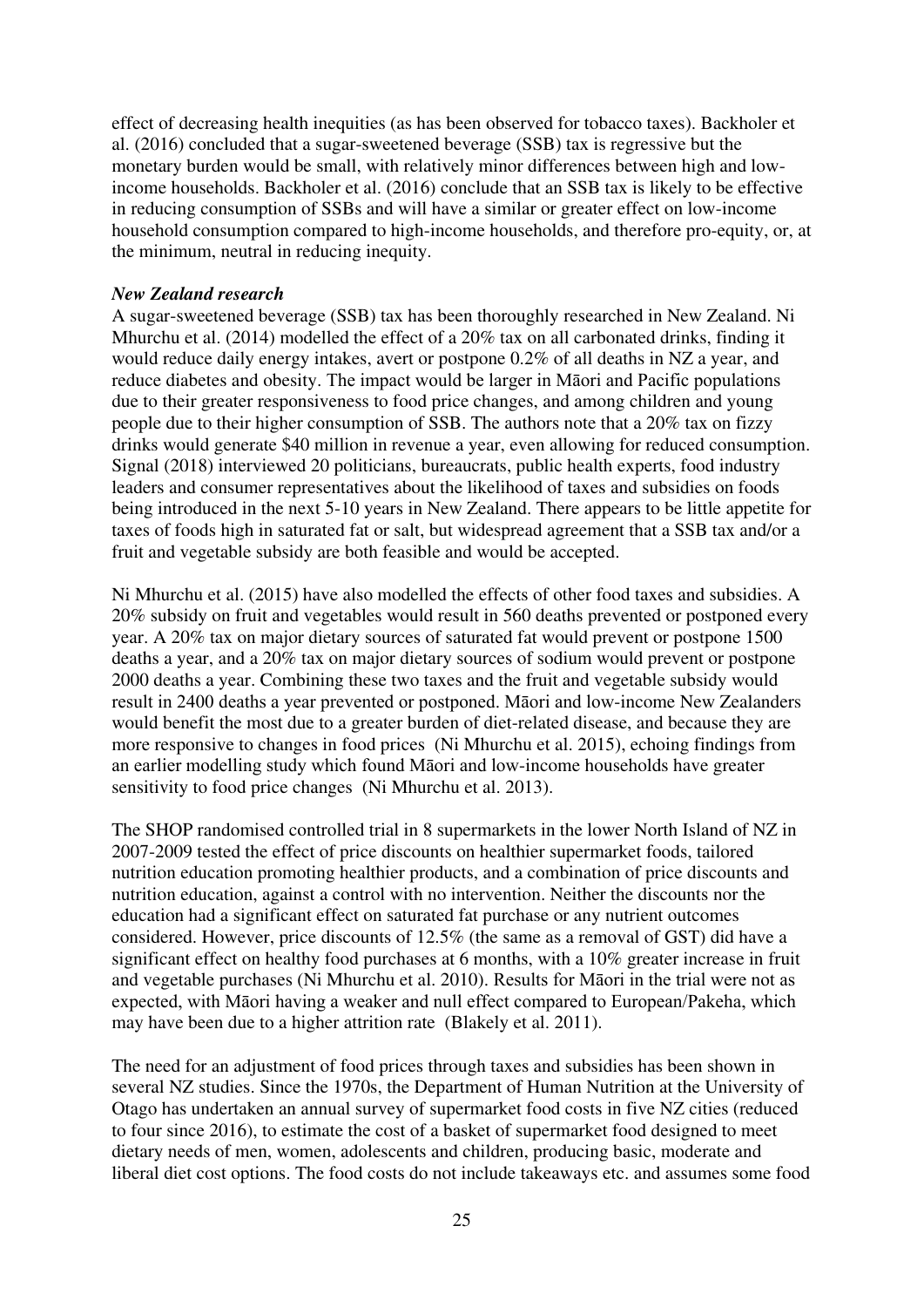preparation and cooking skills. The chances of consuming an inadequate diet increase as the amount spent to purchase food falls below the basic costs; which in 2018 were \$266 a week for a family consisting of one male adult, one female adult, one adolescent girl and one adolescent boy (Department of Human Nutrition, 2018). Vandevijvere et al. (2018b) modelled the cost of different NZ diets, finding healthy diets were on average more expensive than current (usual) diets. However, Māori and Pacific families, because of their high current energy intakes, had current diets which were \$40-60 more expensive a week than healthy diets. The authors suggest that a subsidy (removal of GST) on fresh and frozen vegetables and an SSB tax would reduce the cost of a healthy diet bringing the average healthy diet toward current diet costs. Mackay et al. (2018) found that a considerable portion of income is need to purchase a healthy diet or the current diet in NZ, particularly if the household was receiving minimum wage or income support. The authors conclude that in order for the NZ population to consume a healthy diet, policies are required that lower the cost of healthy food or ensure households have adequate incomes after fixed expenses to buy food (Mackay et al. 2018).

## <span id="page-25-0"></span>**9. Labelling on pre-packaged food and beverages**

#### *International evidence*

Six systematic reviews considered the effect of nutrition labelling on food products on purchasing decisions and population health outcomes (Shangguan, et al. 2018, Kliemann et al. 2018, Hyseni et al. 2017, Kaur et al. 2017, Cecchini and Warin 2016, Campos et al. 2011). All reviews supported the implementation of food labelling as a key tool to tackle unhealthy diet and obesity, finding that there was an association between use of nutrition labels and healthier diets. Consumers perceive nutrition labels to be a highly credible source of information, and many consumers reported using nutrition labels to guide their selection of food products. Shangguan et al. (2018) found labelling reduced consumer consumption of total energy and total fat, while increasing consumption of vegetables. Food labelling did not significantly alter consumer intakes of other dietary targets, including sodium, total carbohydrate, protein, saturated fat, fruits, or whole grains. Their meta-analysis also found evidence that food labelling altered industry formulations for sodium and trans fat, but did not significantly affect product formulations for total energy, saturated fat, dietary fiber, or other healthy/unhealthy dietary components (Shangguan,et al. 2018). Hyseni et al. (2017) found that nutrition labelling for sodium levels could be effective, as demonstrated in Finland and Brazil, as it allows consumers to make informed choices whilst also putting pressure on the food industry to reformulate.

Kliemann et al. (2018) looked at nutrition labelling regarding serving size. Most countries with mandatory food labelling require that serving size be presented on food labels, but allow manufacturers to determine the serving size which leads to variability and compromises the comparability between similar products. Moreover, studies indicate that food companies may vary serving sizes as a marketing strategy to stimulate sales by reporting lower values of certain adverse nutrients or lower energy values on nutrition information labels. Klienmann et al. (2018) found that higher energy density food products tend to report smaller serving sizes than the reference size. Consequently, individuals may overconsume high energy density foods without being aware of doing so. Moreover, in some countries (e.g. USA), the reference serving size represents the portion size customarily consumed in one eating occasion. Although this could potentially help the understanding and correct estimation of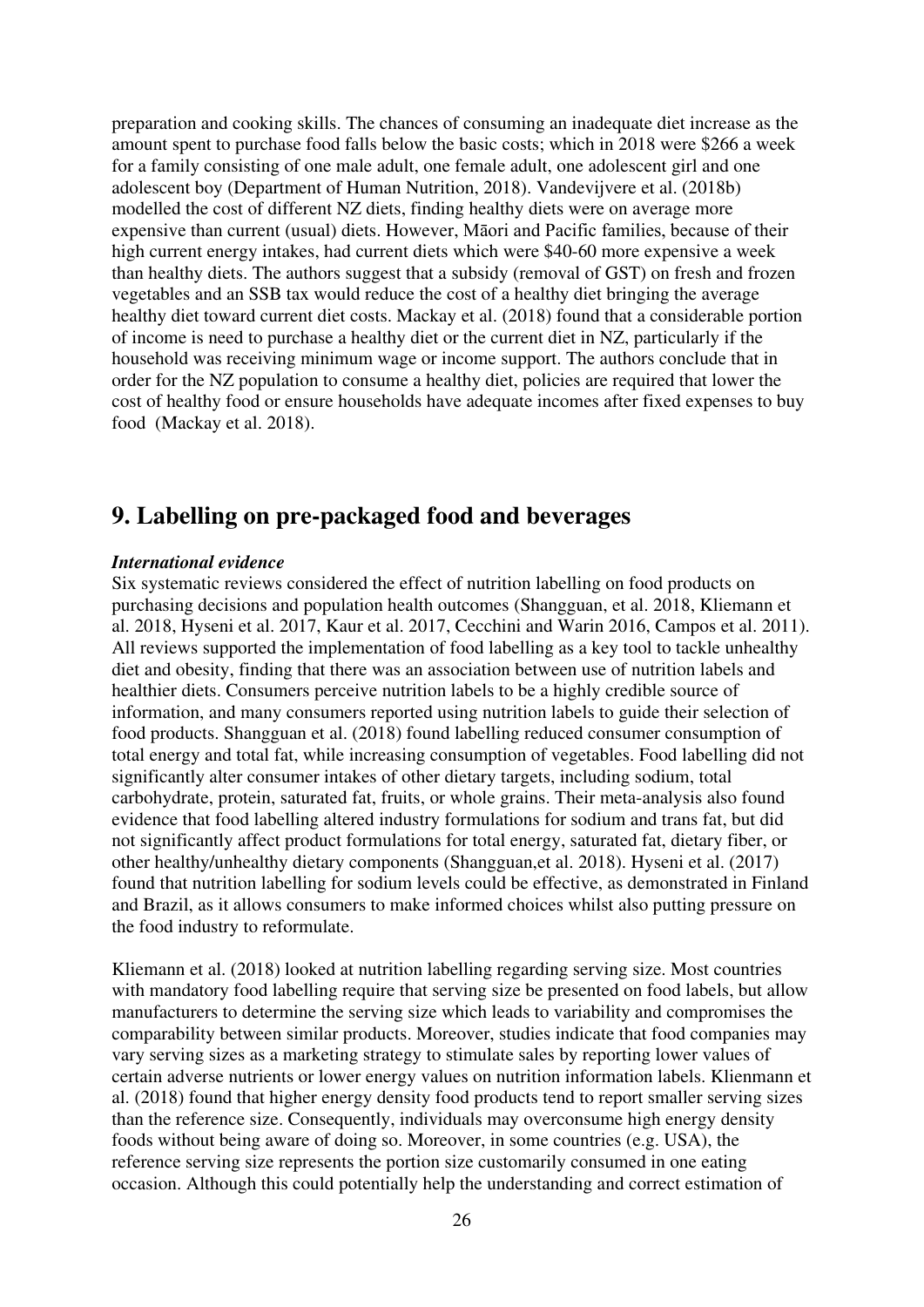serving sizes, it does not facilitate the promotion of healthy eating behaviours. The inclusion of nutrition information per 100g or mL alongside serving size (as on Australian/New Zealand labels), and number of servings may help address this and assists with comparison between products.

Health-related claims are statements regarding the nutritional content of a food (nutrition claims) and/or indicate that a relationship exists between a food and a health outcome (health claims). Kaur et al. (2017) found that health-related claims on packaging have a substantial effect on dietary choices. However, this finding was based on research mostly conducted in artificial settings. Findings from natural experiments have yielded smaller effects. The authors conclude that it is important that health-related claims are regulated properly to ensure their validity so that only foods with a better nutritional composition may carry claims given the increasing prevalence of health-related claims and concerns over unwarranted 'health halos'.

There is growing evidence that consumer-friendly 'interpretive' symbols and front-of-pack (as opposed to side or back of packages) labels are more effective, both due to the fact that they make nutritional information more accessible and because of a widespread desire for more 'prescriptive' information (e.g. this is healthy or not healthy) rather than information that requires interpretation (e.g. grams of sugar) (Campos et al. 2011, Cecchini and Warin 2016, Hyseni et al. 2017). However, Shangguan et al. (2018) did not find consistent differential effects according to label type, placement, intervention duration, or mandatory versus voluntary labelling. They suggest the type of labelling may be less quantitatively relevant than the general presence or absence of information to consumers.

Some reviews raised concerns that interpretation of labels depends on health literacy and different labelling systems may confuse consumers, and reinforce inequalities (Hyseni et al. 2017, Campos et al. 2011). Shangguan et al. (2018) undertook a meta-analysis and did not identify a consistent gradient in responses by SES, age, or sex. They suggest that "determinants of potentially varying effects of labelling require further studies, and conventional wisdom on modifying effects of population demographics should not be considered a tautology."

#### *New Zealand research*

Nutrition labelling on food products and beverages has been well researched in New Zealand. A large randomised controlled trial (The Starlight Trial) in 2014/15 compared traffic light labels (similar to those on UK products), the Health Star Rating (now introduced in Australia and NZ) with the standard nutrition information panel using an app on mobile phones which allowed participants to scan the barcodes of packaged foods to receive their allocated labels while shopping. Neither traffic light labels or the Health Star Rating influenced the healthiness of purchases compared to the control nutrition panel label. However, participants randomly allocated to the traffic light and health star rating labels reported that they found them useful and easy to understand, and their nutrition knowledge improved (Ni Mhurchu et al. 2017a). Labels were viewed for about one-fifth of purchases overall, but frequency of use deceased over the four week trial. Label reading had a significant positive association with the healthiness of products purchased, which suggests labels may influence healthier food purchasing for those who use them (Ni Mhurchu et al. 2018).

Analysis of food composition data before and two years after the introduction of the voluntary Health Star Rating System (HSR) in 2014, showed that the labelling system may be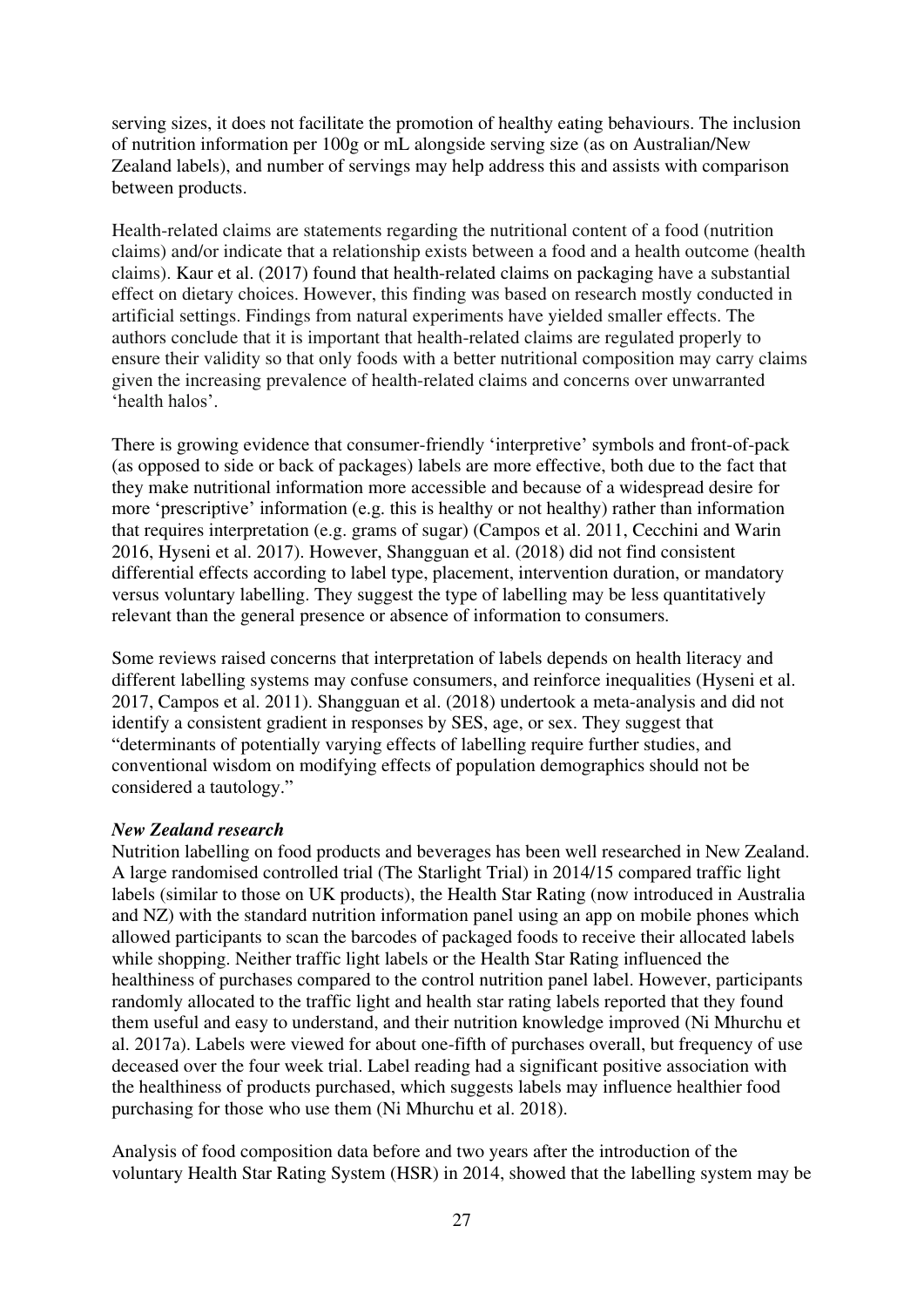driving healthier reformulation of some products (Ni Mhurchu et al. 2017b). However, two years following the HSR introduction only 5.3% of packaged foods and beverages displayed the label, with cereals, convenience foods, packaged fruit and vegetables, sauces and spreads, and 'other' (predominantly breakfast beverages) the most likely categories to have a HSR label. The most recent data from the 1<sup>st</sup> quarter of 2018, found the HSR on 21% of eligible foods in the Nutritrack Database, with  $77\%$  of these for products with a 3-5 star rating (Ministry for Primary Industries, 2018). Another study, Hamlin et al. (2016) has tested the effect of the Health Star Rating System (HSR) on consumer choice. The presence of a HSR on a product consistently reduced customer preference for the product, independent of the product's star rating given (0.5 to 5 stars), which the authors conclude shows functional failure in the system, and adds to concern about the voluntary nature of this labelling system.

Earlier research on front of pack labelling reported that New Zealander's prefer simplified, graphic labels that could be interpreted quickly (Maubach and Hoek 2010). Reported use of nutritional information panels (NIP) ranged from 68% for Māori to 87% for European/Pakeha and Other (Gorton et al. 2009). Only 68% of Māori and Asian could correctly determine if a food was healthy from the NIP and 88% of European/Pakeha and Other, with lesser differences by income than ethnicity. Traffic light labelling was the most preferred nutrition information label Gorton, et al. 2009). Qualitative research with Māori, Pacific and lowincome New Zealanders also found these groups rarely used NIPs (Signal et al. 2008).

<span id="page-27-0"></span>The presence of health claims on packaged food and beverage labels has been investigated in two NZ studies (Alexander 2018, Al-Ani et al. 2016). Alexander (2018) found 56% of 600 packaged and 80 fresh randomly selected products had a nutrition claim on the label (e.g. high in Vitamin C) and 86% of these claims met the new standards in 2016. General-level health claims, which refer to a food property and its effect on normal health and wellbeing were found on fewer than 5% of foods in each food group, except special purpose foods (21%). 51% of General-level claims met the Standard. No high-level health claims (which explain what role a food property has in the risk of developing a serious illness, or risk of altering a recognised risk factor for a serious illness) were found on products. While the majority of claims used on food labels are meeting the requirements of the Food Standards Code, these claims are not being used as often as they could by food manufacturers and retailers (Alexander 2018). An earlier 2014 survey of 7526 products (Al-Ani et al. 2016) found cereals displayed the greatest proportion of nutrition and health claims (1503 claims on 564 products). One-third of claims were displayed on 'less-healthy' cereals, which the authors note could be misleading consumers' perceptions of nutritional quality of foods.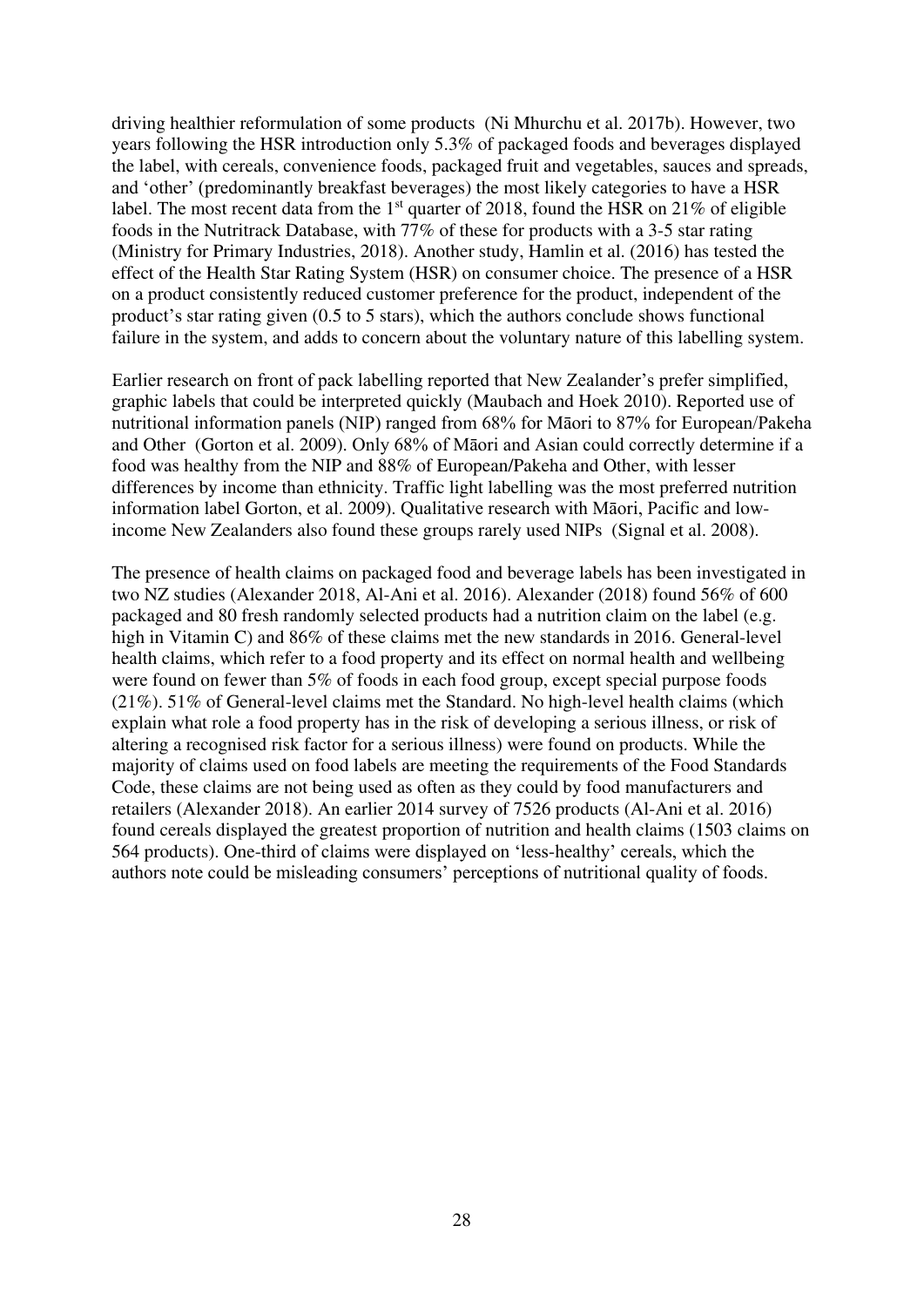### **10. Menu labelling in restaurants**

#### *International evidence*

Nine systematic reviews considered whether menu labelling with calories or other information would change purchasing behaviours (Crockett et al. 2018, Bleich et al. 2017 Sisnowski et al. 2017, Littlewood et al. 2015, Long et al. 2015, Sinclair et al. 2014, Swatz et al. 2011, Campos et al. 2011, Hillier-Brown et al. 2017). Campos et al. (2011) noted that at that time most jurisdictions limited nutrition labelling regulations to pre-packaged food products and did not apply these to foods served in restaurants or fast-food outlets, which account for a significant proportion of dietary intake in many high-income countries. Campos et al. (2011) state that mandatory display of nutrition information on menus and menu boards of food outlets may be a promising means of increasing the impact of nutrition labelling regulations and harmonizing nutrient information across information channels. From May 2018, USA restaurants and similar food establishments with 20 or more outlets have had to display the number of calories in standard items on menus and menu boards.

However, the majority of reviews to date do not suggest that calorie labelling or 'signposting' (indicating healthy products) on menus has the intended effect of decreasing calorie purchasing or consumption (Swatz et al. 2011, Bleich et al. 2017, Sinclair et al. 2014, Long et al. 2015, Sisnowski 2017, Hillier-Brown 2017). Only one review (Littlewood et al. 2015) concluded that menu labelling can effectively reduce energy ordered and consumed in the away-from-home food environment, and another, most recent review (Crockett 2018) concluded that "a small body of low-quality evidence suggest that nutritional labelling comprising energy information on menus may reduce energy purchased in restaurants. We tentatively suggest that nutritional labelling on menus in restaurants could be used as part of a wider set of measures to tackle obesity."

Similar to pre-package food labelling, Sinclair et al. (2014) and Sisnowski et al. (2017) noted that there is some evidence that mandating menu labelling results in modest reformulation of menus. Crockett et al. (2018) concluded that future research needs to takes account of possible wider impacts of nutritional labelling, such as the impact upon those producing and selling food, who may decide to reformulate or adjust the choice of items available, as well as the impact of labelling on consumer behaviour when applied in combination with other interventions.

#### *New Zealand research*

<span id="page-28-0"></span>A study of 24 fast food stores (two from each of the 12 major chains in New Zealand) found that nutrition information was available at 92% of the chains, but less than 1% of this information was available at the point of purchase on the menu board (Chand et al. 2012). 64% of nutrition information was on the website, 17% on food packaging, 8% on food liners and 8% on in-store pamphlets (Chand et al. 2012). A more recent assessment of fast food restaurants found most had nutrition information available online (Vandevijvere et al. 2018b).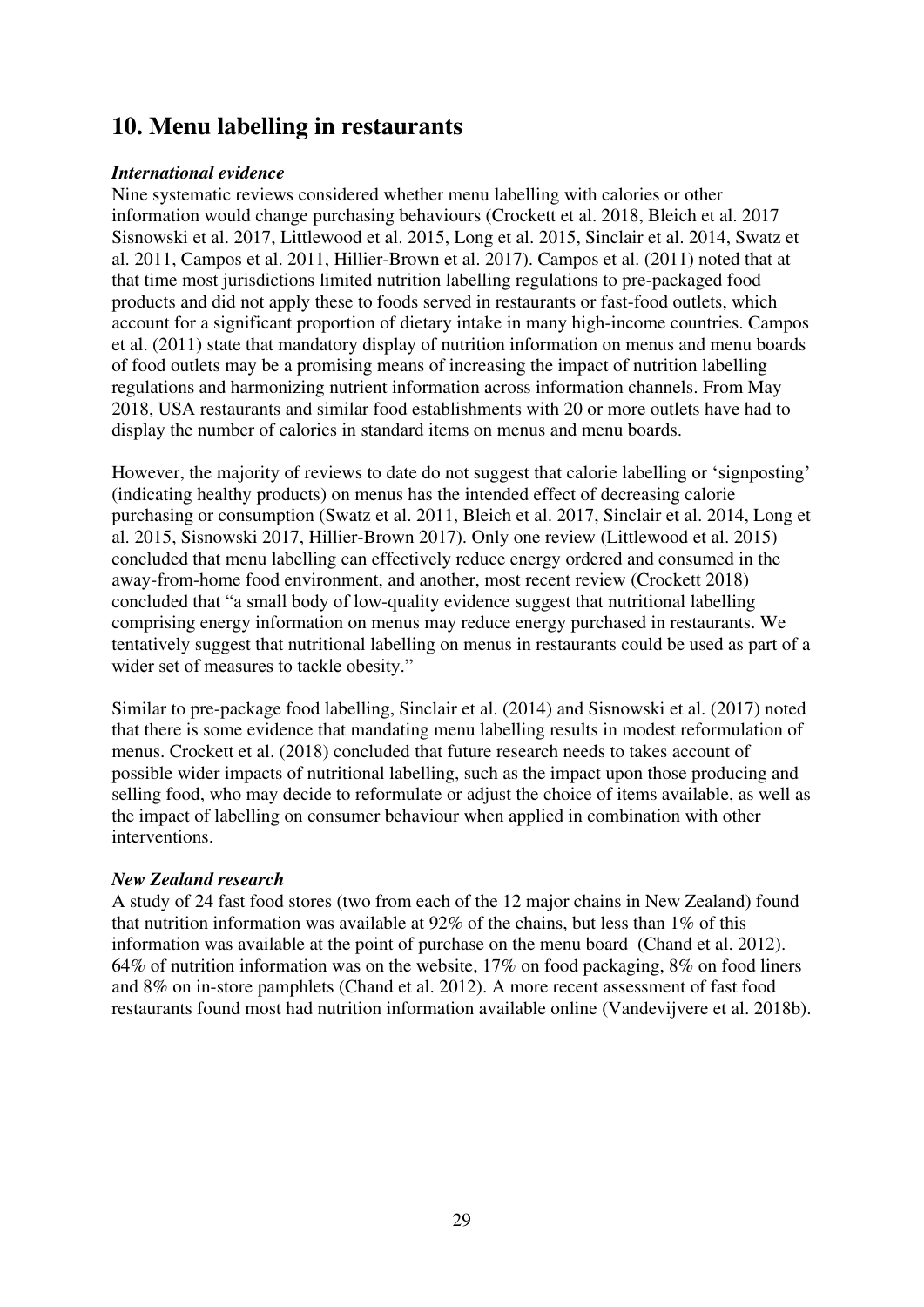## **11. Reformulation**

#### *International evidence*

Two systematic reviews considered population-level policies for food reformulation (Barberio et al. 2017, Hyseni et al. 2017), both focusing on sodium reduction. Hyseni et al. (2017) pointed out that the majority of dietary salt intake in high-income countries comes in processed food (75%) and so reformulation is very effective in reducing salt consumption. Though mandatory reformulation is more powerful, most countries currently use voluntary reformulation. Success is then dependent on the degree of political pressure applied to the food industry and on regular, independent monitoring, as recently achieved in the UK.

Both reviews concluded that multi-component strategies (including mandatory, or to a lesser extent voluntary, salt-reduction reformulation plus front-of-pack food labelling and/or media campaigns) achieved greater population-level reductions in salt consumption than individually focused interventions (e.g. dietary counselling in clinics or workplaces).

Barberio et al. (2017) found that the impact of national sodium reduction initiatives in terms of salt intake may be stronger among men than women. They suggest that this could be because globally, men consume more salt than women. Barberio et al. (2017) noted that most studies did not look at the differential effects of sodium reduction policies by socioeconomic status, but those that did showed that inequities did not necessarily increase (worsen) in the context of a national sodium reduction initiative. Hyseni et al. (2017) stated that more deprived groups in society are more likely to consume foods high in salt, (and sugar and fat) which are associated with poor health, so downstream interventions focused on individuals would typically widen inequalities whereas upstream structural interventions like reformulation may reduce inequalities.

#### *New Zealand research*

Research in New Zealand has focused on reformulation of products to reduce sodium. Eyles et al. (2016) estimated that the World Health Organization's target of 5 g/day would require a 36% reduction in the sodium content of packaged foods, as well as a 40% reduction in discretionary salt use and sodium content of foods consumed away from home. Key products requiring sodium content reduction were white bread, hard cheese, sausages, and breakfast cereals (Eyles et al. 2016).

A macro-simulation modelling study compared eight sodium reduction interventions and found the most feasible ones with the largest health gains were: a 25% reduction in sodium level of all processed foods; a package including voluntary food reformulation, food labelling and a media campaign; and mandatory 25% reduction in sodium levels in bread, processed meats and sauces (Nghiem et al. 2015). Interventions that produced lesser health gains included media campaigns, voluntary food labelling as currently used in New Zealand, and dietary counselling. All interventions produced net cost savings aside from counselling. Health gain per person was greater for Māori men and women compared to non-Māori (Nghiem et al. 2015). The authors, in a subsequent paper, conclude that maximum health gain could be seen by targeting reformulation toward "all packaged foods" and then "fast foods and restaurant meals" (Wilson et al. 2016). They conclude that reformulation interventions may also be pro-equity by achieving larger benefits for men and Māori (Wilson et al. 2016).

There is evidence of some progress on sodium reduction in New Zealand. Monro et al. (2015) found some categories where modest reductions had occurred over the 10 years 2003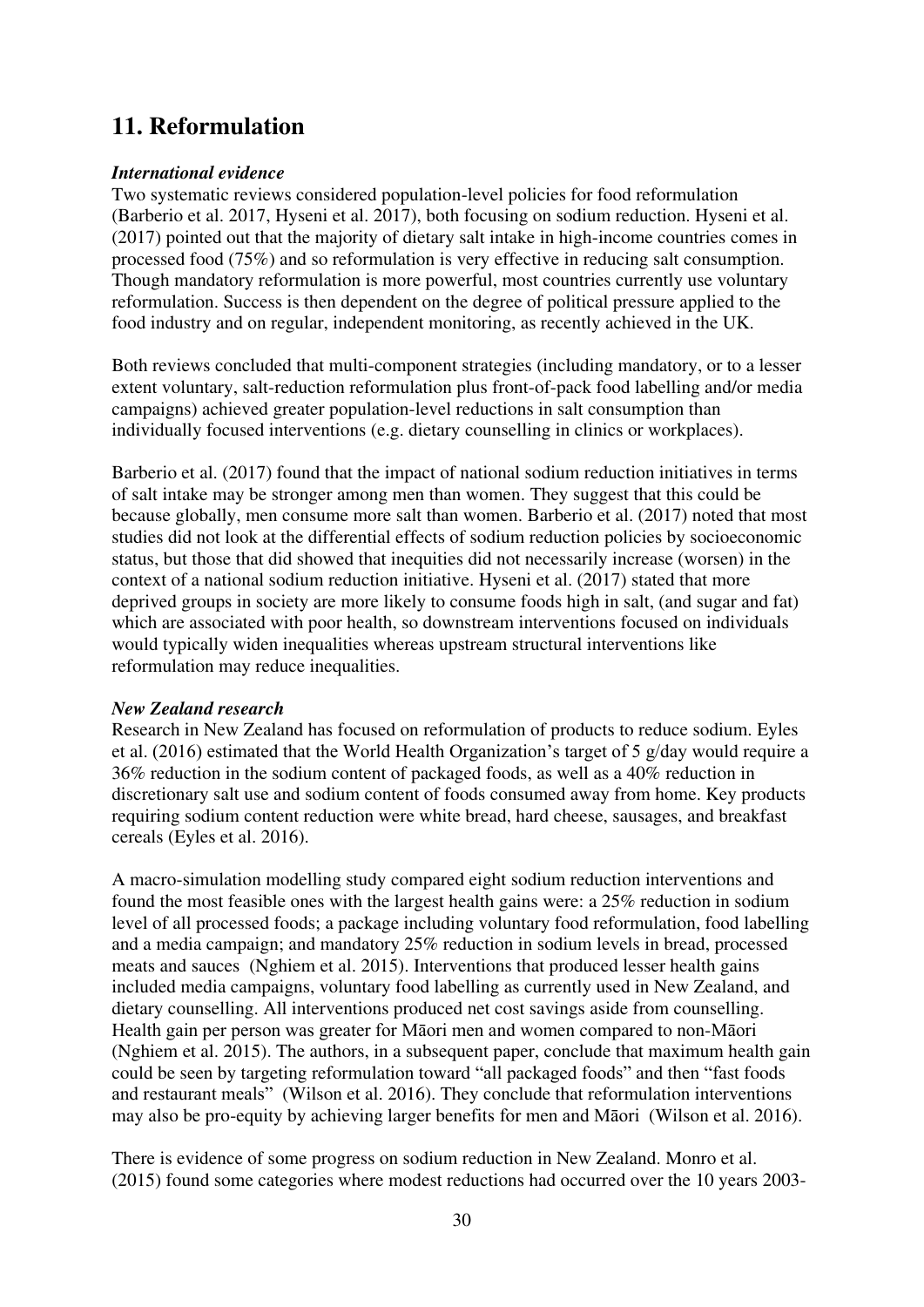2013, specifically breakfast cereals, canned spaghetti and bread. However, there was no significant difference overall in the mean sodium content of matched products between 2003 and 2013, so the authors conclude that there needs to be a focus on reducing sodium across the food supply if we are to meet national commitments to reduce population sodium intake (Monro et al. 2015). Eyles et al. (2018) investigated the change in serve size, energy, and sodium contents of fast foods sold at chain restaurants in NZ between 2012-2016 and found evidence of reformulation of products and introduction of new products to reduce sodium levels. However, increased serve size over the time period offset the reformulation effect on actual intake of sodium (Eyles et al. 2018).

Setting targets for food manufacturers to achieve reductions in nutrients of concern (sodium, saturated fat, sugar) was one of the priority recommendations made by a panel of New Zealand public health experts in 2014 and again in 2017 (Vandevijvere et al. 2018a).

## <span id="page-30-0"></span>**12. Portion size, plate and cutlery size**

#### *International evidence*

Two systematic reviews considered whether it is possible to influence consumers' behavioural preferences towards healthier options by redesigning the environment in which consumers make their food choices (Hollands et al. 2015, Skov et al. 2013). This is often called "nudging" or "choice architecture" and usually involves changing the portion size (plate or container) or cutlery size in out-of-home food establishments.

Hollands et al. (2015) found that people consistently consume more food and drink when offered larger-sized portions, packages or tableware than when offered smaller-sized versions. This suggests that policies and practices that successfully reduce the size, availability and appeal of larger-sized portions, packages, individual units and tableware can contribute to meaningful reductions in the quantities of food (including non-alcoholic beverages) people select and consume in the immediate and short term. Skov et al. (2013) concluded that there was insufficient evidence. Neither of the reviews considered differences in the impact by sociodemographic factors, and both called for more research in this area.

#### *New Zealand research*

<span id="page-30-1"></span>New Zealand research on the serve size and energy per 100g and per serve of fast foods sold at chain restaurants in NZ between 2012-2016, found serve size and energy density had increased significantly over the time period (Eyles et al. 2018). Particular food groups with larger serve sizes were beverages, chicken, desserts and pizza. More energy per 100g was found in desserts, pizza and sandwiches, and increased energy per serve were found in desserts, pizza, salads and sandwiches (Eyles et al. 2018). The authors conclude with a recommendation for systematic monitoring and implementation of Government-led targets for serve-size, energy and nutrient content of fast food products to improve population diet (Eyles et al. 2018). Research will be released soon on the health benefits and cost-savings of a cap on the size of single serve sugar-sweetened beverages (Cleghorn, personal communication).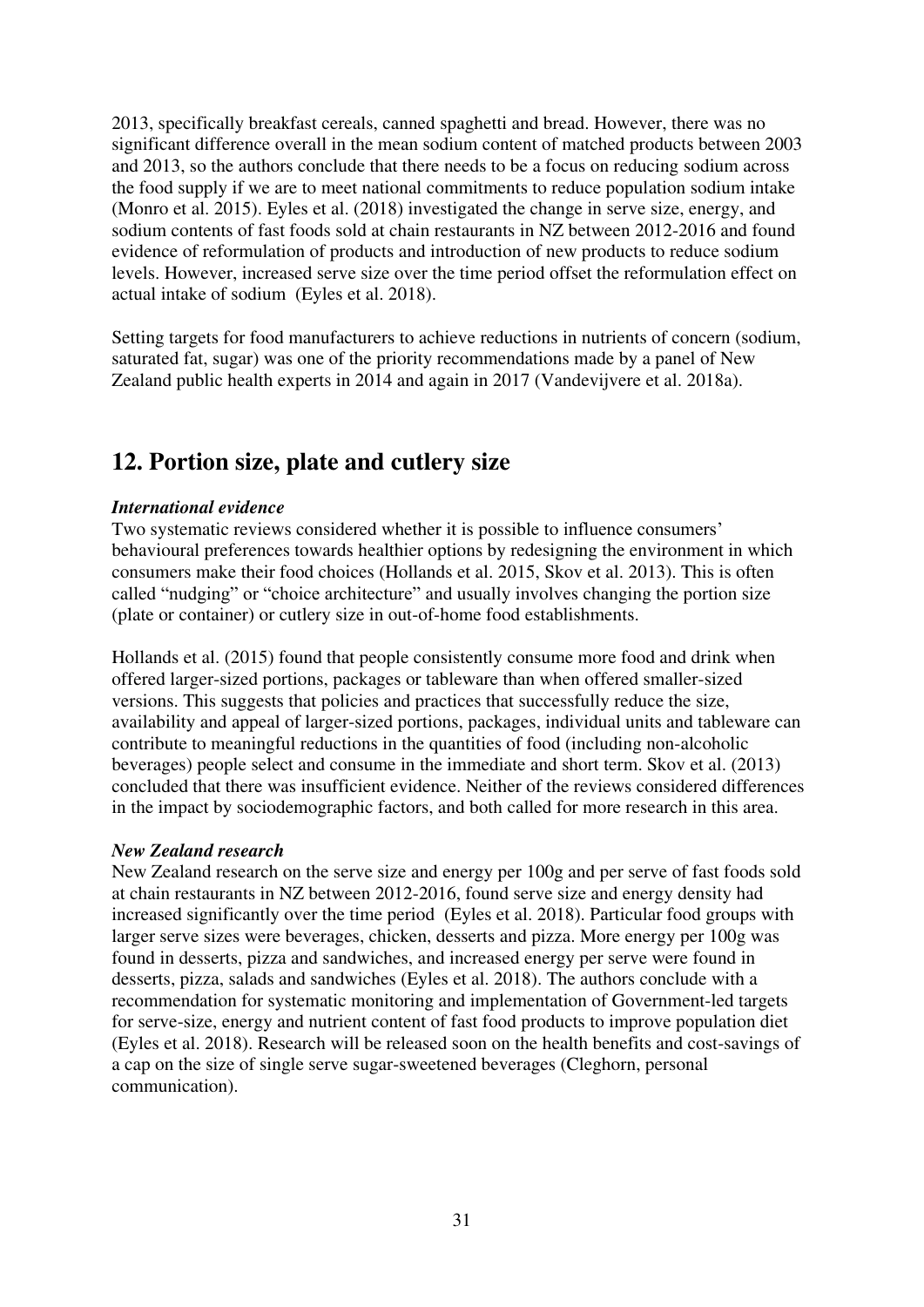## **13. Neighbourhood or community food environment**

#### *International evidence*

Six systematic reviews have considered the effect of the community food environment on food-related behaviours or obesity outcomes (Chennakesavalu and Gangemi 2018, Pitt et al. 2017, Malambo et al. 2016, Mayne et al. 2015, Fraser et al. 2010, Fleischhacker et al. 2010), one of which considered qualitative studies (Pitt et al. 2017). The community environment involves the 'number, type, location, and accessibility of food outlets' in a location, frequently measured using proximity or density measures of food outlets.

The most recent review, Chennakesavalu and Gangemi (2018), found inconsistent associations between the fast food environment and rates of obesity/overweight, both in US and non-US studies. These findings echo earlier reviews (Fleischhacker et al. 2010, Fraser et al. 2010). However, one review (Malambo et al. 2016) found that a high density of fast food restaurants was associated with major CVD outcomes, body mass index, blood pressure and metabolic syndrome.

All reviews found lower socioeconomic status was consistently associated with fast food environments; with higher concentrations of fast food restaurants, higher consumption of junk food, and higher obesity rates in more deprived neighbourhoods (Chennakesavalu and Gangemi 2018, Pitt et al. 2017, Fraser et al. 2010, Fleischhacker et al. 2010). Additionally, Fraser et al. (2010) found evidence that greater exposure to fast food restaurants is associated with a lower fruit and vegetable intake. Fraser et al. (2010) postulate that this relationship with SES may be due to the companies targeting more deprived areas as the land is cheaper or it may be that the demand from consumers in these areas is greater. Either way this is an important issue to highlight to policy decision makers as land use restrictions on new fast food outlets could help to stop the 'deprivation amplification' effect.

Mayne et al. (2015) reviewed two studies that evaluated the effect of a new supermarket in a previously underserved area, both finding no effect on body mass index.

Pitt et al. (2017) found that availability, accessibility and affordability were consistently identified as key determinants of store choice and purchasing behaviours. Articles mentioned the proliferation of takeaway foods within communities and decreased or declining availability of produce, which was seen as one of the biggest influences on diet. Concern was raised regarding the availability of convenience or junk foods within stores, the proximity to fast food, and thus the subsequent increased consumption of these foods and decreased consumption of fresh produce. Accessibility was identified as a key determinant of food purchasing behaviours in terms of where food stores were located as well as transport options that facilitate access and was discussed in eighteen articles from the USA, the UK and Australia, being particularly evident for lower socio-economic groups.

#### *New Zealand research*

A GIS study of 20,000 registered food outlets in 66 council areas of NZ found a significant positive association between neighbourhood deprivation and density of all retailers (not just fast-food). The authors found 722 out of 2020 census areas in the country were 'food swamps' characterised by a high density of unhealthy food outlets (Sushil et al. 2017). The authors recommend that legislation be introduced to allow councils to consider health and wellbeing (not just safety) when assessing zoning and planning permissions, for them to give favourable zoning treatment for fruit and vegetable store outlets, and to restrict future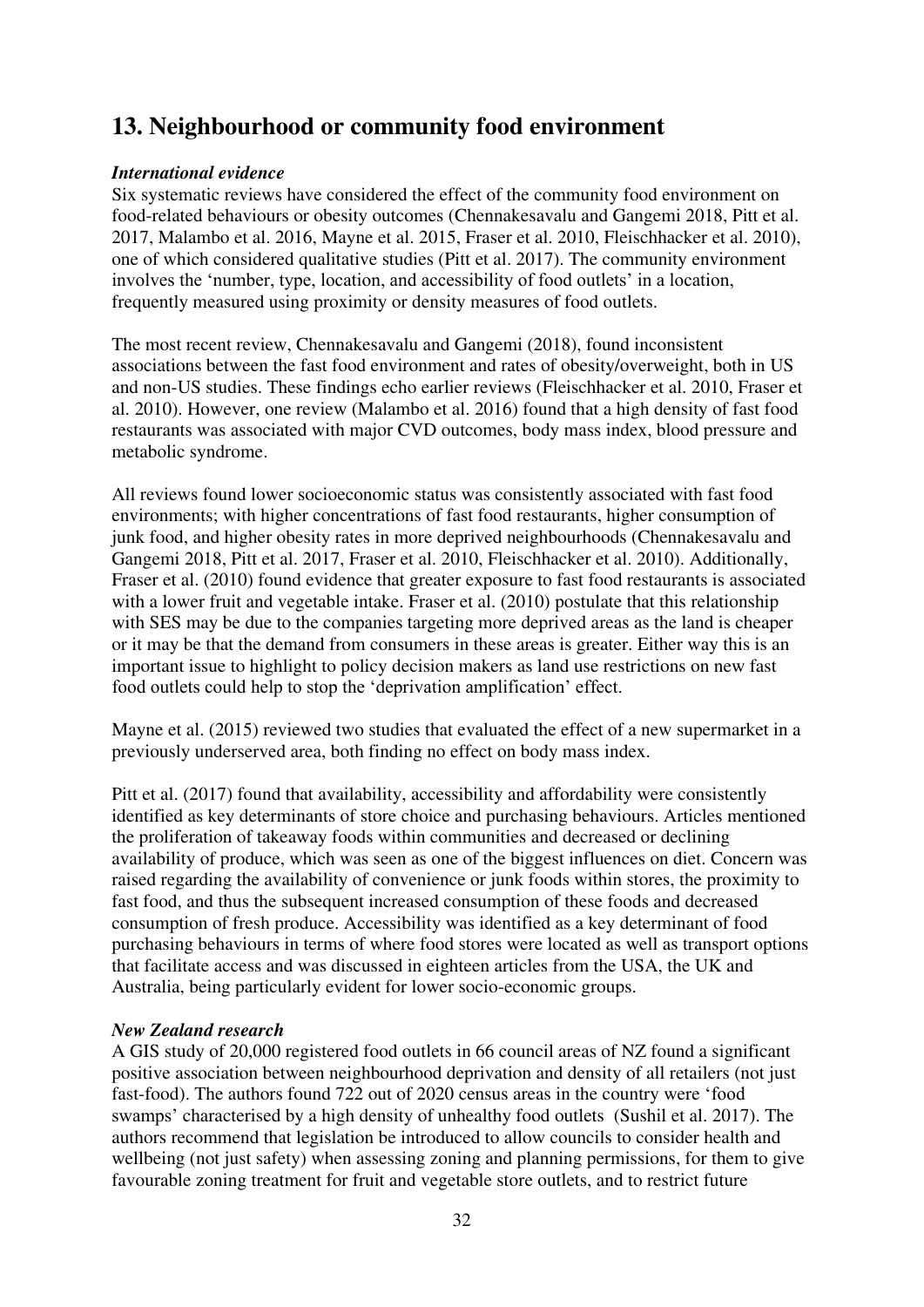introduction of fast food outlets in high risk communities, allowing for community engagement in the zoning process (Sushil et al. 2017). The same findings of increased food outlets in areas of high deprivation were also found in an earlier GIS study (Pearce et al. 2007).

Two studies have investigated the association between neighbourhood access to fast food outlets in New Zealand and the diet or weight of local residents (Jani et al. 2018; Pearce et al. 2009). Jani et al. (2018) found no association between number of fast-food outlets and obesity prevalence, after adjustment for income and location. Pearce et al. (2009) found people with the furthest access to a multinational fast food outlet were more likely to eat the recommended intake of vegetables, but also more likely to be overweight. There was no association with fruit consumption. Access to locally operated fast-food outlets was not associated with the consumption of the recommended fruit and vegetables or being overweight. The study authors concluded that better neighbourhood access to fast-food retailing is unlikely to be a key contextual driver for socioeconomic inequalities in dietrelated health outcomes in New Zealand (Pearce et al. 2009).

## <span id="page-32-0"></span>**14. Availability and quality of healthy foods in-store**

#### *International evidence*

Only one systematic review of qualitative studies considered the availability, access and quality of foods in-store (Pitt et al. 2017). Pitt et al. (2017) found that these aspects of the consumer nutrition environments greatly influenced in-store purchases. In-store availability of fruit, vegetables and meat was reported as a key driver of food store choice, and was discussed in fifteen articles from the Netherlands, USA and UK. Contrary to this, however, the availability of fresh produce was often referred to as unreliable and sporadic, especially in lower socio-economic areas. Corner stores and mini-markets were described as having less variety and fewer (if any) healthy items or alternatives than supermarkets. Local food stores tended to be stocked with unhealthy snack foods, cold drinks, cigarettes and beer. Consequently this limited the variety of healthy food people had access to, particularly if they were reliant on corner stores for their food purchasing. Nine articles, predominantly based in the USA, reported on customer concern regarding poor quality and safety of foods they could select from. Eight articles (seven from the USA and one from the UK) identified specific features or characteristics of food stores that play a role in influencing a person's decision to frequent a particular store and make food purchases, including in-store promotions and product placement, as well as cleanliness and customer service. Such factors were mostly examined in minority or lower socioeconomic communities.

#### *New Zealand research*

New Zealand researchers have examined aspects of the availability of healthy food in supermarkets. Vandevijvere et al. (2017a) measured the 'shelf length' (space) dedicated to healthy versus unhealthy foods in 15 supermarkets in 2015/16, finding a consistently low ratio of healthy to unhealthy products and considerable variation between the chains. Chand et al. (2012) investigated the availability and accessibility of healthier options at all NZ fast food chains with more than 20 restaurants (with exception of a sushi chain). Of all the items available, 21% were promoted as healthier options. These were generally cheaper and lower in energy, total fat, saturated fat, sugar and sodium per serve than the regular option.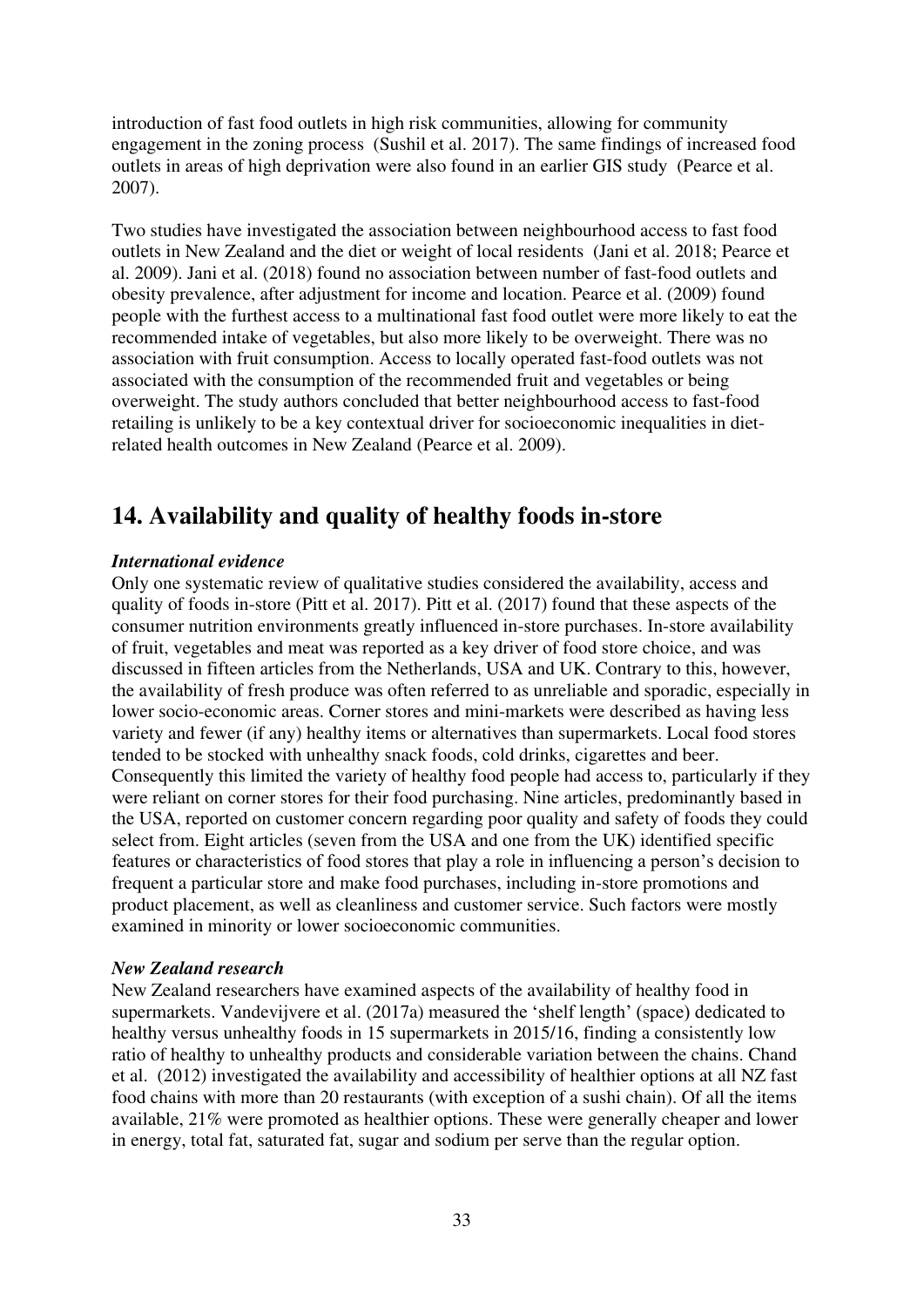One New Zealand study (Jani et al. 2018) investigated the availability and price of healthier foods versus regular counterparts (e.g. trim milk compared with full fat milk) and their associations with obesity. They found higher in-store availability of healthier food choices in rural versus urban locations, and low-income versus high-income areas, but no associations between the pricing of healthier foods and obesity.

## <span id="page-33-0"></span>**15. Food advertising and promotions**

#### *International evidence*

Two systematic reviews have considered trials of food retail store marketing strategies and their effect on diet and chronic disease risk (Gittelsohn et al. 2012, Glanz et al 2012). Glanz et al. (2012) classified 125 articles on in-store food marketing into categories of product, price, placement and promotion, finding that all four of these 'P's typically worked in combination to effect consumer choices. Amount of shelf-space and prominence of location, such as end-of-aisle, merchandising displays and checkouts, were influential. Pointof-purchase nutrition information was not successful. Most of the small-store trials that showed positive impacts in Gittelsohn et al.'s (2012) review used multipronged strategies designed to improve both access to healthy foods (supply) and consumption of health foods (demand). Several studies showed price reductions and limiting unhealthy foods (or at minimum moving them to the back of the store) appeared successful.

Outdoor advertising was also identified in Pitt et al.'s (2017) review of qualitative studies as an important influence on diet. Four articles (two from the USA and one each from Canada and the UK) discussed the role of outdoor advertising of fast food as influences on people's food choices. One article attributed the choice of out-of-home eating establishment to advertising and marketing techniques.

#### *New Zealand research*

<span id="page-33-1"></span>.

In New Zealand, most of the research on food marketing and promotions has concentrated on those aimed at children or adolescents, e.g. promotions on social media or around schools. Research is currently underway co-designing and testing healthier supermarket interventions with a major retailer, which may include promotions and improved availability and access to healthy products in-store (Ni Mhurchu, personal communication).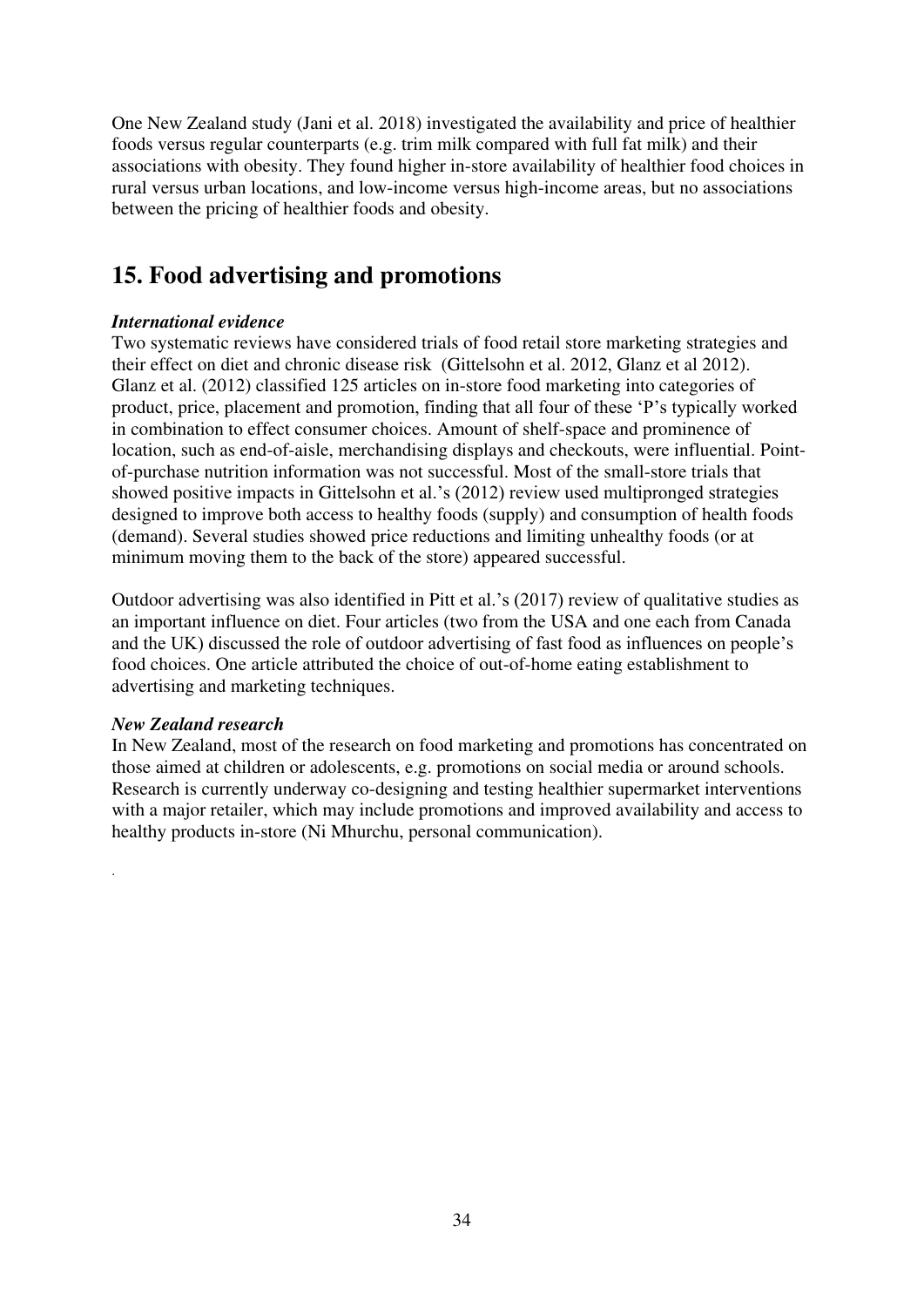## **16. Workplaces**

#### *International evidence*

Three systematic reviews considered the effect of workplace environment interventions to improve nutrition and/or physical activity and/or weight of employees (Ni Mhurchu et al., 2010, Verweij et al., 2011, Anderson et al., 2009). Most of the studies combined informational and behavioural strategies to influence diet and physical activity; fewer studies modified the work environment (e.g., nutrition labelling, canteen food supply/availability, menu reformulation, vending machines, exercise facilities, policies and business commitments) to promote healthy choices.

The three reviews all suggest that changing workplace environments is moderately successful for health promotion. Structured programmes (i.e., scheduled individual or group sessions) for behavioural skills development or physical activity conferred greater benefit than unstructured (i.e., self-directed) approaches (Anderson et al. 2009). Verweij et al. (2011) found strong evidence of a modest reduction in weight as a result of worksite health promotion programmes (about -1.2kg) and when environmental changes were included in the programme, an additional -0.29 kg reduction was observed. The environmental component in studies differed: walking maps and team competitions, family involvement and prompts, point-of-choice messages, walking routes, business goals and management commitments, but all had a positive effect. Ni Mhurchu et al. (2010) noted that effect sizes for dietary interventions were typically modest: relative decreases of up to 9% in total dietary fat and increases up 16% in daily fruit and vegetable intakes. Offering multiple programme components typically resulted in greater weight loss, but the results were not always consistent.

Anderson et al. (2009) also reviewed the cost-effectiveness of workplace programmes, finding that "they may not only enhance employee self-confidence and improve the relationship between management and labour but also have the potential to boost the profits of companies by increasing employee productivity and reducing medical care and disability costs."

#### *New Zealand research*

One study in New Zealand has investigated the effect of a healthier vending machines policy gradually phased in over a two-month period in two hospitals (Gorton 2010). Researchers found a substantial reduction in the amount of energy, total fat, saturated fat, and total sugars per 100g of product sold. Sales volumes and percentage of staff using vending machines were not affected, and the proportion of staff satisfied with vending machine products increased. The results show such guidelines are feasible and acceptable for both consumers and vending contractors, and wider implementation of these guidelines is recommended by the authors (Gorton 2010). Research is currently underway at the University of Auckland to investigate the food environment (food availability, cost and promotion) in tertiary education settings (Roy, personal communication).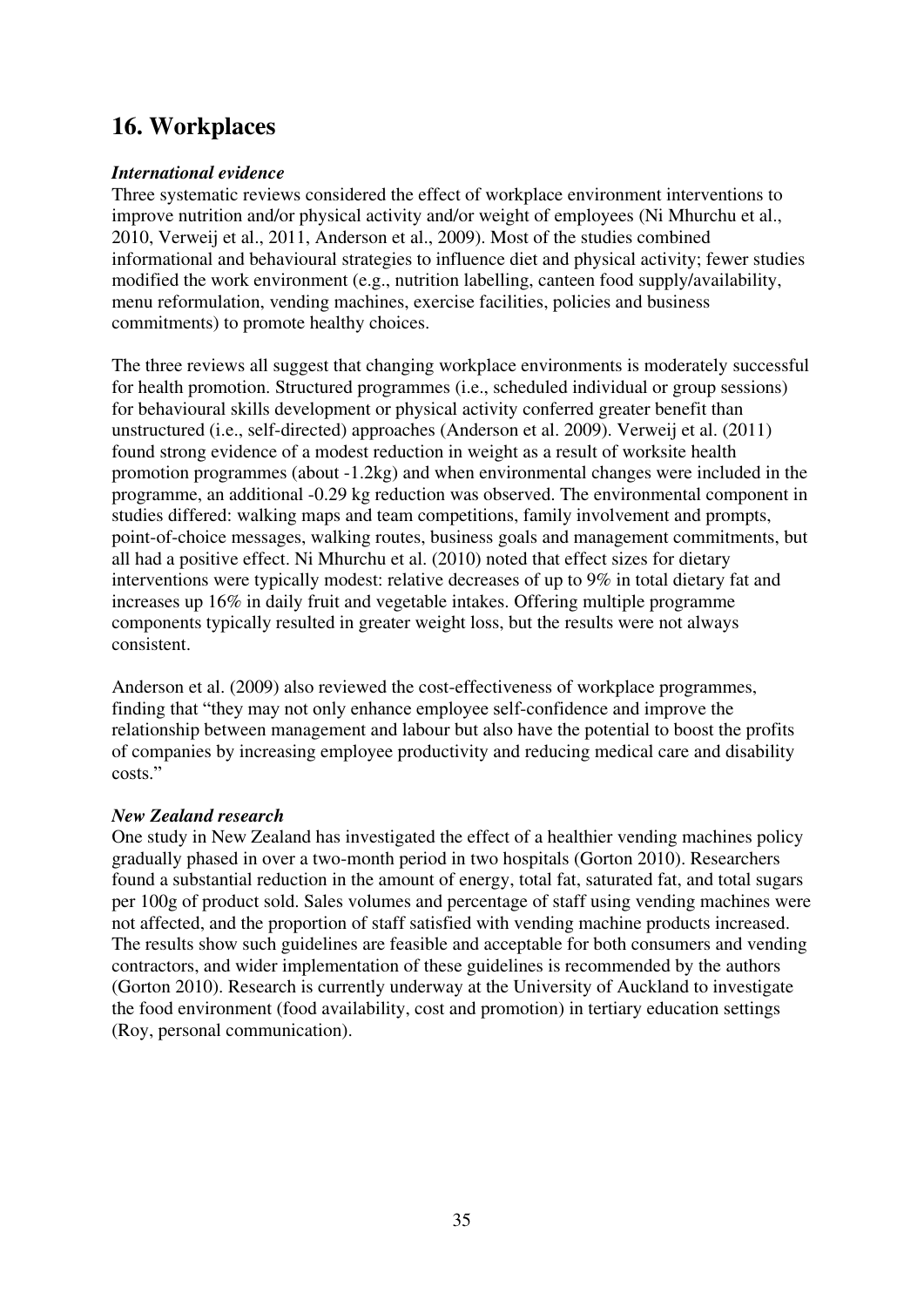## <span id="page-35-0"></span>Population-level policies

Table 1 overviews the countries (out of NZ, Australia, the UK, US and Canada) that have implemented policies aimed at improving the food or physical activity environment, as noted in the monitoring systems which are detailed in the methods section of this document. The United States have implemented the most policies to change population diet and physical activity, but some of the US initiatives are only in specific states or cities. The UK has also implemented more policies in this area compared to NZ, Australia and Canada.

#### **Table 1: Food and physical activity environment policies implemented in New Zealand, Australia, the United Kingdom, the United States and Canada**

Key: \* only some states or jurisdictions

|                                                                                         |                                                     | Implemented in |                        |                        |                        |             |
|-----------------------------------------------------------------------------------------|-----------------------------------------------------|----------------|------------------------|------------------------|------------------------|-------------|
| <b>Policy recommendation</b>                                                            |                                                     | NZ             | Aust                   | <b>UK</b>              | <b>US</b>              | Can         |
| Community-wide multi-strategic<br>interventions                                         |                                                     | $\checkmark$   | $\checkmark$<br>$\ast$ |                        | $\ast$<br>✓            |             |
| Mandatory nutrient lists on packaged<br>food                                            |                                                     | $\checkmark$   | ✓                      | $\checkmark$           | $\checkmark$           | ✓           |
| 'Interpretive labels' on front of<br>packaged food                                      | Voluntary                                           | $\checkmark$   | $\checkmark$           | $\checkmark$           |                        |             |
|                                                                                         | Mandatory                                           |                |                        |                        |                        |             |
| Calorie and nutrient labelling on<br>menus and displays in out-of-home<br>venues        | Voluntary                                           |                |                        |                        |                        |             |
|                                                                                         | Mandatory                                           |                | *<br>$\checkmark$      |                        | ✓                      | $\ast$<br>✓ |
| Warning labels on menus and<br>displays in out-of-home venues                           |                                                     |                |                        |                        | $\ast$<br>$\checkmark$ |             |
| Rules on nutrient claims (i.e. nutrient<br>content and nutrient comparative<br>claims)  |                                                     | $\checkmark$   | ✓                      | ✓                      | ✓                      |             |
| Rules on health claims (i.e. nutrient<br>function and disease risk reduction<br>claims) |                                                     | $\checkmark$   | $\checkmark$           | $\checkmark$           | ✓                      |             |
| Standards in social support<br>programmes                                               |                                                     |                |                        |                        | ✓                      |             |
| Standards in other specific locations<br>(e.g. health facilities, workplace)            | Health Facilities (and Public<br>Sector workplaces) | $\checkmark$   | $\checkmark$           | $\checkmark$<br>$\ast$ | ✓                      |             |
|                                                                                         | Workplaces                                          | $\checkmark$   |                        |                        |                        |             |
|                                                                                         | City Agencies (e.g. prisons)                        |                |                        |                        | ✓                      |             |
|                                                                                         | Vending Machines                                    |                |                        |                        | ✓                      |             |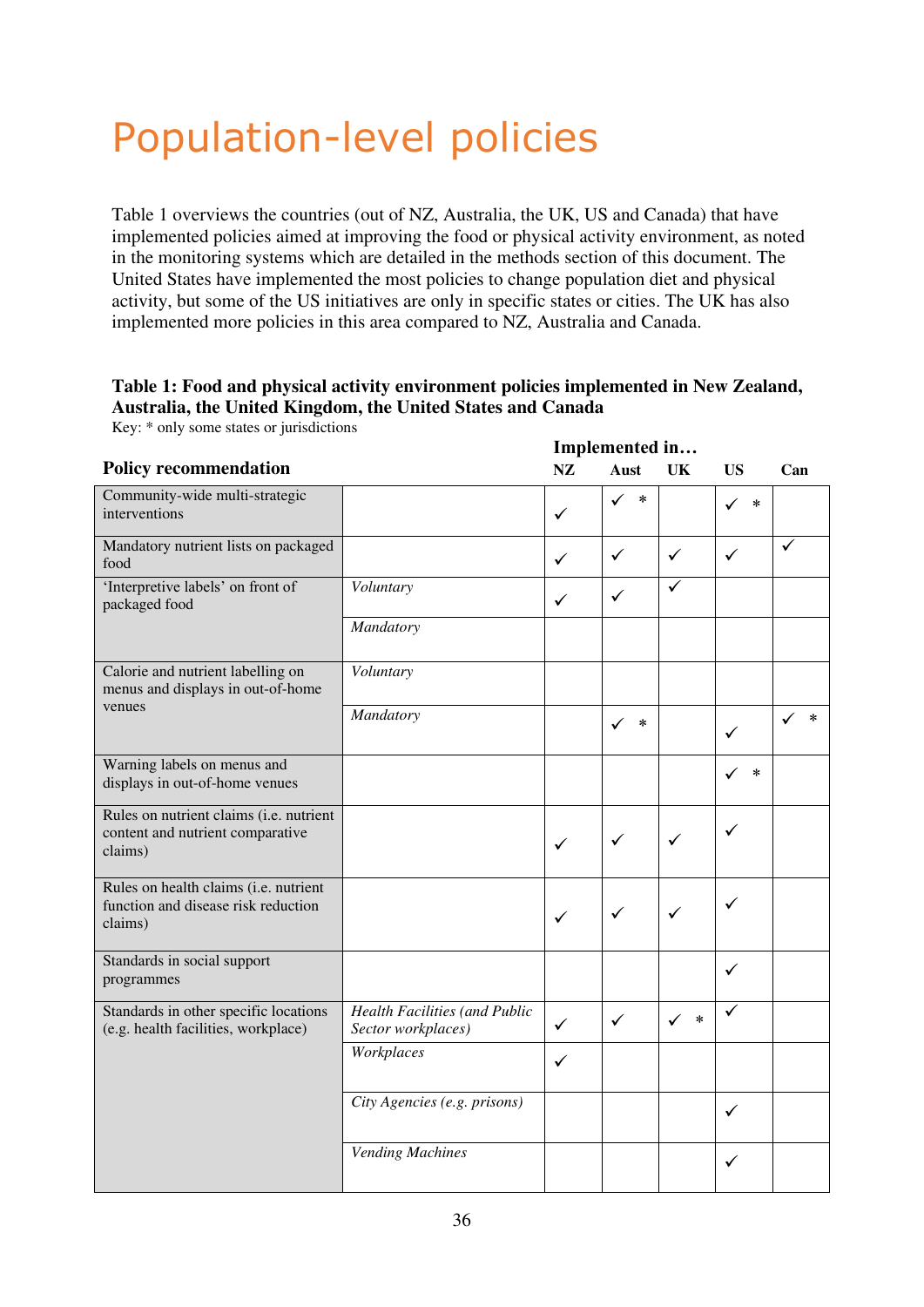**Policy recommendation Implemented in… NZ Aust UK US Can**  Health-related food taxes *Sugary Drinks*  ✓ ✓ \* *Low nutritional value food*   $\frac{1}{2}$ *items*  $\left\{ \sqrt{*} \right\}$ Voluntary food taxes e.g. Jamie Oliver restaurants *Sugar Tax*  $\sqrt{\frac{1}{1+\frac{1}{1+\frac{1}{1+\frac{1}{1+\frac{1}{1+\frac{1}{1+\frac{1}{1+\frac{1}{1+\frac{1}{1+\frac{1}{1+\frac{1}{1+\frac{1}{1+\frac{1}{1+\frac{1}{1+\frac{1}{1+\frac{1}{1+\frac{1}{1+\frac{1}{1+\frac{1}{1+\frac{1}{1+\frac{1}{1+\frac{1}{1+\frac{1}{1+\frac{1}{1+\frac{1}{1+\frac{1}{1+\frac{1}{1+\frac{1}{1+\frac{1}{1+\frac{1}{1+\frac{1}{1+\frac{1}{1+\frac{1}{1+\frac{1}{1+\frac$ Targeted subsidies for healthy food *No GST on fruit and vo* GS1 on *frutt* and<br>vegetables *vegetables Isolated/rural Communities*  $\begin{vmatrix} 1 & 1 \\ 1 & 1 \end{vmatrix}$   $\begin{vmatrix} 1 & 1 \\ 1 & 1 \end{vmatrix}$   $\begin{vmatrix} 1 & 1 \\ 1 & 1 \end{vmatrix}$ *Pregnant women and/or families with children*  ✓ ✓ ✓  $\begin{array}{|c|c|c|c|c|c|}\n\hline\n\text{Low-income} & & & \downarrow & \downarrow & \downarrow\n\end{array}$ Voluntary reformulation of food products *Salt Reduction* ✓  $\begin{array}{c|c} \ast & \ast \end{array}$ *Saturated Fat Reduction (not including trans-fat reduction as NA in New Zealand)*  Initiatives to increase the availability of healthier food in stores and food service outlets ✓ ✓ \* Incentives and rules to offer healthy food options as a default in food service outlets ✓ Planning restrictions on food outlets **◯** Public procurement through "short"  $\chi$  and  $\chi$  that the chains (e.g. local farmers)  $\chi$ Plan to promote physical activity *National* **National V** ✓ ✓ *High Performance* ✓ *Community Sport* ✓ Active transport *Promote Active Transport* ✓ ✓ *Cycling infrastructure* ✓ ✓ *Bike subsidies (e.g. bike share, workplace bikes)*  $\sqrt{\frac{1}{2}}$  1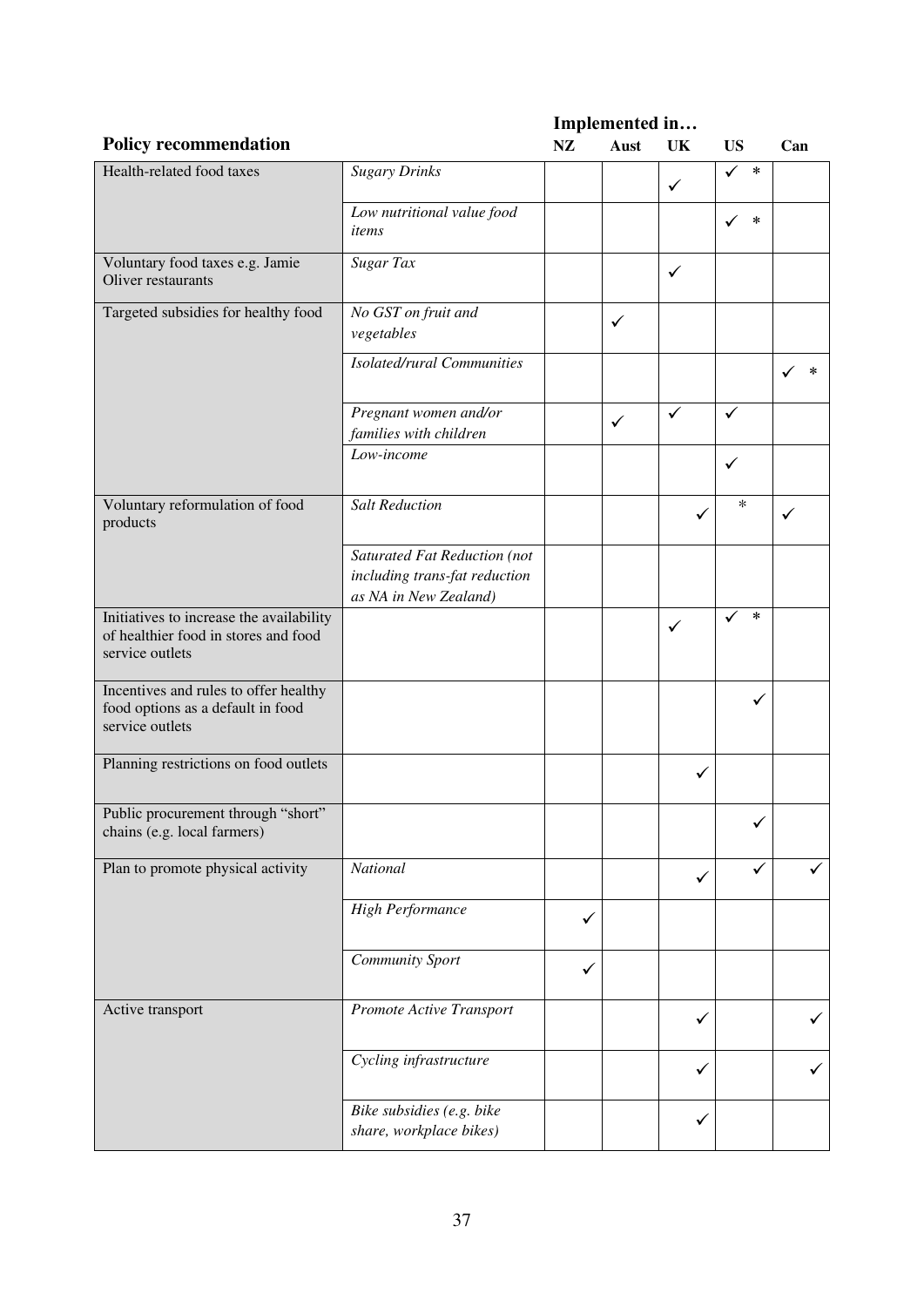|                                                                                            |     | Implemented in |    |    |     |
|--------------------------------------------------------------------------------------------|-----|----------------|----|----|-----|
| <b>Policy recommendation</b>                                                               | NZ. | Aust           | UK | US | Can |
| National Health and Fitness Day                                                            |     |                |    |    |     |
| Physical activity included in the<br>national health monitoring system<br>$(e.g.$ surveys) |     |                |    |    |     |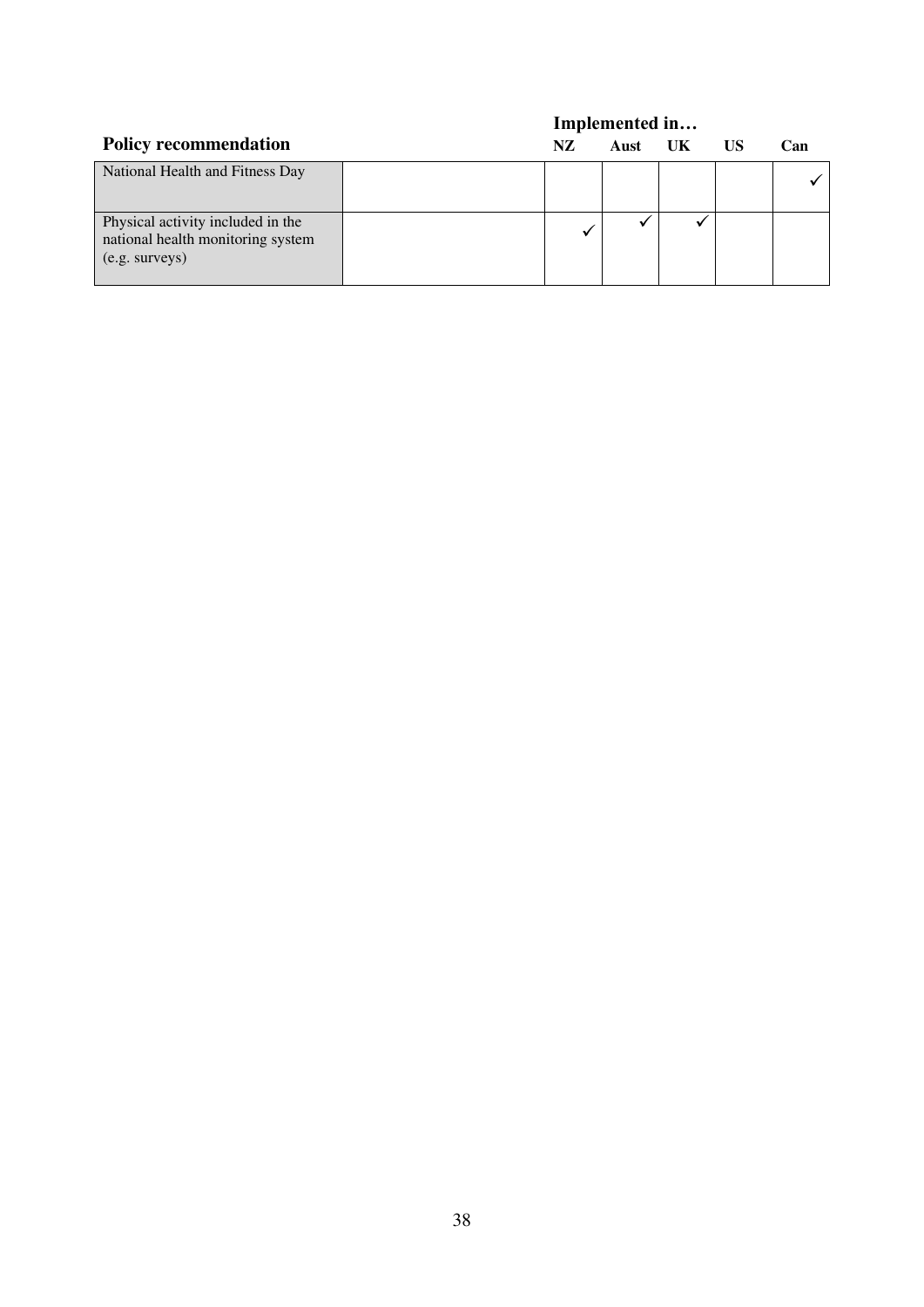# Summary

### **What research has been done internationally and in New Zealand on food and physical activity environments?**

This stocktake of research published from 2007 to 2018 on population-level interventions for the food and/or physical activity environments identified 50 systematic reviews and 62 New Zealand research papers. Sixteen topics emerged from the stocktake. The most common topics in the systematic reviews were: infrastructure for cycling and walking, food pricing strategies, nutrition labelling on food and beverage products, food outlet density, and walkability (the built environment).

Research to date in New Zealand on healthy food and activity environments has largely involved data modelling and cross-sectional surveys, with some GIS analysis, experimental trials and qualitative studies. Authors with five or more publications in the stocktake are: Stefanie Vandevijvere, Boyd Swinburn, Cliona Ni Mhurchu, Helen Eyles, Sally Mackay, Tony Blakely, Karen Witten, and Jamie Pearce. Additionally, three NZ authors have led international systematic reviews that featured in the stocktake (Melody Smith, Helen Eyles, and Cliona Ni Mhurchu). The core research departments appear to be the University of Auckland's School of Population Health (Department of Epidemiology and Biostatistics, and the National Institute for Health and Innovation (NIHI) previously called the Clinical Trials Research Unit), the University of Otago's Department of Public Health, SHORE and Whāriki Research Centre at Massey University, and the GeoHealth Laboratory in the Department of Geography at the University of Canterbury.

### **How does the food and physical activity environment affect diet and exercise levels that contribute to the risk of developing NCDs?**

Several aspects of the food environment were consistently identified in the systematic reviews as having moderate to strong evidence that they improve diets, and would likely reduce the overall burden of cancer, cardiovascular disease, diabetes and obesity. These were: subsidizing healthy food, taxation of unhealthy foods and beverages, labelling on prepackaged foods and beverages, mandatory and voluntary reformulation of foods high in salt, and the density of fast food restaurants in lower socioeconomic areas.

Additionally, the following aspects of the built environment were shown to be strongly or moderately associated with physical activity and reduced risk of obesity and/or CVD: residential density (the number of destinations, walkability), multiple streetscape components, public transport options, improving or adding parks and playgrounds, and installing recreational facilities.

Other aspects have weaker evidence mostly due to methodological weaknesses in the research to date: infrastructure for cycling and walking, environmental interventions in workplaces, perceptions of safety and aesthetics, food marketing and availability/placement in store, and reducing portion sizes (serve sizes, plates and/or cutlery).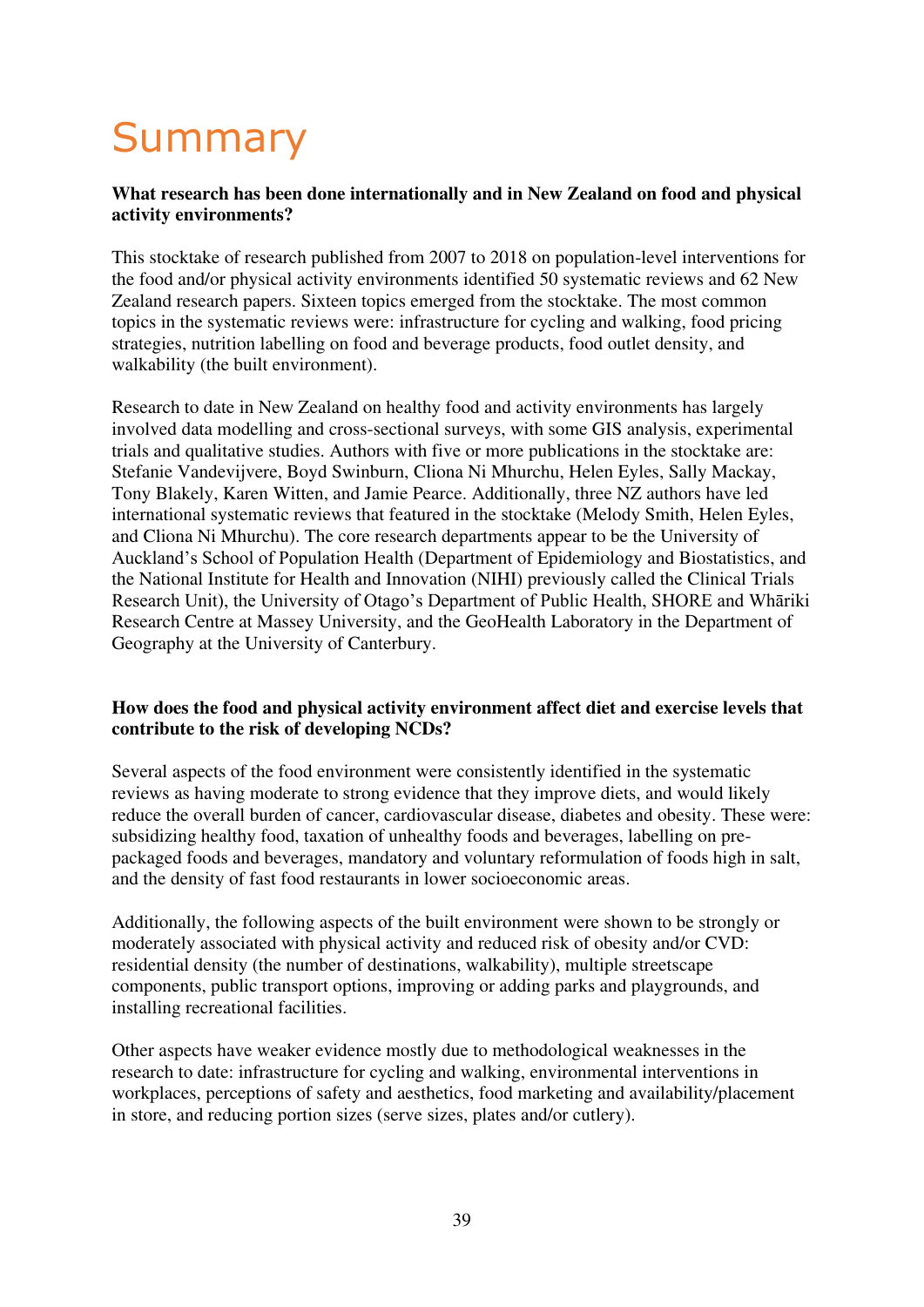Aspects of the environment with weak evidence that they were related to diet/exercise and/or body size were: community wide multi-strategic interventions to increase physical activity, menu labelling in restaurants, and the density of fast food restaurants or supermarkets.

#### **Which countries are implementing changes to food and/or physical activity environments that would impact on diet and physical activity, and thereby reduce the prevalence of obesity, diabetes, cancer, or cardiovascular disease?**

Overall, it appears that the United States and the United Kingdom have implemented more regulations and policies designed to change population diet than NZ, Australia and Canada. The UK appears to lead the policy space around physical activity environments.

#### **Which food or physical activity environment interventions show the most promise for reducing inequity in NCD health outcomes?**

Very limited evidence has been collected internationally on the equity impact of policies related to the food and physical activity environment. However, from what is known currently, it appears that the following policies show particular promise to improve equity of health outcomes or at least not widen inequities: subsidizing healthy food, reducing the density of fast food outlets in areas of high deprivation, sugar-sweetened beverage tax, mandatory labelling of pre-packaged foods and beverages, and food reformulation.

Concerns were raised in the reviews that the following policies may widen inequities, but further research on this is needed: infrastructure for cycling and walking, and improving the streetscape, parks and recreation facilities.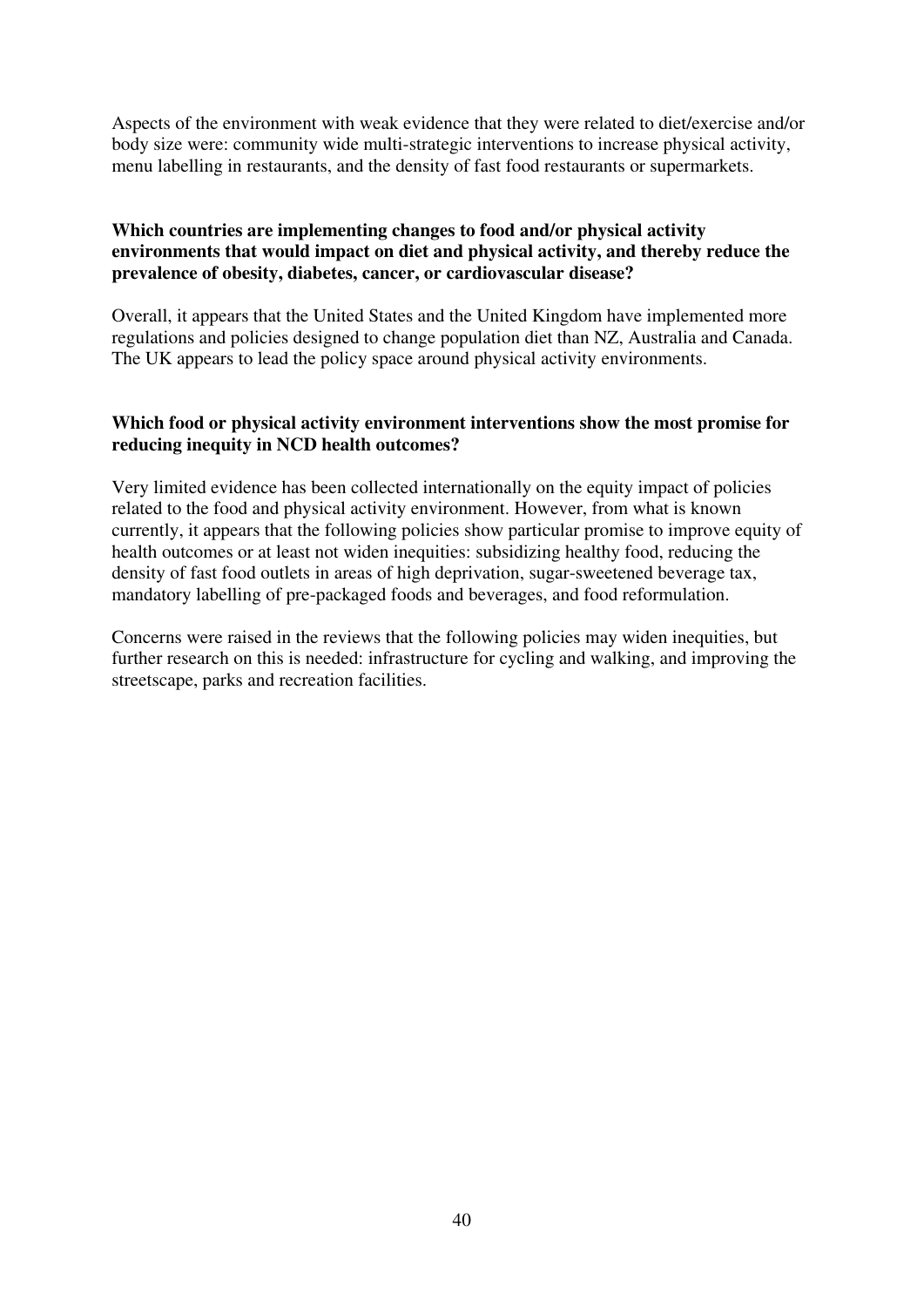### Appendix 1: Keywords used in searches

All searches limited dates from 2007 to present, and English only.

Scopus keywords for Physical Activity Environment search:

Activ\* OR exercis\* OR health\* OR sedent\* AND built environment\* OR design\* OR plan\* OR neighbo\* OR street\* OR park\* OR urban\* AND NOT child\* OR prescool\* OR adolescen\* OR school OR infant\* AND NOT old\* OR elder\* select 'Reviews', then repeated search with Zealand as keyword

Scopus keywords for Food Environment:

nutrition AND environment\* OR food AND environment\* OR diet\* AND intervention\* OR polic\* AND NOT child\* OR preschool OR adolescen\* OR school OR infan\* AND NOT sustainab\* AND NOT old\* OR elder\* select 'Reviews', then repeated search with Zealand as keyword

Cochrane keywords for Physical Activity Environment search:

Activ\* OR physical OR sedent\* AND environment\* OR design\* OR OR neighbo\* OR street\* OR park\* OR urban\* AND NOT child\* (OR prescool\* OR adolescen\* OR school OR infant\*) AND NOT elder\*

Cochrane keywords for Food Environment search:

nutrition AND environment\* OR food AND environment\* OR diet\* AND intervention\* OR polic\* AND NOT child\* AND NOT elder\* Excl developing countries

Index New Zealand & NZ Research keywords for NZ food environment search:

Nutrition food environment

Index New Zealand & NZ Research keywords for NZ Physical Activity Environment search:

Physical activity environment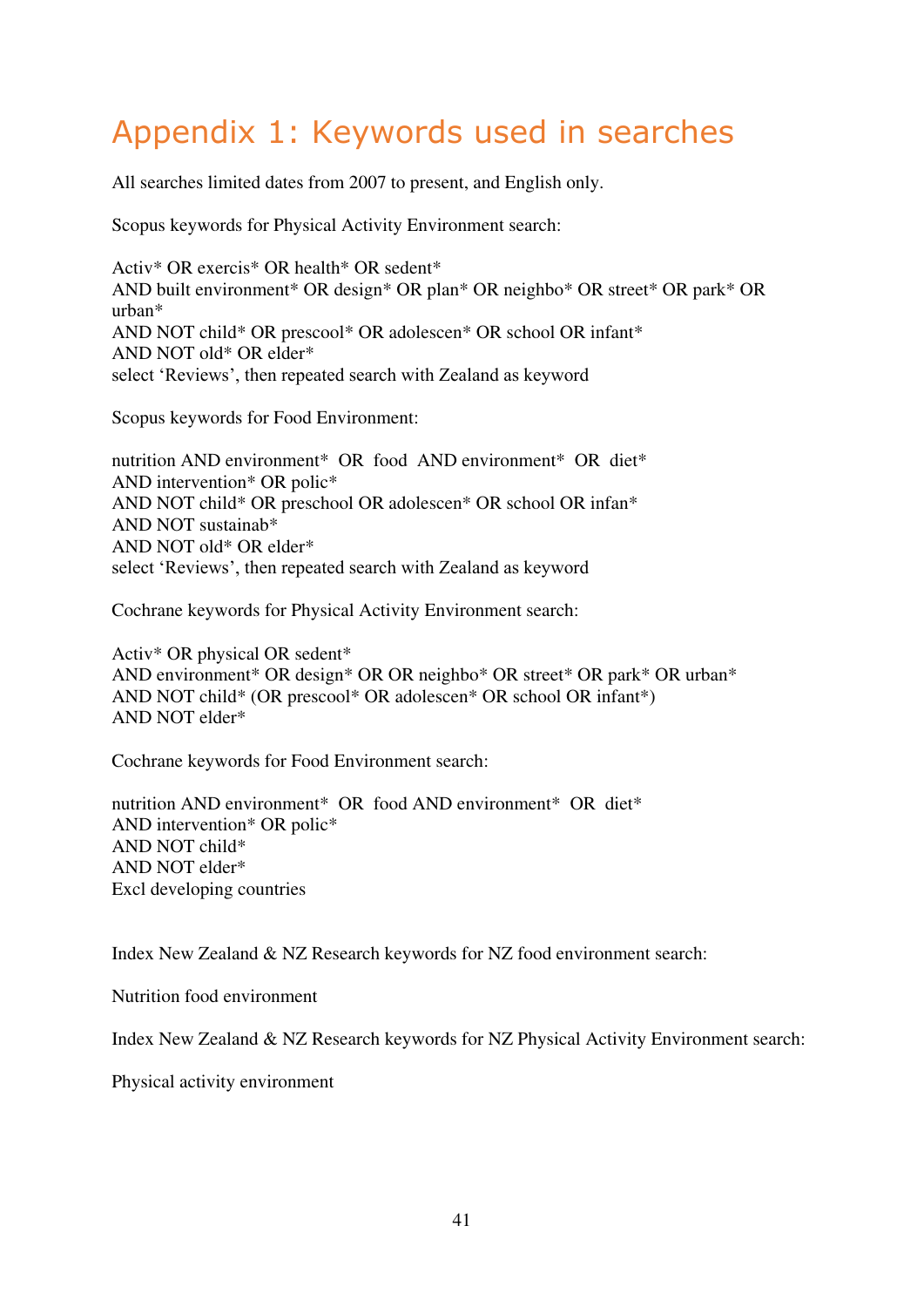# Appendix 2: PRISMA diagrams

Figure 4 outlines the literature search process followed to review the evidence about physical activity environments, using the Preferred Reporting Items for Systemic reviews and Metaanalyses – the PRISMA statement (Moher et al., 2009). This process resulted in 16 reviews included in this stocktake. The reviews are summarized in Appendix 3.



**Figure 4: Phases of the review of systematic reviews on physical activity environments**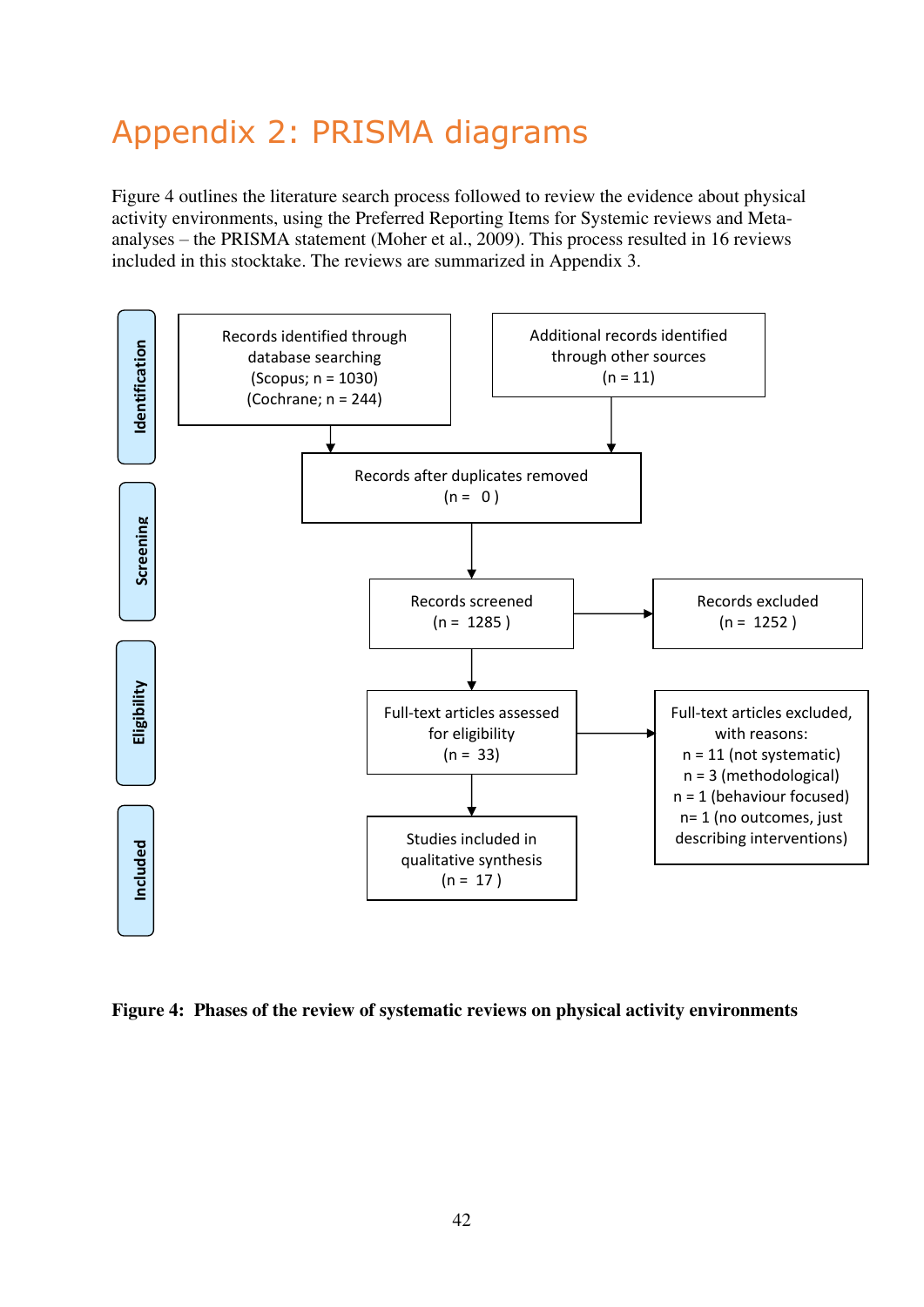Figure 5 outlines the literature search process followed to review the evidence about food environments, using the Preferred Reporting Items for Systemic reviews and Meta-analyses – the PRISMA statement (Moher et al., 2009). This process resulted in 30 reviews included in this stocktake. The reviews are summarized in Appendix 4.



**Figure 5: Phases of the review of systematic reviews on healthy food environments**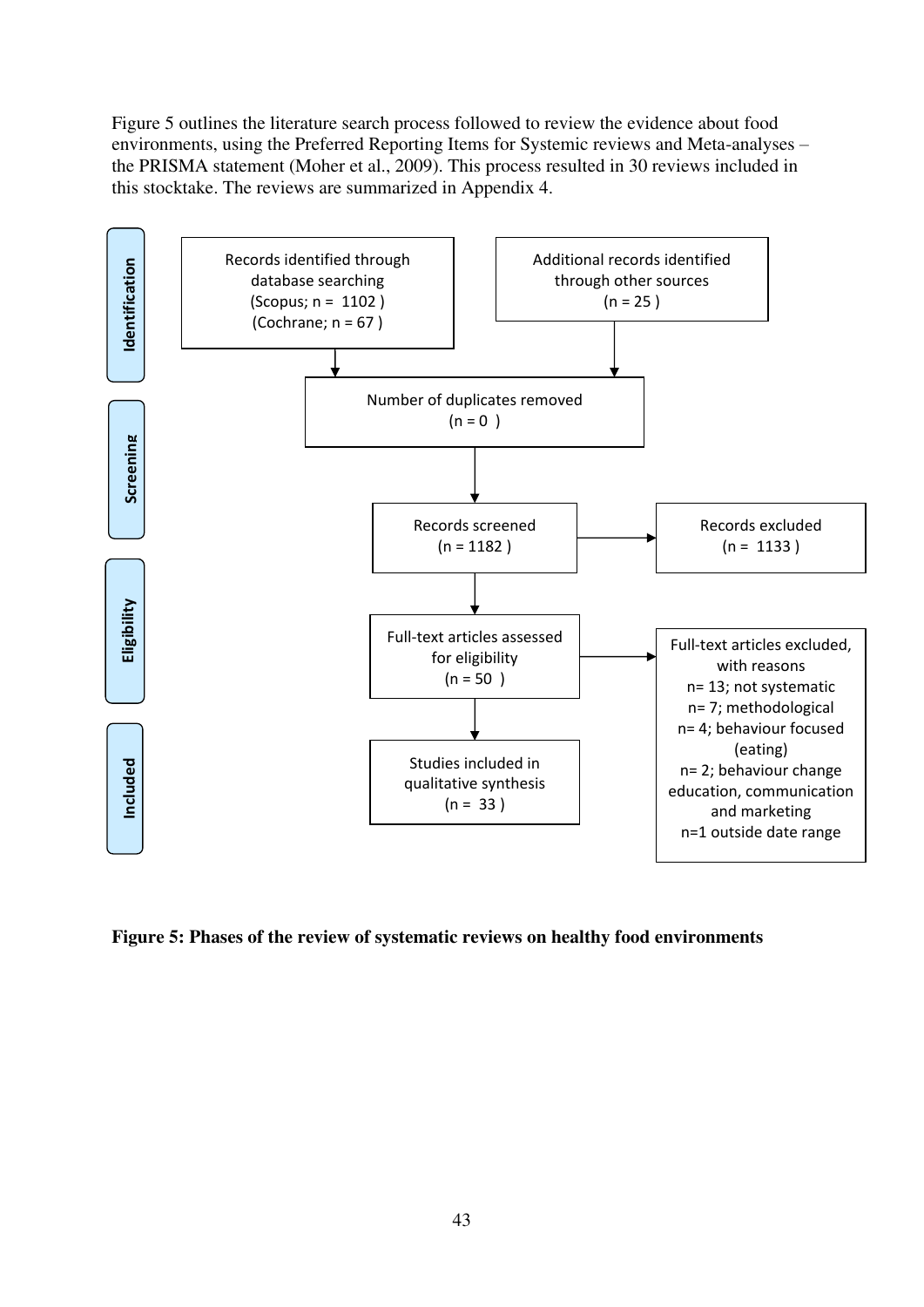Figures 6 and 7 outline the literature search process followed to find New Zealand studies on healthy food and physical activity environments, using the Preferred Reporting Items for Systemic reviews and Meta-analyses – the PRISMA statement (Moher et al., 2009). This process resulted in 49 studies which are summarized in Appendix 5 and 6, respectively.



**Figure 6: Phases of the review for NZ literature on physical activity environments**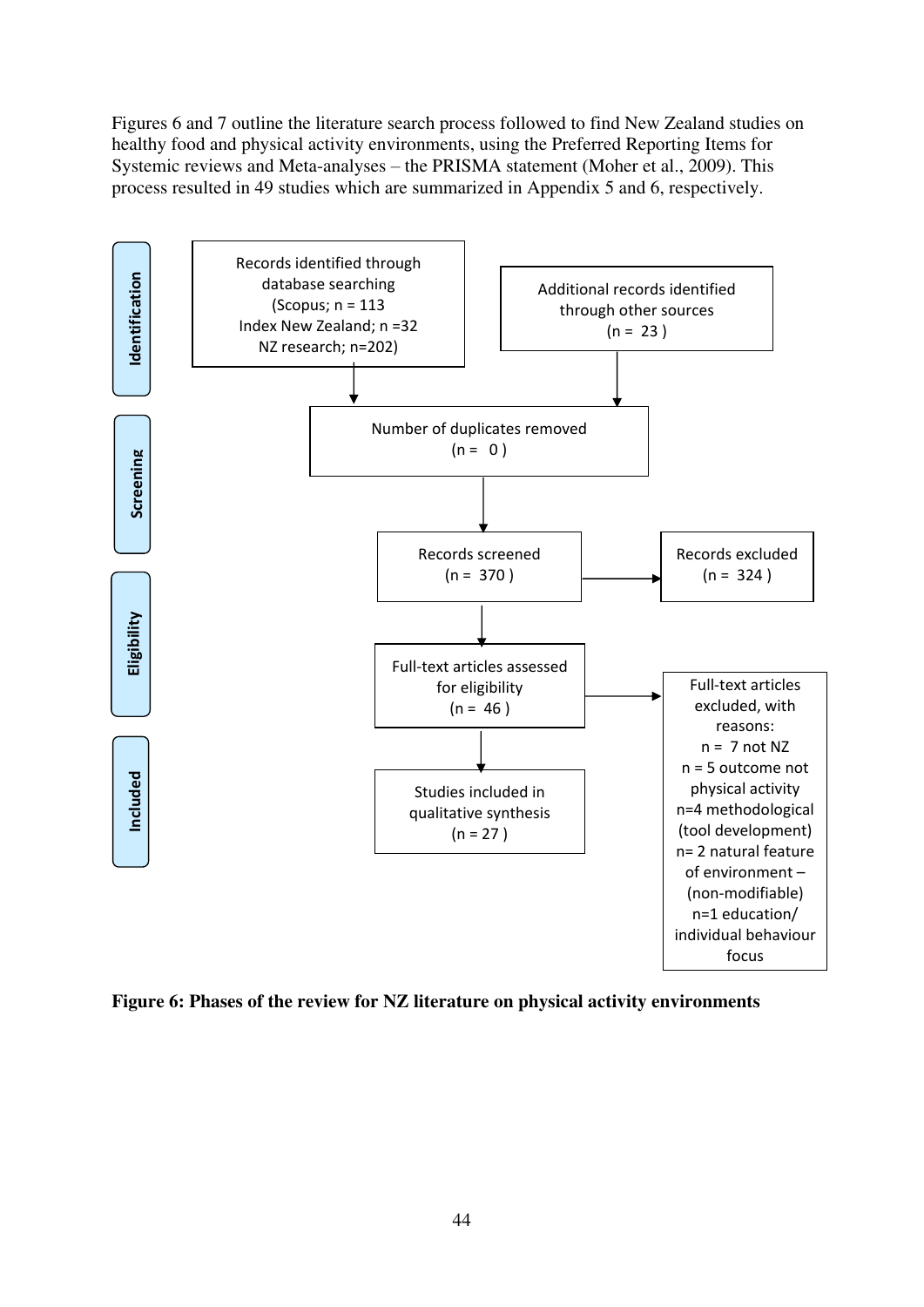

**Figure 7: Phases of the review for NZ literature on healthy food environment**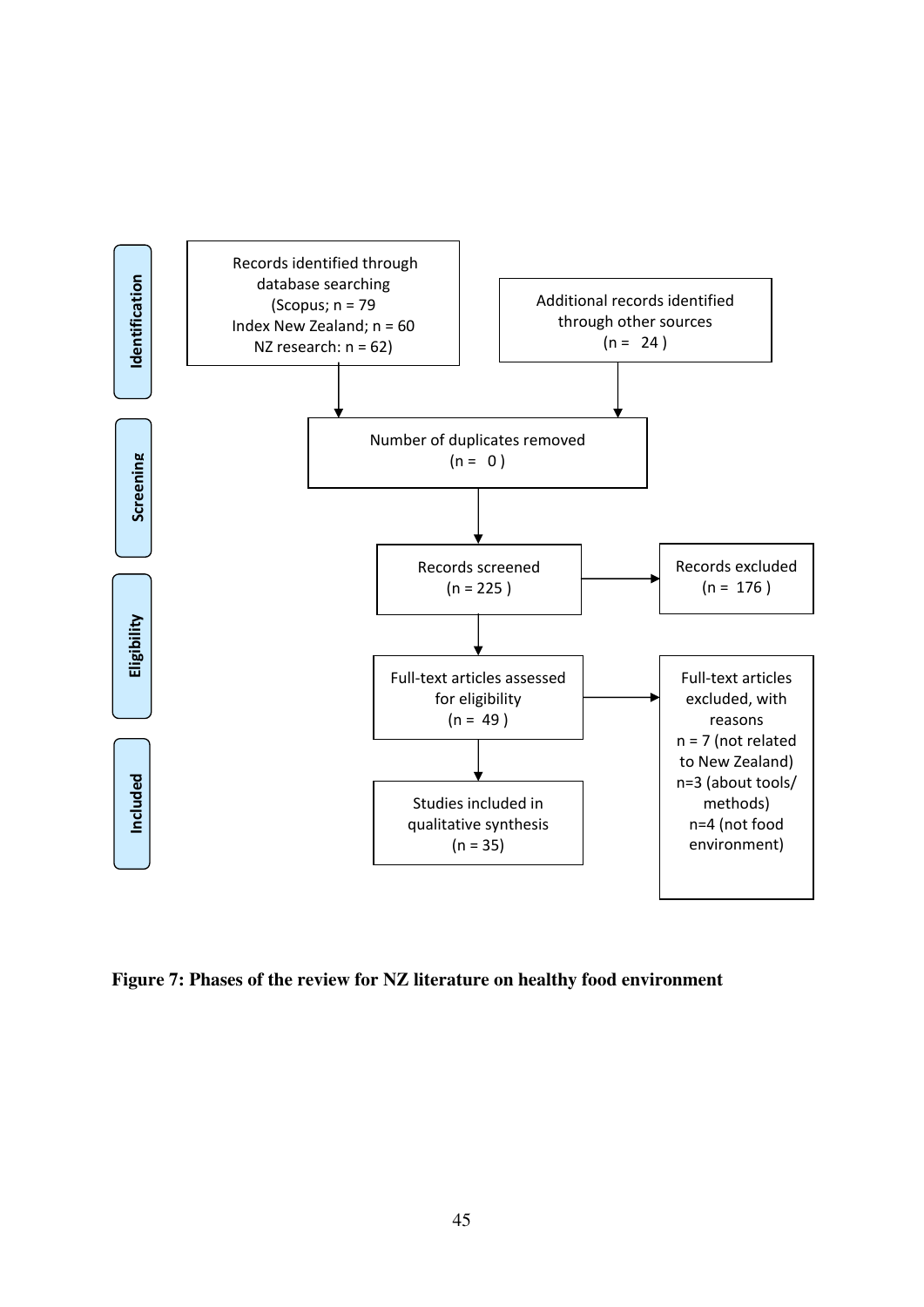### Appendix 3: Physical Activity Environment Systematic Reviews

| <b>Lead author</b><br>surname. Year | <b>Topic of review</b>                                                      | <b>Environment</b><br>factors examined                                                                                                                                                                                                                                                                           | Participant<br>details                                                                      | Date<br>range    | No. and type<br>of studies                                                                                                                     | Country of<br>origin of<br>studies                                                                                                                                                 | Quality<br>appraisal                                                                  | <b>Population-level findings</b><br>and policy<br>recommendations                                                                                                                                                                                                                                                                                                                                   | Equity outcomes                                                                                                                                                                       | <b>Future research</b><br>direction indicated                                                                                                                                                                                                    |
|-------------------------------------|-----------------------------------------------------------------------------|------------------------------------------------------------------------------------------------------------------------------------------------------------------------------------------------------------------------------------------------------------------------------------------------------------------|---------------------------------------------------------------------------------------------|------------------|------------------------------------------------------------------------------------------------------------------------------------------------|------------------------------------------------------------------------------------------------------------------------------------------------------------------------------------|---------------------------------------------------------------------------------------|-----------------------------------------------------------------------------------------------------------------------------------------------------------------------------------------------------------------------------------------------------------------------------------------------------------------------------------------------------------------------------------------------------|---------------------------------------------------------------------------------------------------------------------------------------------------------------------------------------|--------------------------------------------------------------------------------------------------------------------------------------------------------------------------------------------------------------------------------------------------|
| Anderson et al.<br>2009             | Worksite<br>nutrition and<br>PA<br>interventions<br>for reducing<br>obesity | Worksite cafeteria.<br>exercise facilities                                                                                                                                                                                                                                                                       | Employees                                                                                   | 1989-<br>2005    | 54 studies,<br>including 31<br>RCT.<br>12 nonrando<br>mised studies,<br>3 cohort, 1<br>time-series<br>(rest excluded<br>as limited<br>quality) | Half in US,<br>remainder<br>in Europe,<br>Australia,<br>NZ, Japan,<br>Canada,<br>India and<br>Iceland.                                                                             | Six quality<br>categories<br>based on<br>Communit<br>y Guide<br>(Zaza et al.<br>2000) | There is evidence of modest<br>reduction in weight as a<br>result of workplace health<br>promotion programmes aims<br>at improving nutrition or PA<br>or both. Difficult to<br>summarise the contribution<br>of the environmental and<br>policy component (distinct<br>from instructional or<br>behavioural approaches) due<br>to differences in comparison<br>conditions and outcomes<br>reported. | Not able to be<br>examined as usually<br>only gender included<br>in studies as a<br>variable of interest<br>(not age or ethnicity)<br>data).                                          | Need to be able to<br>contrast programme<br>components<br>(behavioural,<br>information,<br>environment change,<br>policy).                                                                                                                       |
| Baker et al.<br>2015                | Multi-strategic<br>community<br>wide<br>interventions<br>for PA             | At least two PA<br>interventions which<br>target whole<br>communities,<br>including<br>environment change<br>strategies such as<br>walking trails,<br>policy and planning.<br>Usually included<br>improved<br>communication<br>between agencies,<br>partnership building<br>between NGOs and<br>local government | Whole<br>communities<br>(with<br>populations<br>between 500<br>and 1.9<br>million)          | to Jan<br>2014   | 33 studies                                                                                                                                     | 25 high-<br>income<br>countries<br>$(11$ in<br>North<br>America, 3<br>in Australia<br>1 in Japan,<br>$10$ in<br>Europe)<br>remaining<br>in lower<br>middle<br>income<br>countries. | Cochrane<br><b>GRADE</b>                                                              | There is an absence of<br>effectiveness for community-<br>wide interventions for PA.                                                                                                                                                                                                                                                                                                                | Several studies<br>analysed by gender, 1<br>by age, 2 by<br>socioeconomic<br>position/education<br>and one by race.<br>Effects remain<br>unknown in absence<br>of adequate reporting. |                                                                                                                                                                                                                                                  |
| Ferdinand et al.<br>2012            | Built<br>environment<br>and PA or<br>obesity                                | Parks, trails,<br>sidewalks                                                                                                                                                                                                                                                                                      | Total<br>population,<br>35% of<br>studies were<br>of children,<br>$10\%$ of the<br>elderly. | $2001 -$<br>2010 | 169 studies,<br>all<br>observational                                                                                                           | All in US -<br>sorted into<br>Northern<br>and<br>Southern<br>states.                                                                                                               | Own<br>coding<br>sheet                                                                | A high proportion of studies<br>identify a beneficial<br>relationship between the built<br>environment and PA or<br>obesity, but given the<br>observational nature of the<br>studies it is difficult to know<br>if this is causal.                                                                                                                                                                  | Not able to be<br>examined. Noted that<br>very little research<br>has been done with<br>minority or rural<br>populations                                                              | Research is needed<br>which employs more<br>scientifically rigorous<br>tools when studying<br>health outcomes due to<br>the built environment.<br>look for opportunities<br>for quasi-experimental<br>designs given that<br>experimental studies |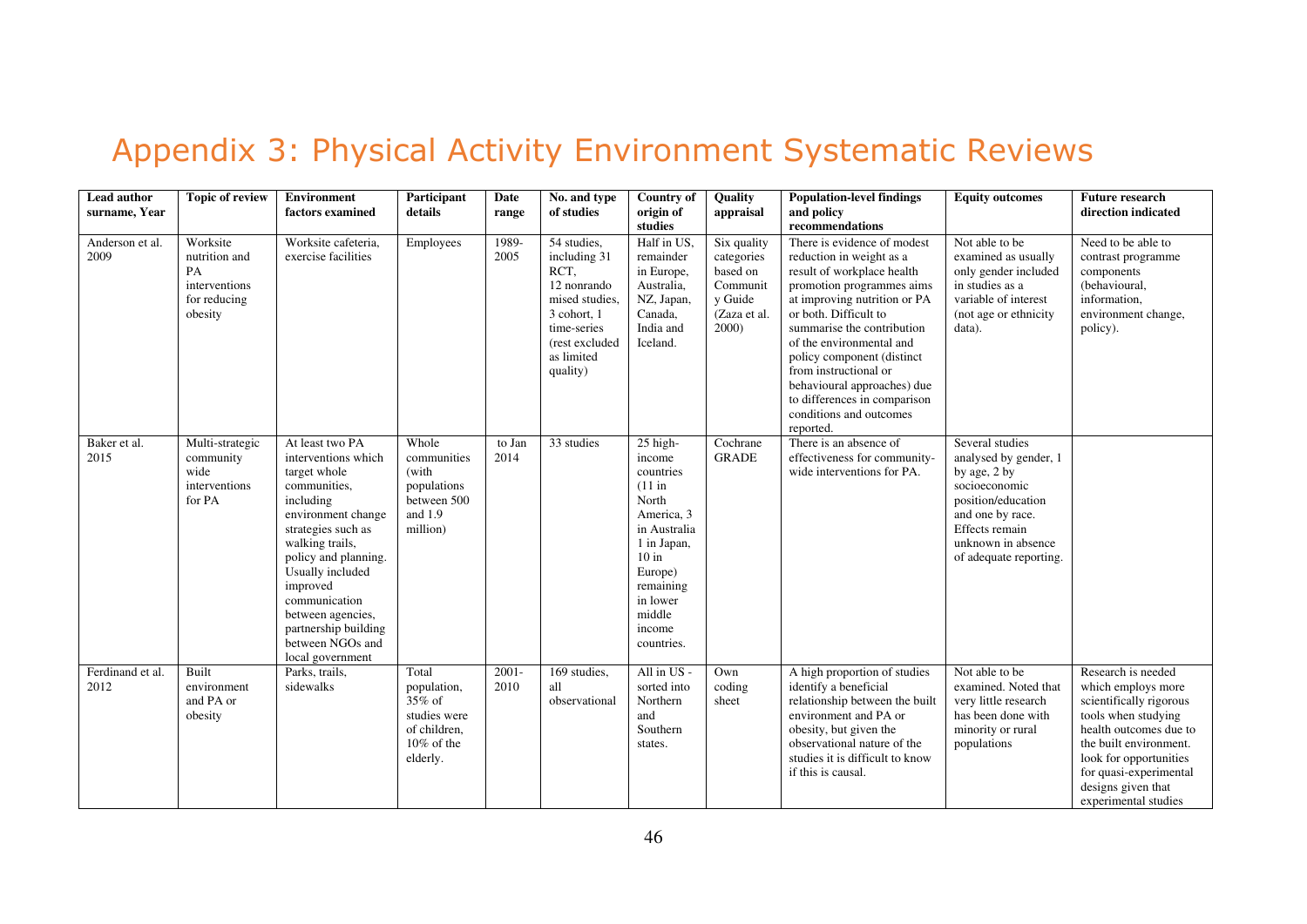| <b>Lead author</b><br>surname, Year | <b>Topic of review</b>                                            | <b>Environment</b><br>factors examined                                                                                                                                                                                                               | Participant<br>details                                | Date<br>range                  | No. and type<br>of studies                                               | <b>Country of</b><br>origin of<br>studies | Quality<br>appraisal             | <b>Population-level findings</b><br>and policy<br>${\bf recommendations}$                                                                                                                                                                                                                                                                                                                                                            | <b>Equity outcomes</b>                                                                       | <b>Future research</b><br>direction indicated                                                                                                                 |
|-------------------------------------|-------------------------------------------------------------------|------------------------------------------------------------------------------------------------------------------------------------------------------------------------------------------------------------------------------------------------------|-------------------------------------------------------|--------------------------------|--------------------------------------------------------------------------|-------------------------------------------|----------------------------------|--------------------------------------------------------------------------------------------------------------------------------------------------------------------------------------------------------------------------------------------------------------------------------------------------------------------------------------------------------------------------------------------------------------------------------------|----------------------------------------------------------------------------------------------|---------------------------------------------------------------------------------------------------------------------------------------------------------------|
|                                     |                                                                   |                                                                                                                                                                                                                                                      |                                                       |                                |                                                                          |                                           |                                  |                                                                                                                                                                                                                                                                                                                                                                                                                                      |                                                                                              | may not be feasible in<br>many situations; a shift<br>to natural experiments<br>and longitudinal studies<br>is warranted.                                     |
| Hunter et al.<br>2015               | PA in urban<br>green spaces                                       | Pedestrian<br>infrastructure<br>connectivity, parks,<br>recreational areas,<br>pocket parks                                                                                                                                                          | Non specific                                          | Before<br>July<br>2014         | 12, 11 natural<br>experiments<br>and 1 RCT                               | 9 USA, 3<br>Australia                     | Cochrane<br>Risk of<br>Bias tool | Interventions that involve the<br>use of PA programmes<br>combined with a physical<br>change to the built<br>environment are likely to<br>have a positive effect on PA.                                                                                                                                                                                                                                                              | Nil but many studies<br>took place in low<br>SES areas and with<br>ethnic minority<br>groups | Longer term follow up<br>post-intervention,<br>adequate control groups,<br>sufficiently powered<br>studies and<br>consideration of the<br>social environment. |
| Kärmeniemi et<br>al. 2018           | Built<br>environment<br>contribution to<br>physical<br>inactivity | New infrastructure<br>for walking, cycling<br>and public<br>transportation;<br>accessibility; park<br>and playground<br>improvements;<br>street network<br>characteristics;<br>density; aggregate<br>walkability<br>measures; other such<br>as crime | Participants<br>representing<br>general<br>population | Before<br>Decem<br>ber<br>2015 | 51, 21<br>prospective<br>cohort studies<br>and 30 natural<br>experiments | <b>Not</b><br>available                   | QualSyst<br>tool                 | Overall, supports designed<br>activity-friendly and health-<br>enhancing cities and living<br>environments. The findings<br>provide implications for<br>zoning policy and support the<br>creation of compact and<br>diverse residential areas<br>where housing is mixed with<br>commercial, public and<br>recreational destinations and<br>the circumstances for daily<br>living are located within<br>walking and cycling distance. | Nil                                                                                          | Further studies with<br>more rigorous study<br>designs assessing<br>changes in the built<br>environment and their<br>effect on PA is needed.                  |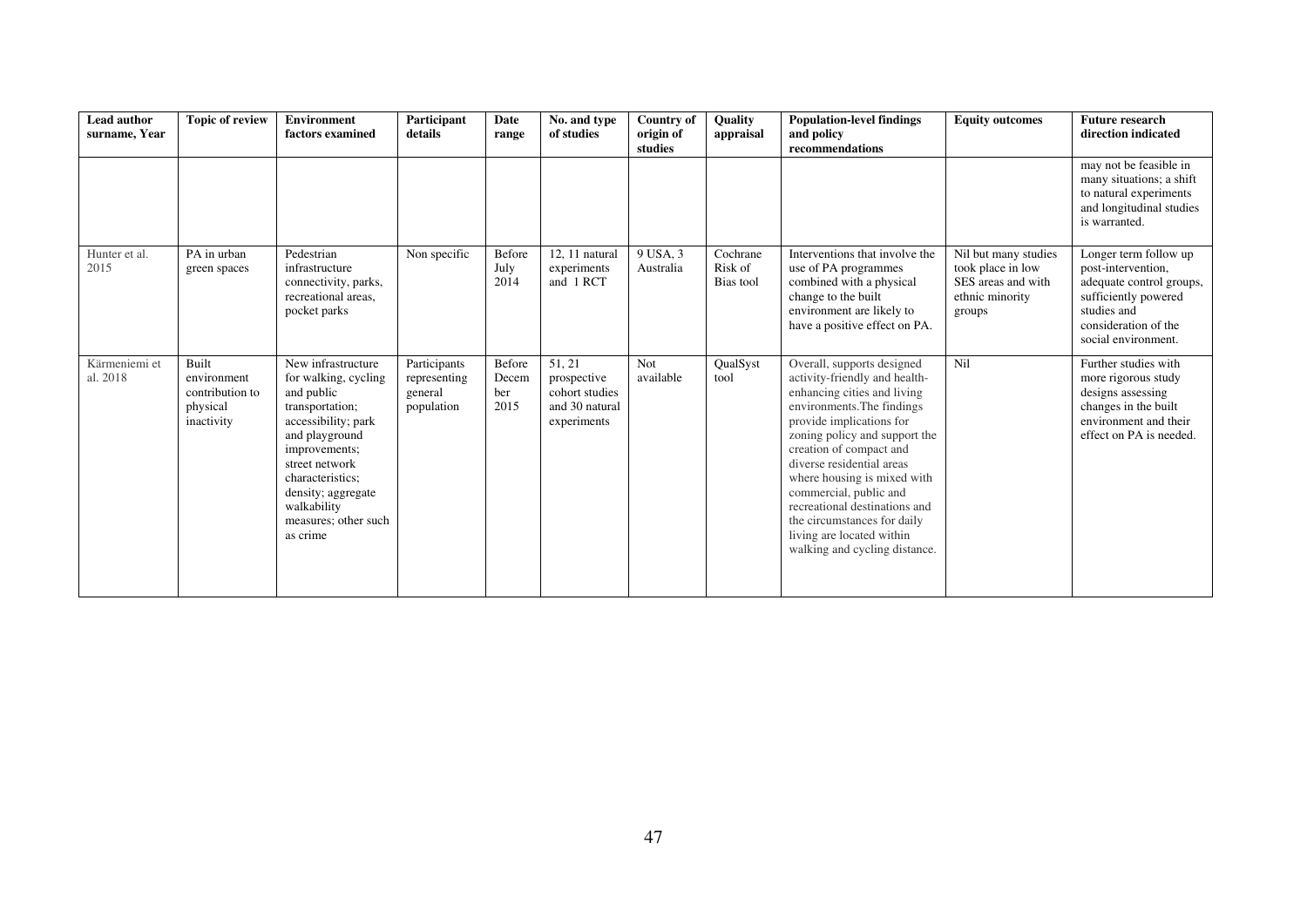| Lead author<br>surname, Year | <b>Topic of review</b>                                                                                                  | <b>Environment</b><br>factors examined                                                                                                                           | Participant<br>details                                                                                                                                                                      | Date<br>range | No. and type<br>of studies                                                                                                                                                                                                                                          | <b>Country of</b><br>origin of<br>studies                                                                                                  | Quality<br>appraisal                                                                                       | <b>Population-level findings</b><br>and policy<br>recommendations                                                                                                                                                                                                                                                                                                                                                                                                                                                                                            | <b>Equity outcomes</b>                                                         | <b>Future research</b><br>direction indicated                                                                                                                                                                                                                                                                                                                                                                 |
|------------------------------|-------------------------------------------------------------------------------------------------------------------------|------------------------------------------------------------------------------------------------------------------------------------------------------------------|---------------------------------------------------------------------------------------------------------------------------------------------------------------------------------------------|---------------|---------------------------------------------------------------------------------------------------------------------------------------------------------------------------------------------------------------------------------------------------------------------|--------------------------------------------------------------------------------------------------------------------------------------------|------------------------------------------------------------------------------------------------------------|--------------------------------------------------------------------------------------------------------------------------------------------------------------------------------------------------------------------------------------------------------------------------------------------------------------------------------------------------------------------------------------------------------------------------------------------------------------------------------------------------------------------------------------------------------------|--------------------------------------------------------------------------------|---------------------------------------------------------------------------------------------------------------------------------------------------------------------------------------------------------------------------------------------------------------------------------------------------------------------------------------------------------------------------------------------------------------|
| Macmillan et al.<br>2018     | Natural<br>experiments of<br>effect on<br>physical activity<br>and diet through<br>changing the<br>built<br>environment | Redeveloping or<br>introducing cycle<br>and/or walking<br>trails, rail<br>stops/lines,<br>supermarkets and<br>farmers' markets,<br>and parks and green<br>spaces | 1 study<br>focused on<br>children, 3<br>targeted<br>socially<br>deprived/low<br>income areas.                                                                                               | 2002-<br>2016 | 15 natural<br>experiment                                                                                                                                                                                                                                            | U.S, U.K,<br>South<br>America<br>and New<br>Zealand                                                                                        | Cochrane<br>Risk of<br>bias ratings                                                                        | Interventions were largely<br>ineffective so no definitive<br>recommendations can be<br>made.                                                                                                                                                                                                                                                                                                                                                                                                                                                                | Impact of built<br>environment differs<br>across SES so must<br>be considered. | Future research should<br>consider a consistent<br>approach to measure the<br>same outcomes (e.g.,<br>using measurement<br>methods that collect<br>comparable physical<br>activity and diet<br>outcome data), to allow<br>for pooled analyses.<br>Additionally, including<br>comparison groups<br>wherever possible and<br>ensuring high quality<br>reporting is essential.                                   |
| Malambo et al.<br>2016       | Built<br>environment<br>attributes<br>related to<br>cardiovascular<br>disease risk                                      | Neighbourhood<br>attributes such as<br>street connectivity,<br>supermarkets, fast<br>food restraurants,<br>traffic density, green<br>and open spaces etc.        | Over 18 year<br>olds                                                                                                                                                                        | 2005-<br>2015 | 18.<br>quantitative<br>and largely<br>cross<br>sectional                                                                                                                                                                                                            | Not<br>available                                                                                                                           | <b>STROBE</b>                                                                                              | Policy focused on the<br>neighbourhood<br>environmental,<br>transportation, health and<br>education at grass roots level                                                                                                                                                                                                                                                                                                                                                                                                                                     | Not examined                                                                   | Further explore<br>associations of CVD<br>risk and CVD outcomes<br>with a broad set of<br>neighbourhood<br>attributes using a<br>longitudinal approach to<br>better understand the<br>direction of effects.                                                                                                                                                                                                   |
| Mayne et al.<br>2015         | Impact of policy<br>and built<br>environment on<br>obesity-<br>outcomes                                                 | Greenspace and<br>outdoor<br>play/exercise<br>equipment (changes<br>in park playgrounds<br>and other outdoor<br>exercise equipment,<br>paths/trails)             | Almost half<br>of studies<br>focused on<br>adults (16<br>studies, $43\%$ ),<br>eight focused<br>on children<br>$(22\%)$ , and 10<br>included a<br>combination<br>of age groups<br>$(27%)$ . | 2005-<br>2013 | 37 natural<br>experiment or<br>quasi-<br>experiments,<br>$17$ on<br>physical<br>activity and 2<br>on effect of<br>built<br>environment<br>on body mass<br>index (Rest<br>on nutrition)<br>Usually<br>repeated<br>cross-<br>sectional with<br>a comparison<br>group. | 78% of<br>studies<br>were in US.<br>the rest<br>were in<br>Australia,<br>the United<br>Kingdom,<br>Canada,<br>Chile and<br>New<br>Zealand. | Own rubric<br>created<br>which<br>prioritized<br>pre-post<br>measureme<br>nts and a<br>comparison<br>group | Over half found changes in<br>PA - smaller studies and<br>short follow-up tended not to<br>find a change. New amenities<br>may promote residents to<br>substitute one<br>type of activity for another,<br>but not impact overall total<br>physical activity levels.<br>Active transport largely<br>positive, but only two studies<br>assessed increase in total PA<br>with only one of these<br>finding an increase. Stronger<br>impacts when the<br>intervention improved<br>infrastructure for active<br>transportation or had a long<br>follow-up period. | Not examined                                                                   | Long-term follow $up -$<br>are interventions<br>maintaining healthy<br>weight and/or reducing<br>overweight (often<br>studies just measured<br>change in behaviour<br>rather than outcome of<br>overweight). More<br>natural experiments are<br>needed and also explore<br>whether timing of<br>exposure and/or<br>longer/repeat exposures<br>enhances or reduces<br>impacts on obesity-<br>related outcomes. |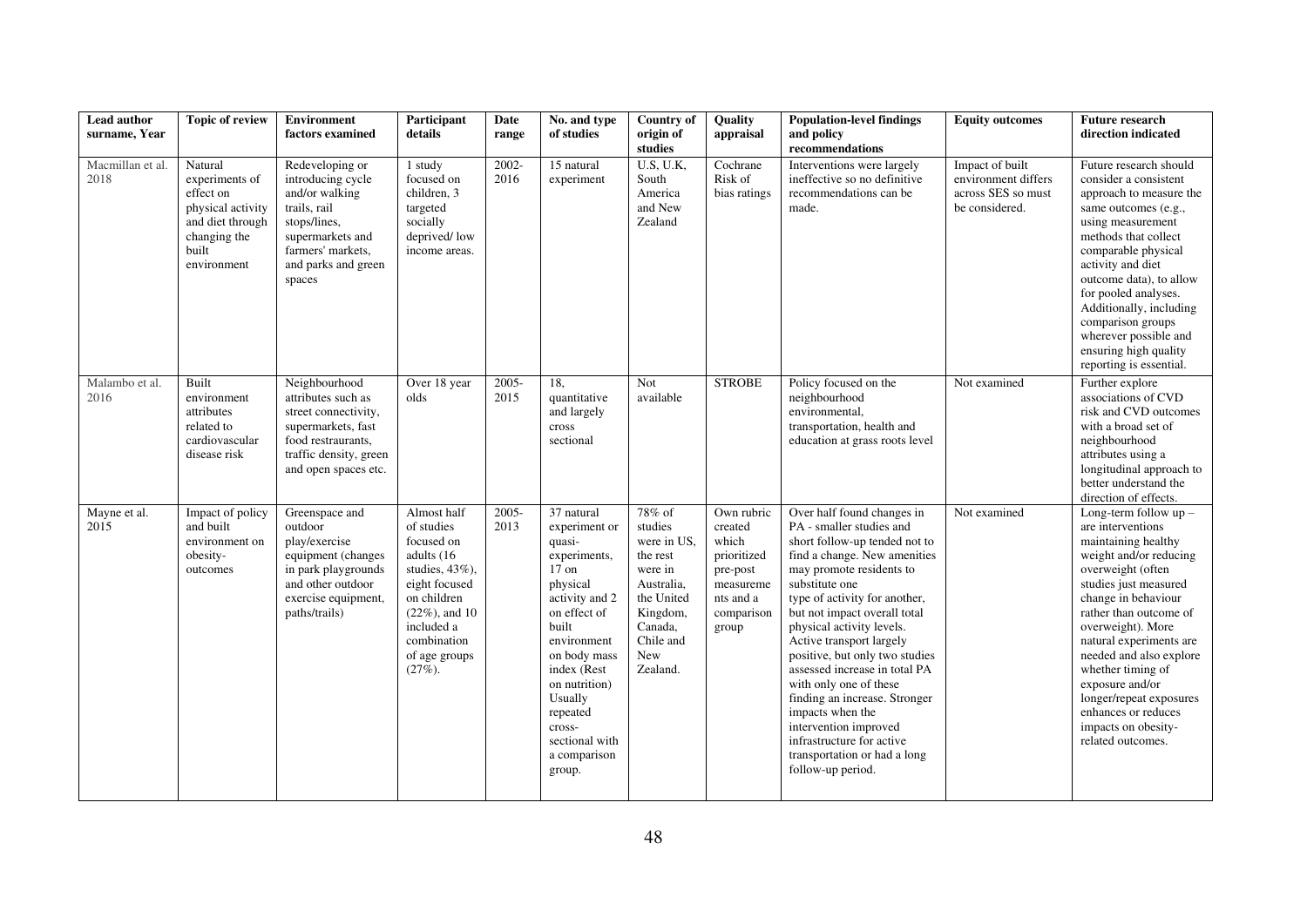| Lead author<br>surname, Year     | Topic of review                                                               | <b>Environment</b><br>factors examined                                                                                                                                                                                                                                                                                         | Participant<br>details                                                                                                                | Date<br>range        | No. and type<br>of studies                                                | <b>Country of</b><br>origin of<br>studies                               | <b>Ouality</b><br>appraisal | <b>Population-level findings</b><br>and policy<br>recommendations                                                                                                                                                                                                                                                                                                                                | <b>Equity outcomes</b>                                                                                                                                                                                           | <b>Future research</b><br>direction indicated                                                                                                              |
|----------------------------------|-------------------------------------------------------------------------------|--------------------------------------------------------------------------------------------------------------------------------------------------------------------------------------------------------------------------------------------------------------------------------------------------------------------------------|---------------------------------------------------------------------------------------------------------------------------------------|----------------------|---------------------------------------------------------------------------|-------------------------------------------------------------------------|-----------------------------|--------------------------------------------------------------------------------------------------------------------------------------------------------------------------------------------------------------------------------------------------------------------------------------------------------------------------------------------------------------------------------------------------|------------------------------------------------------------------------------------------------------------------------------------------------------------------------------------------------------------------|------------------------------------------------------------------------------------------------------------------------------------------------------------|
| McCormack &<br>Shiell, 2011      | Built<br>environment<br>and physical<br>activity                              | Street and pedestrian<br>connectivity, land<br>uses, transit<br>proximity and<br>access, population<br>and employment<br>density, aesthetics<br>and design,<br>pedestrian and<br>cyclist,<br>neighbourhood<br>parks and open<br>space, traffic-related<br>characteristics,<br>walkability sprawl<br>and neighbourhood<br>type. | Mean ages<br>30-50 years,<br>all income<br>groups<br>represented,<br>one study<br>with focus on<br>before and<br>after high<br>school | 1996-<br>2010        | 33, 20 cross<br>sectional 12<br>quasi-<br>experimental<br>studies         | 29 USA, 1<br>from each<br>of Canada,<br>Australia,<br>UK and<br>Holland | Nil                         | The association between the<br>built environment and<br>physical activity likely exists<br>independent of residential<br>location<br>choices. Modifying one or a<br>few environmental attributes<br>independent of other factors<br>has the potential to encourage<br>more pa. Creating or<br>modifying neighbourhoods to<br>make them<br>walkable may not always<br>immediately lead to more PA | Not examined                                                                                                                                                                                                     | More quasi-<br>experimental studies are<br>needed to contribute to<br>recommendations for<br>improving walkable<br>neighbourhoods for<br>physical activity |
| Rissel et al.<br>2012            | Public transport<br>effect on PA<br>(additional<br>walking during<br>commute) | Walking to public<br>transport                                                                                                                                                                                                                                                                                                 | Adult<br>commuters,<br>one study<br>over 70 year<br>olds, one of<br>university<br>students                                            | 2002-<br>2012        | $\overline{27}$ studies, 9<br>used<br>pedometers or<br>accelerometer<br>S | 6 USA, 2<br>UK and 1<br>Australia<br>(others not<br>detailed)           | None                        | Walking to public transport<br>adds somewhere from 8 to 33<br>minutes of additional<br>physical activity a day for<br>commuters (several papers<br>reported 12–15 minutes). For<br>some people transport related<br>walking is sufficient to<br>achieve the recommended<br>levels of physical activity.                                                                                          | Not examined                                                                                                                                                                                                     | None                                                                                                                                                       |
| Saelens &<br><b>Handy</b> , 2008 | Built<br>environment<br>and walking                                           | Accessibility of<br>proximity, mixed<br>land use, density,<br>aesthetics.<br>sidewalks, street<br>connectivity, safety<br>and neighbourhood<br>types                                                                                                                                                                           | All ages (11)<br>studies were<br>about<br>children)                                                                                   | 2005-<br>May<br>2006 | 13 reviews<br>and 29<br>original<br>studies                               | Australia,<br>Belgium<br>and USA                                        | Nil                         | Land use policies and<br>practices are effective in<br>increasing walking and<br>cycling through mixed land<br>use, sidewalk quality and<br>connectivity. Also suggested<br>are transportation system<br>reform in terms of traffic<br>calming programmes.                                                                                                                                       | Not able to be<br>examined. Further<br>investigation to<br>understand perceived<br>and real barriers for<br>different populations,<br>especially groups<br>with low SES and<br>limited auto access, is<br>needed | Need to enhance<br>specificity of<br>recommendations                                                                                                       |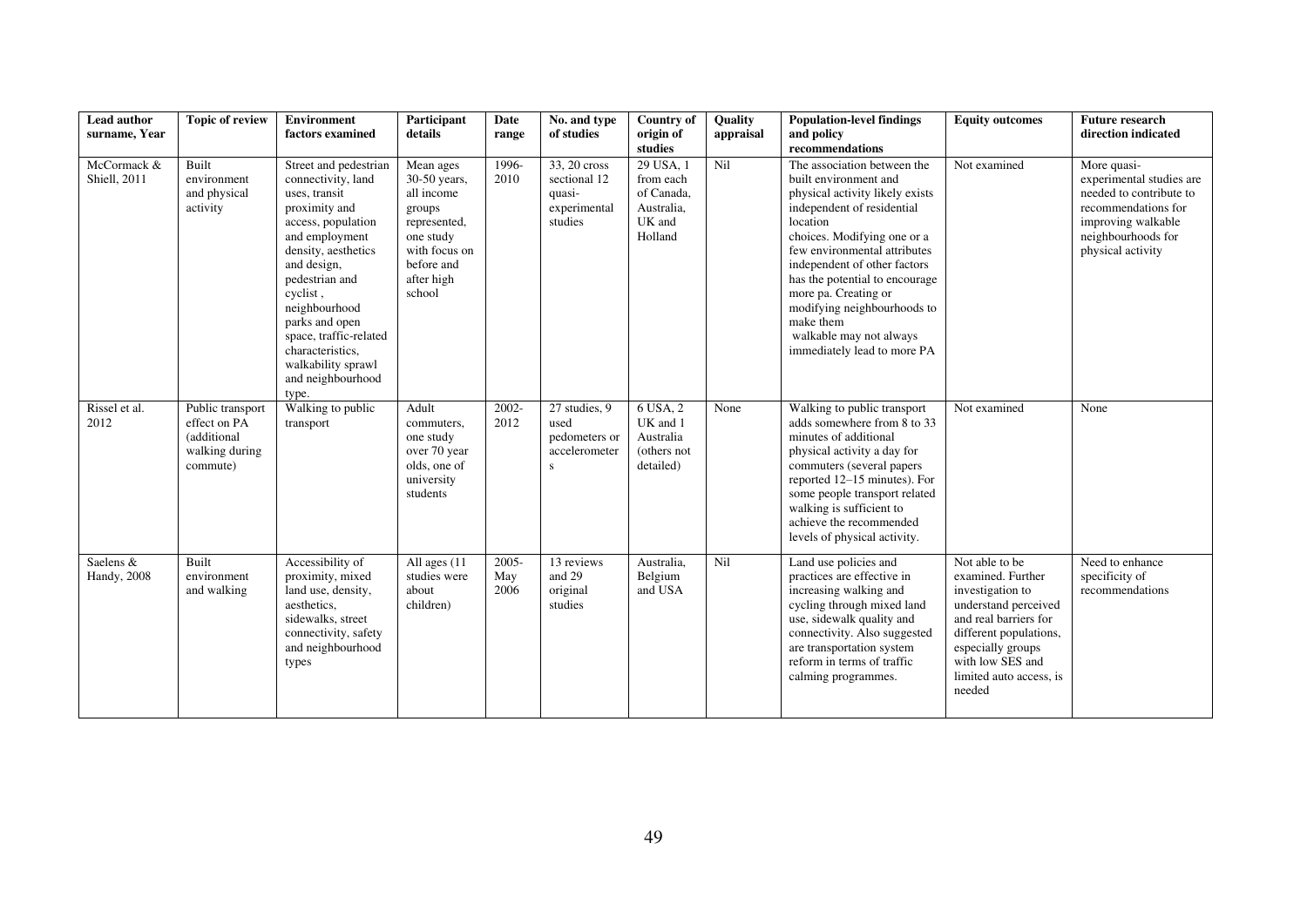| Lead author          | <b>Topic of review</b>                                                                   | Environment                                                                                                                                               | Participant                                                                                                 | Date           | No. and type                                                                                                | <b>Country of</b>                                                                                       | Quality                                                                                                | <b>Population-level findings</b>                                                                                                                                                                                                                                                                                                      | <b>Equity outcomes</b>                                                                                                                                                                                                                                                                                                                                                                                                                                            | <b>Future research</b>                                                                                                                                                                                |
|----------------------|------------------------------------------------------------------------------------------|-----------------------------------------------------------------------------------------------------------------------------------------------------------|-------------------------------------------------------------------------------------------------------------|----------------|-------------------------------------------------------------------------------------------------------------|---------------------------------------------------------------------------------------------------------|--------------------------------------------------------------------------------------------------------|---------------------------------------------------------------------------------------------------------------------------------------------------------------------------------------------------------------------------------------------------------------------------------------------------------------------------------------|-------------------------------------------------------------------------------------------------------------------------------------------------------------------------------------------------------------------------------------------------------------------------------------------------------------------------------------------------------------------------------------------------------------------------------------------------------------------|-------------------------------------------------------------------------------------------------------------------------------------------------------------------------------------------------------|
| surname, Year        |                                                                                          | factors examined                                                                                                                                          | details                                                                                                     | range          | of studies                                                                                                  | origin of<br>studies                                                                                    | appraisal                                                                                              | and policy<br>recommendations                                                                                                                                                                                                                                                                                                         |                                                                                                                                                                                                                                                                                                                                                                                                                                                                   | direction indicated                                                                                                                                                                                   |
| Salvo et al.<br>2018 | Neighbourhood<br>built<br>environment<br>influences on<br>physical activity<br>in adults | Functionality,<br>safety, aesthetics<br>and destinations                                                                                                  | Non specific                                                                                                | 1998 -<br>2015 | 36 qualitative<br>studies, not<br>literature<br>reviews or<br>methodologic<br>al studies or<br>commentaries | USA,<br>Canada,<br>UK,<br>Australia,<br>NZ,<br>Ireland,<br>Brazil,<br>Sweden,<br>Belgium<br>and Iceland | Nil                                                                                                    | Local individuals (citizens)<br>and groups with different<br>sociodemographic<br>backgrounds need to have<br>input into neighbourhood<br>environment<br>planning process. Combining<br>built environment changes<br>with other health promotion<br>and behaviour change<br>strategies can be successful<br>in increasing PA in adults | Age and other socio-<br>demographic<br>characteristics<br>contribute to<br>perception of built<br>environments<br>enablers and barriers<br>of PA, and can even<br>have a detrimental<br>effect on PA of<br>individuals. For<br>instance, built env.<br>characteristics related<br>to police surveillance<br>made some people<br>feel safe and others<br>feel racially profiled<br>and impacted the<br>PA levels of different<br>populations in<br>different ways. | Mixed method sudy<br>designs within natural<br>experiments will<br>provide a fuller<br>understanding regarding<br>the plausibility of the<br>causal relations between<br>Built environment and<br>PA. |
| Smith et al.<br>2017 | Built<br>environment<br>effects on<br>physical activity<br>and active<br>transport       | Infrastructural<br>interventions such as<br>bicycle boulevards,<br>installation of cycle<br>lanes, improving<br>sidewalks. Parks and<br>playgrounds also. | Three studies<br>focused on<br>children, the<br>remainder on<br>either all age<br>groups or<br>only adults. | 1979 -<br>2015 | 28, mostly<br>cross<br>sectional<br>studies and<br>longitudinal<br>studies.                                 | Usa,<br>Australia,<br>Belgium,<br>England,<br>Scotland,<br>New<br>Zealand                               | Evaluation<br>of Public<br>Health<br>Practice<br>Projects<br>Quality<br>Assessmen<br>t Tool<br>(EPHPP) | Improving neighbourhood<br>walkability, quality of parks<br>and playgrounds, and<br>providing adequate active<br>transport infrastructure is<br>likely to generate positive<br>impacts on activity in<br>children and adults.                                                                                                         | Infrastructure use for<br>walking and cycling<br>was lower for those<br>of lower educational<br>level and income, but<br>not ethnicity.<br>Infrastructure<br>improvements may<br>predominantly<br>benefit<br>socioeconomically<br>advantaged groups<br>warrants further<br>exploration in future<br>evaluations.                                                                                                                                                  | The possibility that the<br>benefits of infrastructure<br>improvements may be<br>inequitably distributed<br>requires further<br>investigation.                                                        |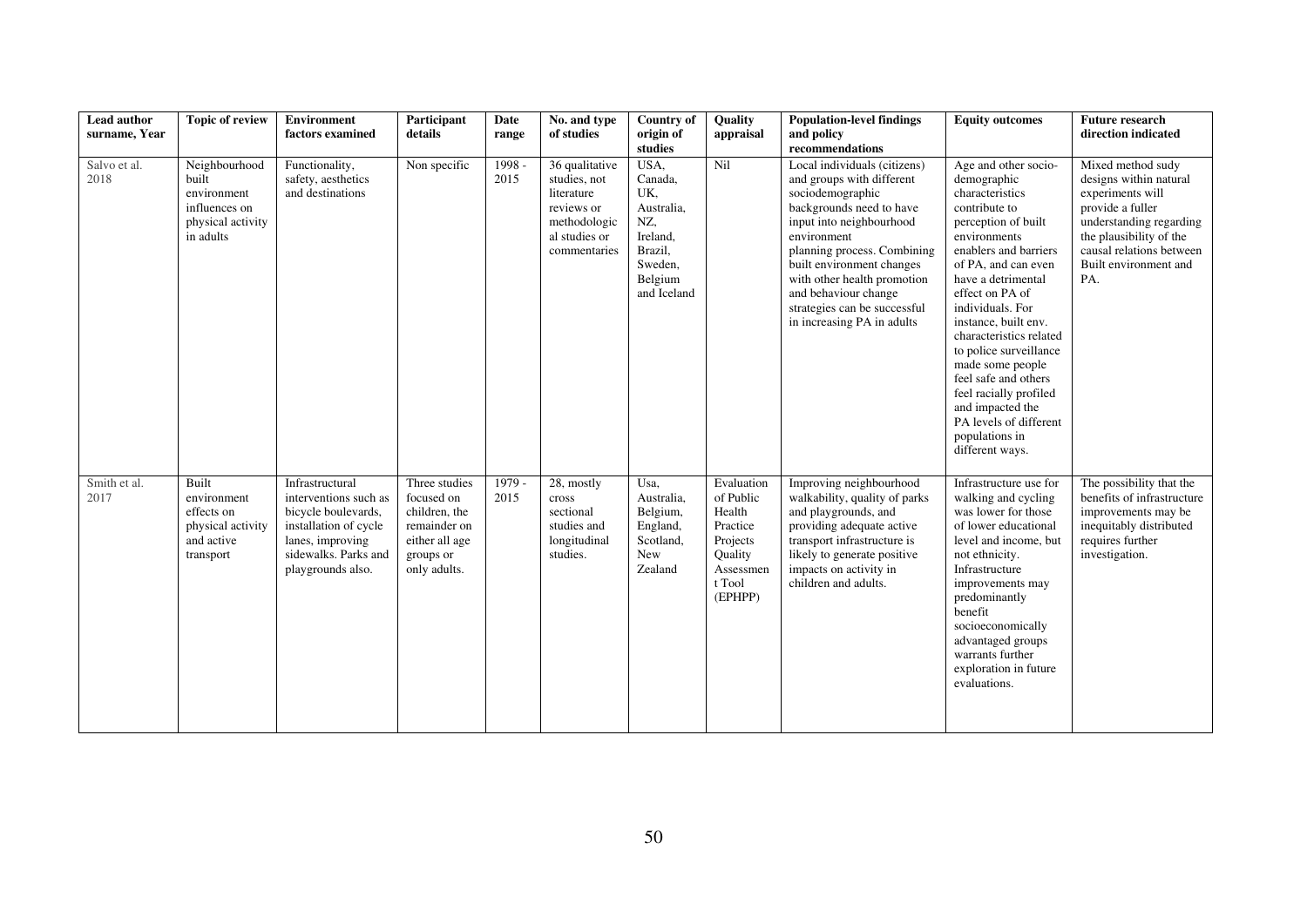| Lead author<br>surname. Year | <b>Topic of review</b>                                                                                                                     | <b>Environment</b><br>factors examined                                                   | Participant<br>details                                                                                                                       | Date<br>range                 | No. and type<br>of studies                                            | <b>Country of</b><br>origin of<br>studies | <b>Ouality</b><br>appraisal                                                                                                                                            | <b>Population-level findings</b><br>and policy<br>recommendations                                                                                                                                                                           | <b>Equity outcomes</b>                                                                                                                                                                                                                                                                                                                                                                                                                                                                              | <b>Future research</b><br>direction indicated                                                                                                                                                                                                                                                                                                                                                                                                    |
|------------------------------|--------------------------------------------------------------------------------------------------------------------------------------------|------------------------------------------------------------------------------------------|----------------------------------------------------------------------------------------------------------------------------------------------|-------------------------------|-----------------------------------------------------------------------|-------------------------------------------|------------------------------------------------------------------------------------------------------------------------------------------------------------------------|---------------------------------------------------------------------------------------------------------------------------------------------------------------------------------------------------------------------------------------------|-----------------------------------------------------------------------------------------------------------------------------------------------------------------------------------------------------------------------------------------------------------------------------------------------------------------------------------------------------------------------------------------------------------------------------------------------------------------------------------------------------|--------------------------------------------------------------------------------------------------------------------------------------------------------------------------------------------------------------------------------------------------------------------------------------------------------------------------------------------------------------------------------------------------------------------------------------------------|
| Stappers et al.<br>2018      | Effect of built<br>environment<br>infrastructural<br>changes on PA,<br>active<br>transportation<br>and sedentary<br>behaviour in<br>adults | On and off road<br>bicycle and/or<br>walking trails                                      | Both children<br>and adults,<br>very few<br>children<br>studies.                                                                             | Up to<br>Februa<br>ry<br>2018 | 19, quasi- or<br>natural<br>experiments                               | USA,<br>Australia,<br>Brazil, UK,         | Adapted<br>version of<br>Cochrane<br>Risk of<br><b>Bias</b><br>Assessmen<br>t Tool: for<br>non<br>randomize<br>d studies of<br>intervnetio<br>ns<br>(ACROBA<br>T-NRSI) | Built environment<br>infrastructural changes can<br>lead to changes in overall PA<br>and active transport, with the<br>most promising results for<br>bicycling. However, the<br>current state of evidence is<br>inconclusive.               | Not examined                                                                                                                                                                                                                                                                                                                                                                                                                                                                                        | Need for high quality<br>(obejctive) experiments<br>in the future, using<br>objective and context<br>specific PA<br>measurements. Need to<br>be able to to detect<br>changes in PA, active<br>transport and sedentary<br>patterns other than<br>changes in overall PA,<br>active transport and<br>sedentary level; and also<br>determine individual-<br>level proximity and<br>actual exposure to the<br>intervention (or<br>intervention area). |
| Valson &<br>Kutty, 2018      | Influence of<br>gender in the<br>relationship<br>between built<br>environment<br>and NCD's                                                 | recreational<br>facilities.<br>neighbourhood<br>perceptions of safety<br>and walkability | Separated<br>into men and<br>women,<br>$\mathop{\rm ONLY}\nolimits$<br>include the 3<br>studies $>18$<br>years, 33-55<br>years and 15-<br>74 | $Up$ to<br>2016               | 3, only<br>included ones<br>within<br>Umbrella<br>review age<br>range | Jamaica,<br><b>USA &amp; UK</b>           | nil                                                                                                                                                                    | Smart cities and green cities<br>could incorporate gender-<br>based preferences such as<br>access to recreational<br>resources, safety from crime<br>and safety from traffic to<br>engage in walking and take<br>part in physical activity. | Women preferred<br>safety from<br>harm/crime to engage<br>in outdoor activities,<br>and aesthetics and<br>greenery in<br>neighbourhood as<br>well as density,<br>proximity of<br>recreational facilities<br>and safety from<br>traffic. Men<br>prioritised access to<br>destinations,<br>proximity to<br>workspace and high<br>street connectivity to<br>engage in transport<br>related walking.<br>Income-levels and<br>ethnic backgrounds<br>also influential in the<br>gendered<br>relationship. | <b>Oualitative and</b><br>quantitative approaches<br>to explore lived<br>experiences of men and<br>women and the<br>modifying role gender<br>plays in PA.                                                                                                                                                                                                                                                                                        |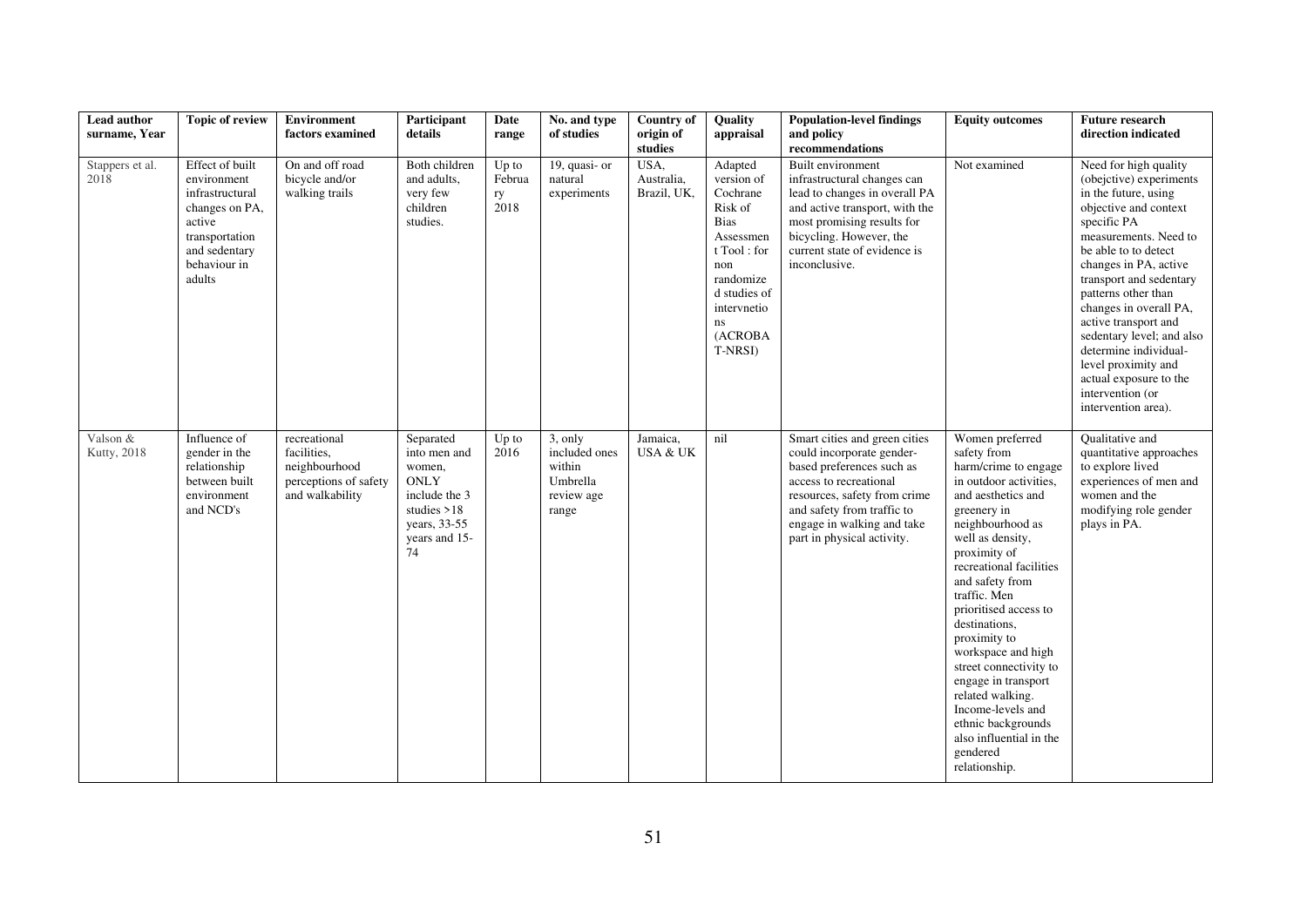| Lead author<br>surname, Year | <b>Topic of review</b>                                                             | <b>Environment</b><br>factors examined                                                                                                                                                                                             | Participant<br>details                                                                                                                       | Date<br>range | No. and type<br>of studies                                   | Country of<br>origin of                                                                                                       | <b>Ouality</b><br>appraisal | <b>Population-level findings</b><br>and policy                                                                                                                                                                                                       | <b>Equity outcomes</b>                                                                                                                                                         | <b>Future research</b><br>direction indicated                                                                                                                            |
|------------------------------|------------------------------------------------------------------------------------|------------------------------------------------------------------------------------------------------------------------------------------------------------------------------------------------------------------------------------|----------------------------------------------------------------------------------------------------------------------------------------------|---------------|--------------------------------------------------------------|-------------------------------------------------------------------------------------------------------------------------------|-----------------------------|------------------------------------------------------------------------------------------------------------------------------------------------------------------------------------------------------------------------------------------------------|--------------------------------------------------------------------------------------------------------------------------------------------------------------------------------|--------------------------------------------------------------------------------------------------------------------------------------------------------------------------|
|                              |                                                                                    |                                                                                                                                                                                                                                    |                                                                                                                                              |               |                                                              | studies                                                                                                                       |                             | recommendations                                                                                                                                                                                                                                      |                                                                                                                                                                                |                                                                                                                                                                          |
| Verweij et al.<br>2011       | Workplace PA<br>and Dietary<br>behaviour<br>interventions on<br>weight<br>outcomes | Workplace<br>environment,<br>various components<br>including: walking<br>maps and routes,<br>team competitions,<br>family involvement,<br>prompts, point-of-<br>choice messages,<br>business goals and<br>management<br>commitment | Employees<br>18-67 years, 7<br>studies men<br>only, 4<br>studies<br>women only,<br>16 white-<br>collar, 9 blue-<br>collar (rest<br>unknown). | 1983-<br>2009 | 43 RCTs, 22<br>of which were<br>included in<br>meta-analysis | Mostly<br>USA, also<br>England,<br>Australia,<br>Denmark,<br>Japan,<br>Canada,<br>Sweden,<br><b>Netherlands</b><br>, Belgium, | Cochrane<br><b>GRADE</b>    | Interventions focusing on<br>improving PA AND dietary<br>behaviour are moderately<br>effective in reducing body<br>weight of employees by -<br>1.19kg, but adding an<br>environmental component<br>reduces body weight by an<br>additional -0.29 kg. | Analyses could not<br>be performed for<br>gender, age<br>or blue vs. white<br>collar workers.<br>because this could<br>not be determined in<br>the majority of the<br>studies. | Future research should<br>focus on environmental<br>opportunities in addition<br>to behavioural<br>strategies. Report<br>multiple outcome<br>measures (not just<br>BMI). |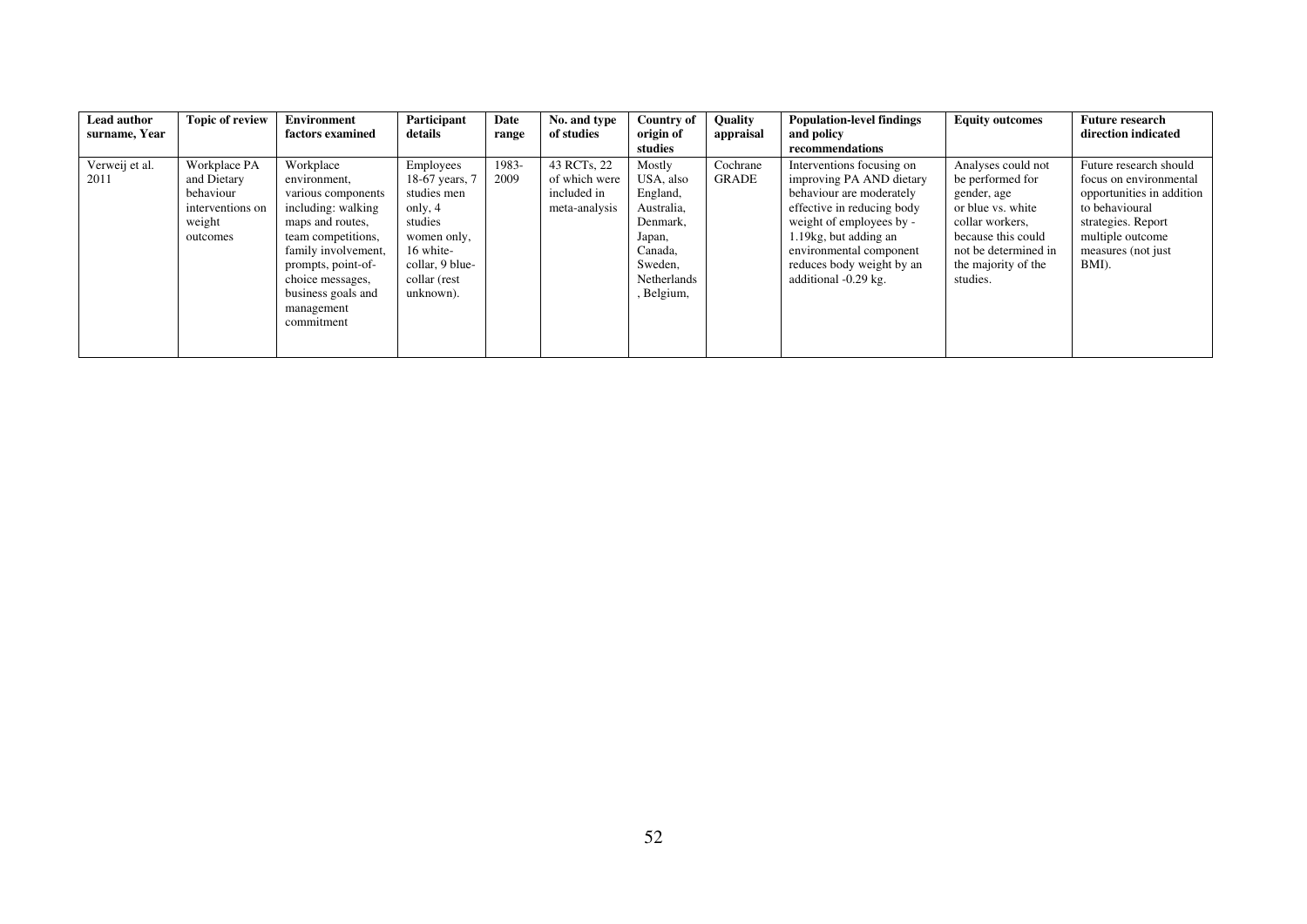# Appendix 4: Food Environment Systematic Reviews

| <b>Lead author</b><br>surname, Year | <b>Topic of review</b>                                                             | <b>Environment</b><br>factors examined | Participant<br>details              | Date<br>range         | No. and type<br>of studies                                             | <b>Country of</b><br>origin of<br>studies | Quality<br>appraisal                                                                                                                                                           | Population-level findings and<br>policy recommendations                                                                                                                                                                                                                                                                                                                                                                                                                                                                                                                                                                                                                     | <b>Equity outcomes</b>                                                                | <b>Future research</b><br>direction indicated                                                                                                                                                                                                                                                                                                                                                                       |
|-------------------------------------|------------------------------------------------------------------------------------|----------------------------------------|-------------------------------------|-----------------------|------------------------------------------------------------------------|-------------------------------------------|--------------------------------------------------------------------------------------------------------------------------------------------------------------------------------|-----------------------------------------------------------------------------------------------------------------------------------------------------------------------------------------------------------------------------------------------------------------------------------------------------------------------------------------------------------------------------------------------------------------------------------------------------------------------------------------------------------------------------------------------------------------------------------------------------------------------------------------------------------------------------|---------------------------------------------------------------------------------------|---------------------------------------------------------------------------------------------------------------------------------------------------------------------------------------------------------------------------------------------------------------------------------------------------------------------------------------------------------------------------------------------------------------------|
| Afshin et al.<br>2017               | Prospective<br>impact of food<br>pricing on<br>improving<br>dietary<br>consumption | Food pricing<br>changes                | Generally<br>healthy<br>individuals | From<br>1990          | 23<br>interventional<br>studies and 7<br>prospective<br>cohort studies | N/A                                       | Evidence<br>framework<br>s from the<br>American<br>Heart<br>Assoc., the<br>U.S<br>Preventive<br>Services<br><b>Task Force</b><br>and CDC<br>Prevention<br>Communit<br>y Guide. | Subsidies can increase<br>consumption of healthful foods<br>and taxation to reduce intake of<br>unhealthful beverages and<br>foods. Subsidies combined with<br>multicomponent interventions<br>appear most effective.                                                                                                                                                                                                                                                                                                                                                                                                                                                       | Not examined                                                                          | Most studies were from<br>high-income Western<br>countries, informing the<br>need for additional<br>research in lower-<br>income nations in which<br>fiscal measures might<br>be even more effective.                                                                                                                                                                                                               |
| Andreyeva et al.<br>2010            | Price changes<br>affecting<br>demand for<br>food and<br>substitutions              | Food<br>prices/elasticity              | Non specific                        | 1983-<br>Sept<br>2007 | $160$ , time<br>series data<br>and<br>household<br>survey data         | <b>USA</b>                                | Nil                                                                                                                                                                            | SSB tax have a high price<br>elasticity meaning a tax of 10%<br>could lead to an 8-10%<br>decrease in purchases. The<br>public is willing to pay<br>increased taxes if the funds<br>generated are used to address<br>childhood obesity. Changes in<br>prices alone would probably<br>not increase consumption of<br>fruits and vegetables to the<br>levels recommended. However,<br>price changes combined with<br>public education campaigns<br>and other regulations affecting<br>the food environment in<br>institutional and home settings<br>may have a multiplicative<br>effect that could significantly<br>improve diets, particularly<br>among at-risk populations. | Few studies were<br>included about<br>food price elasticity<br>in low income<br>areas | Given the relative<br>consensus in the<br>economic community<br>about the magnitude of<br>food price elasticities<br>and the observed gaps in<br>research related to<br>substitutions between<br>healthy and unhealthy<br>foods, future research<br>should focus on<br>predicting the impact of<br>specific public health<br>policies aimed at<br>improving diets and<br>reducing the burden of<br>chronic disease. |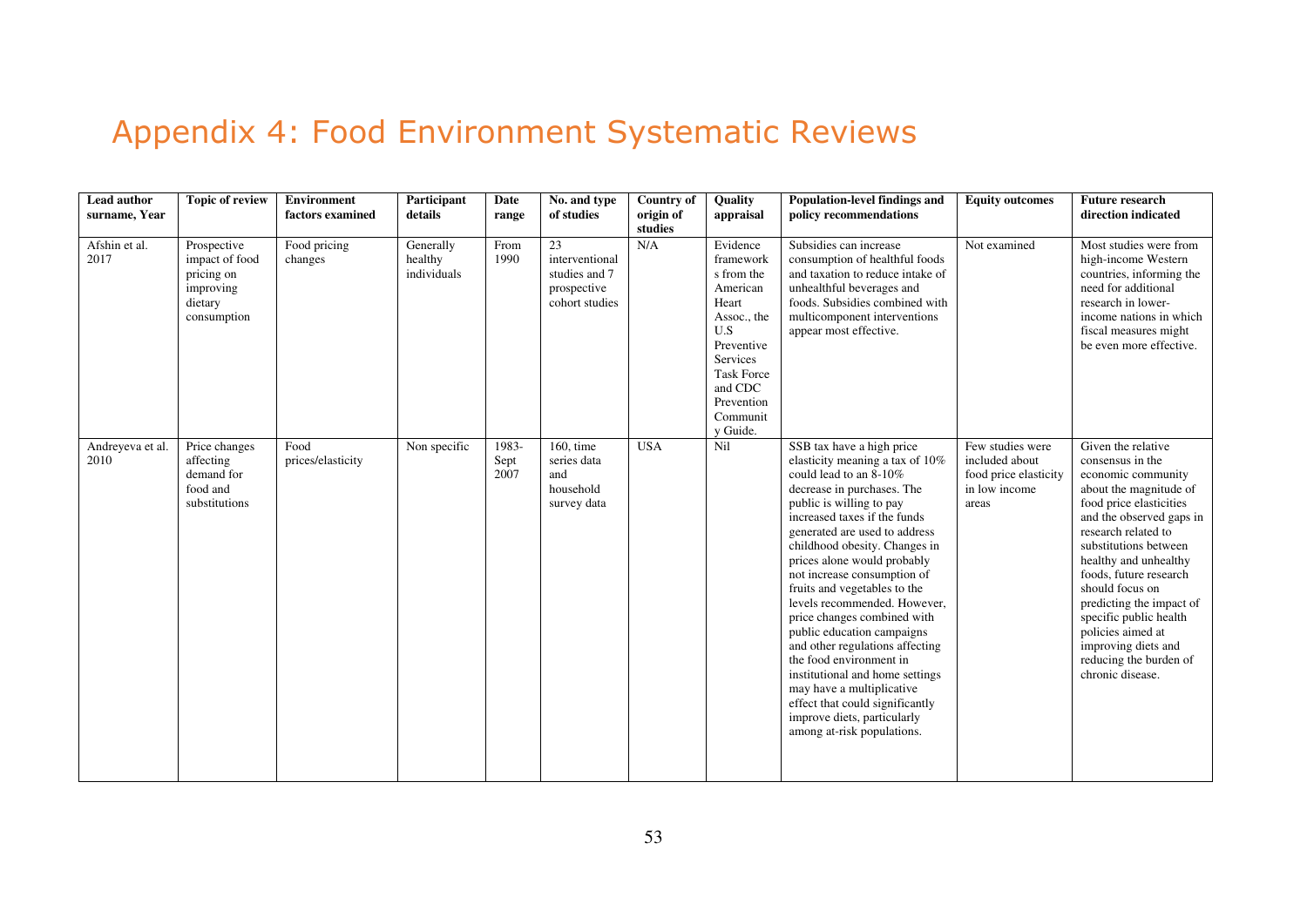| Lead author<br>surname, Year | <b>Topic of review</b>                                                                                               | <b>Environment</b><br>factors examined                                                                         | Participant<br>details                                                                                                        | Date<br>range             | No. and type<br>of studies                                                                                                                                                                                                                  | <b>Country of</b><br>origin of<br>studies                                                                                                                       | Quality<br>appraisal                                                                                                               | Population-level findings and<br>policy recommendations                                                                                                                                                                                                                                                                                | <b>Equity outcomes</b>                                                                                             | <b>Future research</b><br>direction indicated                                                                                                                            |
|------------------------------|----------------------------------------------------------------------------------------------------------------------|----------------------------------------------------------------------------------------------------------------|-------------------------------------------------------------------------------------------------------------------------------|---------------------------|---------------------------------------------------------------------------------------------------------------------------------------------------------------------------------------------------------------------------------------------|-----------------------------------------------------------------------------------------------------------------------------------------------------------------|------------------------------------------------------------------------------------------------------------------------------------|----------------------------------------------------------------------------------------------------------------------------------------------------------------------------------------------------------------------------------------------------------------------------------------------------------------------------------------|--------------------------------------------------------------------------------------------------------------------|--------------------------------------------------------------------------------------------------------------------------------------------------------------------------|
| Backholer et al.<br>2016     | Sugar<br>sweetened<br>beverage (SSB)<br>tax and<br>socioeconomic<br>position                                         | SSB tax                                                                                                        | Adult,<br>adolescent,<br>children<br>consumption                                                                              | Not<br>stated<br>recent   | 11 articles, 3<br>SSB tax<br>effect on<br>body size; 1<br>on price<br>elasticity and<br>7 modelling<br>hypothetical<br>SSB tax with<br>population<br>specific<br>intake, body<br>weight                                                     | USA, UK,<br>Ireland,<br>Australia,<br>New<br>Zealand                                                                                                            | Own<br>checklist                                                                                                                   | SSB tax is likely to be effective<br>policy to reduce SSB<br>consumption.                                                                                                                                                                                                                                                              | Likely to have<br>same or greater<br>impact on low-<br>income households<br>compared to high<br>income households. | Real-world SSB tax<br>experimental studies are<br>required to strengthen<br>evidence base                                                                                |
| Barberio et al.<br>2017      | Population-level<br>interventions in<br>government<br>jurisdictions for<br>dietary sodium<br>reduction               | Structural<br>interventions (large<br>scale food product<br>reformulation),<br>public information<br>campaigns | Non specific                                                                                                                  | Prior to<br>5 Jan<br>2015 | 53, empirical<br>but variant                                                                                                                                                                                                                | Austria,<br>Canada,<br>China,<br>Denmark,<br>Finland,<br>France,<br>Ireland,<br>Japan,<br>Netherlands<br>NZ,<br>Switzerland<br>Thailand,<br>Turkey,<br>UK, USA. | <b>GRADE</b><br>and<br>Cochrane<br>risk of bias<br>tool                                                                            | While national population-level<br>dietary sodium reduction<br>initiatives in general have the<br>potential to achieve population-<br>wide reductions in salt intake,<br>those that are multicomponent<br>and incorporate intervention<br>activities of a structural nature<br>are likely to be the most<br>impactful.                 | Differential<br>impacts measured<br>by sex.                                                                        | Future reviews should<br>consider health<br>outcomes related to<br>sodium consumption.                                                                                   |
| Black et al.<br>2012         | Food subsidy<br>programs and<br>the impact on<br>health and<br>nutritional<br>status of<br>disadvantaged<br>families | Food subsidies                                                                                                 | Socioeconomi<br>cally<br>disadvantaged<br>adults,<br>children or<br>families<br>living<br>independently<br>in<br>communities. | 1983-<br>2010             | Sixteen<br>articles<br>discussing<br>fourteen<br>studies, all<br>randomised<br>controlled<br>trials $(4)$ ,<br>controlled<br>before and<br>after studies<br>$(7)$ , or<br>interrupted<br>time series<br>analyses of<br>routine data<br>(3). | $\overline{USA}$ (11),<br>UK(2), NZ<br>(1)                                                                                                                      | Cochrane<br>guidelines<br>for RCTs,<br>Effective<br>practice of<br>Care<br>guidelines<br>and the<br>Newcastle-<br>Ottawa<br>Scale. | Food subsidy programmes for<br>pregnant women and children<br>should aim to improve<br>nutritional status in the longer<br>term. The improved intake of<br>targeted foods such as fruit and<br>vegetables could potentially<br>reduce the rate of non-<br>communicable diseases in<br>adults, if the changes in diet are<br>sustained. | Focused only on<br>socioeconomically<br>disadvantaged<br>individuals and<br>families.                              | Further prospective data<br>is needed to confirm<br>that food subsidies<br>produce sustainable<br>improvements in dietary<br>intake and document<br>any adverse effects. |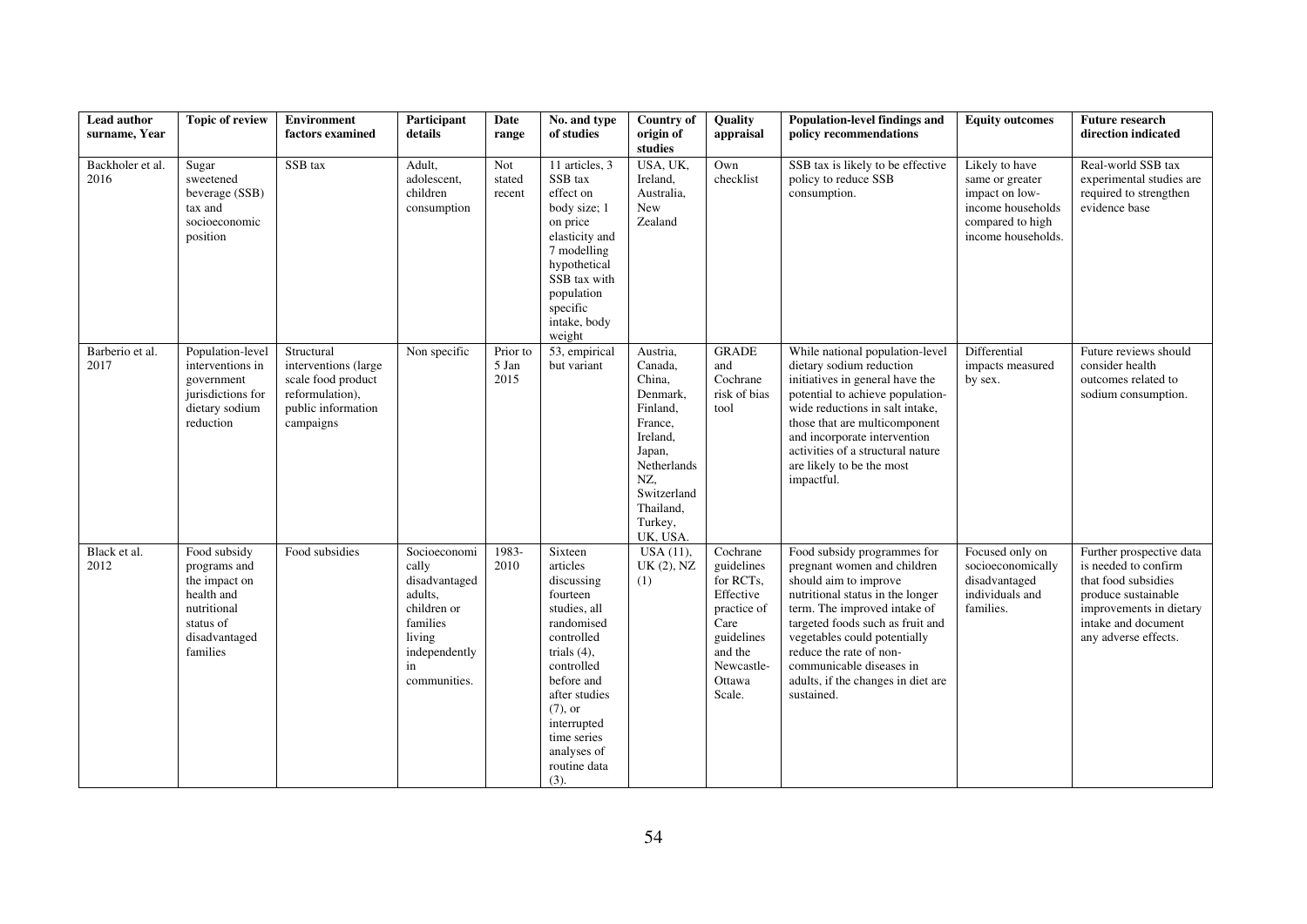| Lead author<br>surname. Year  | <b>Topic of review</b>                                                                                                                       | <b>Environment</b><br>factors examined    | Participant<br>details                                                                                      | Date<br>range                    | No. and type<br>of studies                                                                                                                                                                                | <b>Country of</b><br>origin of                                                                                                                        | Quality<br>appraisal                                        | <b>Population-level findings and</b><br>policy recommendations                                                                                                                                                                                                                                                                                                           | <b>Equity outcomes</b>                                                                                                                                 | <b>Future research</b><br>direction indicated                                                                                                                                                          |
|-------------------------------|----------------------------------------------------------------------------------------------------------------------------------------------|-------------------------------------------|-------------------------------------------------------------------------------------------------------------|----------------------------------|-----------------------------------------------------------------------------------------------------------------------------------------------------------------------------------------------------------|-------------------------------------------------------------------------------------------------------------------------------------------------------|-------------------------------------------------------------|--------------------------------------------------------------------------------------------------------------------------------------------------------------------------------------------------------------------------------------------------------------------------------------------------------------------------------------------------------------------------|--------------------------------------------------------------------------------------------------------------------------------------------------------|--------------------------------------------------------------------------------------------------------------------------------------------------------------------------------------------------------|
|                               |                                                                                                                                              |                                           |                                                                                                             |                                  |                                                                                                                                                                                                           | studies                                                                                                                                               |                                                             |                                                                                                                                                                                                                                                                                                                                                                          |                                                                                                                                                        |                                                                                                                                                                                                        |
| Bleich et al.<br>2017         | Calorie<br>labelling and<br>modified calorie<br>labelling<br>interventions<br>and their impact<br>on consumer<br>and restaurant<br>behaviour | Menu labelling                            | Non specific                                                                                                | $Up$ to<br>Oct<br>2016           | 48,<br>randomized<br>control trial,<br>quasi-real<br>world<br>randomized<br>controlled<br>trial, natural<br>experiments,<br>cross<br>sectional<br>designs,<br>pre/post<br>design<br>without<br>comparison | N/A                                                                                                                                                   | Nil                                                         | It is unclear as to the degree<br>menu labelling encourages<br>lower calorie purchases and<br>whether that translates to a<br>healthier population. Some<br>evidence suggests a lowering of<br>calories purchased at certain<br>types of restaurants and in<br>cafeteria settings.                                                                                       | Making calorie<br>information easier<br>to understand is an<br>equitable approach,<br>focused towards<br>those with lower<br>numeracy<br>capabilities. | More powered studies<br>that can properly pick<br>up meaningful<br>reductions in calories<br>purchased at restaurants.                                                                                 |
| Campos et al.<br>2011         | Nutrition labels<br>on pre-<br>packaged foods                                                                                                | Nutrition labelling                       | Wide range of<br>age groups,<br>socioeconomi<br>c strata and<br>geographical<br>regions                     | Not<br>specifi<br>ed             | $\overline{120}$ articles,<br>96 cross<br>sectional<br>surveys, 17<br>experimental<br>designs, 7<br>natural<br>experiments<br>and 2<br>longitudinal<br>population<br>based<br>surveys.                    | USA (88),<br>Europe<br>(12),<br>Canada (9),<br>Australia<br>and New<br>Zealand<br>(4),<br>Norway<br>(2),<br>Thailand<br>$(1)$ and<br>Trinidad<br>(1). | Nil                                                         | Nutrition labels on pre-<br>packaged foods are a cost<br>effective population level<br>interventions with considerable<br>reach. Governments need to<br>explore new formats and<br>different types of information<br>content to ensure that nutrition<br>information is accessible and<br>understandable. For e.g.<br>expansion to restaurants and<br>fast food outlets. | Not examined                                                                                                                                           | Evidence is needed to<br>inform regulatory<br>development. Should<br>consider expanding the<br>scope of mandatory<br>nutrition labelling to<br>foods served in<br>restaurants of fast food<br>outlets. |
| Cecchini and<br>Warin, 2016   | Impact of<br>labelling<br>systems on food<br>choices and<br>eating<br>behaviours                                                             | Food labelling<br>methods                 | Non specific                                                                                                | Jan<br>$2008 -$<br>April<br>2015 | 9, randomised<br>studies with a<br>control<br>population                                                                                                                                                  | England &<br>France                                                                                                                                   | Publication<br>bias<br>evaluated<br>using a<br>funnel plot. | Nutrition labelling schemes<br>may be an effective approach to<br>empowering consumers in<br>choosing healthier products.<br>Interpretive labels such as<br>traffic light labels may be more<br>effective.                                                                                                                                                               | Not examined                                                                                                                                           | Studying the effects of<br>single labelling schemes<br>on calorie intake/choice                                                                                                                        |
| Chennakesavalu<br>et al. 2018 | Relationship<br>between Fast<br>Food<br>Environments<br>and<br><b>Obesity Rates</b>                                                          | Concentration of<br>fast food restaurants | $37\%$ of<br>studies were<br>children only<br>(8 of them<br>were<br>specifically<br>around<br>schools), 39% | 2008-<br>2015                    | 46 studies,<br>89% cross-<br>sectional in<br>design, 5<br>were<br>longitudinal.                                                                                                                           | Mostly<br><b>USA</b><br>$(76\%)$ . Two<br>studies<br>examined<br>multiple<br>countries:<br>One study                                                  | None                                                        | Findings were largely similar<br>between US and non-US<br>studies; in both groups, there<br>were inconsistent associations<br>between the fast food<br>environment and rates of<br>obesity/overweight. However,<br>in terms of SES, findings were                                                                                                                        | 62% of studies<br>examined the<br>relationship with<br>SES. Lower SES<br>associated with a<br>higher density of<br>fast food<br>restaurants and        | More longitudinal<br>research must be<br>performed with<br>consistent methodology<br>in order to better<br>understand the role of<br>the fast food                                                     |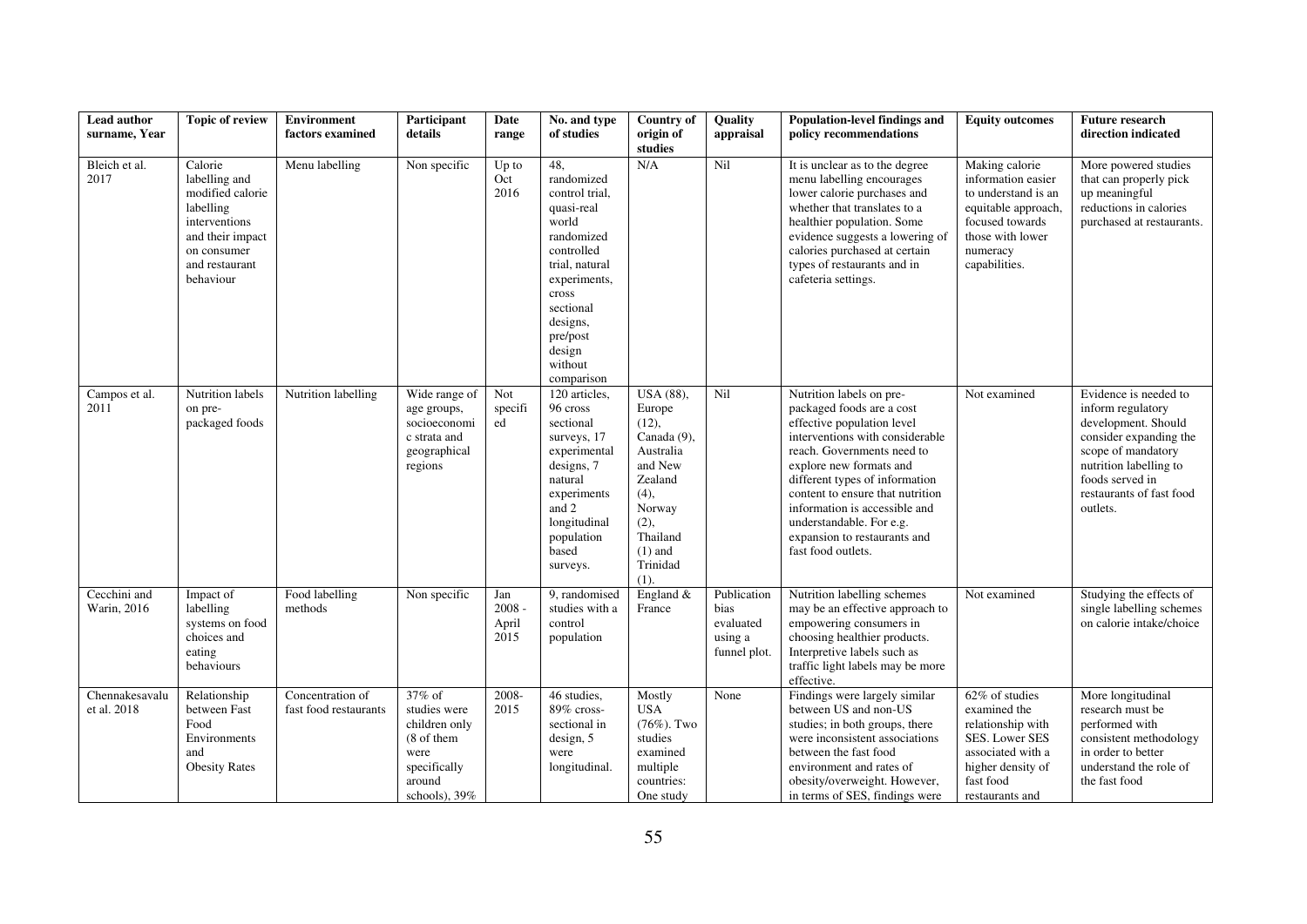| Lead author<br>surname, Year | <b>Topic of review</b>                                                                                               | Environment<br>factors examined                  | Participant<br>details                                                             | Date<br>range                  | No. and type<br>of studies                                                                                                                          | <b>Country of</b><br>origin of                                                                                                           | Quality<br>appraisal                                    | Population-level findings and<br>policy recommendations                                                                                                                                                                                                               | <b>Equity outcomes</b>                                                                                                                                                                                                                                                                                                                                                                                                                                                                                                                                       | <b>Future research</b><br>direction indicated                                                                                                                                                                                        |
|------------------------------|----------------------------------------------------------------------------------------------------------------------|--------------------------------------------------|------------------------------------------------------------------------------------|--------------------------------|-----------------------------------------------------------------------------------------------------------------------------------------------------|------------------------------------------------------------------------------------------------------------------------------------------|---------------------------------------------------------|-----------------------------------------------------------------------------------------------------------------------------------------------------------------------------------------------------------------------------------------------------------------------|--------------------------------------------------------------------------------------------------------------------------------------------------------------------------------------------------------------------------------------------------------------------------------------------------------------------------------------------------------------------------------------------------------------------------------------------------------------------------------------------------------------------------------------------------------------|--------------------------------------------------------------------------------------------------------------------------------------------------------------------------------------------------------------------------------------|
|                              |                                                                                                                      |                                                  | were adults<br>only,<br>remainder did<br>not mention.                              |                                |                                                                                                                                                     | studies<br>examined<br>26<br>countries.<br>and another<br>study<br>examined<br>three<br>countries<br>(US,<br>Scotland<br>and<br>Canada). |                                                         | consistent across both US and<br>non-US studies; lower SES was<br>consistently associated with<br>unfavourable fast food<br>environments, with higher<br>concentrations of fast food<br>restaurants, higher consumption<br>of junk food, and higher<br>obesity rates. | convenience stores,<br>an unfavourable<br>retail environment,<br>poorer food<br>environments,<br>higher<br>consumption of<br>junk foods, and<br>higher obesity<br>rates. Higher SES<br>was associated with<br>a "healthier" food<br>environment and<br>lower obesity rates.<br>When a significant<br>positive association<br>was found between<br>the fast food<br>environment and<br>rates of obesity<br>/overweight, the<br>association was<br>often strongest in<br>areas with low SES<br>(persistent poverty,<br>higher levels of<br>deprivation, etc.). | environment in the<br>development of obesity.                                                                                                                                                                                        |
| Crockett et al.<br>2018      | Nutrition<br>labelling for<br>healthier food<br>or non-alcoholic<br>drink<br>purchasing and<br>consumption           | Food labelling<br>methods                        | Largely<br>within<br>University<br>settings<br>including<br>students and<br>staff. | Up to<br>26<br>April<br>2017   | 28 studies, 17<br>randomized<br>controlled<br>trials, 5 quasi-<br>randomised<br>controlled<br>trials and 6<br>interrupted<br>time series<br>studies | Mostly<br>USA(21)                                                                                                                        | Cochrane<br>Risk of<br>Bias tool<br>and<br><b>GRADE</b> | Tentatively suggests that<br>nutrition labelling on menus in<br>restaurants could be used as<br>part of a wider set of measures<br>to tackle obesity.                                                                                                                 | Not examined, but<br>noted that further<br>research should<br>include differential<br>socioeconomic<br>status impacts of<br>such interventions.                                                                                                                                                                                                                                                                                                                                                                                                              | High quality evidence is<br>needed to address the<br>dearth of evidence from<br>grocery stores and<br>vending machines and<br>to assess potential<br>moderators of the<br>intervention effect,<br>including<br>socioeconomic status. |
| Eyles et al.<br>2012         | Food pricing<br>strategies as<br>mechanisms to<br>encourage<br>healthy eating<br>habits and curb<br>increases in non | Food pricing<br>strategies (taxes,<br>subsidies) | Countries<br>within the<br><b>OECD</b>                                             | Jan<br>$1990 -$<br>Oct<br>2011 | 32 studies of<br>cross-<br>sectional or<br>panel data.                                                                                              | <b>OECD</b><br>countries                                                                                                                 | Nil                                                     | Pricing strategies have the<br>potential to produce changes in<br>population food consumption.<br>Majority of studies evaluating<br>lower socioeconomic groups<br>depicted that food pricing<br>strategies would be associated                                        | Pricing policies<br>appeared to result<br>in improved food<br>and nutrient<br>consumption and<br>health benefits for<br>lower                                                                                                                                                                                                                                                                                                                                                                                                                                | Higher quality evidence<br>in regard to the<br>unintended effects of<br>compensatory<br>purchasing and the<br>potential impacts on<br>health equity, long term                                                                       |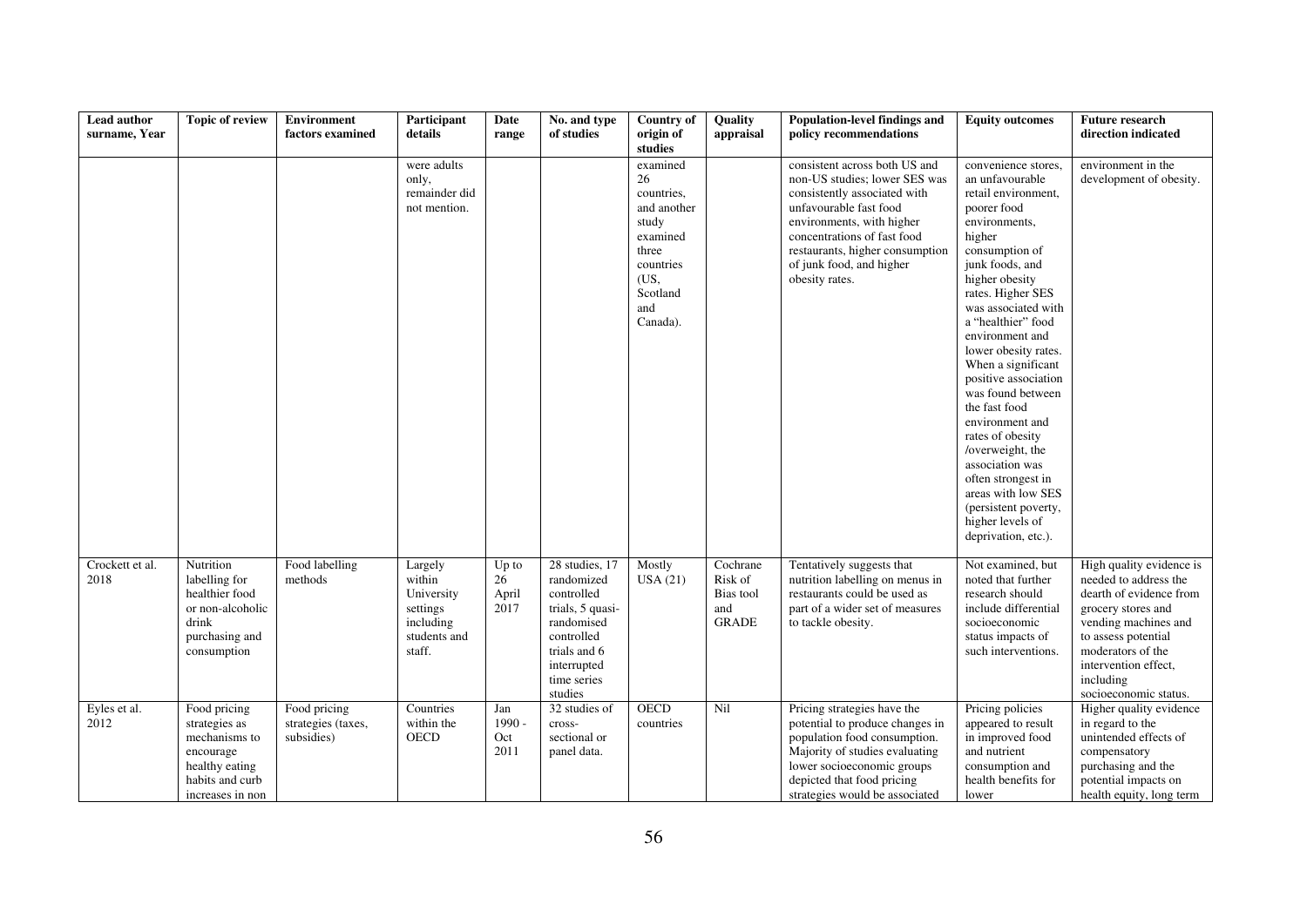| Lead author<br>surname, Year | <b>Topic of review</b>                                                                                                                     | Environment<br>factors examined           | Participant<br>details                                                                                            | Date<br>range | No. and type<br>of studies                                                                                                                                                          | <b>Country of</b><br>origin of<br>studies                                         | Quality<br>appraisal | Population-level findings and<br>policy recommendations                                                                                                                                                                                                                                                                                                                                                                                                                                                                                                     | <b>Equity outcomes</b>                                                                                                                                                                                                                                                                                                                                                                                                                                                                                         | <b>Future research</b><br>direction indicated                                                                                                                                                                                                                            |
|------------------------------|--------------------------------------------------------------------------------------------------------------------------------------------|-------------------------------------------|-------------------------------------------------------------------------------------------------------------------|---------------|-------------------------------------------------------------------------------------------------------------------------------------------------------------------------------------|-----------------------------------------------------------------------------------|----------------------|-------------------------------------------------------------------------------------------------------------------------------------------------------------------------------------------------------------------------------------------------------------------------------------------------------------------------------------------------------------------------------------------------------------------------------------------------------------------------------------------------------------------------------------------------------------|----------------------------------------------------------------------------------------------------------------------------------------------------------------------------------------------------------------------------------------------------------------------------------------------------------------------------------------------------------------------------------------------------------------------------------------------------------------------------------------------------------------|--------------------------------------------------------------------------------------------------------------------------------------------------------------------------------------------------------------------------------------------------------------------------|
|                              | communicable<br>diseases.                                                                                                                  |                                           |                                                                                                                   |               |                                                                                                                                                                                     |                                                                                   |                      | with pro health outcomes and<br>have the potential to reduce<br>disparities.                                                                                                                                                                                                                                                                                                                                                                                                                                                                                | socioeconomic<br>groups. Taxes<br>would likely be<br>regressive.                                                                                                                                                                                                                                                                                                                                                                                                                                               | health and NCD<br>mortality. Cost<br>effectiveness and<br>pragmatic issues<br>associated with<br>implementation should<br>be addressed.                                                                                                                                  |
| Fleischhacker et<br>al. 2011 | Fast food access<br>and association<br>with health<br>outcomes                                                                             | Concentration of<br>fast food restaurants | 2 studies were<br>of adults<br>only, 2 of<br>children and 3<br>more school<br>based, 2 were<br>hospital<br>based. | 1998-<br>2008 | 40 articles, 1<br>longitudinal<br>and 39 cross-<br>sectional.                                                                                                                       | $USA = 25$<br>Australia=5<br>$Canada=5$ ,<br>$UK=4$ ,<br>New<br>Zealand=2         | None                 | Fast food restaurants are more<br>prevalent in low-income areas.<br>16 out of 21 studies indicated<br>fast<br>food restaurants were more<br>prevalent in low-income areas<br>compared with middle-to<br>higher-income areas BMI<br>findings were too uncertain to<br>draw solid conclusions on the<br>relationship<br>between fast food access and<br>BMI. Among studies of adults,<br>six studies found an<br>association, while four did not<br>find an association. Most adult<br>studies ( $n = 7,70\%$ ) relied on<br>self-reported height and weight. | 16/21 studies<br>indicated fast food<br>restaurants were<br>more prevalent in<br>low-income areas<br>compared with<br>middle- to higher-<br>income areas. Only<br>three non-US<br>studies did not<br>find significant<br>associations when<br>exploring the<br>association of fast<br>food access with<br>SES. Ten of 12<br>studies reported<br>fast food<br>restaurants were<br>more prevalent in<br>areas with higher<br>concentrations of<br>ethnic minority<br>groups in<br>comparison with<br>Caucasians. | Further work is needed<br>to understand (i) If<br>and how fast food<br>access impacts dietary<br>intakes and health<br>outcomes and (ii) If fast<br>food access has<br>disparate<br>socioeconomic,<br>race/ethnicity and age<br>associations.                            |
| Fraser et al.<br>2010        | Summarise<br>research on<br>location of fast<br>food outlets and<br>therefore the<br>availability of<br>such foods to<br>the<br>population | Concentration of<br>fast food restaurants | 3 based on<br>children, 4<br>around<br>schools, rest<br>whole<br>communities<br>or adults                         | 1990-<br>2009 | 33 articles, 16<br>used a<br>population<br>level<br>approach (i.e.,<br>data pertained<br>to entire cities<br><b>or</b><br>communities<br>within cities)<br>and the other<br>17 used | Most US,<br>also<br>5=Australia<br>$3=UK$ ,<br>$2 = New$<br>Zealand,<br>2=Canada. | None                 | A large number of studies<br>which have shown a significant<br>relationship between lower area<br>level socioeconomic status and<br>higher availability of FF<br>outlets. The cross sectional<br>studies have shown mixed<br>results for the association<br>between FF availability and<br>weight status but there is some<br>evidence that greater exposure                                                                                                                                                                                                | 14 of 16 studies<br>which looked at an<br>entire population<br>showed a<br>significant<br>association<br>between increasing<br>area level<br>deprivation<br>variables and the<br>availability fast<br>food outlets:                                                                                                                                                                                                                                                                                            | There is a need for<br>research which<br>combines good<br>methodology with data<br>on as many possible<br>potential confounding<br>factors. The<br>geographical analysis<br>should combine the<br>exposure to FF outlets<br>with consumption data<br>as well as physical |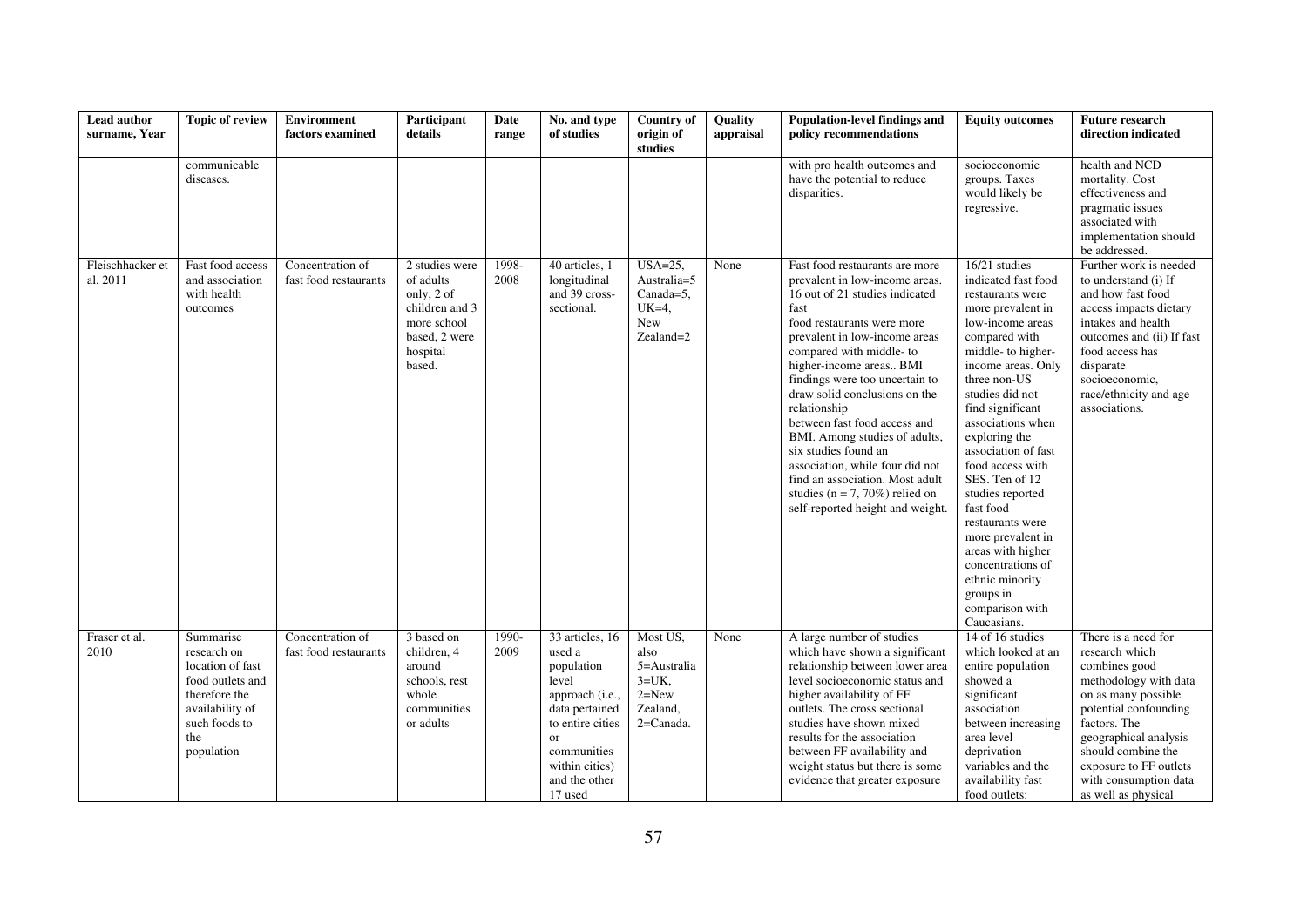| Lead author<br>surname, Year | <b>Topic of review</b>                                                                    | Environment<br>factors examined                                                                                                                                | Participant<br>details                                                                                                                                   | Date<br>range                 | No. and type<br>of studies                                                                                                                                                            | <b>Country of</b><br>origin of<br>studies                                                                                                    | Quality<br>appraisal                                             | <b>Population-level findings and</b><br>policy recommendations                                                                                                                                                                                                                                                                                                   | <b>Equity outcomes</b>                                                                                | <b>Future research</b><br>direction indicated                                                                                                                                                                                                                                                                                                                 |
|------------------------------|-------------------------------------------------------------------------------------------|----------------------------------------------------------------------------------------------------------------------------------------------------------------|----------------------------------------------------------------------------------------------------------------------------------------------------------|-------------------------------|---------------------------------------------------------------------------------------------------------------------------------------------------------------------------------------|----------------------------------------------------------------------------------------------------------------------------------------------|------------------------------------------------------------------|------------------------------------------------------------------------------------------------------------------------------------------------------------------------------------------------------------------------------------------------------------------------------------------------------------------------------------------------------------------|-------------------------------------------------------------------------------------------------------|---------------------------------------------------------------------------------------------------------------------------------------------------------------------------------------------------------------------------------------------------------------------------------------------------------------------------------------------------------------|
|                              |                                                                                           |                                                                                                                                                                |                                                                                                                                                          |                               | individual<br>level data                                                                                                                                                              |                                                                                                                                              |                                                                  | to FF is associated with a lower<br>fruit and vegetable intake                                                                                                                                                                                                                                                                                                   | decreased income,<br>increased FF<br>exposure, increased<br>deprivation,<br>increased FF<br>exposure. | activity and transport<br>data.                                                                                                                                                                                                                                                                                                                               |
| Gittelsohn et al.<br>2012    | Small store<br>environment<br>changes to<br>improve diet<br>and reduce<br>disease risk    | Promoted foods,<br>health promotion<br>and<br>communications,<br>community<br>engagemnet, store<br>owner training,<br>structural<br>modifications,<br>pricing. | Small food<br>stores with<br>fewer than 10<br>employees<br>and less than<br>$1,000$ square<br>feet of floor<br>space                                     | 1990-<br>2010                 | 16<br>intervention<br>trials met<br>inclusion<br>criteria. Of<br>these, 8 trials<br>provided<br>peer-reviewed<br>published<br>materials and<br>the other 8<br>were grey<br>literature | 12 trials in<br>the United<br>States, 2 in<br>Scotland, 1<br>in the<br>Republic of<br>the<br>Marshall<br>Islands, and<br>$1$ in<br>Australia | None                                                             | Most of the trials that showed<br>positive impacts used<br>multipronged strategies<br>designed to improve both<br>access to healthy foods<br>(supply) and consumption of<br>health foods (demand). Several<br>studies showed price reductions<br>were successful, limiting<br>unhealthy foods (or moving to<br>back of store) appeared<br>successful.            | Not examined but<br>did mention that<br>most interventions<br>were in low income<br>areas             | Findings are more<br>descriptive than<br>definitive. Need more<br>higher-quality trials in<br>this area. Sales data<br>needs to be examined.                                                                                                                                                                                                                  |
| Glanz et al.<br>2012         | Retail grocery<br>store marketing<br>strategies and<br>obesity                            | Product, price, place<br>and promotion of<br>products in grocery<br>stores                                                                                     | All retail<br>grocery stores                                                                                                                             | 1995-<br>2010                 | 125 primary<br>research<br>articles, plus<br>additional<br>documents                                                                                                                  | No detail                                                                                                                                    | None                                                             | There is limited evidence at this<br>stage. Strategies for in-store<br>marketing to promote healthful<br>eating include increasing<br>availability, affordability,<br>prominence and promotion of<br>healthful foods, and restricting<br>or not marketing unhealthy<br>foods.                                                                                    | Not examined                                                                                          | More evaluation on<br>health-promoting<br>marketing strategies is<br>needed to build<br>evidence base for how<br>to sell more-nutritious<br>foods and fewer<br>unhealthy foods. There<br>is potential for the use<br>of industry methods<br>(e.g. loyalty cards) to<br>determine consumer<br>behaviour and shopping<br>patterns in public health<br>research. |
| Hillier-Brown<br>et al. 2016 | Interventions to<br>promote<br>healthier ready<br>to eat meals<br>sold by food<br>outlets | Promotion of<br>healthier options<br>through formulation<br>laws, price changes,<br>information<br>provision and<br>telemarketing<br>promotion.                | Adults $(22)$ ,<br>parents and<br>their children<br>(3) children<br>$(1)$ and food<br>outlets that<br>provide ready<br>to eat meals<br>at a cost $(4)$ . | Jan<br>1993 to<br>Oct<br>2015 | 30 studies<br>describing 34<br>interventions.<br>Cross<br>sectional,<br>cohort and<br>controlled<br>trials.                                                                           | USA (27),<br>Australia<br>$(2)$ , UK $(1)$                                                                                                   | Global<br>quality<br>rating<br>(strong,<br>moderate<br>or weak). | More 'intrusive' interventions<br>that restricted or guided choice<br>generally showed a positive<br>impact on food-outlet-level and<br>customer-level outcomes.<br>However, interventions that<br>simply provided information or<br>enabled choice had a negligible<br>impact. Interventions to<br>promote healthier ready-to-eat<br>meals sold by food outlets | Not examined                                                                                          | Most interventions were<br>of interventions low<br>down the "Nuffield<br>ladder" Further work is<br>required to develop, and<br>evaluate, a wider range<br>of interventions.<br>particularly those higher<br>up the ladder that may<br>be more effective and<br>achieve more equitable                                                                        |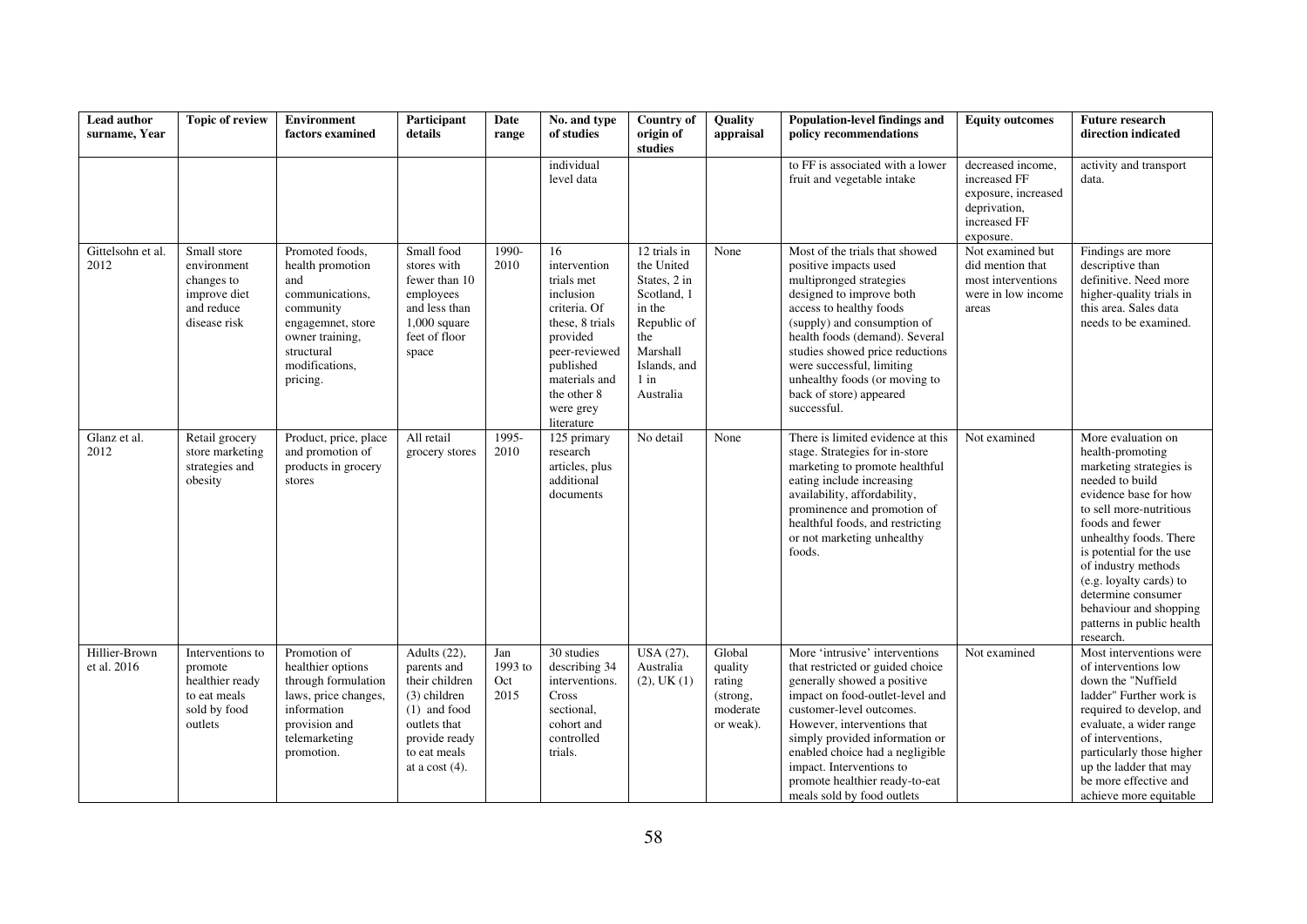| Lead author<br>surname, Year | <b>Topic of review</b>                                                                                                      | <b>Environment</b><br>factors examined                                                  | Participant<br>details                                                                                | Date<br>range                    | No. and type<br>of studies                                   | <b>Country of</b><br>origin of<br>studies       | Quality<br>appraisal             | Population-level findings and<br>policy recommendations                                                                                                                                                                                                                                                                                             | <b>Equity outcomes</b>                                                                                                                                                        | <b>Future research</b><br>direction indicated                                                                                                                                                                                                                                                |
|------------------------------|-----------------------------------------------------------------------------------------------------------------------------|-----------------------------------------------------------------------------------------|-------------------------------------------------------------------------------------------------------|----------------------------------|--------------------------------------------------------------|-------------------------------------------------|----------------------------------|-----------------------------------------------------------------------------------------------------------------------------------------------------------------------------------------------------------------------------------------------------------------------------------------------------------------------------------------------------|-------------------------------------------------------------------------------------------------------------------------------------------------------------------------------|----------------------------------------------------------------------------------------------------------------------------------------------------------------------------------------------------------------------------------------------------------------------------------------------|
|                              |                                                                                                                             |                                                                                         |                                                                                                       |                                  |                                                              |                                                 |                                  | should restrict choice or guide<br>choice through<br>incentives/disincentives. Public<br>health policies and practice that<br>simply involve providing<br>information are unlikely to be<br>effective.                                                                                                                                              |                                                                                                                                                                               | effects. Researchers<br>should consider where<br>differential effects may<br>be most likely to occur<br>(by sociodemographic<br>characteristics) and<br>design evaluations in<br>such a way that they are<br>able to draw firm<br>conclusions on whether<br>or not such effects<br>occurred. |
| Hollands et al.<br>2015      | Portion.<br>package or<br>tableware size<br>for changing<br>selection and<br>consumption of<br>food, alcohol<br>and tobacco | Product sizes and<br>shapes, including<br>packaging of<br>products.                     | Adults and<br>children                                                                                | $Up$ to<br>July<br>2013          | 72,69<br>focused on<br>food products<br>(excl<br>tobacco).   | <b>USA</b><br>mostly                            | Cochrane<br>Risk of<br>bias tool | Policies and practices that<br>successfully reduce the size,<br>availability and appeal of larger<br>sized portions, packages,<br>individual units and tableware<br>can contribute to meaningful<br>reductions in the quantities of<br>food (including non alcoholic<br>beverages) people select and<br>consume in the immediate and<br>short term. | Nil                                                                                                                                                                           | Further research into the<br>effect of these methods<br>on alcohol consumption<br>as this could not be<br>included in this review.                                                                                                                                                           |
| Hyseni et al.<br>2017        | Dietary salt<br>reduction<br>policies                                                                                       | Media campaigns,<br>nutrition labelling,<br>voluntary and<br>mandatory<br>reformulation | All age<br>groups from<br>all<br>populations,<br>from high,<br>middle and<br>low income<br>countries. | 1975-<br>Octobe<br>r 30,<br>2015 | 70.49<br>empirical<br>studies and 21<br>modelling<br>studies | Not<br>available                                | Nil                              | Mandatory and voluntary<br>reformulation appeared far<br>more cost-effective than<br>labelling or dietary advice<br>targeting individuals. Multi<br>component strategies involving<br>upstream population wide<br>policies such as regulation,<br>mandatory reformulation and<br>food labelling are the most<br>effective.                          | Downstream<br>interventions<br>focused on<br>individuals<br>typically widen<br>inequalities,<br>whereas upstream<br>"structural"<br>interventions may<br>reduce inequalities. | Feasibility of<br>implementing policy<br>changes, such as<br>political feasibility and<br>stakeholder influence                                                                                                                                                                              |
| Kaur et al. 2017             | Impact of health<br>related claims<br>on dietary<br>choices                                                                 | Health related<br>claims on food<br>packaging                                           | Adults /<br>consumers                                                                                 | From<br>2003                     | 31 controlled<br>experimental<br>studies                     | Most in<br>Europe<br>$(n=17)$ and<br>$USA(n=7)$ | Cochrane<br>Risk of<br>bias tool | Health-related claims have a<br>substantial effect on dietary<br>choices. Results of choice<br>experiments (without actual<br>purchasing of foods) suggest<br>that products carrying a health-<br>related claim are 75% more<br>likely to be chosen than an<br>identical product without a                                                          | Not examined                                                                                                                                                                  | Findings are based on<br>research mostly<br>conducted in artificial<br>settings. Findings from<br>natural experiments<br>have yielded smaller<br>effects. Is a need for<br>more research into the<br>effect of health related                                                                |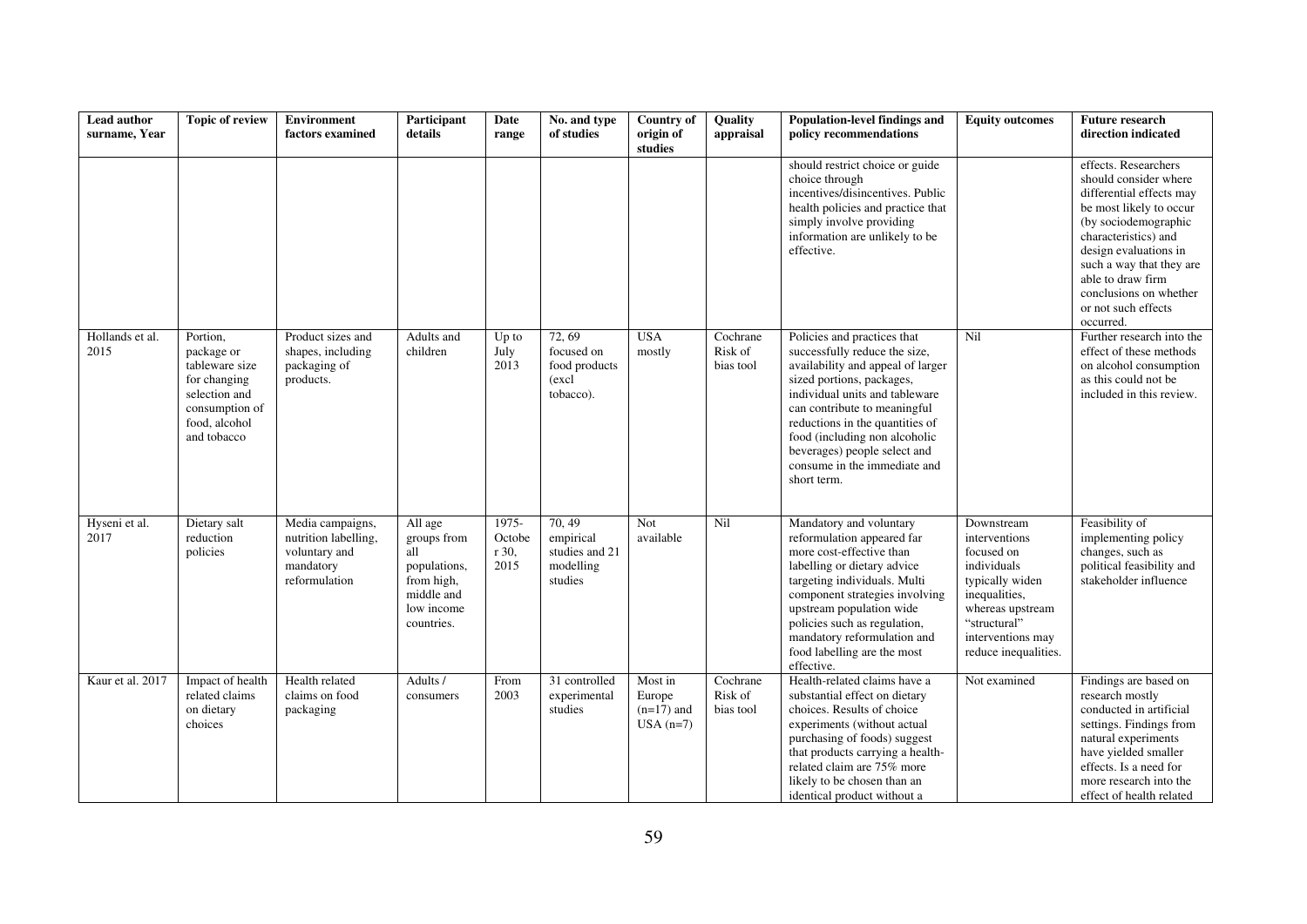| Lead author<br>surname, Year | <b>Topic of review</b>                                                                                                                             | <b>Environment</b><br>factors examined                                 | Participant<br>details | Date<br>range        | No. and type<br>of studies               | <b>Country of</b><br>origin of<br>studies                                                  | Quality<br>appraisal                                                                                                                                                                                 | Population-level findings and<br>policy recommendations                                                                                                                                                                                                                                                                                                                                                                                                                                                   | <b>Equity outcomes</b>                                                                                                                    | <b>Future research</b><br>direction indicated                                                                                                                                                                                                                                                                                                                                                                                                                                                                         |
|------------------------------|----------------------------------------------------------------------------------------------------------------------------------------------------|------------------------------------------------------------------------|------------------------|----------------------|------------------------------------------|--------------------------------------------------------------------------------------------|------------------------------------------------------------------------------------------------------------------------------------------------------------------------------------------------------|-----------------------------------------------------------------------------------------------------------------------------------------------------------------------------------------------------------------------------------------------------------------------------------------------------------------------------------------------------------------------------------------------------------------------------------------------------------------------------------------------------------|-------------------------------------------------------------------------------------------------------------------------------------------|-----------------------------------------------------------------------------------------------------------------------------------------------------------------------------------------------------------------------------------------------------------------------------------------------------------------------------------------------------------------------------------------------------------------------------------------------------------------------------------------------------------------------|
|                              |                                                                                                                                                    |                                                                        |                        |                      |                                          |                                                                                            |                                                                                                                                                                                                      | health-related claim. Results<br>from the meta-analyses suggest<br>that health and nutrition claims<br>have a similar effect on dietary<br>choices (consumers don't<br>distinguish between them)                                                                                                                                                                                                                                                                                                          |                                                                                                                                           | claims on real-life<br>dietary choices.                                                                                                                                                                                                                                                                                                                                                                                                                                                                               |
| Kliemann et al.<br>2018      | Serving size and<br>nutrition<br>labelling and<br>the implications<br>for nutrition<br>information and<br>nutrition claims<br>on packaged<br>foods | Nutrition<br>information,<br>labelling and serving<br>size suggestions | Not specified          | Not<br>specifi<br>ed | 5 countries<br>and their<br>legislations | Mercosul<br>countries,<br>Australia<br>and NZ.<br>Canada,<br>USA,<br>European<br>countries | Nil                                                                                                                                                                                                  | Reporting the number of<br>servings per package may also<br>help in the understanding of the<br>nutrition information and may<br>reduce portion distortion.<br>However, the use of fractions<br>for household measures should<br>not be allowed when the<br>product is consumed as a<br>whole, following the example<br>of the Canadian legislation. The<br>inclusion of symbols and<br>pictures has also been<br>suggested as an alternative to<br>improve the understanding of<br>nutrition information | Not examined                                                                                                                              | Studies exploring the<br>impacts of different<br>nutrition labelling<br>formats regarding<br>serving size presentation<br>on consumers'<br>understanding and the<br>use of nutrition<br>information are urgently<br>needed. Although food<br>labelling is one of<br>several policies aimed at<br>reducing obesity rates,<br>gathering more evidence<br>on the effect of serving<br>size information on<br>healthy food choices<br>will allow the adoption<br>of more cost effective<br>obesity prevention<br>actions. |
| Littlewood et al.<br>2015    | Menu labelling<br>to reduce<br>energy ordered<br>and consumed                                                                                      | Menu labelling                                                         | 17,859<br>participants | 2012-<br>2014        | 15 peer<br>reviewed<br>articles          | USA,<br>Canada and<br>Australia                                                            | Quality<br>assessed by<br>study<br>setting,<br>sample<br>size, extent<br>of<br>displaying<br>ML, ML<br>noticing<br>rate,<br>randomizat<br>ion or case<br>control<br>match,<br>degree of<br>blinding. | The review supports that menu<br>labelling can effectively reduce<br>energy ordered and consumed<br>in the away-from-home food<br>environment.                                                                                                                                                                                                                                                                                                                                                            | ML can be<br>effective across<br>social grades<br>(SES), but no more<br>than other<br>demographics. It is<br>an equitable<br>intervention | More reliable research<br>is needed to determine<br>the impact of ML on<br>reducing energy ordered<br>and consumed in real-<br>world settings.                                                                                                                                                                                                                                                                                                                                                                        |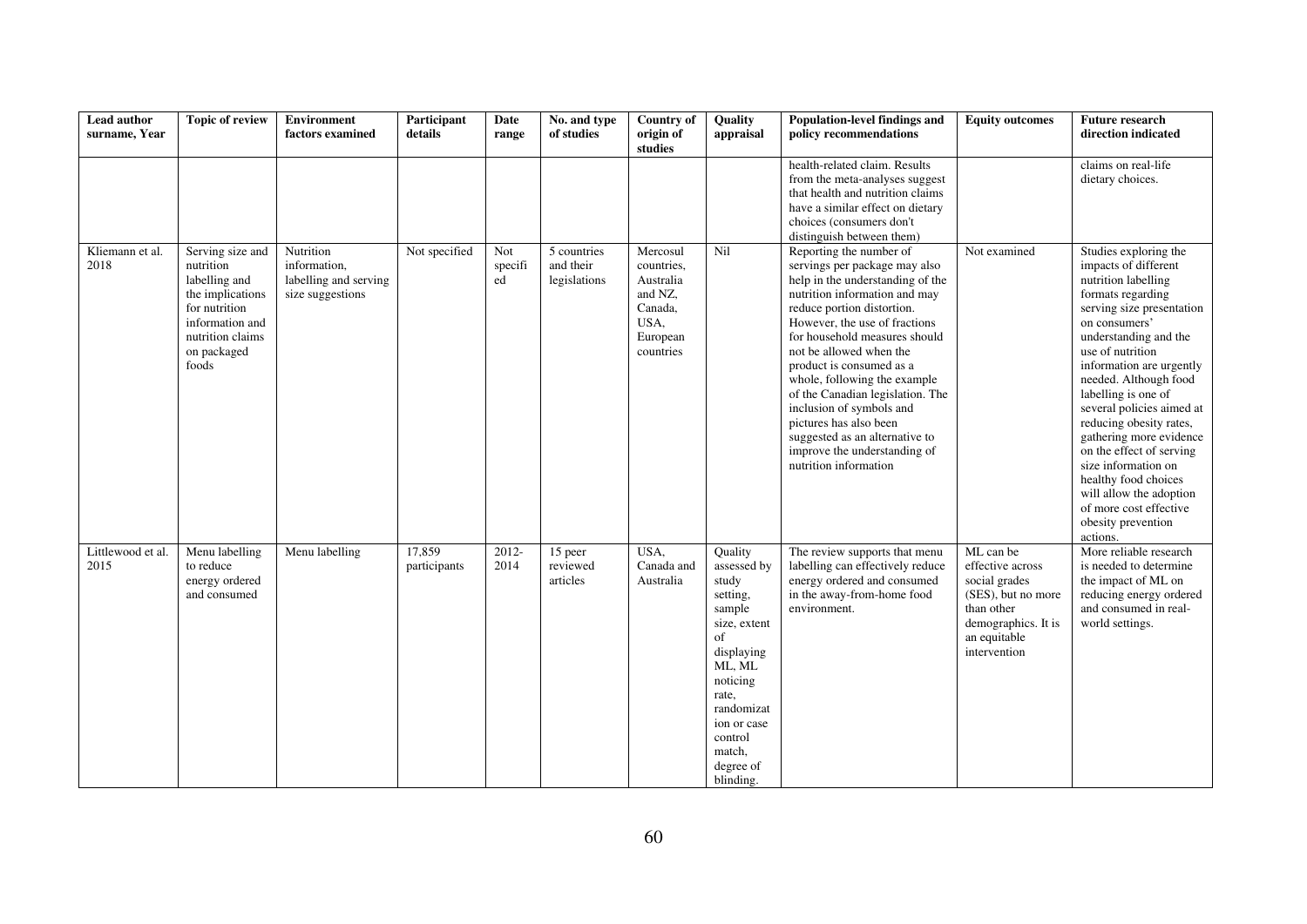| Lead author<br>surname, Year | Topic of review                                                                                                   | <b>Environment</b><br>factors examined                                                                                                                                                 | Participant<br>details | Date<br>range          | No. and type<br>of studies                                                                                                              | <b>Country of</b><br>origin of<br>studies                | Quality<br>appraisal                                                                                                                | Population-level findings and<br>policy recommendations                                                                                                                                                                                                                                                                                                                                                                                                                                                                                                                  | <b>Equity outcomes</b>                                                                                                                     | <b>Future research</b><br>direction indicated                                                                                                                                                                                                                                                                                                                                                                                                             |
|------------------------------|-------------------------------------------------------------------------------------------------------------------|----------------------------------------------------------------------------------------------------------------------------------------------------------------------------------------|------------------------|------------------------|-----------------------------------------------------------------------------------------------------------------------------------------|----------------------------------------------------------|-------------------------------------------------------------------------------------------------------------------------------------|--------------------------------------------------------------------------------------------------------------------------------------------------------------------------------------------------------------------------------------------------------------------------------------------------------------------------------------------------------------------------------------------------------------------------------------------------------------------------------------------------------------------------------------------------------------------------|--------------------------------------------------------------------------------------------------------------------------------------------|-----------------------------------------------------------------------------------------------------------------------------------------------------------------------------------------------------------------------------------------------------------------------------------------------------------------------------------------------------------------------------------------------------------------------------------------------------------|
| Long et al. 2015             | Calorie menu<br>labelling in<br>restaurants and<br>non-restaurant<br>settings - impact<br>on calories<br>ordered. | Menu labelling                                                                                                                                                                         | Adults                 |                        | 19 studies, 9<br>in restaurants<br>$(1$ RCT, $8$<br>natural<br>experiments),<br>$10$ in non-<br>restaurant<br>settings (all<br>$RCTs$ ) |                                                          |                                                                                                                                     | Current evidence does not<br>support a significant impact on<br>calories ordered. Meta-analysis<br>of the experiments with<br>controls in restaurant settings<br>shows no significant effect on<br>calories purchased.                                                                                                                                                                                                                                                                                                                                                   | Not examined                                                                                                                               | Additional research on<br>alternative menu<br>labelling formats is<br>important to inform<br>potential regulation in<br>other countries that have<br>yet to pass legislation.<br>Surveillance of<br>restaurant product<br>reformulation, pricing,<br>and promotions should<br>continue as federal<br>menu calorie labelling<br>regulations are<br>implemented.                                                                                            |
| Ni Mhurchu et<br>al. 2010    | Worksite health<br>promotion<br>interventions on<br>employee diets                                                | Changes to worksite<br>nutrition policies<br>and practices such<br>as nutrition<br>labelling, vending<br>policies, canteen<br>food<br>supply/availability<br>and menu<br>reformulation | Non specific           | 1995-<br>April<br>2009 | 16                                                                                                                                      | North<br>America,<br>Europe                              | Checklist<br>that<br>included<br>randomisat<br>ion<br>methods.<br>use of a<br>control<br>group, and<br>study<br>attrition<br>rates. | Worksite interventions have a<br>positive but small effect on<br>dietary behaviour. Findings of<br>these eight studies about<br>environmental interventions<br>were generally positive for<br>dietary outcomes but effect<br>sizes were small; typically<br>individual-level interventions<br>appeared to deliver slightly<br>greater effects than<br>environmental<br>interventions. Future<br>programmes should aim to<br>intervene at multiple levels of<br>the worksite environment,<br>particularly with respect to<br>economic levels to influence<br>food choice. | Not examined                                                                                                                               | Well matched<br>comparison groups,<br>objective measures of<br>environmental and<br>individual dietary<br>change and sufficiently<br>long periods of follow<br>up to determine long<br>term effects of<br>programmes on<br>employee health,<br>absenteeism and<br>productivity. Need to<br>integrate qualitative<br>methods with traditional<br>study designs in order to<br>provide more insight<br>into reasons for<br>programme success or<br>failure. |
| Niebylski et al.<br>2015     | Food subsidies<br>and taxes                                                                                       | Food prices as per<br>legislation <i>i.e.</i><br>Subsidy and taxes                                                                                                                     | Nil                    | $2003 -$<br>2013       | 78, studies,<br>reviews and<br>predictive<br>models                                                                                     | Western<br>Europe,<br>Canada,<br>US.<br>Australia,<br>NZ | Nil                                                                                                                                 | This review supports<br>implementation of subsidies<br>and taxes on a population-wide<br>basis. Prior or simultaneous<br>implementation of ancillary<br>education and marketing about<br>healthy eating and supportive<br>pricing policies are likely to be<br>critical success factors.                                                                                                                                                                                                                                                                                 | Current research<br>shows negative<br>impacts on<br>financial and<br>nutrient intake but<br>improved diets, for<br>those of low<br>income. | Though robust, many of<br>the studies were based<br>on predictive modelling<br>and price elasticity<br>rather than real world<br>interventions.<br>Experimental studies<br>had relatively weak<br>evidence suggesting<br>some larger population-                                                                                                                                                                                                          |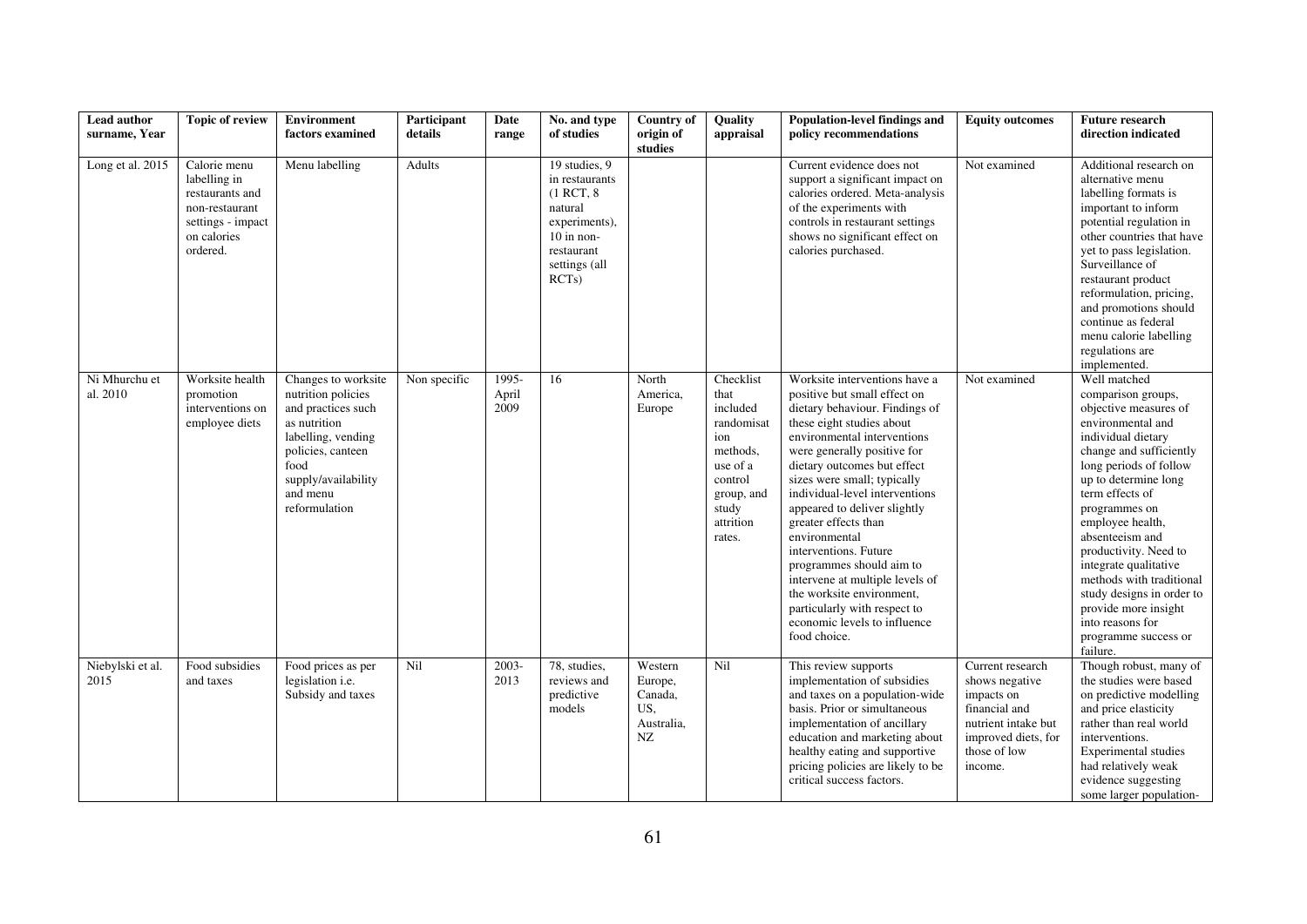| Lead author<br>surname, Year | <b>Topic of review</b>                                                                                                                                                | <b>Environment</b><br>factors examined                                                                                                                                                                                        | Participant<br>details                                                                                                                                                                                                          | Date<br>range | No. and type<br>of studies                                                                                                     | Country of<br>origin of<br>studies                                                                                                                                                                | Quality<br>appraisal                                                                                                   | Population-level findings and<br>policy recommendations                                                                                                                                                                                                                                                                                                                                                                                                                                                                                                                         | <b>Equity outcomes</b>                                                                                                                                                                                                                                                                                                                                                                                                                                                                                                    | <b>Future research</b><br>direction indicated                                                                                                                                                                                                                                                                                                                                                                                                                                                                                                                                                                                                     |
|------------------------------|-----------------------------------------------------------------------------------------------------------------------------------------------------------------------|-------------------------------------------------------------------------------------------------------------------------------------------------------------------------------------------------------------------------------|---------------------------------------------------------------------------------------------------------------------------------------------------------------------------------------------------------------------------------|---------------|--------------------------------------------------------------------------------------------------------------------------------|---------------------------------------------------------------------------------------------------------------------------------------------------------------------------------------------------|------------------------------------------------------------------------------------------------------------------------|---------------------------------------------------------------------------------------------------------------------------------------------------------------------------------------------------------------------------------------------------------------------------------------------------------------------------------------------------------------------------------------------------------------------------------------------------------------------------------------------------------------------------------------------------------------------------------|---------------------------------------------------------------------------------------------------------------------------------------------------------------------------------------------------------------------------------------------------------------------------------------------------------------------------------------------------------------------------------------------------------------------------------------------------------------------------------------------------------------------------|---------------------------------------------------------------------------------------------------------------------------------------------------------------------------------------------------------------------------------------------------------------------------------------------------------------------------------------------------------------------------------------------------------------------------------------------------------------------------------------------------------------------------------------------------------------------------------------------------------------------------------------------------|
|                              |                                                                                                                                                                       |                                                                                                                                                                                                                               |                                                                                                                                                                                                                                 |               |                                                                                                                                |                                                                                                                                                                                                   |                                                                                                                        |                                                                                                                                                                                                                                                                                                                                                                                                                                                                                                                                                                                 |                                                                                                                                                                                                                                                                                                                                                                                                                                                                                                                           | wide trials are justified.<br>Need more on the<br>impact on SES inequity.                                                                                                                                                                                                                                                                                                                                                                                                                                                                                                                                                                         |
| Olstad et al.<br>2016        | impact of<br>universal<br>policies on<br>socioeconomic<br>inequities in<br>obesity, dietary<br>and physical<br>activity<br>behaviours<br>among adults<br>and children | Policies such as free<br>national bus passes<br>for older adults,<br>menu labelling,<br>taxes                                                                                                                                 | Anyone<br>classified as<br>socioeconomi<br>cally<br>disadvantaged                                                                                                                                                               | 2005-<br>2015 | 36, including<br>RCT,<br>longitudinal,<br>repeat cross<br>sectional and<br>one time<br>cross<br>sectional.                     | USA (16),<br>UK(6),<br>Canada (2),<br>Denmark<br>(2),<br>Norway<br>$(2)$ , Korea<br>(2),<br>Netherlands<br>$(2)$ , France<br>$(1)$ , Finland<br>(1),<br>Hungary<br>$(1)$ and<br>Australia<br>(1). | Effective<br>Public<br>Health<br>Practice<br>Project<br>Ouality<br>Assessmen<br>t Tool for<br>Ouantitativ<br>e Studies | Policy has an important role in<br>addressing high rates of obesity<br>in an equitable manner. A<br>broad complement of policies<br>spanning the agency structure<br>continuum.                                                                                                                                                                                                                                                                                                                                                                                                 | Evidence of<br>positive impact on<br>inequities: Taxes<br>on unhealthy food<br>and soda. Evidence<br>of neutral impact<br>on inequities: US<br>state level soda tax,<br>national nutrition<br>and public health<br>programme, menu<br>labelling.                                                                                                                                                                                                                                                                          | Investigate strategies to<br>ensure policy reduce,<br>rather than simply<br>maintains current<br>obesity related<br>inequities.                                                                                                                                                                                                                                                                                                                                                                                                                                                                                                                   |
| Pitt et al. 2017             | The influence of<br>local food<br>environments<br>on food<br>purchasing<br>behaviours                                                                                 | Availability of<br>healthy and<br>unhealthy options in<br>communities,<br>accessibility of<br>options,<br>affordability, food<br>store charactertics/<br>features,<br>neighbourhood<br>characteristics and<br>safety concerns | Include both<br>adults and<br>children but<br>only from the<br>perspective of<br>adults<br>reporting.<br>Both rural<br>and urban<br>areas<br>included and<br>schools/work<br>places/within<br>home<br>environments<br>excluded. | 2000-<br>2015 | 30 qualitative<br>studies, with<br>focus groups<br>$(14)$ ,<br>interviews<br>$(12)$ and a<br>combination<br>of the two $(4)$ . | USA, UK,<br>Mexico,<br>Canada,<br>Australia,<br>Netherlands                                                                                                                                       | Quality<br>assessment<br>used but<br>not<br>specified<br>as a<br>particular<br>method.                                 | Availability, accessibility and<br>affordability were consistently<br>identified as key determinants<br>of store choice and purchasing<br>behaviours that often resulted<br>in less healthy food choices<br>within<br>community nutrition<br>environments. Food availability<br>and<br>quality within stores, and food<br>store characteristics within<br>consumer nutrition<br>environments, also greatly<br>influenced<br>in-store purchases. Media and<br>advertising as well as other<br>environmental characteristics<br>each influenced food<br>purchasing<br>behaviours. | The evidence tends<br>to suggest the<br>presence<br>of cost and access<br>disparities for low-<br>income and<br>minority<br>communities in the<br>USA, this is not<br>necessarily<br>consistent in other<br>countries such as<br>the UK. All studies<br>discussed the<br>importance of<br>socio-economic<br>status and its<br>contribution to<br>disparities in food<br>access, availability<br>and cost. There are<br>challenges in<br>seeking to explore<br>environmental<br>factors in isolation<br>from other social- | Food and purchasing<br>decisions are influenced<br>by more than just the<br>environment and thus<br>the importance of intra-<br>and interpersonal, social<br>and cultural factors that<br>influence behaviour<br>must not be<br>underestimated. Future<br>research should focus<br>on integrating findings<br>from qualitative and<br>quantitative food<br>environment syntheses<br>in order to generate both<br>new and refined<br>hypotheses for ongoing<br>research into the<br>associations between<br>aspects of the food<br>environment and<br>health/diet-related<br>behaviours. Given the<br>significant focus of<br>included articles on |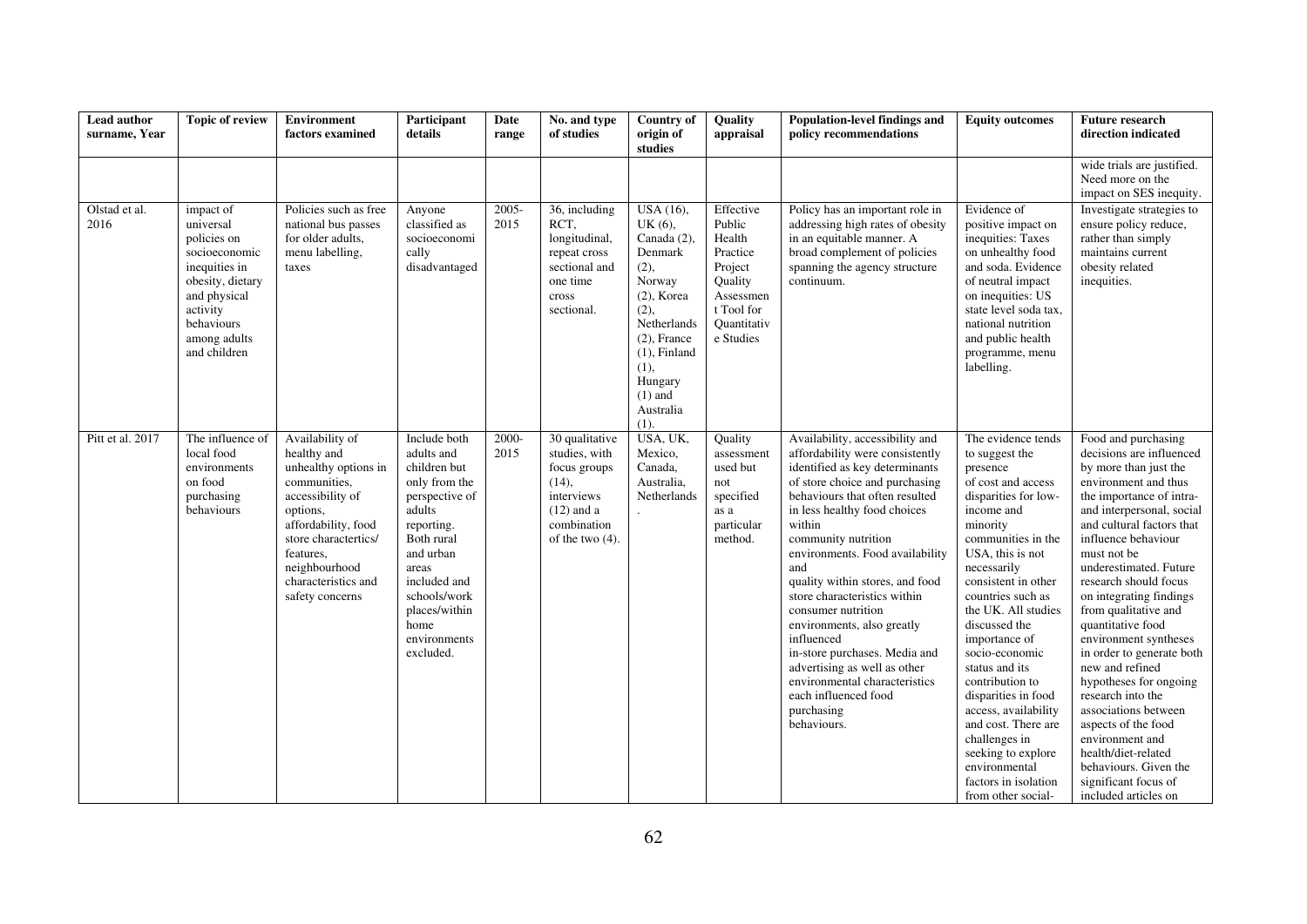| Lead author<br>surname, Year | <b>Topic of review</b>                                                                         | <b>Environment</b><br>factors examined          | Participant<br>details | <b>Date</b><br>range           | No. and type<br>of studies                                                                                                    | Country of<br>origin of<br>studies              | Quality<br>appraisal                                                                                                                                                        | <b>Population-level findings and</b><br>policy recommendations                                                                                                                                                                                                                                                                                                                                                                                                                                                                                                                                                                                                                          | <b>Equity outcomes</b>                                                                                                                                                                                                                                                                                                                           | <b>Future research</b><br>direction indicated                                                                                                                                                                                               |
|------------------------------|------------------------------------------------------------------------------------------------|-------------------------------------------------|------------------------|--------------------------------|-------------------------------------------------------------------------------------------------------------------------------|-------------------------------------------------|-----------------------------------------------------------------------------------------------------------------------------------------------------------------------------|-----------------------------------------------------------------------------------------------------------------------------------------------------------------------------------------------------------------------------------------------------------------------------------------------------------------------------------------------------------------------------------------------------------------------------------------------------------------------------------------------------------------------------------------------------------------------------------------------------------------------------------------------------------------------------------------|--------------------------------------------------------------------------------------------------------------------------------------------------------------------------------------------------------------------------------------------------------------------------------------------------------------------------------------------------|---------------------------------------------------------------------------------------------------------------------------------------------------------------------------------------------------------------------------------------------|
|                              |                                                                                                |                                                 |                        |                                |                                                                                                                               |                                                 |                                                                                                                                                                             |                                                                                                                                                                                                                                                                                                                                                                                                                                                                                                                                                                                                                                                                                         | ecological<br>determinants of<br>behaviour.                                                                                                                                                                                                                                                                                                      | socio-economic<br>determinants, future<br>research could explore<br>how different people<br>use the same food<br>environment; that is,<br>what characteristics<br>result in individuals<br>using food<br>environments in<br>different ways. |
| Redondo et al.<br>2018       | Impact on sugar<br>sweetened<br>beverage<br>consumption,<br>purchase and<br>sales, of a tax    | Taxes and subsidies<br>on food and<br>beverages | Non specific           | $2011 -$<br>2017               | 17 naturalistic<br>experiments,<br>or<br>virtual/experi<br>mental<br>conditions.                                              | USA,<br>Mexico                                  | <b>CONSORT</b><br>and<br><b>TREND</b>                                                                                                                                       | Taxation significantly<br>influences planned purchases<br>and increases likelihood of<br>purchasing healthy beverages.<br>SSB taxes may reduce calorie<br>and sugar intake. Inclusion of<br>warning labels together with a<br>tax shows significant effect on<br>behavioural intent.                                                                                                                                                                                                                                                                                                                                                                                                    | Reductions in<br>purchases after tax<br>implementation<br>where higher in<br>low socioeconomic<br>settings.                                                                                                                                                                                                                                      | Further research is<br>needed to evaluate<br>effects on overall diet<br>quality.                                                                                                                                                            |
| Shangguan et<br>al. 2018     | Influence of<br>food and<br>beverage<br>labelling on<br>consumers and<br>industry<br>responses | Food and beverage<br>labelling                  | Non specific           | 1990<br>onward<br>$\mathbf{s}$ | 60 studies: 16<br>RCTs, 23<br>interventions<br>with external<br>controls, 21<br>interventions<br>with pre/post<br>comparisons | US,<br>Canada,<br>Europe,<br>Australia,<br>Asia | 5 criteria:<br>Study<br>design,<br>assessment<br>of<br>exposure,<br>assessment<br>of<br>outcome,<br>control for<br>confoundin<br>g and<br>evidence of<br>selection<br>bias. | Food labelling effectively<br>reduces consumer intakes of<br>total energy and total fat, while<br>increasing intake of vegetables.<br>Food labelling<br>did not significantly alter<br>consumer intakes of other<br>dietary targets, including<br>sodium, total carbohydrate,<br>protein, saturated fat, fruits, or<br>whole grains. This<br>metaanalysis<br>also found that food labelling<br>altered industry formulations<br>for sodium and trans fat, but<br>did not significantly affect<br>product formulations for total<br>energy, saturated fat, dietary<br>fiber, or other<br>healthy/unhealthy dietary<br>components. This study did not<br>identify consistent differential | No consistent<br>gradient in<br>responses by SES,<br>age or sex.<br>Although this<br>meta-analysis<br>represents the most<br>comprehensive<br>assessment of these<br>questions to date,<br>only 35 studies<br>$(58%)$ reported<br>socioeconomic<br>information, which<br>is defined based on<br>various factors<br>(e.g., education,<br>income). | More studies are needed<br>to assess the effects of<br>labelling on other<br>dietary targets, disease<br>risk factors, and clinical<br>endpoints.                                                                                           |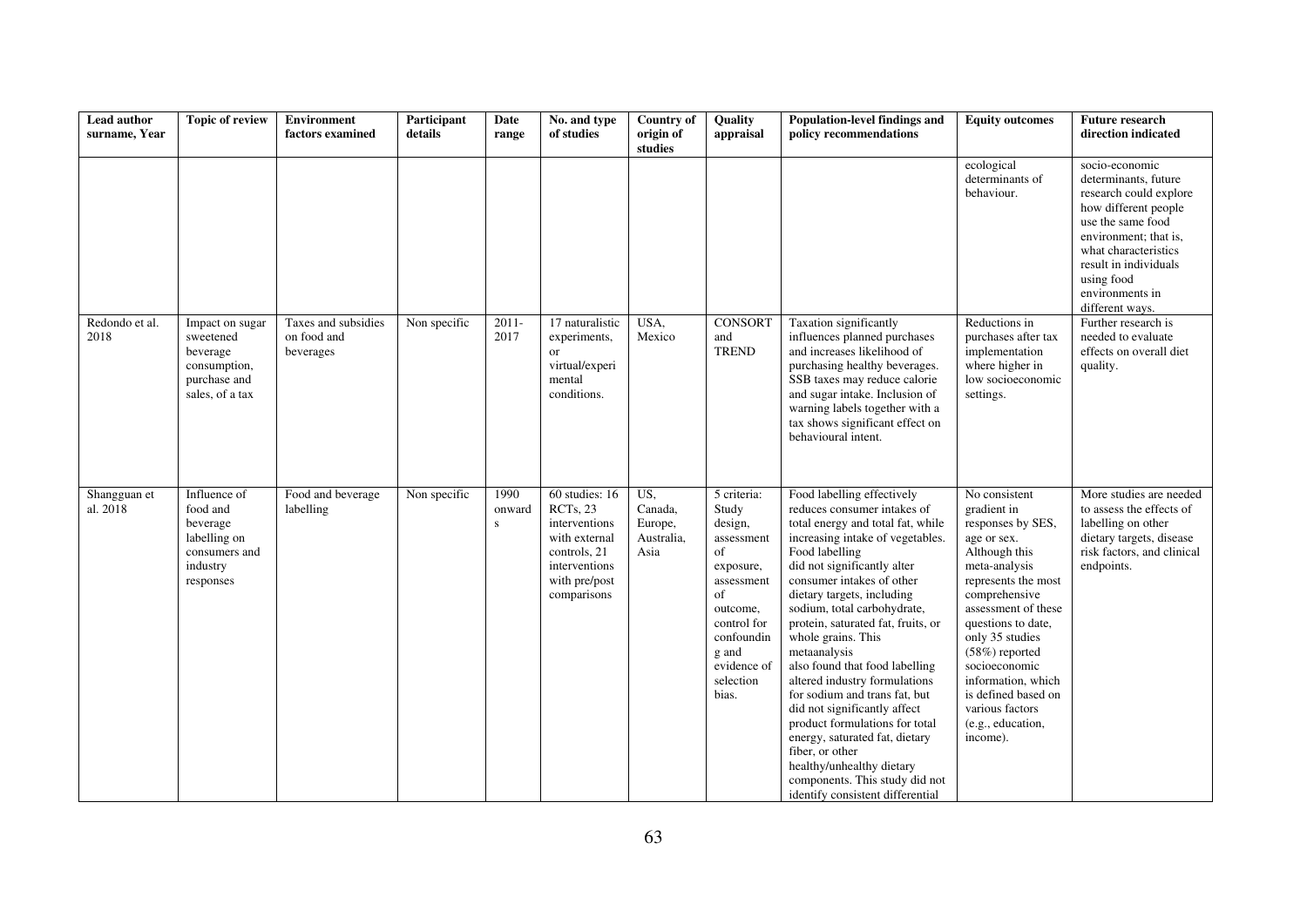| Lead author<br>surname. Year | <b>Topic of review</b>                                                                                | Environment<br>factors examined                                                                                                                            | Participant<br>details   | Date<br>range                     | No. and type<br>of studies                                                                              | <b>Country of</b><br>origin of<br>studies                                                                                                                                                           | Quality<br>appraisal                                                                                                                                                                                              | Population-level findings and<br>policy recommendations                                                                                                                                                                                                                                                                                                                                                                                                      | <b>Equity outcomes</b>                                                                           | <b>Future research</b><br>direction indicated                                                                                                                                                          |
|------------------------------|-------------------------------------------------------------------------------------------------------|------------------------------------------------------------------------------------------------------------------------------------------------------------|--------------------------|-----------------------------------|---------------------------------------------------------------------------------------------------------|-----------------------------------------------------------------------------------------------------------------------------------------------------------------------------------------------------|-------------------------------------------------------------------------------------------------------------------------------------------------------------------------------------------------------------------|--------------------------------------------------------------------------------------------------------------------------------------------------------------------------------------------------------------------------------------------------------------------------------------------------------------------------------------------------------------------------------------------------------------------------------------------------------------|--------------------------------------------------------------------------------------------------|--------------------------------------------------------------------------------------------------------------------------------------------------------------------------------------------------------|
|                              |                                                                                                       |                                                                                                                                                            |                          |                                   |                                                                                                         |                                                                                                                                                                                                     |                                                                                                                                                                                                                   | effects according to label type,<br>placement, intervention<br>duration, or mandatory versus<br>voluntary labelling.                                                                                                                                                                                                                                                                                                                                         |                                                                                                  |                                                                                                                                                                                                        |
| Sinclair et al.<br>2014      | Influence of<br>menu labelling<br>on calories<br>bought or<br>consumed                                | Menu labelling                                                                                                                                             | Adolescents<br>or adults | 1990-<br>2013                     | 17, 7 quasi-<br>experimental<br>and 10<br>experimental                                                  | Canada, the<br>United<br>States, or<br>any other<br>country<br>with a<br>similar<br>nutrition<br>labelling<br>environmen<br>t, such as<br>the United<br>Kingdom,<br>Australia,<br>or New<br>Zealand | The<br>Scottish<br>Intercollegi<br>ate<br>Guidelines<br>Network<br>methodolo<br>gy<br>checklists<br>for cohort<br>studies and<br>for<br>controlled<br>trials                                                      | Results of the meta-analysis of<br>the experimental studies<br>suggest that labelling of menus<br>with calories alone had no<br>effect on calories selected or<br>consumed. Data from the quasi-<br>experimental studies confirm<br>that calorie labels have little<br>influence on calories purchased<br>in settings where mandatory<br>menu labelling had been<br>implemented. Interpretive but<br>not informative (calorie) menu<br>labels are effective. | Women used menu<br>labels to<br>select and consume<br>fewer calories.<br>whereas men did<br>not. | The best approach for<br>menu-based nutrition<br>information, particularly<br>for those consumers<br>who may be limited in<br>their food and health<br>literacy skills, merits<br>further exploration. |
| Sisnowski et al.<br>2017     | Realist<br>approach to real<br>world policies<br>targeting<br>aspects of the<br>food<br>environment   | Menu labelling<br>(restaurants),<br>changes to food<br>infrastructure,<br>subsidies, taxation,<br>government food<br>standards and<br>nutrition labelling. | Non specific             | $2004 -$<br>Oct<br>2015           | 36 policies                                                                                             | Mostly the<br>USA (80%)                                                                                                                                                                             | Quality<br>Assessmen<br>t of Before-<br>After (Pre-<br>Post)<br><b>Studies</b><br>with No<br>Control<br>Group &<br>Quality<br>Assessmen<br>t of<br>Observatio<br>nal Cohort<br>and Cross-<br>Sectional<br>Studies | The policy examples discussed<br>demonstrate feasibility in terms<br>of surviving policy making<br>processes and reaching<br>immediate program goals.<br>More stringent and<br>comprehensive nutrition policy<br>and obesity prevention regimes<br>should be informed by these<br>interventions                                                                                                                                                              | Not examined                                                                                     | Nil                                                                                                                                                                                                    |
| Skov et al. 2013             | Choice<br>architecture as a<br>means to<br>change eating<br>behaviours in<br>self-service<br>settings | Choice architecture<br>of self-service<br>settings                                                                                                         | Healthy<br>individuals   | June<br>$2011 -$<br>March<br>2012 | 12, field<br>studies in real<br>life settings<br>and studies<br>carried out in<br>food<br>laboratories. | N/A                                                                                                                                                                                                 | Ratings<br>from weak<br>to very<br>strong.                                                                                                                                                                        | Choice architecture cannot be<br>recommended as a strategy for<br>changing food consumption<br>behaviour. Strategies with a<br>stronger evidence base should<br>be chosen instead, with<br>supplementation of choice<br>architecture interventions.                                                                                                                                                                                                          | Not examined                                                                                     | Emphasize a real-life<br>setting and compare<br>their results with the<br>effect of other more<br>well-established<br>interventions on food<br>behaviour in self-service<br>eating settings.           |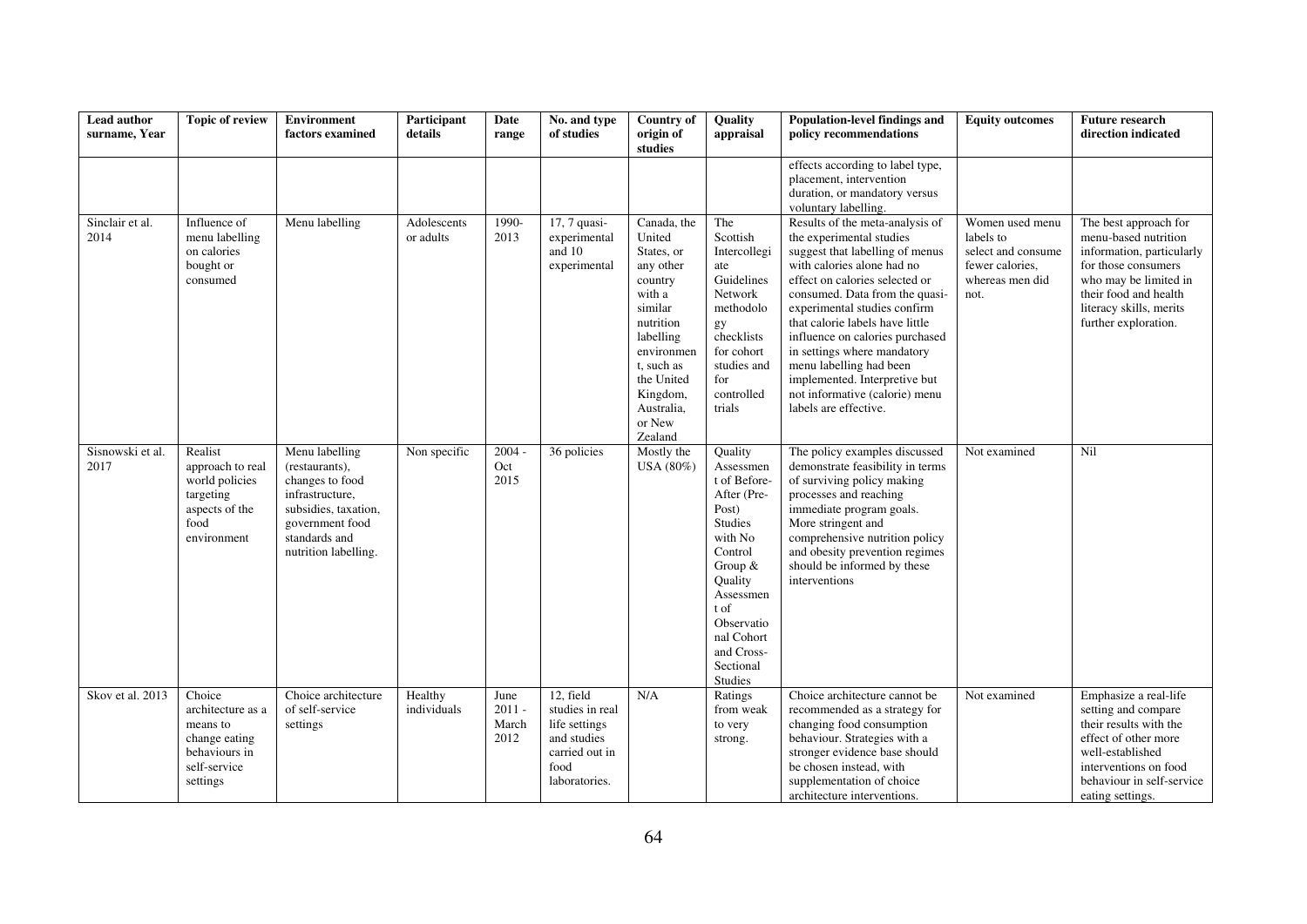| <b>Lead author</b><br>surname, Year | <b>Topic of review</b>                                               | <b>Environment</b><br>factors examined          | Participant<br>details | Date<br>range                    | No. and type<br>of studies                                                                                                                                                                  | <b>Country of</b><br>origin of<br>studies                                                                                  | Quality<br>appraisal                                         | <b>Population-level findings and</b><br>policy recommendations                                                                                                                                                                | <b>Equity outcomes</b>                                                                                                                                                                                                                                                                                                                                                                                                   | <b>Future research</b><br>direction indicated                                                                                                                                                                     |
|-------------------------------------|----------------------------------------------------------------------|-------------------------------------------------|------------------------|----------------------------------|---------------------------------------------------------------------------------------------------------------------------------------------------------------------------------------------|----------------------------------------------------------------------------------------------------------------------------|--------------------------------------------------------------|-------------------------------------------------------------------------------------------------------------------------------------------------------------------------------------------------------------------------------|--------------------------------------------------------------------------------------------------------------------------------------------------------------------------------------------------------------------------------------------------------------------------------------------------------------------------------------------------------------------------------------------------------------------------|-------------------------------------------------------------------------------------------------------------------------------------------------------------------------------------------------------------------|
| Swatz et al.<br>2011                | Calorie menu<br>labelling on<br>quick service<br>restaurant<br>menus | Menu labelling                                  | Non specific           | 2006-<br>2008                    | 7, quasi-<br>experimental<br>design or<br>experimental<br>design.                                                                                                                           | <b>USA</b>                                                                                                                 | Investigato<br>developed<br>quality<br>grading<br>instrument | Calorie menu labelling has no<br>effect or only a modest effect<br>on calorie ordering and<br>consumption. No strong<br>support of calorie menu<br>labelling reducing rates of<br>overweight and obesity.                     | Not examined                                                                                                                                                                                                                                                                                                                                                                                                             | Longer term<br>scientifically rigorous<br>studies to determine<br>whether prolonged<br>exposure to calorie<br>labels has an effect on<br>rates of overweight and<br>obesity.                                      |
| Thow et al.<br>2014                 | Food taxes and<br>subsidies to<br>improve diets                      | Taxes and subsidies<br>on food and<br>beverages | Non specific           | Jan<br>$2009 -$<br>March<br>2012 | 38, RCT (2)<br>and 30 using<br>household<br>expenditure<br>surveys,<br>dietary survey<br>data.<br>longitudinal<br>data, state<br>level obesity<br>prevalence<br>data and /or<br>sales data. | New<br>Zealand,<br>USA,<br>France,<br>Brazil,<br>Norway,<br>Finland.<br>Sweden,<br>UK.<br>Australia,<br>The<br>Netherlands | Based on<br>the<br>Cochrane<br>Hierarchy<br>of<br>Evidence   | Fiscal measures can be<br>effective in promoting desired<br>dietary changes. Soft drink<br>taxes and healthier food<br>subsidies appear highly<br>effective and are likely to be<br>the least burdensome<br>administratively. | A greater tax<br>burden for low<br>income earners is<br>an expected effect<br>of taxes on goods,<br>especially foods.<br>In practice, while<br>such taxes are<br>arguably<br>inequitable from<br>the point of view of<br>fiscal financing,<br>they can also be<br>considered as<br>equitable as public<br>health measures,<br>since a regressive<br>tax represents a<br>stronger deterrent<br>in lower income<br>groups. | Further research into the<br>response of industry to<br>health related taxes and<br>subsidies would provide<br>increased understanding<br>about the effects of<br>these measures on food<br>prices and purchases. |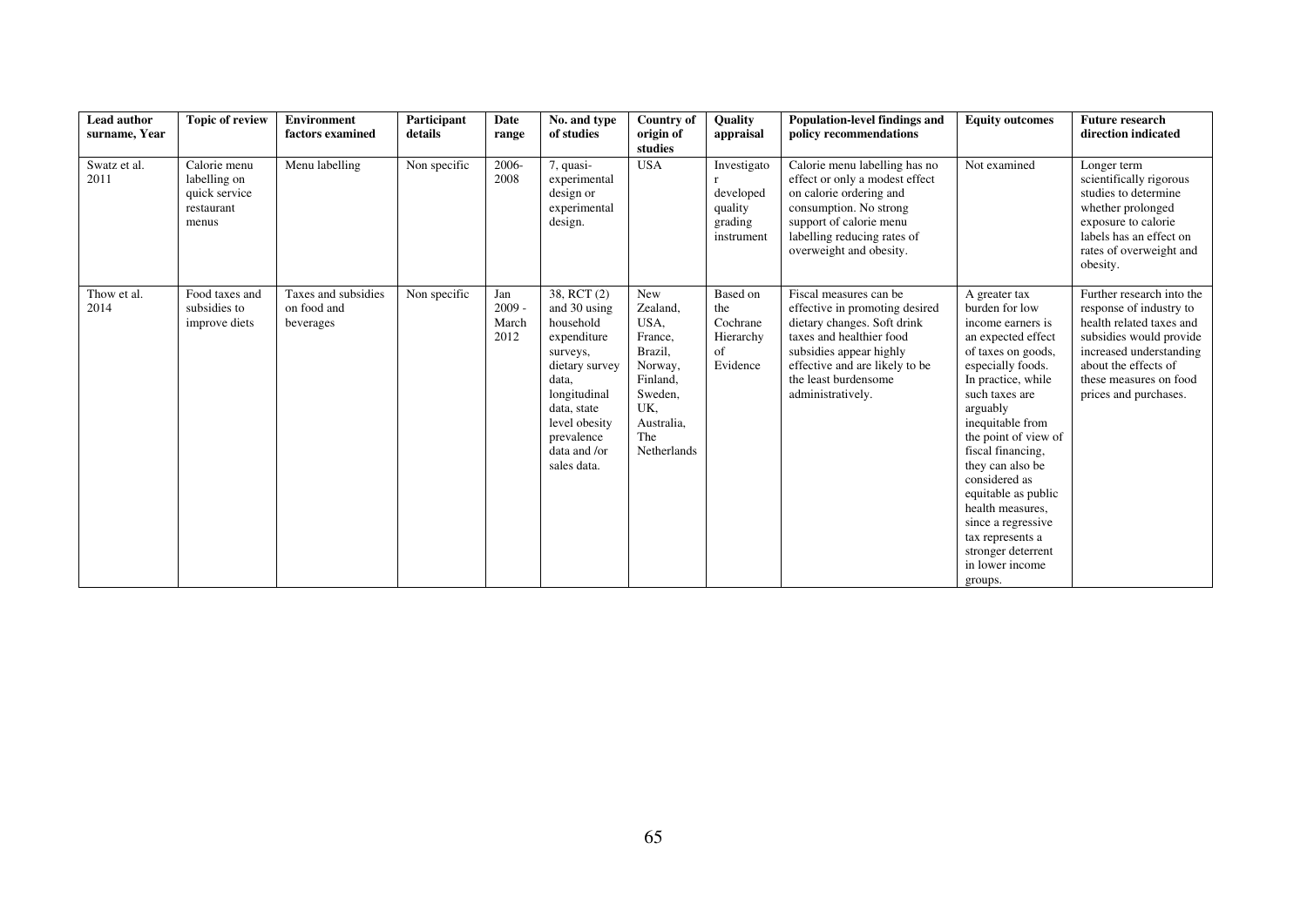# Appendix 5: NZ research on physical activity environments

| Author name (First Surname),<br>Year                                                                                                                                         | <b>Author affiliation/institution</b>                                                                                                                                                         | <b>Title of publication</b>                                                                                                                                                                                                   | Key findings and policy recommendations                                                                                                                                                                                                                                                                                                                                                                                                                                                                                                                                                                                                                                                                                                                                                                                                                                                                                                                                                                                                                                                                                                                                                                                                                                                                                                                                                               | Type of study               |
|------------------------------------------------------------------------------------------------------------------------------------------------------------------------------|-----------------------------------------------------------------------------------------------------------------------------------------------------------------------------------------------|-------------------------------------------------------------------------------------------------------------------------------------------------------------------------------------------------------------------------------|-------------------------------------------------------------------------------------------------------------------------------------------------------------------------------------------------------------------------------------------------------------------------------------------------------------------------------------------------------------------------------------------------------------------------------------------------------------------------------------------------------------------------------------------------------------------------------------------------------------------------------------------------------------------------------------------------------------------------------------------------------------------------------------------------------------------------------------------------------------------------------------------------------------------------------------------------------------------------------------------------------------------------------------------------------------------------------------------------------------------------------------------------------------------------------------------------------------------------------------------------------------------------------------------------------------------------------------------------------------------------------------------------------|-----------------------------|
| Badland et al. 2012<br>Hannah M. Badland (1), Melody<br>Oliver (2), Robin A. Kearns (3)<br>Suzanne Mavoa (1) Karen Witten<br>(4) Mitch J. Duncan (5) G. David<br>Batty $(6)$ | 1 University of Melbourne 2<br>Auckland University of<br>Technology, 3 University of<br>Auckland, 4 Massey<br>University, 5 Central<br>Queensland University, 6<br>University College London. | Association of<br>neighbourhood residence<br>and preferences with the<br>built environment, work-<br>related travel behaviours.<br>and health implications<br>for employed adults:<br>Findings from the<br><b>URBAN</b> study | This study aimed to identify associations between neighbourhood selection, neighbourhood<br>preference, work-related travel behaviours, and transport infrastructure. Findings<br>demonstrated that more people preferred to live in urban (more walk-able), rather than<br>suburban (less walkable) settings. Those living in more suburban neighbourhoods had<br>significantly longer work commute distances and lower density of public transport stops<br>available within the neighbourhood when compared with those who lived in more urban<br>neighbourhoods. Those preferring a suburban style neighbourhood commuted<br>approximately 1.5 km further to work when compared with participants preferring urban<br>settings. Respondents who preferred a suburban style neighbourhood were less likely to<br>take public or active transport to/from work when compared with those who preferred an<br>urban style setting, regardless of the neighbourhood type in which they resided. Although it<br>is unlikely that constructing more walkable environments will result in work-related travel<br>behaviour change for all, providing additional highly walkable environments will help<br>satisfy the demand for these settings, reinforce positive health behaviours, and support<br>those amenable to change to engage in higher levels of work-related public and active<br>transport. | Cross-sectional<br>survey   |
| Badland et al. 2010<br>Hannah Badland (1), Rosanna<br>Keamv $(2)$ , Karen Witten $(3)$ , and<br>Robin Kearns (2)                                                             | 1 Auckland Univeristy of<br>Technology 2 School of<br>Geography, University of<br>Auckland 3 SHORE and<br>Whāriki Research Centre,<br>Massey University                                       | <b>Examining Public Open</b><br>Spaces by<br>Neighbourhood-Level<br>Walkability and<br>Deprivation                                                                                                                            | Public Open Spaces (POS) located in less deprived communities have better quality<br>environments, but fewer activities and safety features present when compared with more<br>deprived neighbourhoods. A positive relationship existed between presence of POS<br>attributes and neighbourhood walkability, but the relationship between POS and<br>neighbourhood-level deprivation was less clear. Variation in neighbourhood POS quality<br>alone is unlikely to explain poorer health outcomes for residents in more deprived areas.                                                                                                                                                                                                                                                                                                                                                                                                                                                                                                                                                                                                                                                                                                                                                                                                                                                              | Cross-sectional<br>survey   |
| Field et al. 2018<br>Adrian Field (1, 2), Kirsty Wild<br>(2), Alistair Woodward (2),<br>Alexandra Macmillan (3),<br>Hamish Mackie (4)                                        | 1 Dovetail Consulting 2<br>University of Auckland 3<br>University of Otago 4 Mackie<br>Research and Consulting Ltd                                                                            | Encountering<br>bikelash: Experiences<br>and lessons from New<br>Zealand communities                                                                                                                                          | 3 community case studies; 12 interviews. The research supports earlier findings of the role<br>of retailer concerns and conservative dissent in 'Bikelash' (organised opposition to bike<br>lanes), and also highlights the importance of design and engagement in the process. More<br>fundamentally however, bike lanes have a community-wide impact, and challenge existing<br>modal hierarchies and patterns of movement. Countering bikelash requires an<br>understanding of the roles of actors and coalitions at macro (national policy and<br>regulation), meso (city and industry) and micro (community) scales in fostering bike lane<br>development and countering opposition. For city planners, the challenge of bikelash<br>requires committed leadership, design, planning, capacity-building and engagement that<br>moves beyond business as usual processes, builds local coalitions, and aligns with<br>community needs and aspirations for placemaking.                                                                                                                                                                                                                                                                                                                                                                                                                            | Case studies,<br>interviews |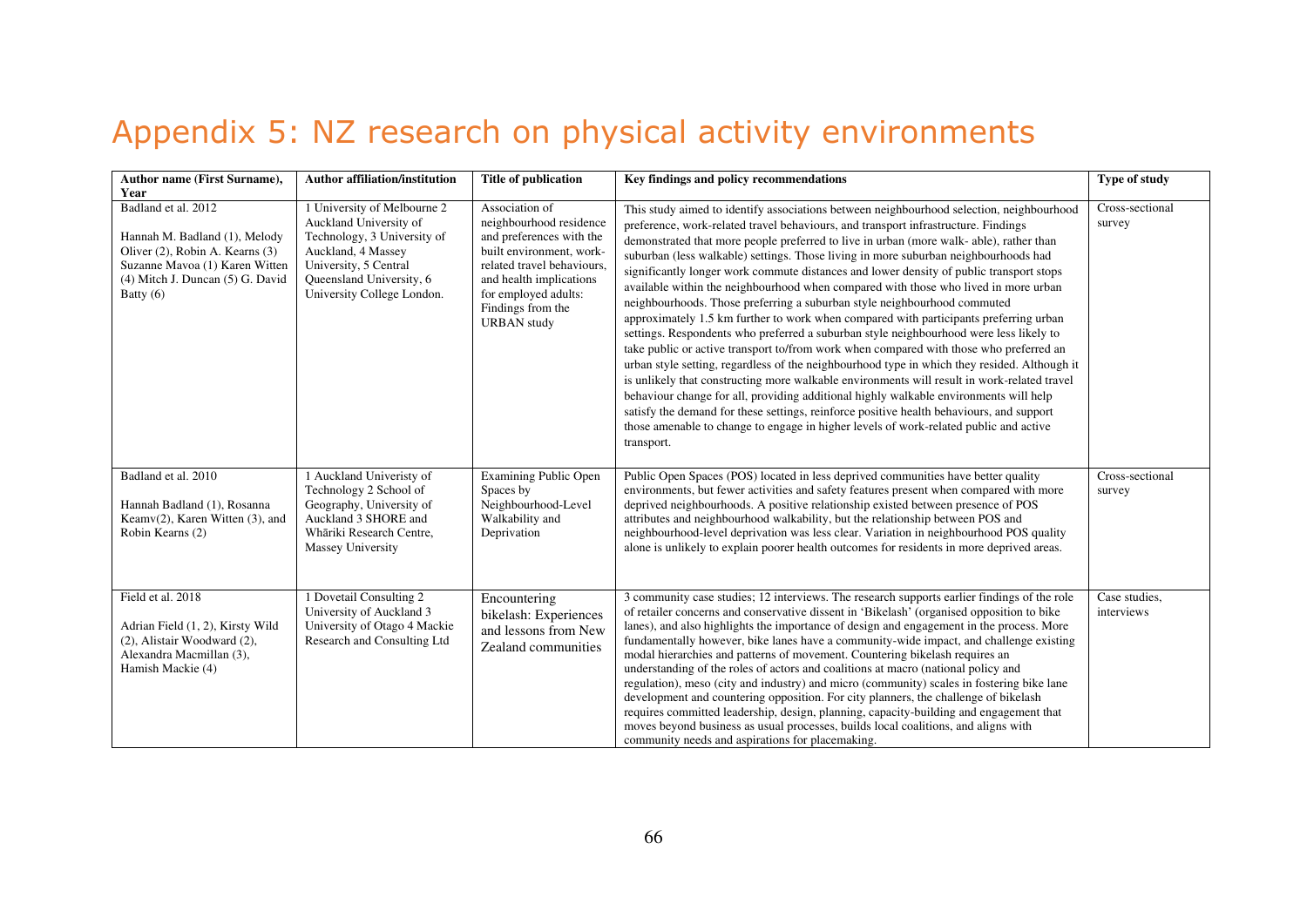| Author name (First Surname),<br>Year                                                                                                                                                                   | <b>Author affiliation/institution</b>                                                                                                                                                                                                                                                                                                                                                    | <b>Title of publication</b>                                                                                                                                        | Key findings and policy recommendations                                                                                                                                                                                                                                                                                                                                                                                                                                                                                                                                                                                                                                                                                                                                                                                                                                                                                                                                | Type of study                                    |
|--------------------------------------------------------------------------------------------------------------------------------------------------------------------------------------------------------|------------------------------------------------------------------------------------------------------------------------------------------------------------------------------------------------------------------------------------------------------------------------------------------------------------------------------------------------------------------------------------------|--------------------------------------------------------------------------------------------------------------------------------------------------------------------|------------------------------------------------------------------------------------------------------------------------------------------------------------------------------------------------------------------------------------------------------------------------------------------------------------------------------------------------------------------------------------------------------------------------------------------------------------------------------------------------------------------------------------------------------------------------------------------------------------------------------------------------------------------------------------------------------------------------------------------------------------------------------------------------------------------------------------------------------------------------------------------------------------------------------------------------------------------------|--------------------------------------------------|
| <b>HEHA Strategy Consortium,</b><br>2010                                                                                                                                                               | A team of researchers from<br>AUT University, Native<br>Consultancy Ltd, and<br>Whakauae Research Services<br>Victoria University of<br>Wellington, and the University<br>of Otago, led by the University<br>of Otago                                                                                                                                                                    | Healthy Eating -<br>Healthy Action: Oranga<br>Kai - Oranga Pumau<br><b>Strategy Evaluation</b><br>Final Report: Stocktake<br>of HEHA Initiatives II                | Database included 1249 intitiatives identified in 2008/09, 20% of which focused on<br>nurtition, 25% PA and 44% both, most implemented at a regional level. All three types of<br>initiatives were targeted primarily at Māori, Pacific, low socieconomic and family/whānau.<br>By 2009/10, only 801 initiatives were running (a 36% decrease), with a major reduction in<br>the number of initiatives targeting children, especially younger (0-5) and primary school<br>children (6-12). Overall focus was on creating supportive environments, strengthening<br>community actions, developing personal skills and building healthy public policy.                                                                                                                                                                                                                                                                                                                   | Evaluation                                       |
| Hinkson et al. 2017<br>Erica Hinckson (1), Ester Cerin<br>$(2,3)$ , Surzanne Mavoa $(4,5)$ ,<br>Melody Smith (6), Hannah<br>Badland (7), Karen Witten (5),<br>Robin Kearns (8), Grant<br>Schofield (1) | 1 Auckland University of<br>Technology. 2 Australia<br>Catholic University. 3 School<br>of Public Health, University of<br>Hong Kong 4 University of<br>Melbourne 5 SHORE &<br>Whariki Research Centre,<br>Massey University. 6 School of<br>Nursing, University of<br>Auckland. 7 Centre for Urban<br>Research, RMIT University. 8<br>School of Environment,<br>University of Auckland. | What are the<br>associations between<br>neighbourhood<br>walkability and<br>sedentary time in New<br>Zealand adults? The<br><b>URBAN</b> cross-sectional<br>study. | No significant main effects of GIS-based neighbourhood walkability measures were found<br>with accelerometer-derived sedentary time (ST). Retail footprint area ratio was negatively<br>associated with sedentary time in women, significant only for 500 m residential buffers. An<br>increase of 1 decile in street connectivity was significantly associated with a decrease of<br>over 5 min of ST per day in Christchurch residents for both residential buffers.<br>Neighbourhoods with proximal retail and higher street connectivity seem to be associated<br>with less ST. These effects were sex and city specific.                                                                                                                                                                                                                                                                                                                                          | Cross-sectional GIS<br>and accelorometre<br>data |
| Ivory et al. 2015a<br>Vivienne C. Ivory (1), Marie<br>Russell (1), Karen Witten (2),<br>Carolyn M. Hooper (1), Jamie<br>Pearce (3), Tony Blakely (1)                                                   | 1 Health Inequalities Research<br>Programme, Dept. of Public<br>Health, University of Otago 2<br>SHORE and Whāriki Research<br>Centre, School of Public<br>Health, Massey University, 3<br>Centre of Research on<br>Environment, Society and<br>Health, School of GeoSciences,<br>University of Edinburgh                                                                                | What shape is your<br>neighbourhood?<br>Investigating the micro<br>geographies of physical<br>activity                                                             | Residents' social practices around physical activity demonstrated their agency in shaping<br>neighbourhoods that enabled healthy lifestyles. People were not restricted to resources<br>within their immediate area and made distant places 'near'. Transport facilitated access to<br>non-local places that met residents' need for physical activity or gave them more choice.<br>Employment was also important in taking people out of their residential settings and lead to<br>different ways of engaging with local and non-local places.<br>Not all residential settings equally provide motivation for residents to undertake physically<br>active lifestyles. Quality and safety of streets were important factors in whether residents<br>used their streets for physical activity. Neighbourhood characteristics appeared to affect<br>how residents engaged with places e.g. streets that promoted walking were talked about as<br>being more than routes. | Qualitative focus<br>groups                      |
| Ivory et al. 2015b<br>Vivienne C. Ivory (1) Tony<br>Blakely (1), Jamie Pearce (2),<br>Karen Witten (3) Nasser Bagheri<br>(4), Hannah Badland (4, 5) Grant<br>Schofield (5)                             | 1 Department of Public Health,<br>University of Otago,<br>Wellington, 2 University of<br>Edinburgh 3 Center for Social<br>and Health Outcomes Research<br>and Evaluation (SHORE) and<br>Whariki Research Centre,<br>Massey University, 4<br>University of Melbourne, 5<br>Auckland University of<br>Technology                                                                           | Could strength of<br>exposure to the<br>residential<br>neighbourhood modify<br>associations between<br>walkability and physical<br>activity?                       | This study investigated whether greater neighbourhood 'exposure' through reliance on or<br>engagement with the residential setting magnifies neighbourhood-health associations.<br>Three built environment characteristics (destination density, streetscape (attractiveness of<br>built environment) and street connectivity) and two physical activity components (weekday<br>and weekend accelerometer counts) were measured for 2033 residents living in 48<br>neighbourhoods within four New Zealand cities in 2009-2010. Interactions were in line<br>with the hypothesis, with a stronger association seen for proxy exposure indicators (for<br>example, restricted car access). Added to the wider evidence base, our study strengthens<br>causal evidence of an effect of the built environment on physical activity, and highlights<br>that health gains from improvements of the residential neighbourhood may be greater for<br>some people.              | Cross sectional<br>survey and GIS                |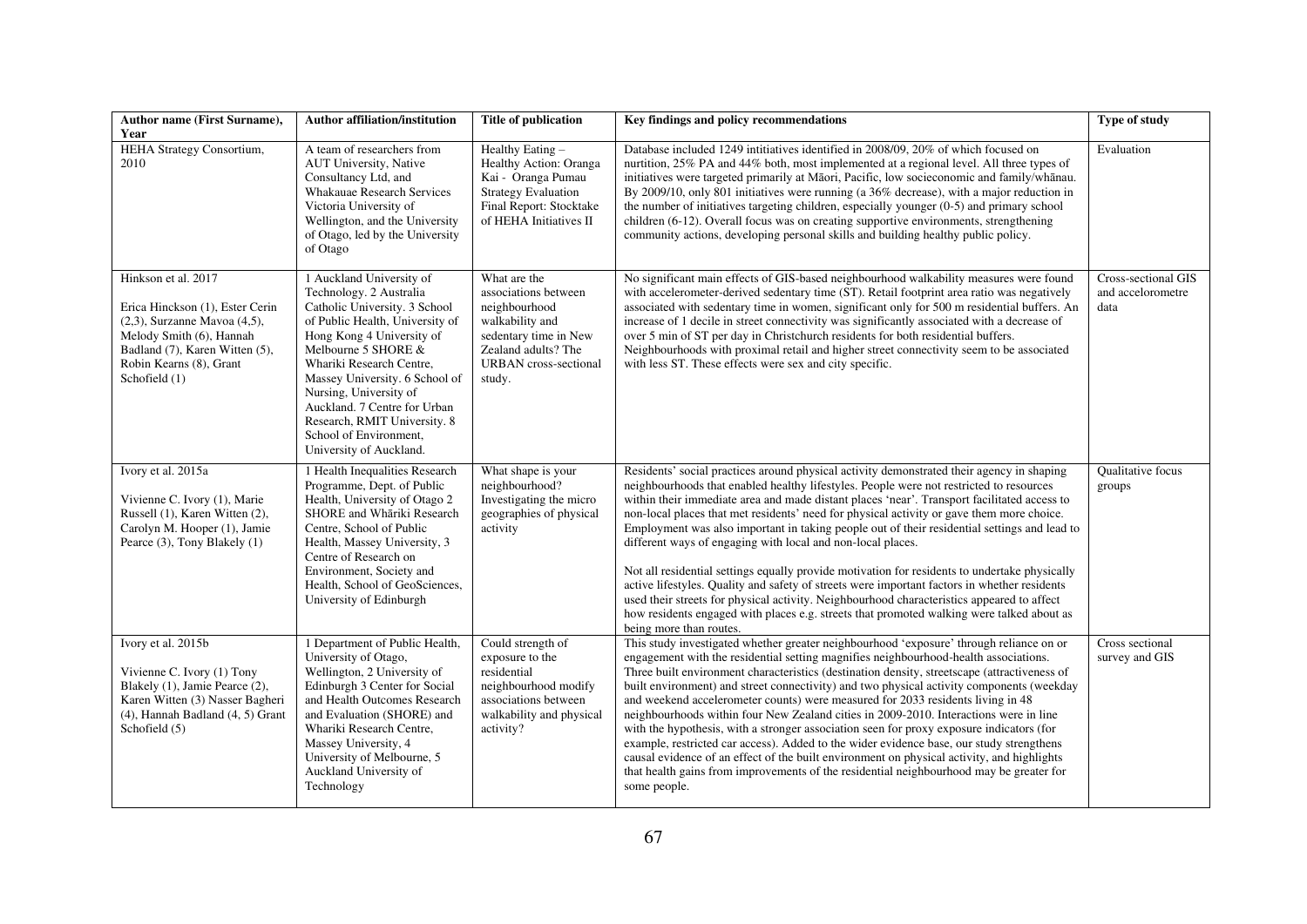| Author name (First Surname),<br>Year                                                                                                                                    | <b>Author affiliation/institution</b>                                                                                                                                                                                                                                                                   | <b>Title of publication</b>                                                                                                                                                                  | Key findings and policy recommendations                                                                                                                                                                                                                                                                                                                                                                                                                                                                                                                                                                                                                                                                                                                                                                                                                                                                                                | <b>Type of study</b>                           |
|-------------------------------------------------------------------------------------------------------------------------------------------------------------------------|---------------------------------------------------------------------------------------------------------------------------------------------------------------------------------------------------------------------------------------------------------------------------------------------------------|----------------------------------------------------------------------------------------------------------------------------------------------------------------------------------------------|----------------------------------------------------------------------------------------------------------------------------------------------------------------------------------------------------------------------------------------------------------------------------------------------------------------------------------------------------------------------------------------------------------------------------------------------------------------------------------------------------------------------------------------------------------------------------------------------------------------------------------------------------------------------------------------------------------------------------------------------------------------------------------------------------------------------------------------------------------------------------------------------------------------------------------------|------------------------------------------------|
| Keall et al. 2015<br>Michael Keall (1), Ralph<br>Chapman (2), Philippa Howden-<br>Chapman (1), Karen Witten (3),<br>Wokje Abrahamse (2),<br>Alistair Woodward (4)       | 1 Dept of Public Health,<br>University of Otago (all authors<br>also at the NZ Centre for<br>Sustainable Cities) 2 Victoria<br>University of Wellington, 3<br>SHORE and Whariki Research<br>Centre, Massey University, 4<br>School of Population Health,<br>University of Auckland                      | Increasing active travel:<br>results of a quasi-<br>experimental study of an<br>intervention to<br>encourage walking and<br>cycling                                                          | Substantial changes in walking and cycling were found following improvements in<br>infrastructure and associated programmes in two NZ cities (New Plymouth and<br>Hastings). Relative to the control cities, the odds of trips being by active modes (walking or<br>cycling) increased by 37% (95% CI 8% to 73%) in the intervention cities between baseline<br>and postintervention. The net proportion of trips made by active modes increased by about<br>30%. In terms of physical activity levels, there was little evidence of an overall change.                                                                                                                                                                                                                                                                                                                                                                                | Quasi-experimental<br>pre-post study<br>design |
| Mackenbach et al. 2016<br>Joreintje Dingena Mackenbach<br>(1), Edward Randal (2), Pengjun<br>Zhao (3) Philippa Howden-<br>Chapman (2)                                   | 1 Department of Epidemiology<br>and Biostatistics, EMGO<br>Institute for Health and Care<br>Research, Amsterdam, 2 NZ<br>Centre for Sustainable Cities,<br>University of Otago, 3<br>Department of Urban and<br>Regional Planning, College of<br>Urban and Environmental<br>Sciences, Peking University | The influence of urban<br>land-use and public<br>transport facilities on<br>active commuting in<br>Wellington, New<br>Zealand: Active<br>transport forecasting<br>using the WILUTE<br>model. | In Wellington, high income individuals were more likely to commute actively than<br>individuals on low income. Several land-use and transportation factors were associated<br>with active commuting. Results from modelling showed a potential increase in active<br>commuting following an increase in bus frequency and parking fees. Regional level<br>policies stimulating environmental factors that directly or indirectly affect active<br>commuting may be a promising strategy to increase population level physical activity.<br>Access to, and frequency of, public transport in neighbourhood can act as a facilitator for a<br>more active lifestyle among its residents without negatively affecting disadvantaged<br>groups.                                                                                                                                                                                            | Modelling survey<br>and GIS data               |
| Macmillan et al. 2014<br>Alexandra Macmillan (1), Jennie<br>Connor (1), Karen Witten (2),<br>Robin Kearns (3), David Rees<br>(4), and Alistair Woodward (5)             | 1. School of Population Health,<br>University of Auckland 2<br>Department of Preventive and<br>Social Medicine, University of<br>Otago 3 SHORE and Whāriki<br>Research Centre, Massey<br>University 4 School of<br>Environment, University of<br>Auckland 5 Synergia Ltd                                | The societal costs and<br>benefits of commuter<br>bicycling: simulating the<br>effects of specific<br>policies using system<br>dynamics modelling                                            | This study developed a system dynamics model of commuter bicycling through interviews<br>and workshops with policy, community, and academic stakeholders. Five policy scenarios<br>over the next 40 years in Auckland were simulated, demonstrating which policies would be<br>needed to change a historical pattern of decline in cycling into a pattern of growth that<br>would meet policy goals. Model projections suggest that transforming urban roads over the<br>next 40 years, using best practice physical separation on main roads and bicycle-friendly<br>speed reduction on local streets, would yield benefits 10-25 times greater than costs.                                                                                                                                                                                                                                                                           | System dynamics<br>modelling                   |
| Matheson et al. 2017<br>Anna Matheson, Mat Walton,<br>Rebecca Gray, Kristin Lindberg,<br>Mathu Shanthakumar, Nikki<br>Chilcott, Nan Wehipeihana,<br><b>Barry Borman</b> | 1 School of Health Sciences,<br>Massey University                                                                                                                                                                                                                                                       | Healthy Families interim<br>evaluation report                                                                                                                                                | Key features of the initiative, as directed by the building blocks of the prevention system<br>(workforce, leadership, relationship, resources, knowledge and data), have mostly been put<br>in place. Guiding principles have helped focus on activities that are more likely to achieve<br>systems change. There are strong indications that local adaptations of the initiative to local<br>cultural and environmental circumstances is occurring. Most locations have begun to<br>consolidate their stakeholder relationships, as well as their own purpose, and are<br>collaborating on substantial activities within their communities.                                                                                                                                                                                                                                                                                          | Evaluation report                              |
| Matheson et al. 2018<br>Anna Matheson, Mat Walton,<br>Rebecca Gray, Kirstin Lindberg,<br>Mathangi Shanthankumar, Nan<br>Wehipeihana                                     | 1 School of Health Sciences,<br>Massey University                                                                                                                                                                                                                                                       | <b>Summative Evaluation</b><br><b>Report: Healthy Families</b><br>NZ.                                                                                                                        | Healthy Families NZ has been implemented with integrity to its intention and purpose<br>across the 10 locations (implementing a systems approach to preventing chronic disease).<br>There are examples of a paradigm shift away from silo thinking and practices to focusing<br>on relationships between settings, and the wider determinants of health. There has also<br>been a continued prioritisation and emphasis on Māori ownership and participation, as well<br>as on equity. Leadership and 'joined up' community leadership for prevention has been a<br>key focus. It is too soon to see HFNZ making a change to chronic disease risk factors.<br>Healthy Families NZ locations combined showed more worsening than improving trends in<br>the chronic disease risk factors groups, when compared to the Rest of New Zealand. While<br>there has been worsening in adult obesity and overweight in all Healthy Families NZ | Evaluation                                     |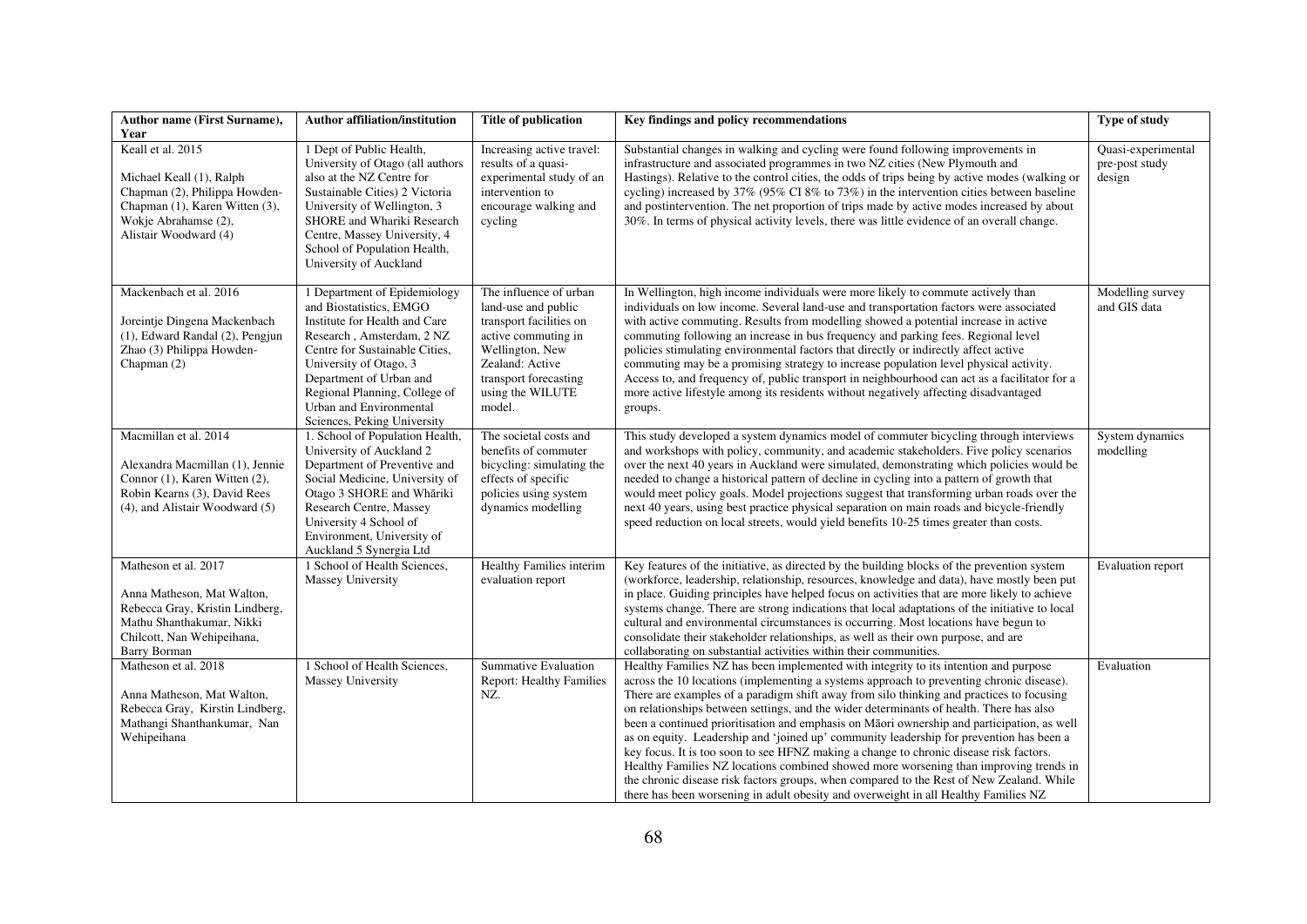| Author name (First Surname),<br>Year                                                                                                                                                                                                                                           | <b>Author affiliation/institution</b>                                                                                                                                                                                                                                                                                                                               | <b>Title of publication</b>                                                                                                                                                                   | Key findings and policy recommendations                                                                                                                                                                                                                                                                                                                                                                                                                                                                                                                                                                                                                                                                                                                                                                                                                                                                                                                                                                    | Type of study                          |
|--------------------------------------------------------------------------------------------------------------------------------------------------------------------------------------------------------------------------------------------------------------------------------|---------------------------------------------------------------------------------------------------------------------------------------------------------------------------------------------------------------------------------------------------------------------------------------------------------------------------------------------------------------------|-----------------------------------------------------------------------------------------------------------------------------------------------------------------------------------------------|------------------------------------------------------------------------------------------------------------------------------------------------------------------------------------------------------------------------------------------------------------------------------------------------------------------------------------------------------------------------------------------------------------------------------------------------------------------------------------------------------------------------------------------------------------------------------------------------------------------------------------------------------------------------------------------------------------------------------------------------------------------------------------------------------------------------------------------------------------------------------------------------------------------------------------------------------------------------------------------------------------|----------------------------------------|
|                                                                                                                                                                                                                                                                                |                                                                                                                                                                                                                                                                                                                                                                     |                                                                                                                                                                                               | locations compared to the total population, inequalities for Māori in adult obesity and<br>overweight have improved after comparing to the Rest of New Zealand. Improvements in<br>local data are needed. Local action has been constrained by regulatory inaction. 18<br>recommendations were given to strengthen the programme.                                                                                                                                                                                                                                                                                                                                                                                                                                                                                                                                                                                                                                                                          |                                        |
| Mavoa et al. 2011<br>Suzanne Mavoa (1), Karen<br>Witten $(1)$ , Tim McCreanor $(1)$<br>David O'Sullivan (2)                                                                                                                                                                    | 1 SHORE and Whāriki<br>Research Centre, Massey<br>University 2 School of the<br>Environment, University of<br>Auckland                                                                                                                                                                                                                                              | GIS based destination<br>accessibility via public<br>transit and walking in<br>Auckland,<br>New Zealand                                                                                       | The paper describes two measures of public transit access. The first is a combined public<br>transit and walking accessibility index, which measures potential access to destinations via<br>public transit and walking modes. The second is a transit frequency measure, which is a<br>measure of transit service level in an area. These two measures extend current public transit<br>accessibility measures by including all components of the public transit journey,<br>calculating accessibility at the parcel level and providing a measure of public transit<br>service. Results for the Auckland region show that although 94.4% of the urban population<br>live in areas with medium-high public transit and walking access, only 26.5% of the urban<br>population also have an average transit frequency of two or more trips per hour per stop.<br>Moreover, only 5% of the urban population live in areas with an average transit frequency<br>of more than four services per hour per stop. | GIS analysis                           |
| McLean et al. 2009<br>Rachael M McLean (1) Janet A<br>Hoek (1) Sue Buckley (2)<br>Bronwyn Croxson (2) Jacqueline<br>Cumming (2) Terry H Ehau (3)<br>Ausaga Fa'asalele Tanuvasa (2)<br>Margaret Johnston (1) Jim I<br>Mann (1) and Grant Schofield<br>$(4)$ , 2009              | 1 Department of Medical and<br>Surgical Sciences, University<br>of Otago 2 Health Services<br>Research Centre, School of<br>Government, Victoria<br>University of Wellington 3<br>Native Consultancy Ltd,<br>Maketu, Te Puke 4 School of<br>Sport & Recreation, Centre for<br>Physical Activity and Nutrition,<br>Auckland University of<br>Technology, New Zealand | "Healthy Eating -<br>Healthy Action":<br><b>Evaluating New</b><br>Zealand's obesity<br>prevention strategy                                                                                    | [Only discussion of how the evaluation will be conducted, no results]                                                                                                                                                                                                                                                                                                                                                                                                                                                                                                                                                                                                                                                                                                                                                                                                                                                                                                                                      | Evaluation                             |
| Oliver et al. 2015<br>Melody Oliver (1), Karen Witten<br>(2), Tony Blakely (3), Karl<br>Parker (4) Hannah Badland (5),<br>Grant Schofield (1), Vivienne<br>Ivory (3), Jamie Pearce (6),<br>Suzanne Mavoa (4), Erica<br>Hinckson (1), Paul Sweetsur (4)<br>and Robin Kearns (7) | 1 Human Potential Centre,<br>Auckland University of<br>Technology, 2 SHORE and<br>Whāriki Research Centre,<br>Massey University, 3 Dept of<br>Public Health, University of<br>Otago, Wellington, 4<br>University of Melbourne, 5<br>School of GeoSciences,<br>University of Edinburgh, 6<br>School of Environment, The<br>University of Auckland.                   | Neighbourhood built<br>environment associations<br>with body size in adults:<br>mediating effects of<br>activity and<br>sedentariness in a cross-<br>sectional study of New<br>Zealand adults | This research found that an increase in street connectivity, neighbourhood destination<br>accessibility, dwelling density, and streetscape predicted a decrease in body size variables.<br>Physical activity was also found to have a mediating effect on the relationship between<br>body size and street connectivity and neighbourhood destination accessibility. This<br>research did not find a significant mediating effect of sedentary behaviour.                                                                                                                                                                                                                                                                                                                                                                                                                                                                                                                                                  | Cross-sectional<br>survey and GIS data |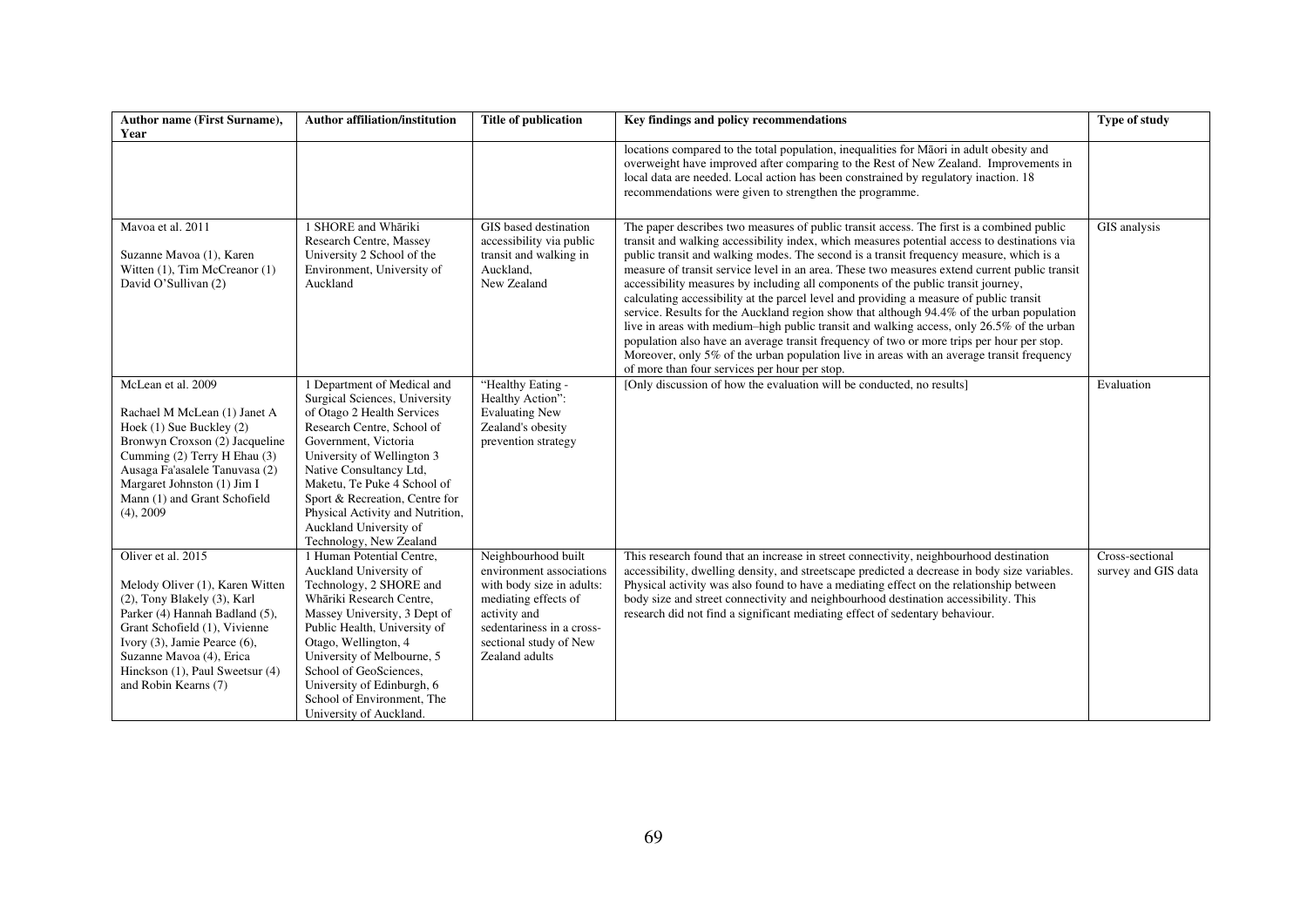| Author name (First Surname),<br>Year                                                                                                 | <b>Author affiliation/institution</b>                                                                                                                                                                                                                                                                                    | Title of publication                                                                              | Key findings and policy recommendations                                                                                                                                                                                                                                                                                                                                                                                                                                                                                                                                                                                                                                                                                                                                                                                                                                                                                                                                                                                                                                                                                                                                                                                                                                                                                                                                                                                                                                                                                                                                                                                | Type of study                                                 |
|--------------------------------------------------------------------------------------------------------------------------------------|--------------------------------------------------------------------------------------------------------------------------------------------------------------------------------------------------------------------------------------------------------------------------------------------------------------------------|---------------------------------------------------------------------------------------------------|------------------------------------------------------------------------------------------------------------------------------------------------------------------------------------------------------------------------------------------------------------------------------------------------------------------------------------------------------------------------------------------------------------------------------------------------------------------------------------------------------------------------------------------------------------------------------------------------------------------------------------------------------------------------------------------------------------------------------------------------------------------------------------------------------------------------------------------------------------------------------------------------------------------------------------------------------------------------------------------------------------------------------------------------------------------------------------------------------------------------------------------------------------------------------------------------------------------------------------------------------------------------------------------------------------------------------------------------------------------------------------------------------------------------------------------------------------------------------------------------------------------------------------------------------------------------------------------------------------------------|---------------------------------------------------------------|
| Pearce et al. 2007<br>Jamie Pearce (1), Tony Blakely<br>(2), Karen Witten (3), Phil Bartie<br>(1), 2007                              | 1 GeoHealth Laboratory,<br>Department of Geography,<br>University of Canterbury,<br>Christchurch,<br>2 Wellington School of<br>Medicine and Health Sciences,<br>University of Otago,<br>Wellington 3 Centre for Social<br>and Health Outcomes Research<br>and Evaluation, Massey<br>University, Auckland, New<br>Zealand | Neighbourhood<br>deprivation and access to<br>fast-food retailing: a<br>national study            | This study found a strong association between neighbourhoods deprivation and geographic<br>access to fast food outlets (multinational and locally operated) in New Zealand. The travel<br>distances to both types of fast food outlets were at least twice as far in the least socially<br>deprived neighbourhoods compared to the most deprived neighbourhoods. A similar<br>pattern was found for the outlets selling healthy food such as supermarkets and small food<br>outlets. These findings highlight the importance of considering all aspects of the food<br>environment (healthy and unhealthy) when developing environmental strategies to address<br>the obesity epidemic.                                                                                                                                                                                                                                                                                                                                                                                                                                                                                                                                                                                                                                                                                                                                                                                                                                                                                                                                | Cross-sectional GIS<br>coded data                             |
| Perry et al. 2018<br>Meredith Perry, Hemakumar<br>Devan, Harry Fitzgerald, Karen<br>Han, Li-Ting Liu, Jack Rouse                     | School of Physiotherapy,<br>University of Otago,                                                                                                                                                                                                                                                                         | Accessibility and<br>usability of parks and<br>playgrounds.                                       | 21 public parks and playgrounds in three metropolitan cities of New Zealand were<br>evaluated for their accessibility and usability, identifying potential design, environmental<br>and safety barriers to participation for persons with disabilities across the lifespan. A larger,<br>more comprehensive evaluation of parks and playgrounds is required.                                                                                                                                                                                                                                                                                                                                                                                                                                                                                                                                                                                                                                                                                                                                                                                                                                                                                                                                                                                                                                                                                                                                                                                                                                                           | Observational cross-<br>sectional                             |
| Raerino et al. 2013<br>K. Raerino (Ngāti Awa, Te<br>Arawa) (1) Alex K. Macmillan<br>(2) Rhys G. Jones (Ngāti<br>Kahungunu) (1), 2013 | 1 Te Kupenga Hauora Māori,<br>The University of Auckland 2<br>School of Population Health,<br>University of Auckland                                                                                                                                                                                                     | Indigenous Māori<br>perspectives on urban<br>transport patterns linked<br>to health and wellbeing | This research found that there are different drivers for transport patterns for Māori than<br>non-Māori. Four main themes were identified as important factors for family wellbeing: the<br>lived experience of being Māori (identity, culture, and access to the Māori world), the<br>relationship between transport behaviour and the built and natural environment, the link<br>between transport and healthy daily lives, and the ability to participate fully in society<br>economically and in the wider family. However, the process of colonisation has led to the<br>design of transport systems that privilege the dominant group and marginalise the needs of<br>indigenous populations. Current discourses of transport disadvantage fail to identify the<br>specific effects of transport policies and systems on indigenous wellbeing.<br>The authors give three recommendations for transport. Firstly, there should be greater<br>representation of indigenous peoples in the development and implementation of transport<br>strategy to provide an understanding of the relationship between indigenous wellbeing and<br>transport systems. Secondly, policy makers should empower the development of small<br>community-owned and operated public transport systems that reflect the specific needs of<br>indigenous communities, including systems such as marae-based transport. This would<br>mitigate the adverse effects of reliance on private cars. Finally, transport strategies and<br>policies should be introduced to support access to education and employment for<br>indigenous youth. | Qualitative<br>interviewing<br>(Kaupapa Māori<br>methodology) |
| Shaw et al. 2016<br>Caroline Shaw, Marie Russell,<br>Kim van Sparrentak, Annabel<br>Merrett, Harry Clegg (1), 2016                   | 1 New Zealand Centre for<br>Sustainable Cities, University<br>of Otago, Wellington                                                                                                                                                                                                                                       | Benchmarking cycling<br>and walking in six New<br>Zealand cities: Pilot<br>study 2015             | Walking was most common form of active transport in New Zealand, with cycling only<br>comprising 1% of trips. Cycling to work was most common in Christchurch and least<br>common in Auckland, while walking to work was most common in Wellington and least<br>common in Tauranga. Cycling and walking were more common in younger age groups in<br>most, but not all, cities. Cycling to work remained stable across age groups and across<br>deprivation quintiles, however walking to work was much more common in people who<br>lived in poorer areas.                                                                                                                                                                                                                                                                                                                                                                                                                                                                                                                                                                                                                                                                                                                                                                                                                                                                                                                                                                                                                                                            | Household survey                                              |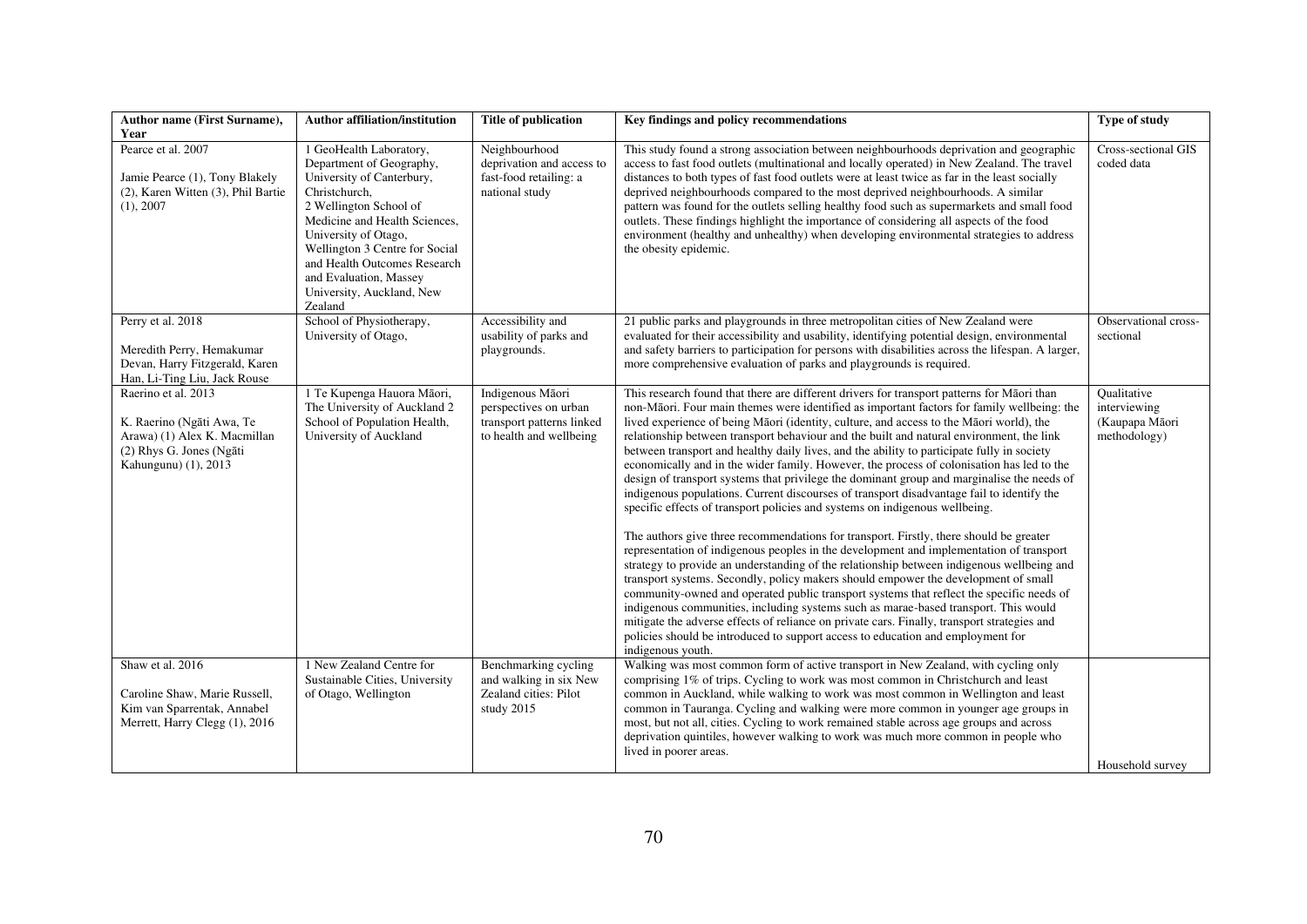| Author name (First Surname),<br>Year                                                                     | <b>Author affiliation/institution</b>                                                                                                         | <b>Title of publication</b>                                                                                                                | Key findings and policy recommendations                                                                                                                                                                                                                                                                                                                                                                                                                                                                                                                                                                                                                                                                                                                                                                                                                                                | <b>Type of study</b>            |
|----------------------------------------------------------------------------------------------------------|-----------------------------------------------------------------------------------------------------------------------------------------------|--------------------------------------------------------------------------------------------------------------------------------------------|----------------------------------------------------------------------------------------------------------------------------------------------------------------------------------------------------------------------------------------------------------------------------------------------------------------------------------------------------------------------------------------------------------------------------------------------------------------------------------------------------------------------------------------------------------------------------------------------------------------------------------------------------------------------------------------------------------------------------------------------------------------------------------------------------------------------------------------------------------------------------------------|---------------------------------|
|                                                                                                          |                                                                                                                                               |                                                                                                                                            | Cities with higher levels of car-ownership had lower levels of cycling and walking. In cities<br>with higher levels of people cycling and walking for transport, more people had adequate<br>levels of physical activity for health.                                                                                                                                                                                                                                                                                                                                                                                                                                                                                                                                                                                                                                                   |                                 |
| Shaw et al. 2017<br>Caroline Shaw (1), Michael<br>Keall (1), Haley Guiney (2),<br>2017                   | 1 Department of Public Health,<br>University of Otago,<br>Wellington, 2 Department of<br>Psychology, University of<br>Otago                   | What modes of transport<br>are associated with<br>higher levels of physical<br>activity? Cross-sectional<br>study of New Zealand<br>adults | People who walk or cycle to their main activity are 76% more likely to meet physical<br>activity guidelines compared to motor vehicle users People who take public transport are<br>no more likely to meet the physical activity guidelines than motor vehicle users.<br>Association for walking or cycling and meeting guidelines is seen for both those in-work<br>and those not-in-work. Encouraging walking and cycling to main activity may be a way of<br>increasing population physical activity in NZ; however the association with public<br>transport needs further investigation. A concerted effort needs to be made to develop<br>policies, infrastructure and programmes that democratise walking and cycling.                                                                                                                                                           | Cross-sectional                 |
| Shaw et al. 2018<br>Caroline Shaw (1), Edward<br>Randal (1), Michael Keall (1),<br>Alistair Woodward (2) | 1 Department of Public Health<br>University of Otago, 2 School<br>of Population Health,<br>University of Auckland                             | Health consequences of<br>transport patterns in New<br>Zealand's largest cities                                                            | If Auckland, Tauranga, Hamilton, Christchurch and Dunedin had the same cycling,<br>walking and public transport mode-share as Wellington there would be considerable health<br>and carbon gains. The health gains are predominately through increased physical activity,<br>and, to a lesser extent, as a result of reduced air pollution and injury deaths. The economic<br>land-use planning and transport policies that have been put in place in many cities around<br>New Zealand over the preceding decades have disadvantaged the health of their<br>populations (and the planet). Decisions with regards to the planning of transport and land<br>use need to be recognized by local councils and central Government as not just 'bricks and<br>mortar' or a means of improving efficiency, but as policy that can either improve or harm<br>the health of their constituents. | Modelling                       |
| Sushil et al. 2017<br>Zaynel Sushil, Stefanie<br>Vandevijvere, Daniel J. Exeter<br>and Boyd Swinburn     | School of Population Health,<br>University of Auckland                                                                                        | Food swamp by area<br>socieconomic<br>deprivation in New<br>Zealand: a national study                                                      | A significantly positive association was observed between area deprivation and density of<br>all retailers. A significantly negative association was observed between area deprivation<br>and proximity to all retailers. Nationwide, 722 Census areas were identified as food<br>swamps. Access to food retailers is significantly higher in more deprived areas than in less<br>deprived areas. Restricting unhealthy outlets in areas with a high relative density of those<br>outlets is recommended.                                                                                                                                                                                                                                                                                                                                                                              | GIS spatial analysis            |
| Wild et al. 2017<br>Kirsty Wild (1), Alistair<br>Woodward (1), Adrian Field (2),<br>Alex Macmillan (3)   | 1 University of Auckland 2<br>Dovetail Consulting 3<br>University of Otago                                                                    | Beyond 'bikelash':<br>engaging with<br>community opposition to<br>cycle lanes                                                              | The emerging literature on bikelash points to four key sources of organised opposition to<br>bike lanes: retailers; conservative voters; residents opposed to gentrification; and<br>disaffected cyclists. There are some ideas which could be used to support cycle lanes<br>development.                                                                                                                                                                                                                                                                                                                                                                                                                                                                                                                                                                                             | Literature review               |
| Witten et al. 2008<br>Karen Witten (1), Rosemary<br>Hiscock (2), Jamie Pearce (2),<br>Tony Blakely (3)   | 1 SHORE and Whāriki<br>Research Centre, Massey<br>University 2 GeoHealth<br>Laboratory, University of<br>Canterbury, 3 University of<br>Otago | Neighbourhood access to<br>open spaces and the<br>physical activity of<br>residents: A national<br>study                                   | Neighbourhood access to parks was not associated with BMI, sedentary behaviour or<br>physical activity, after controlling for individual-level socio-economic variables, and<br>neighbourhood-level deprivation and urban/rural status. There was some evidence of a<br>relationship between beach access and BMI and physical activity in the expected direction.<br>This study found little evidence of an association between locational access to open spaces<br>and physical activity.                                                                                                                                                                                                                                                                                                                                                                                            | Survey data matched<br>with GIS |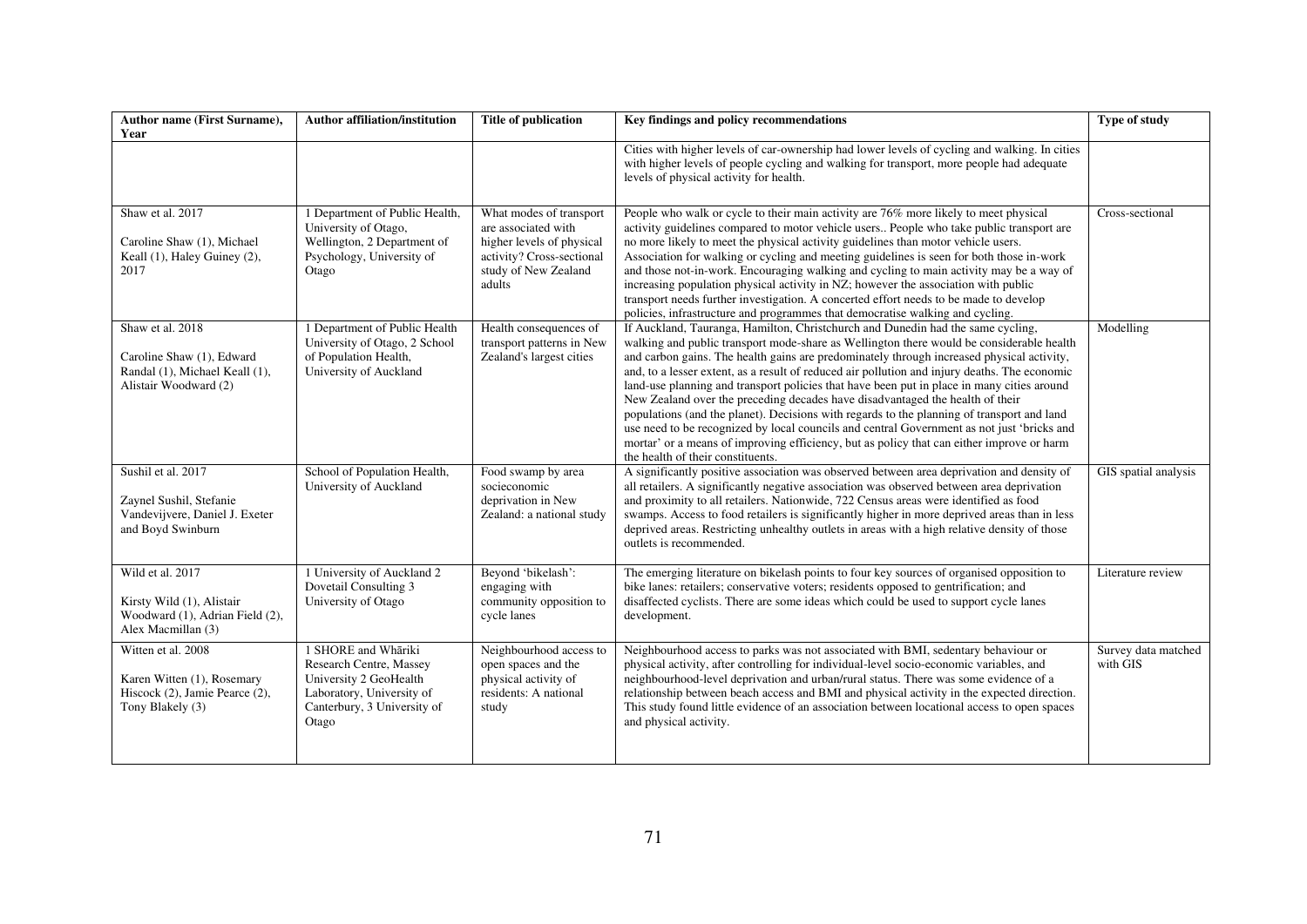| <b>Author name (First Surname),</b>                                                                                                                                                                               | <b>Author affiliation/institution</b>                                                                                                                                                                                                                                                                                  | <b>Title of publication</b>                                                                                                                                                    | Key findings and policy recommendations                                                                                                                                                                                                                                                                                                                                                                                                                                                                                                                                                                                                                                                                                                                                                                                                                                                                                                                                                                                                                                                                                                      | Type of study                    |
|-------------------------------------------------------------------------------------------------------------------------------------------------------------------------------------------------------------------|------------------------------------------------------------------------------------------------------------------------------------------------------------------------------------------------------------------------------------------------------------------------------------------------------------------------|--------------------------------------------------------------------------------------------------------------------------------------------------------------------------------|----------------------------------------------------------------------------------------------------------------------------------------------------------------------------------------------------------------------------------------------------------------------------------------------------------------------------------------------------------------------------------------------------------------------------------------------------------------------------------------------------------------------------------------------------------------------------------------------------------------------------------------------------------------------------------------------------------------------------------------------------------------------------------------------------------------------------------------------------------------------------------------------------------------------------------------------------------------------------------------------------------------------------------------------------------------------------------------------------------------------------------------------|----------------------------------|
| Year<br>Witten et al. 2010<br>Karen Witten (1), Jamie Pearce<br>$(2)$ , Peter Day $(3)$                                                                                                                           | 1 Massey University, 2<br>University of Edinburgh, 3<br>GeoHealth Lab, University of<br>Canterbury                                                                                                                                                                                                                     | Neighbourhood<br>destination accessibility<br>index: A GIS tool for<br>measuring infrastructure<br>support for<br>neighbourhood physical<br>activity.                          | Development of a tool (Neighbourhood Destination Accessibility Index (NDAI) which<br>measures destination opportunities, the proximate access to which could conceivably<br>encourage higher rates of physical activity by residents for transport and recreation. Found<br>considerable variation in destination accessibility between neighbourhoods within a city<br>and between neighbourhoods in different cities of New Zealand. Also noted a positive<br>relationship between increasing neighbourhood deprivation and access to neighbourhood<br>destinations, a relationship that holds at varying population densities. Does not include<br>other aspects of built environment (e.g. Perceptions of safety, and the quality and<br>attractiveness of destination venues, as well as the walking routes taken to reach them),<br>which have all been associated with walking behaviour. a definitive answer to the question<br>of whether NDAI predicts physical activity levels awaits its application of NDAI in a study<br>that is currently collecting objective physical activity data in neighbourhoods in the four<br>cities | <b>Observational GIS</b><br>data |
| Witten et al. 2012<br>Karen Witten (1), Tony Blakely<br>(2), Nasser Bagheri (2) Hannah<br>Badland (3,4) Vivienne Ivory (2)<br>Jamie Pearce (5) Suzanne Mavoa<br>(1) Erica Hinckson (4) and Grant<br>Schofield (4) | 1 Center for Social and Health<br><b>Outcomes Research and</b><br>Evaluation (SHORE) and<br>Whariki Research Centre,<br>Massey University, 2<br>Department of Public Health,<br>University of Otago,<br>Wellington, 3 University of<br>Melbourne, 4 Auckland<br>University of Technology, 5<br>University of Edinburgh | Neighbourhood Built<br>Environment and<br>Transport and Leisure<br>Physical Activity:<br><b>Findings Using</b><br>Objective Exposure and<br>Outcome Measures in<br>New Zealand | The URBAN Study of 2,033 adults living in 48 New Zealand neighbourhoods investigated<br>associations of five objectively measured characteristics of the neighbourhood built<br>environment—destination access, street connectivity, dwelling density, land-use mix and<br>streetscape quality—with residents' self-reported PA (transport, leisure, and walking) and<br>accelerometer-derived measures of PA. Associations of neighbourhood destination access,<br>street connectivity, and dwelling density with self-reported and objectively measured PA<br>were moderately strong, indicating the potential to increase PA through changes in<br>neighbourhood characteristics.                                                                                                                                                                                                                                                                                                                                                                                                                                                         | Cross sectional<br>survey        |
| Witten et al. 2018<br>Karen Witten (1), Penelope<br>Carroll (1), Octavia Calder-Dawe<br>$(1)$ , Melody Smith $(2)$ , Adrian<br>Field (3), Jamie Hoskings (2) and<br>the Future Streets team, 2018                 | 1 SHORE and Whāriki<br>Research Centre, Massey<br>University 2 University of<br>Auckland 3 Dovetail consulting                                                                                                                                                                                                         | Te Ara Mua-Future<br>Streets: Knowledge<br>exchange and the highs<br>and lows of researcher-<br>practitioner collaboration<br>to design active travel<br>infrastructure        | Future Streets is a researcher-practitioner collaboration that has successfully used a<br>participatory design process to retrofit suburban streets to support active transport. This<br>paper details frictions that arose between project partners as delays in street design<br>decision-making became apparent and timelines started slipping in the project's second<br>year.                                                                                                                                                                                                                                                                                                                                                                                                                                                                                                                                                                                                                                                                                                                                                           | Interviews                       |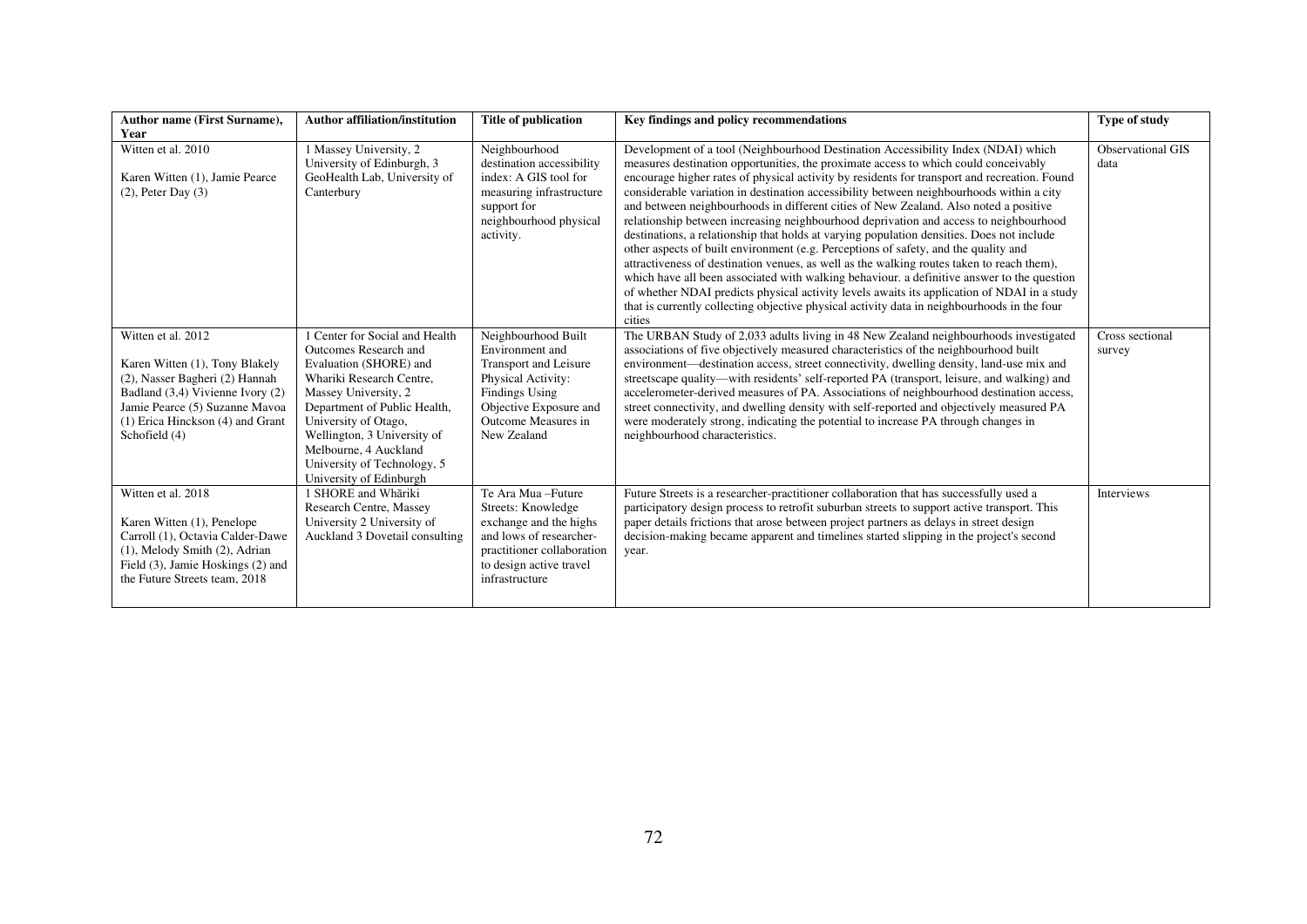## Appendix 6: NZ research on food environments

| Author name (First Surname),<br>Year                                                                                                                                                                                                    | <b>Author affiliation/institution</b>                                                                                                                                                                                                                                                     | Title of publication                                                                                                                                                             | Key findings and policy recommendations                                                                                                                                                                                                                                                                                                                                                                                                                                                                                                                                                                                                                                                                                                                                                                                                                                                                                                                                                                                                                                                                                                                                                                                              | Type of study                  |
|-----------------------------------------------------------------------------------------------------------------------------------------------------------------------------------------------------------------------------------------|-------------------------------------------------------------------------------------------------------------------------------------------------------------------------------------------------------------------------------------------------------------------------------------------|----------------------------------------------------------------------------------------------------------------------------------------------------------------------------------|--------------------------------------------------------------------------------------------------------------------------------------------------------------------------------------------------------------------------------------------------------------------------------------------------------------------------------------------------------------------------------------------------------------------------------------------------------------------------------------------------------------------------------------------------------------------------------------------------------------------------------------------------------------------------------------------------------------------------------------------------------------------------------------------------------------------------------------------------------------------------------------------------------------------------------------------------------------------------------------------------------------------------------------------------------------------------------------------------------------------------------------------------------------------------------------------------------------------------------------|--------------------------------|
| Al-Ani et al. 2016<br>Haya Al-Ani, Anadita Devi,<br>Helen Eyles, Boyd Swinburn,<br>and Stefanie Vandevijvere                                                                                                                            | Dept of Epidemiology and<br>Biostatistics, University of<br>Auckland                                                                                                                                                                                                                      | Nutrition and health<br>claims on healthy and<br>less-healthy packaged<br>food products in New<br>Zealand                                                                        | An overview of the extent and nature of nutrition and health claims on the FoP of eight<br>food categories of New Zealand packaged foods. Overall, more than half of all products<br>across the eight categories featured claims on the FoP with a total of 7058 individual<br>claims, indicating extensive use of nutrition and health claims on packaged foods in New<br>Zealand. More than a quarter of 'less-healthy' products (26 %) featured nutrition claims<br>and 7 % carried health claims. The proportion of cereals with claims $(90\%)$ is markedly<br>higher than for the other seven food categories.                                                                                                                                                                                                                                                                                                                                                                                                                                                                                                                                                                                                                 | Cross-sectional                |
| Alexander, Donell, 2018                                                                                                                                                                                                                 | 1 Ministry of Business and<br>Employment                                                                                                                                                                                                                                                  | Claiming Health<br>Benefits: what effect has<br>the new nutrition and<br>health claims Standard<br>had on food labels?                                                           | Two surveys done in 2014/15 and 2016/17 (following a change in the Food Standards) A<br>random sample of 600 products was selected from across 15 food product categories<br>housed in the Nutritrack database (University of Auckland) found in New Zealand<br>supermarkets plus 80 randomly selected products from two extra food product<br>categories not housed in the Nutritrack database (fresh fruits/vegetables and alcoholic<br>beverages). 56% of labels contained nutrition content claims (e.g. high in Vit C) and<br>86% of these met the standards in 2016. General-level health claims, which refer to a<br>food property and its effect on normal health and wellbeing were found on fewer than<br>5% of foods in each food group, except special purpose foods (21%). 51% of General-<br>level claims met the Standard. No high-level health claims (which explain what role a<br>food property has in the risk of developing a serious illness, or risk of altering a<br>recognised risk factor for a serious illness) were found on products. While the<br>majority of claims used on food labels are meeting the requirements of the Food<br>Standards Code, some common misunderstandings clearly still exist. | Nutritrack database<br>survey  |
| Blakely et al. 2011<br>Tony Blakely (1), Cliona Ni<br>Mhurchu (2), Yannan Jiang (2),<br>Leonie Matoe (3), Mafi Funaki-<br>Tahifote (4), Helen C. Eyles (2),<br>Rachel H. Foster (1), Sarah<br>McKenzie (1) and Anthony<br>Rodgers $(5)$ | 1 Department of Public Health,<br>University of Otago,<br>Wellington 2 Clinical Trials<br>Research Unit, Auckland 3 Te<br>Hotu Manawa Māori, Auckland<br>4 Pacific Heartbeat, The<br>National Heart Foundation of<br>New Zealand 5 George<br>Institute of International<br>Health, Sydney | Do effects of price<br>discounts and nutrition<br>education on food<br>purchases vary by<br>ethnicity, income and<br>education? Results from<br>a randomised controlled<br>trial | In this study, 1104 New Zealand shoppers were randomised to receive a 12.5% discount on<br>healthier foods and/or tailored nutrition education, or no intervention, for 6 months. The<br>study found that there was no overall association of price discounts or nutrition education<br>with percentage energy from saturated fat, or nutrition education with healthy food<br>purchasing. There was an association of price discounts with healthy food purchasing<br>increase that varied by ethnicity: European/other 1.02 kg/week, Pacific 1.20 kg/week,<br>Māori -0.15 kg/week. This association of price discounts with healthy food purchasing did<br>not vary by household income or education. The authors caution against a causal<br>interpretation of variation by ethnicity due to likely biases. The null findings for tailored<br>nutritional education across all social groups suggest that structural interventions (such as<br>price) may be more effective.                                                                                                                                                                                                                                                      | Randomised<br>controlled trial |
| Chand et al. 2012<br>Ashmita Chand, Helen Eyles,<br>Cliona Ni Mhurchu (1)                                                                                                                                                               | 1 Clinical Trials Research Unit.<br>The University of Auckland,                                                                                                                                                                                                                           | Availability and<br>accessibility of healthier<br>options and nutrition<br>information at New<br>Zealand fast food<br>restaurants                                                | The aim of this study was to assess the availability of healthier options and nutrition<br>information at major New Zealand fast food chains. Of available products, only 21% were<br>healthier options. Healthier options were generally cheaper and lower in energy, total fat,<br>saturated fat, sugar, and sodium per serve than their regular counterparts. Regular options<br>were commonly high in sugar or sodium per serve. Nutrition information was available at<br>92% of restaurant chains (range = 0% at Tank Juice to 99% at Domino's Pizza). However,<br>$\leq$ 1% of this information was available at the point-of-purchase. Therefore, there is huge<br>potential for improving nutrition in the New Zealand fast food restaurant setting.                                                                                                                                                                                                                                                                                                                                                                                                                                                                        | Cross-sectional<br>survey      |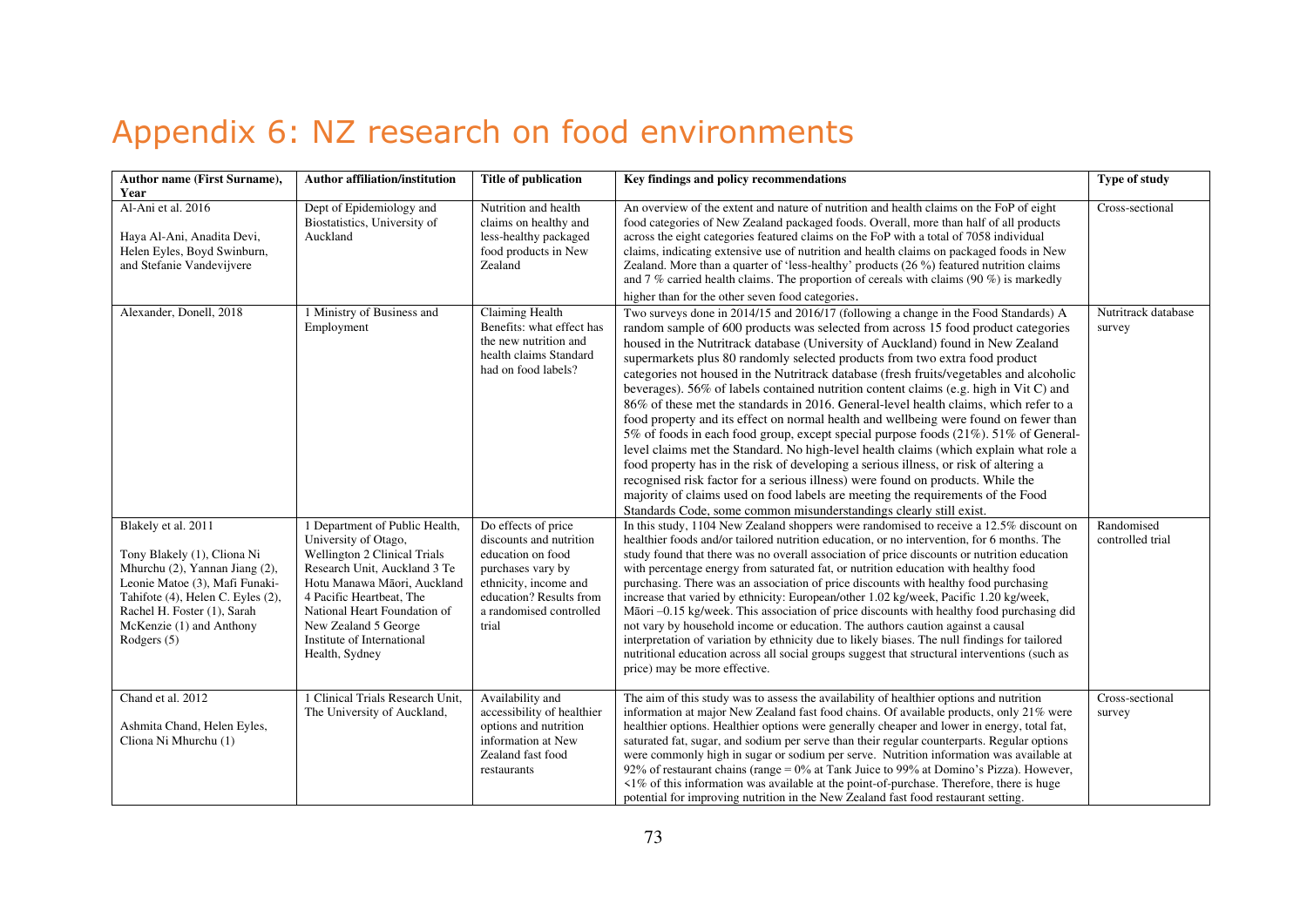| Author name (First Surname),<br>Year                                                                                                                                       | <b>Author affiliation/institution</b>                                                                                                                                                                                | <b>Title of publication</b>                                                                                                                                      | Key findings and policy recommendations                                                                                                                                                                                                                                                                                                                                                                                                                                                                                                                                                                                                                                                                                                                                                                                                                                | Type of study                                                                             |
|----------------------------------------------------------------------------------------------------------------------------------------------------------------------------|----------------------------------------------------------------------------------------------------------------------------------------------------------------------------------------------------------------------|------------------------------------------------------------------------------------------------------------------------------------------------------------------|------------------------------------------------------------------------------------------------------------------------------------------------------------------------------------------------------------------------------------------------------------------------------------------------------------------------------------------------------------------------------------------------------------------------------------------------------------------------------------------------------------------------------------------------------------------------------------------------------------------------------------------------------------------------------------------------------------------------------------------------------------------------------------------------------------------------------------------------------------------------|-------------------------------------------------------------------------------------------|
|                                                                                                                                                                            |                                                                                                                                                                                                                      |                                                                                                                                                                  | Implications of these findings for policy and food industry include: consideration of<br>mandatory menu labelling, increasing the percentage of healthier options available, and<br>improving the nutrient content of regular options at New Zealand fast food restaurants.                                                                                                                                                                                                                                                                                                                                                                                                                                                                                                                                                                                            |                                                                                           |
| Eyles et al. 2016<br>Helen Eyles (1, 2), Emma<br>Shields (1), Jacqui Webster (3),<br>Cliona Ni Mhurchu (1)                                                                 | 1 National Institute for Health<br>Innovation and 2 Dept of<br>Epidemiology and Biostatistics,<br>University of Auckland; and 3<br>George Institute for Global<br>Health, University of Sydney,<br>Sydney, Australia | Achieving the WHO<br>sodium target:<br>Estimation of reductions<br>required in the sodium<br>content of packaged<br>foods and other sources<br>of dietary sodium | This research aimed to develop a sodium reduction model to determine the reductions<br>required in the sodium content of packaged foods and other dietary sources of sodium to<br>reduce adult population salt intake to meet the WHO target of 5 g/d. The model found that<br>this reduction could be achieved with a 36% reduction in the sodium content of packaged<br>foods, as well as a 40% reduction in discretionary salt use and sodium content of foods<br>consumed away from the home. Key products requiring sodium content reduction include<br>white bread, hard cheese, sausages, and ready-to-eat breakfast cereals.                                                                                                                                                                                                                                   | Linkage of<br>household food-<br>purchasing data with<br>branded food<br>composition data |
| Eyles et al. 2018<br>Helen Eyles (1), Yannan Jiang,<br>(1) Tony Blakely (2), Bruce Neal<br>(3), Jennifer Crowley (1),<br>Christine Cleghorn 2 and Cliona<br>Ni Mhurchu (1) | 1 School of Population Health,<br>University of Auckland 2<br>Department of Public Health,<br>University of Otago, 3 The<br>George Institute for Global<br>Health, University of Sydney                              | Five year trends in the<br>serving size, energy and<br>sodium contents of New<br>Zealand fast foods:<br>2012-2016                                                | The serve size and energy density of NZ fast food products has increased significantly over<br>the past 5 years. Lower sodium concentration in new and reformulated products has been<br>offset by overall increases in serve size. Continued monitoring and development and<br>implementation of Government-led targets for serve size and nutrient content of new and<br>existing fast food products are required.                                                                                                                                                                                                                                                                                                                                                                                                                                                   | Cross-sectional<br>surveys of serve size<br>and nutrient data                             |
| Gorton et al. 2009<br>Delvina Gorton (1), Cliona Ni<br>Mhurchu (1), Mei-hua Chen (1),<br>Robyn Dixon (2)                                                                   | 1 Clinical Trials Research Unit,<br>University of Auckland 2<br>Centre for Child and Family<br>Policy Research, University of<br>Auckland                                                                            | Nutrition labels: A<br>survey of use,<br>understanding and<br>preferences among<br>ethnically diverse<br>shoppers in New<br>Zealand.                             | This study examined use, understanding and preferences regarding nutrition labels among<br>ethnically diverse shoppers in New Zealand. Reported use of nutrition labels ranged from<br>66% for Māori to 87% for New Zealand European and Other. There was little difference in<br>ability to obtain information from the Nutrition Information Panel according to ethnicity or<br>income. However, there were marked ethnic differences in ability to use the Nutrition<br>Information Panel to determine if a food was healthy (88% for New Zealand European and<br>Other, 68% for Māori and Asian), with lesser differences by income. Of the four label<br>formats tested, multiple traffic light and simple traffic light labels were best understood<br>across all ethnic and income groups, and multiple traffic light labels were most frequently<br>preferred. | Survey of<br>supermarket<br>shoppers                                                      |
| Gorton et al. 2010<br>Delvina Gorton (1), Julie Carter<br>(2), Branko Cvjetan (2), Cliona<br>Ni Mhurchu (1)                                                                | 1 Clinical Trials Research Unit,<br>University of Auckland 2<br>Healthy Lifestyles Team,<br>Waitemata District Health<br>Board                                                                                       | Healthier vending<br>machines in workplaces:<br>Both possible and<br>effective.                                                                                  | This study aimed to assess the effect of healthier vending guidelines on nutrient content and<br>sales of snack products sold through hospital vending machines, and on staff satisfaction.<br>The study found that guidelines resulted in a substantial reduction in the amount of energy,<br>total fat, saturated fat, and total sugars per 100g product sold. Sales volumes and<br>percentage of staff using vending machines were not affected, and the proportion of staff<br>satisfied with vending machine products increased. The results show such guidelines are<br>feasible and acceptable for both consumers and vending contractors. The authors<br>recommend wider implementation of these guidelines.                                                                                                                                                   | Quasi-experimental<br>design of surveys<br>pre and post<br>workplace<br>intervention      |
| Hamlin and McNeill, 2016<br>Robert Hamlin and Lisa McNeill<br>(1)                                                                                                          | 1 Department of Marketing,<br>University of Otago                                                                                                                                                                    | Does the Australasian<br>"Health Star Rating"<br>front of pack nutritional<br>label system work?                                                                 | This research aimed to test the impact of the HSR label on consumer choice. Presence of<br>HSR label consistently reduced consumer preference. The concumser choice effect of the<br>HSR label was not differentiated by nutritional status (i.e. whether the HSR was 0.5 or 5).<br>These results suggest a significant functional failure of the HSR label system.                                                                                                                                                                                                                                                                                                                                                                                                                                                                                                    | Consumer survey                                                                           |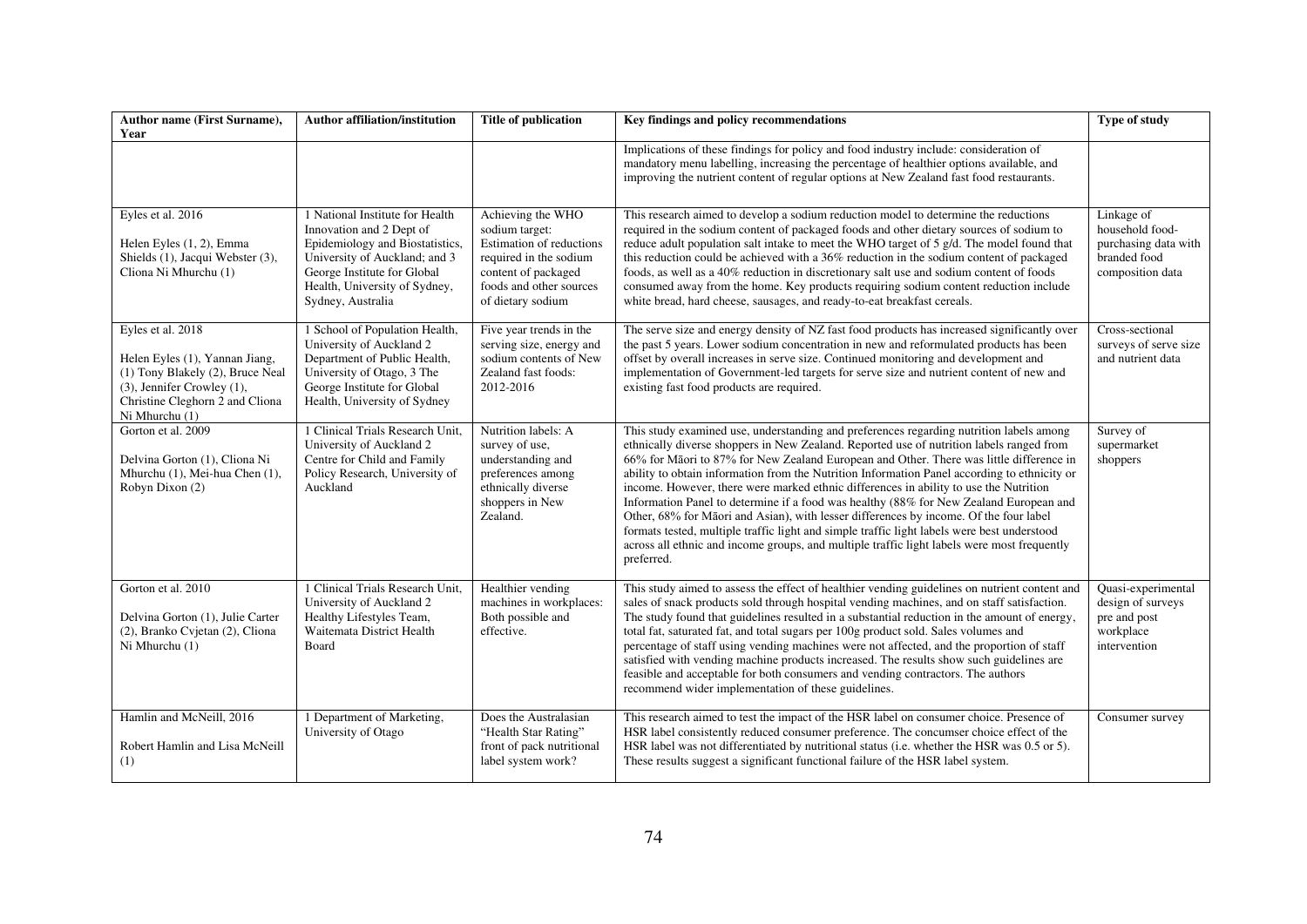| <b>Author name (First Surname),</b>                                                                                                                                                                       | <b>Author affiliation/institution</b>                                                                                                                                                                                                                                                              | <b>Title of publication</b>                                                                                                                                                        | Key findings and policy recommendations                                                                                                                                                                                                                                                                                                                                                                                                                                                                                                                                                                                                                                                                                                                                                                                                                                                                                                                                                               | Type of study                   |
|-----------------------------------------------------------------------------------------------------------------------------------------------------------------------------------------------------------|----------------------------------------------------------------------------------------------------------------------------------------------------------------------------------------------------------------------------------------------------------------------------------------------------|------------------------------------------------------------------------------------------------------------------------------------------------------------------------------------|-------------------------------------------------------------------------------------------------------------------------------------------------------------------------------------------------------------------------------------------------------------------------------------------------------------------------------------------------------------------------------------------------------------------------------------------------------------------------------------------------------------------------------------------------------------------------------------------------------------------------------------------------------------------------------------------------------------------------------------------------------------------------------------------------------------------------------------------------------------------------------------------------------------------------------------------------------------------------------------------------------|---------------------------------|
| Year<br>Jani et al. 2018<br>Rati Jani (1); Elaine Rush (2);<br>Nic Crook (3); David Simmons<br>(4)                                                                                                        | 1 School of Clinical Sciences,<br>University of Canberra,<br>Australia; 2 Centre for Physical<br>Activity and Nutrition,<br>Auckland University of<br>Technology, New Zealand; 3<br>Lakes District Health Board,<br>New Zealand ; 4 School of<br>Medicine, Western Sydney<br>University, Australia | Availability and price of<br>healthier food choices<br>and association with<br>obesity prevalence in<br>New Zealand Māori                                                          | This survey of $N=1149$ food outlets (n=392 supermarkets, n=757 fast-food outlets) within<br>n=2 urban locations (defined as areas within Hamilton) and 96 rural locations (defined as<br>areas out of Hamilton) found in-store availability of healthier food choices in fast-food<br>outlets is higher in rural vs urban locations and lower income vs higher income areas,<br>consistent with previous research in New Zealand (Pearce 2007). Bottled water vs sugar-<br>sweetened-beverages prices were inversely associated with obesity. The authors conclude<br>that this supports the argument to regulate the availability and price of sugar-sweetened-<br>beverages in NZ. The positive association of the availability of trim milk with the<br>prevalence of obesity warrants investigation into individual's dietary and food-purchase<br>behaviour. No association between number of fast-food outlets with cluster and obesity<br>prevalence after adjusting for income and location. | Cross-sectional<br>survey       |
| Kemper and Ballantine 2017<br>Joya Kemper, Paul Ballantine,<br>(1)                                                                                                                                        | 1 Department of Management,<br>Marketing and<br>Entrepreneurship, UC Business<br>School, University of<br>Canterbury                                                                                                                                                                               | Socio-technical<br>transitions and<br>institutional change:<br>addressing obesity<br>through macro-social<br>marketing.                                                            | Macro-social marketing has been suggested as an approach to addressing wicked problems<br>(e.g. obesity) through systemic change. This paper offers a new framework to macro-social<br>marketing, whereby "multi-level perspective on socio-technical transitions" (MLP) is<br>introduced to macromarketing, and then the authors outline a research agenda based upon<br>this framework. Macromarketing can offer unique insight into the socio-cultural<br>environment which is lacking in public health and nutritional research, such as the rituals,<br>identities, and social practices, wrapped up in eating.                                                                                                                                                                                                                                                                                                                                                                                  | Secondary review<br>and theory  |
| Mackay et al. 2017<br>Sally Mackay (1), Stefanie<br>Vandevijvere (1), Pei Xie (1),<br>Amanda Lee (2), Boyd Swinburn<br>(1)                                                                                | 1 Dept of Epidemiology and<br>Biostatistics, School of<br>Population Health, University<br>of Auckland 2 The Australian<br>Prevention Partnership<br>Centre, The Sax Institute,<br>Sydney                                                                                                          | Paying for convenience:<br>comparing the cost of<br>takeaway meals with<br>their healthier home-<br>cooked counterparts in<br>New Zealand.                                         | Healthier options of home-prepared meals were generally cheaper than their takeaway<br>counterparts, for the cost of the complete meal and the cost standardised for weight. Adding<br>the cost of preparation and waiting time made the home-assembled meals the cheapest and<br>either the home-made or takeaway meal the most expensive option. Home-made meals can<br>be healthy and cheap but do require time. Home-assembled meals are quicker to prepare<br>and can be cheaper and healthier than takeaways, so is a recommended option if time is<br>limited.                                                                                                                                                                                                                                                                                                                                                                                                                                 | Observational                   |
| Mackay et al. 2018<br>Sally Mackay (1), Tina Buch (2),<br>Stefanie Vandevijvere (1),<br>Rawinia Goodwin (1), Erina<br>Korohina (3), Mafi Funaki-<br>Tahifote (2), Amanda Lee (4)<br>and Boyd Swinburn (1) | 1 Dept of Epidemiology and<br>Biostatistics, School of<br>Population Health, University<br>of Auckland, 2 Heart<br>Foundation, 3 Toi Tangata, 4<br>The Australian Prevention<br>Partnership Centre, The Sax<br>Institute, Sydney                                                                   | Cost and affordability of<br>diets modelled on<br>current eating patterns<br>and on dietary<br>guidelines, for New<br>Zealand total population,<br>Māori and Pacific<br>Households | A lower-energy healthy diet is not necessarily more expensive than the current diet, but<br>discretionary foods make up $36-41\%$ of food costs in the current diet. Strategies to switch<br>current spending on discretionary food and takeaways to healthy food need not cost more.<br>However, overall food security is of concern as a considerable portion of income is<br>required to purchase either a healthy or the current diet in NZ, especially for households<br>receiving minimum wage or income support. In order to consume a healthy diet, policies<br>are required to lower the cost of healthy food or ensure that households have sufficient<br>income after fixed expenses to purchase nutritious, acceptable and safe food.                                                                                                                                                                                                                                                     | Modelling (and<br>expert panel) |
| Maubach and Hoek 2010<br>Ninya Maubach (1), Janet Hoek<br>(2)                                                                                                                                             | 1. Department of<br>Communication, Journalism<br>and Marketing, Massey<br>University, Palmerston North 2<br>Department of Marketing,<br>University of Otago, Dunedin                                                                                                                               | A qualitative study of<br>New Zealand parents'<br>views on front-of-pack<br>nutrition labels                                                                                       | This study explored parents' reactions to industry-led labels and formats proposed by<br>health advocates. Key themes included the volume of information, the ease of interpreting<br>this and the ability and time required to assimilate it into decision. Participants preferred<br>information they could process easily and quickly. Simplified, graphic information formats<br>appear more likely to inform consumers' food choices than labels dominated by numeric<br>information. This suggests that policy-makers should explore several front-of-pack labels,<br>particularly those that use visual heuristics such as Traffic Light labels.                                                                                                                                                                                                                                                                                                                                               | Oualitative<br>interviews       |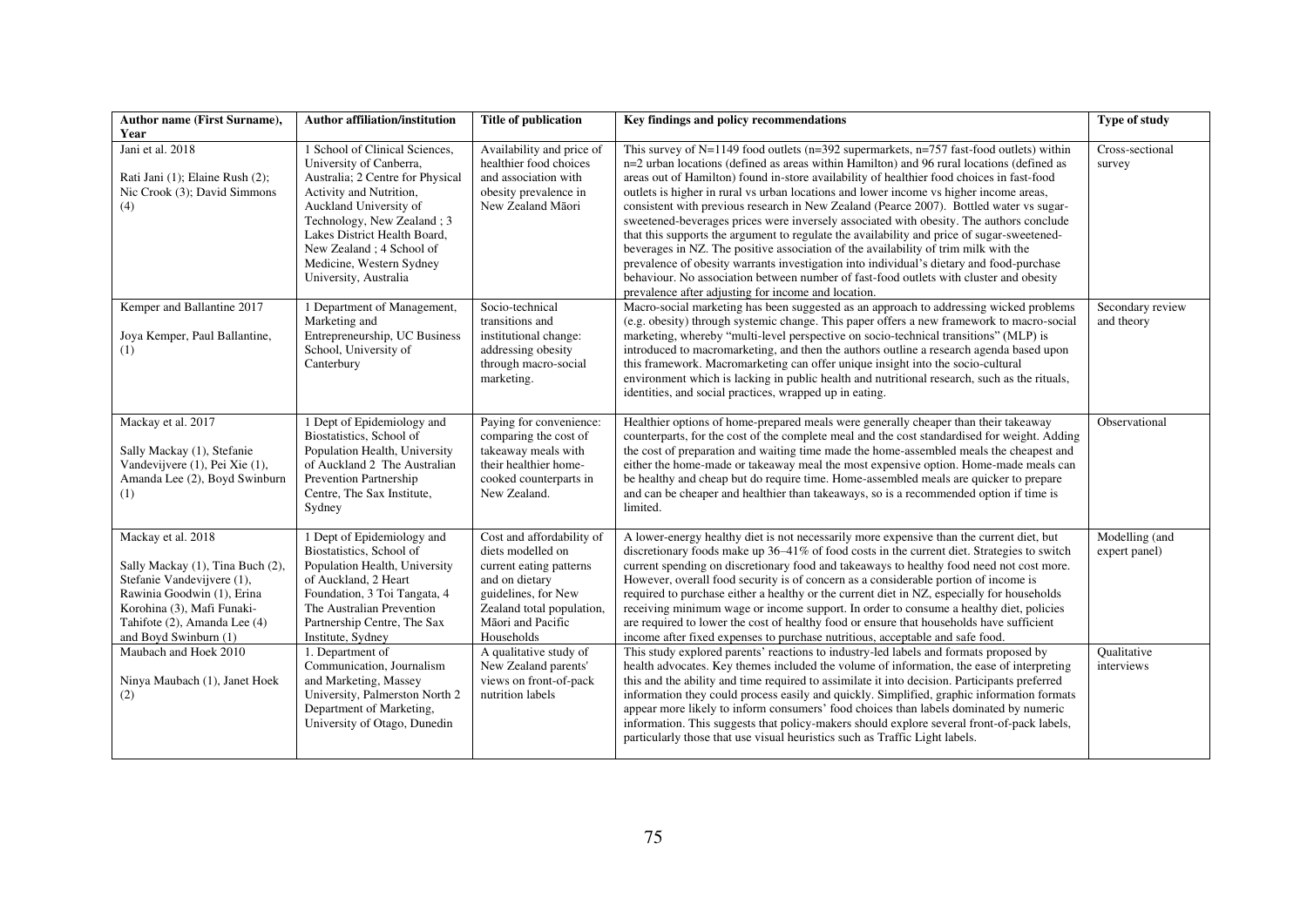| Author name (First Surname),<br>Year                                                                                                                                        | <b>Author affiliation/institution</b>                                                                                                                                                                                                                                                                  | <b>Title of publication</b>                                                                                                        | Key findings and policy recommendations                                                                                                                                                                                                                                                                                                                                                                                                                                                                                                                                                                                                                                                                                                                                                                                                                                                                                                                                                                                                                                                                         | Type of study                                                 |
|-----------------------------------------------------------------------------------------------------------------------------------------------------------------------------|--------------------------------------------------------------------------------------------------------------------------------------------------------------------------------------------------------------------------------------------------------------------------------------------------------|------------------------------------------------------------------------------------------------------------------------------------|-----------------------------------------------------------------------------------------------------------------------------------------------------------------------------------------------------------------------------------------------------------------------------------------------------------------------------------------------------------------------------------------------------------------------------------------------------------------------------------------------------------------------------------------------------------------------------------------------------------------------------------------------------------------------------------------------------------------------------------------------------------------------------------------------------------------------------------------------------------------------------------------------------------------------------------------------------------------------------------------------------------------------------------------------------------------------------------------------------------------|---------------------------------------------------------------|
| Monro et al. 2015<br>David Monro (1), Cliona Ni<br>Mhurchu (2), Yannan Jiang (2),<br>Delvina Gorton (1) Helen Eyles<br>(2,3)                                                | 1 Heart Foundation of New<br>Zealand. 2 National Institute<br>for Health Innovation,<br>University of Auckland. 3.<br>Epidemiology and Biostatistics,<br>University of Auckland.                                                                                                                       | Changes in the sodium<br>content of New Zealand<br>processed foods: 2003-<br>2013                                                  | This research found that there was no significant difference in the mean sodium content of<br>matched products between 2003 and 2013. The largest percentage reductions of sodium<br>included breakfast cereals, canned spaghetti and bread. Reduction in sodium was greater<br>for matched private versus branded foods<br>There has been modest progress with sodium reduction in some New Zealand food<br>categories over the past 10 years, but a renewed focus across the whole food supply is<br>needed if New Zealand is to meet its global commitment to reducing population sodium<br>intake.                                                                                                                                                                                                                                                                                                                                                                                                                                                                                                          | Ouantitative<br>secondary data<br>analysis                    |
| Nghiem et al. 2015<br>Nhung Nghiem(1), Tony Blakely<br>(1), Linda J. Cobiac (1, 2),<br>Amber Lee Pearson (1), Nick<br>Wilson $(1)$                                          | 1 Department of Public Health,<br>University of Otago,<br>Wellington 2 School of<br>Population Health, University<br>of Queensland, Brisbane,<br>Australia                                                                                                                                             | Health and economic<br>impacts of eight different<br>dietary salt reduction<br>interventions                                       | This research used epidemiological modelling and cost-utility analysis to compare the<br>impact and feasibility of eight sodium reduction interventions.<br>The most significant health gains and cost savings could be achieved with a 'sinking lid' on<br>the amount of food salt released to the national market, and a salt tax. However the study<br>authors deemed these interventions to be more theoretical than feasible.<br>Of the most feasible interventions, the largest health gains could be achieved with a<br>mandatory 25% reduction in sodium levels in all processed foods, a package including<br>voluntary food reformulation, food labelling and a media campaign, and mandatory 25%<br>reduction in sodium levels in bread, processed meats and sauces. Interventions that<br>produced lesser health gains included media campaigns, voluntary food labelling as<br>currently used in New Zealand, and dietary counselling.<br>All interventions produced net cost savings aside from counselling. Health gain per person<br>was greater for Māori men and women compared to non-Māori. | Modelling and cost-<br>utility analysis<br>(macro simulation) |
| Ni Mhurchu et al. 2010<br>Cliona Ni Mhurchu (1,2), Tony<br>Blakely (3), Yannan Jiang (1),<br>Helen C. Eyles (1), Anthony<br>Rodgers (4)                                     | 1 Clinical Trials Research Unit,<br>School of Population Health,<br>University of Auckland 2 MRC<br>Human Nutrition Research,<br>Elsi Widdowson Laboratory,<br>Cambridge 3 Department of<br>Public Health, University of<br>Otago, Wellington 4 George<br>Institute of International<br>Health, Sydney | Effects of price<br>discounts and tailored<br>nutrition education on<br>supermarket purchases:<br>A randomized controlled<br>trial | This study aimed to evaluate the effect of price discounts $(12.5\%)$ and tailored nutrition<br>education on supermarket food and nutrient purchases. The study found that neither price<br>discounts nor tailored nutrition education had a significant effect on saturated fat purchase.<br>However, subjects who were randomly assigned to receive price discounts bought<br>significantly more predefined healthier foods at 6 months, which indicates that pricing<br>strategies hold promise as a means to improve population diets.                                                                                                                                                                                                                                                                                                                                                                                                                                                                                                                                                                      | Randomized<br>controlled trial                                |
| Ni Mhurchu et al. 2013<br>Cliona Ni Mhurchu (1), Helen<br>Eyles (1), Chris Schilling (2),<br>Qing Yang (2), William Kaye-<br>Blake (2), Murat Genc (3), Tony<br>Blakely (4) | 1 National Institute for Health<br>Innovation, The University of<br>Auckland. 2 New Zealand<br>Institute for Economic<br>Research, Wellington 3<br>Department of Economics,<br>University of Otago, Dunedin 4<br>Department of Public Health,                                                          | Food prices and<br>consumer demand:<br>Differences across<br>income levels and ethnic<br>groups.                                   | Targeted food pricing policies may improve population diets. To assess their effects on<br>inequalities, it is important to determine responsiveness to price changes across income<br>levels and ethnic groups. This research aimed to estimate price elasticity (PE) values for<br>major commonly consumed food groups in New Zealand, by income and ethnicity. PE<br>values represent percentage change in demand associated with 1% change in price of that<br>good (own-PE) or another good (cross-PE). This study used food expenditure data from<br>national household economic surveys in 2007/08 and 2009/10 and Food Price Index data<br>from 2007 and 2010. Adopting an Almost Ideal Demand System approach, own-PE and<br>cross-PE estimates were derived for 24 food categories, household income quintiles, and                                                                                                                                                                                                                                                                                   | Modelling/secondar<br>y data analysis                         |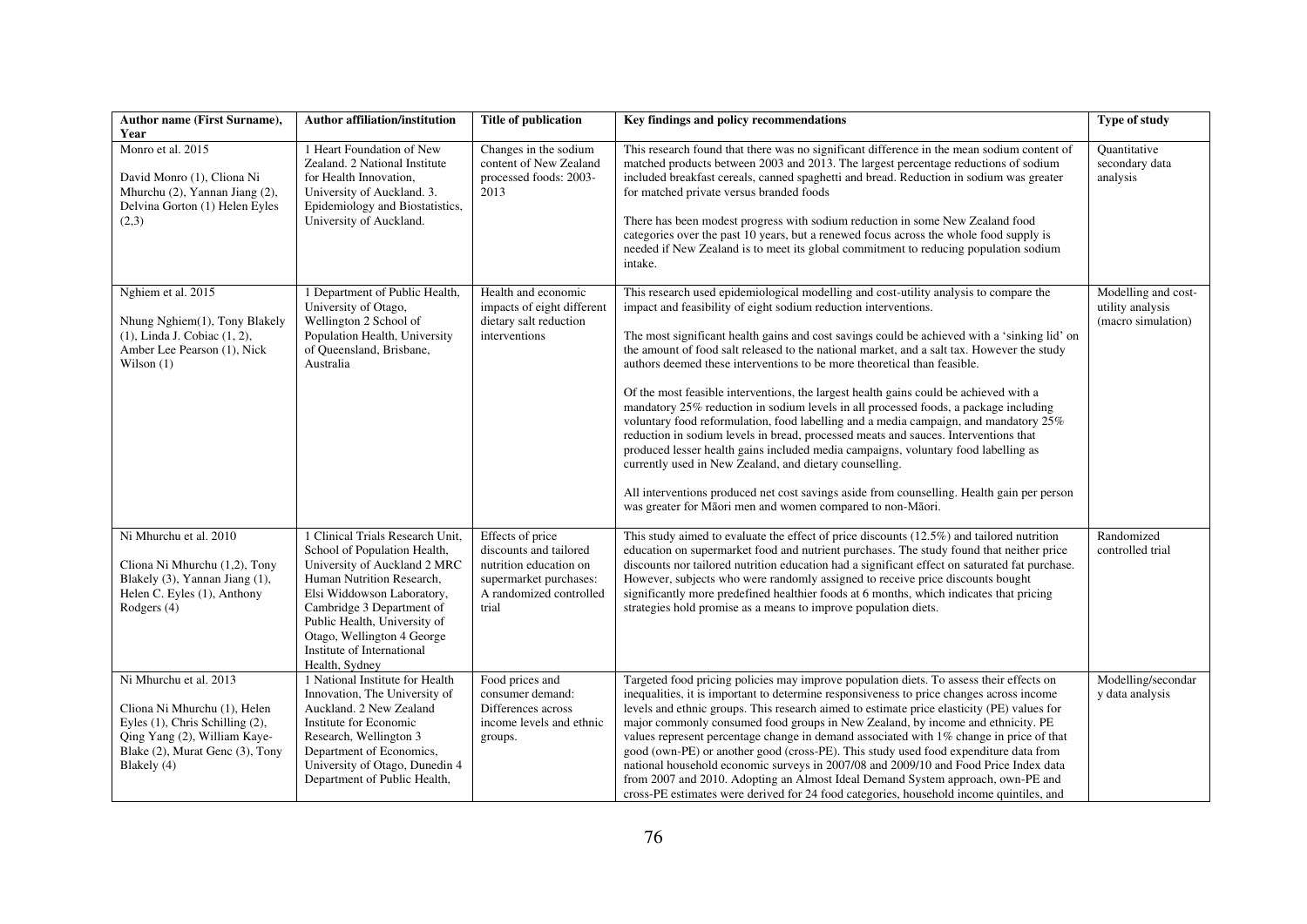| Author name (First Surname),<br>Year                                                                                                                                                                                | <b>Author affiliation/institution</b>                                                                                                                                                                                                                                                                                                                  | Title of publication                                                                                                                                                          | Key findings and policy recommendations                                                                                                                                                                                                                                                                                                                                                                                                                                                                                                                                                                                                                                                                                                                                                                                                                                                                                                                                                                                                                               | Type of study                                    |
|---------------------------------------------------------------------------------------------------------------------------------------------------------------------------------------------------------------------|--------------------------------------------------------------------------------------------------------------------------------------------------------------------------------------------------------------------------------------------------------------------------------------------------------------------------------------------------------|-------------------------------------------------------------------------------------------------------------------------------------------------------------------------------|-----------------------------------------------------------------------------------------------------------------------------------------------------------------------------------------------------------------------------------------------------------------------------------------------------------------------------------------------------------------------------------------------------------------------------------------------------------------------------------------------------------------------------------------------------------------------------------------------------------------------------------------------------------------------------------------------------------------------------------------------------------------------------------------------------------------------------------------------------------------------------------------------------------------------------------------------------------------------------------------------------------------------------------------------------------------------|--------------------------------------------------|
|                                                                                                                                                                                                                     | University of Otago,<br>Wellington                                                                                                                                                                                                                                                                                                                     |                                                                                                                                                                               | two ethnic groups (Māori and non-Māori).<br>This research found that although demand for food is relatively inelastic, the power of price<br>changes to change consumer purchasing should not be underestimated, given that effects<br>accumulate across an entire population. The greater sensitivity of low-income households<br>and Māori to price changes suggests the beneficial effects of such policies on health would<br>be greatest for these groups.                                                                                                                                                                                                                                                                                                                                                                                                                                                                                                                                                                                                       |                                                  |
| Ni Mhurchu et al. 2014<br>Cliona Ni Mhurchu (1), Helen<br>Eyles (1), Murat Genc (2), Tony<br>Blakely (3)                                                                                                            | 1 National Institute for Health<br>Innovation, University of<br>Auckland, 2 Department of<br>Economics, University of<br>Otago, Dunedin 3 Department<br>of Public Health, University of<br>Otago, Wellington                                                                                                                                           | Twenty percent tax on<br>fizzy drinks could save<br>lives and generate<br>millions in revenue for<br>health programmes in<br>New Zealand.                                     | 20% tax on carbonated drinks would reduce daily energy intakes and avert or postpone<br>0.2% of all deaths in New Zealand per year. Impact would likely be larger amongst Māori<br>and Pacific consumers due to their greater responsiveness to changes in food prices, and<br>amongst children and young people due to their higher consumption of such drinks. There<br>would also be parallel positive impacts on morbidity (i.e. diabetes, obesity). A 20% tax on<br>carbonated drinks could generate up to \$40 million revenue per year, even allowing for<br>reductions in consumption due to tax. This revenue could be invested in programmes to<br>improve population health e.g. food in schools. Practically, this tax is also more likely than<br>other taxes to be a politically viable first step.                                                                                                                                                                                                                                                     | Macro<br>simulation/Letter                       |
| Ni Mhurchu et al. 2015<br>Cliona Ni Mhurchu (1), Helen<br>Eyles (1), Murat Genc (2), Peter<br>Scarborough (3), Mike Rayner<br>(3), Anja Mizdrak, Kelechi<br>Nnoaham (3), Tony Blakely (4)                           | 1 National Institute for Health<br>Innovation, University of<br>Auckland, 2 Department of<br>Economics, University of<br>Otago, Dunedin, 3 British<br>Heart Foundation Centre on<br>Population Approaches for<br>Non-Communicable Disease<br>Prevention, University of<br>Oxford, 4 Department of Public<br>Health, University of Otago,<br>Wellington | Effects of health-related<br>food taxes and subsidies<br>on mortality from diet-<br>related disease in New<br>Zealand: An<br>econometric-<br>epidemiologic modelling<br>study | Healthy-related food taxes and subsidies could improve diets and reduce mortality from<br>diet-related disease. A 20% subsidy on fruit and vegetables would result in 560 deaths<br>prevented or postponed (DPP) each year. A 20% tax on major dietary sources of saturated<br>fat would result in 1500 DPP each year. A 20% tax on major dietary sources of sodium<br>would result in 2000 DPP. Combining taxes on saturated fat and sodium with a fruit and<br>vegetable subsidy would result in 2400 DPP.<br>Population groups likely to benefit most from such policies are Māori and low-income New<br>Zealanders because their diets are currently less healthy than those of non-Māori and high-<br>income New Zealanders, they experience a greater burden of diet-related disease, and are<br>more responsive to changes in food prices.<br>Health-related food taxes and subsidies are likely to be highly cost-effective in comparison<br>to other strategies to prevent diet-related disease such as individually-focused weight<br>reduction programmes. | Modelling<br>(macrosimulation)                   |
| Ni Mhurchu et al. 2017a<br>Cliona Ni Mhurchu (1),<br>Ekaterina Volkova (1), Yannan<br>Jiang $(1)$ Helen Eyles $(1)$ Jo<br>Michie (1), Bruce Neal (2,3)<br>Tony Blakely (4) Boyd Swinburn<br>$(5)$ Mike Rayner $(6)$ | 1 NIHI, University of<br>Auckland; 2 The George<br>Institute for Global Health and<br>Charles Perkins Center,<br>University of Sydney; 3<br>Division of Epidemiology and<br>Biostatistics, Imperial College<br>London, London, United<br>Kingdom; 4 Dept of Public<br>Health, University of Otago<br>Wellington, Wellington, New                       | Effects of interpretive<br>nutrition labels on<br>consumer food<br>purchases: The Starlight<br>randomized controlled<br>trial                                                 | In this large RCT of interpretive nutrition labels that were delivered via a smartphone<br>application, neither traffic light labels nor Health Star Ratings had a significant effect on<br>the healthiness of consumer food purchases compared with the effect of the control<br>(Nutrition information panel). However, participants who were randomly assigned to HSR<br>and TLL groups were significantly more likely to report that they found the assigned labels<br>useful and easy to understand, and their nutrition knowledge improved as a result of the use<br>of the labels in the application. Findings, in conjunction with known effects of interpretive<br>front of pack nutrition labels on healthier product reformulation, support the inclusion of<br>interpretive FOP labels as a component of strategies to improve population diets. However,<br>comprehensive policies that include other proven approaches, in addition to interpretive<br>nutrition labels, will be essential to achieve meaningful improvements in population diets.      | Parallel-group<br>randomized<br>controlled trial |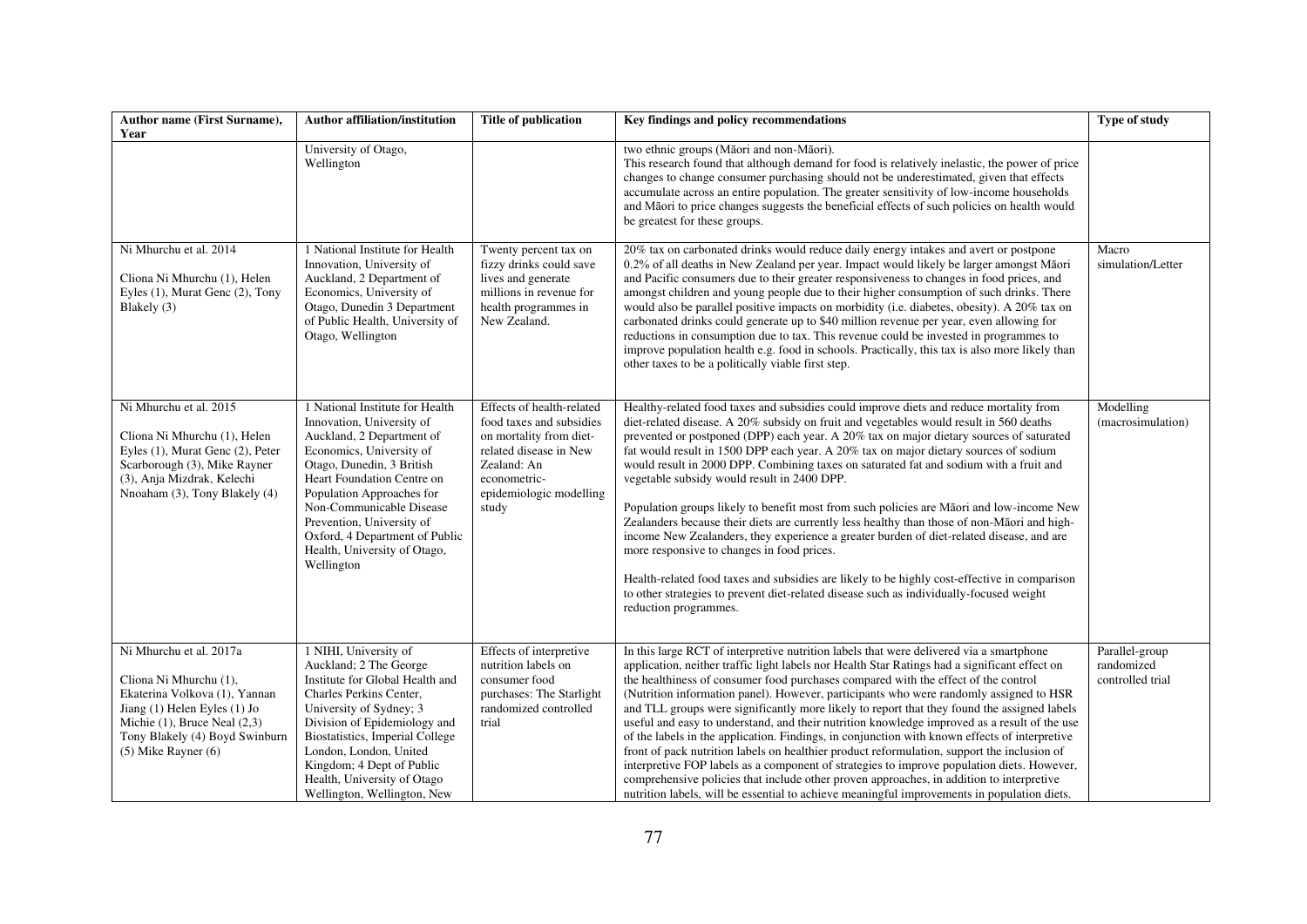| <b>Author name (First Surname),</b><br>Year                                                                                                                     | <b>Author affiliation/institution</b>                                                                                                                                                                                                                                                                    | <b>Title of publication</b>                                                                                                                                                  | Key findings and policy recommendations                                                                                                                                                                                                                                                                                                                                                                                                                                                                                                                                                                                                                                                                                                                                                                                                                                                                                                                                                                                                                           | Type of study                                                                                               |
|-----------------------------------------------------------------------------------------------------------------------------------------------------------------|----------------------------------------------------------------------------------------------------------------------------------------------------------------------------------------------------------------------------------------------------------------------------------------------------------|------------------------------------------------------------------------------------------------------------------------------------------------------------------------------|-------------------------------------------------------------------------------------------------------------------------------------------------------------------------------------------------------------------------------------------------------------------------------------------------------------------------------------------------------------------------------------------------------------------------------------------------------------------------------------------------------------------------------------------------------------------------------------------------------------------------------------------------------------------------------------------------------------------------------------------------------------------------------------------------------------------------------------------------------------------------------------------------------------------------------------------------------------------------------------------------------------------------------------------------------------------|-------------------------------------------------------------------------------------------------------------|
|                                                                                                                                                                 | Zealand; 5 Dept of<br>Epidemiology and Biostatistics<br>University of Auckland; and 6<br>Nuffield Department of<br>Population Health, University<br>of Oxford, Oxford, UK                                                                                                                                |                                                                                                                                                                              |                                                                                                                                                                                                                                                                                                                                                                                                                                                                                                                                                                                                                                                                                                                                                                                                                                                                                                                                                                                                                                                                   |                                                                                                             |
| Ni Mhurchu et al. 2017b<br>Cliona Ni Mhurchu, Helen Eyles<br>and Yeun-Hyang Choi (1)                                                                            | 1 National Institute for Health<br>Innovation, University of<br>Auckland                                                                                                                                                                                                                                 | Effects of a voluntary<br>front-of-pack nutrition<br>labelling system on<br>packaged food<br>reformulation: The<br>health star rating system<br>in New Zealand               | Two years after adoption of voluntary system 5.3% of packaged food and beverage<br>products surveyed displayed HSR labels. Highest uptake was for cereals, convenience<br>foods, packaged fruit and vegetables, sauces and spreads, and 'other' products<br>(predominantly breakfast beverages). Products displaying HSR labels had higher energy<br>density but lower mean saturated fat, total sugar and sodium, and higher fibre, contents<br>than on-HSR products. Reformulation of HSR-labelled products was greater than that of<br>non-HSR products, energy reduction in HSR products was greater than in non-HSR<br>products, and sodium content decreased in HSR products while increasing in non-HSR<br>products. Roll-out of the voluntary HSR labelling system is driving healthier reformulation<br>of some products. Greater uptake across the full food supply should improve population<br>diets. If voluntary implementation fails to achieve widespread uptake by industry,<br>consideration should be given to making the programme mandatory. | Evaluation using<br>supermarket surveys<br>of packaged food<br>and<br>beverage labelling<br>and composition |
| Ni Mhurchu et al. 2018<br>Cliona Ni Mhurchu (1), Helen<br>Eyles $(1)$ , Yannan Jiang $(1)$ ,<br>Tony Blakely (2)                                                | 1 National Institute for Health<br>Innovation, University of<br>Auckland 2 Department of<br>Public Health, University of<br>Otago                                                                                                                                                                        | Do nutrition labels<br>influence healthier food<br>choices? Analysis of<br>label viewing behaviour<br>and subsequent food<br>purchases in a labelling<br>intervention trial. | Labels were viewed for about one fifth of all food purchases made over a four-week period<br>$(n = 1255$ study participants), but frequency of use decreased over time. Shoppers were<br>most likely to view labels on packaged foods where nutrition composition is heterogeneous<br>and ambiguous. There was a significant positive association between label use and<br>healthiness of products purchased, which suggests that nutrition labels may influence<br>healthier food purchases by those consumers who choose to use them.                                                                                                                                                                                                                                                                                                                                                                                                                                                                                                                           | Randomised control<br>trial                                                                                 |
| Pearce et al. 2009<br>Jamie Pearce (1), Rosemary<br>Hiscock (1), Tony Blakely (2),<br>Karen Witten (3)                                                          | 1 GeoHealth Laboratory,<br>Department of Geography,<br>University of Canterbury,<br>Christchurch,<br>2 Wellington School of<br>Medicine and Health Sciences,<br>University of Otago,<br>Wellington 3 Centre for Social<br>and Health Outcomes Research<br>and Evaluation, Massey<br>University, Auckland | A national study of the<br>association between<br>neighbourhood access to<br>fast-food outlets and the<br>diet and weight of local<br>residents.                             | This study examines whether neighbourhood access to fast food outlets is associated with<br>individual diet-related health outcomes. The study found that residents in neighbourhoods<br>with the furthest access to a multinational fast food outlet were more likely to eat the<br>recommended intake of vegetables, but also more likely to be overweight. There was no<br>association with fruit consumption. Access to locally operated fast-food outlets was not<br>associated with the consumption of the recommended fruit and vegetables or being<br>overweight. The study authors concluded that better neighbourhood access to fast-food<br>retailing is unlikely to be a key contextual driver for socioeconomic inequalities in diet-<br>related health outcomes in New Zealand.                                                                                                                                                                                                                                                                     | Cross-sectional GIS<br>coded data matched<br>with survey data                                               |
| Signal et al. 2008<br>Louise Signal (1), Tolotea<br>Lanumata (2), Jo-Ani Robinson<br>(1), Aliitasi Tavila (3), Jenny<br>Wilton (1) and Cliona Ni<br>Mhurchu (4) | 1 Department of Public Health,<br>Wellington School of Medicine<br>and Health Sciences,<br>University of Otago,<br>Wellington 2 Roy McKenzie<br>Centre for the Study of<br>Families, Victoria University,<br>Wellington, 3 Health Services<br>Research Centre, Victoria<br>University, Wellington, 4     | Perceptions of New<br>Zealand nutrition labels<br>by Māori, Pacific and<br>low-income shoppers                                                                               | This study aimed to evaluate perceptions of New Zealand nutrition labels by Māori, Pacific<br>and low-income peoples and to explore improvements or alternatives to current labelling<br>systems. Findings showed that Māori, Pacific and low-income New Zealanders rarely use<br>nutrition labels to assist them with their food purchases. This was due to lack of time to<br>read labels, lack of understanding, shopping habits and relative absence of simple nutrition<br>labels on the low-cost foods they purchase. The authors concluded that nutrition labels<br>were not meeting the needs of those who need them most. Possible improvements included<br>targeted social marketing and education campaigns, increasing the number of low-cost<br>foods with voluntary nutrition labels, a reduction in the price of 'healthy' food, and<br>consideration of an alternative mandatory nutrition labelling system that uses simple                                                                                                                      | Qualitative focus<br>groups                                                                                 |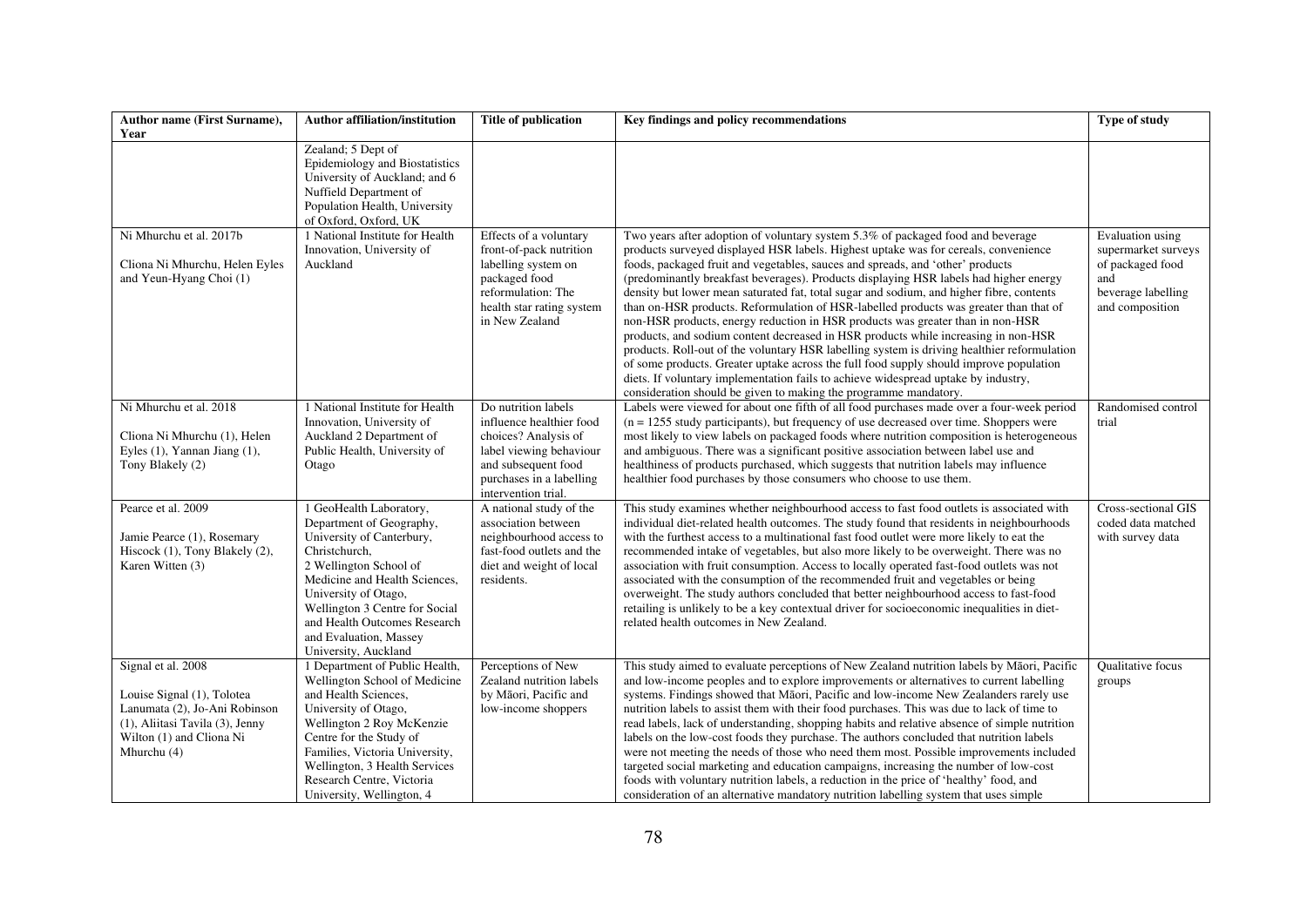| Author name (First Surname),<br>Year                                                                                                                                                                                                                           | <b>Author affiliation/institution</b>                                                                                                                                                                                                                                                                         | Title of publication                                                                                                             | Key findings and policy recommendations                                                                                                                                                                                                                                                                                                                                                                                                                                                                                                                                                                                                                                                                                                                                                                                                                                                                                                                                                                                                                                                                                                                                                                                                                                                                                  | Type of study             |
|----------------------------------------------------------------------------------------------------------------------------------------------------------------------------------------------------------------------------------------------------------------|---------------------------------------------------------------------------------------------------------------------------------------------------------------------------------------------------------------------------------------------------------------------------------------------------------------|----------------------------------------------------------------------------------------------------------------------------------|--------------------------------------------------------------------------------------------------------------------------------------------------------------------------------------------------------------------------------------------------------------------------------------------------------------------------------------------------------------------------------------------------------------------------------------------------------------------------------------------------------------------------------------------------------------------------------------------------------------------------------------------------------------------------------------------------------------------------------------------------------------------------------------------------------------------------------------------------------------------------------------------------------------------------------------------------------------------------------------------------------------------------------------------------------------------------------------------------------------------------------------------------------------------------------------------------------------------------------------------------------------------------------------------------------------------------|---------------------------|
|                                                                                                                                                                                                                                                                | Clinical Trials Research Unit,<br>University of Auckland                                                                                                                                                                                                                                                      |                                                                                                                                  | imagery like traffic lights.                                                                                                                                                                                                                                                                                                                                                                                                                                                                                                                                                                                                                                                                                                                                                                                                                                                                                                                                                                                                                                                                                                                                                                                                                                                                                             |                           |
| Signal et al. 2018<br>Louise Signal (1), Carolyn Watts<br>(2), Celia Murphy (2), Helen<br>Eyles (3), Cliona Ni Mhurchu (4)                                                                                                                                     | 1 Health Promotion and Policy<br>Research Unit, University of<br>Otago, 2 Quigley and Watts<br>Ltd, 3 National Institute for<br>Health Innovation and<br>Department of Epidemiology<br>and Biostatistics, University of<br>Auckland, 4 National Institute<br>for Health Innovation,<br>University of Auckland | Appetite for health-<br>related food taxes: New<br>Zealand stakeholder<br>views                                                  | According to key stakeholders interviewed $(n=20)$ there appears to be little appetite for<br>taxes on foods high in saturated fat or salt in NZ. Stakeholders largely agreed that a tax on<br>sugar-sweetened beverages (SSBs) and a subsidy on fruit and vegetables were both feasible<br>and likely acceptable. There was strong support for starting with a SSBs tax, possibly<br>framed around protecting children and dental health. Addressing obesity and non-<br>communicable diseases is a multidimensional challenge. A tax on SSBs and a subsidy on<br>fruit and vegetables, possibly in tandem, could be part of the solution in NZ.                                                                                                                                                                                                                                                                                                                                                                                                                                                                                                                                                                                                                                                                        | Stakeholder<br>interviews |
| Swinburn et al. 2014<br>Boyd Swinburn, Clare Dominic,<br>Stefanie Vandevijvere (1)                                                                                                                                                                             | 1 Dept of Epidemiology and<br>Biostatistics, School of<br>Population Health, University<br>of Auckland                                                                                                                                                                                                        | Benchmarking food<br>environments: Experts'<br>assessments of policy<br>gaps and priorities for<br>the New Zealand<br>government | An expert panel of over 50 independent public health experts rated the extent of<br>implementation of policies on food environments and infrastructure support systems by the<br>NZ government against international best practice. New Zealand is at world standard in<br>applying a nutrient profiling system to prevent unhealthy foods carrying health claims, in<br>requiring nutrition information panels on packaged foods, having good monitoring systems<br>for NCDs and their risk factors, and having high levels of transparency in policy<br>development and access to government information. However, policies with very little<br>implementation included reducing the marketing of unhealthy foods to children, using<br>fiscal policies to support healthy food choices, supporting local communities to limit the<br>density of unhealthy food outlets in their communities, and ensuring that trade and<br>investment agreements do not negatively affect population nutrition and health. Another<br>gap in New Zealand is the lack of a comprehensive national action plan to address<br>unhealthy food environments and to reduce obesity and NCDs. This must be the highest<br>priority for action. The expert panel recommended 34 actions, prioritising 7 for immediate<br>action (see paper). | Expert panel              |
| Tupai-Firestone et al. 2016<br>Ridvan Tupai-Firestone, Hana<br>Tuisano, Moana Manukia,<br>Keawe'aimoku Kaholokula,<br>Sunia Foliaki, Te Kani Kingi,<br>Rozanne Kruger, Bernhard<br>Breier, Angelique O'Connell,<br>Barry Borman, Lis Ellison-<br>Loschmann (1) | 1 Centre for Public Health<br>Research, Massey University                                                                                                                                                                                                                                                     | <b>Understanding Pasifika</b><br>youth and the<br>obesogenic environment,<br>Auckland and<br>Wellington, New<br>Zealand.         | This research investigated the factors of the obesogenic environment that were indigenous<br>of the Pasifika youths' social-cultural context, their food purchasing behaviours, and<br>associated anthropometric measures.<br>This exploratory study included 30 Pasifika youth aged 16-24 years in Wellington and<br>Auckland. It found that a large proportion of the participants were obese, suggesting that<br>the future health and wellbeing trajectory of the studied Pasifika youth is poor.                                                                                                                                                                                                                                                                                                                                                                                                                                                                                                                                                                                                                                                                                                                                                                                                                    | Oualitative               |
| Vandevijvere et al. 2017a<br>Stefanie Vandevijvere (1), Tara<br>Mackenzie (1) and Cliona Ni<br>Mhurchu $(2)$                                                                                                                                                   | 1 Dept of Epidemiology and<br>Biostatistics, School of<br>Population Health, University<br>of Auckland 2 National                                                                                                                                                                                             | Indicators of the relative<br>availability of healthy<br>versus unhealthy foods<br>in supermarkets: a<br>validation study        | Shelf length dedicated to unhealthy food is higher than the shelf length allocated to healthy<br>foods in supermarkets. Using the 'gold standard' measurement, the ratios calculated in this<br>study varied between 0.18 and 0.38, depending on supermarket chain. Check-outs and end-<br>of-aisle endcaps had more space dedicated to unhealthy vs healthy food, compared with<br>other parts of the supermarket.                                                                                                                                                                                                                                                                                                                                                                                                                                                                                                                                                                                                                                                                                                                                                                                                                                                                                                      | Cross-sectional<br>survey |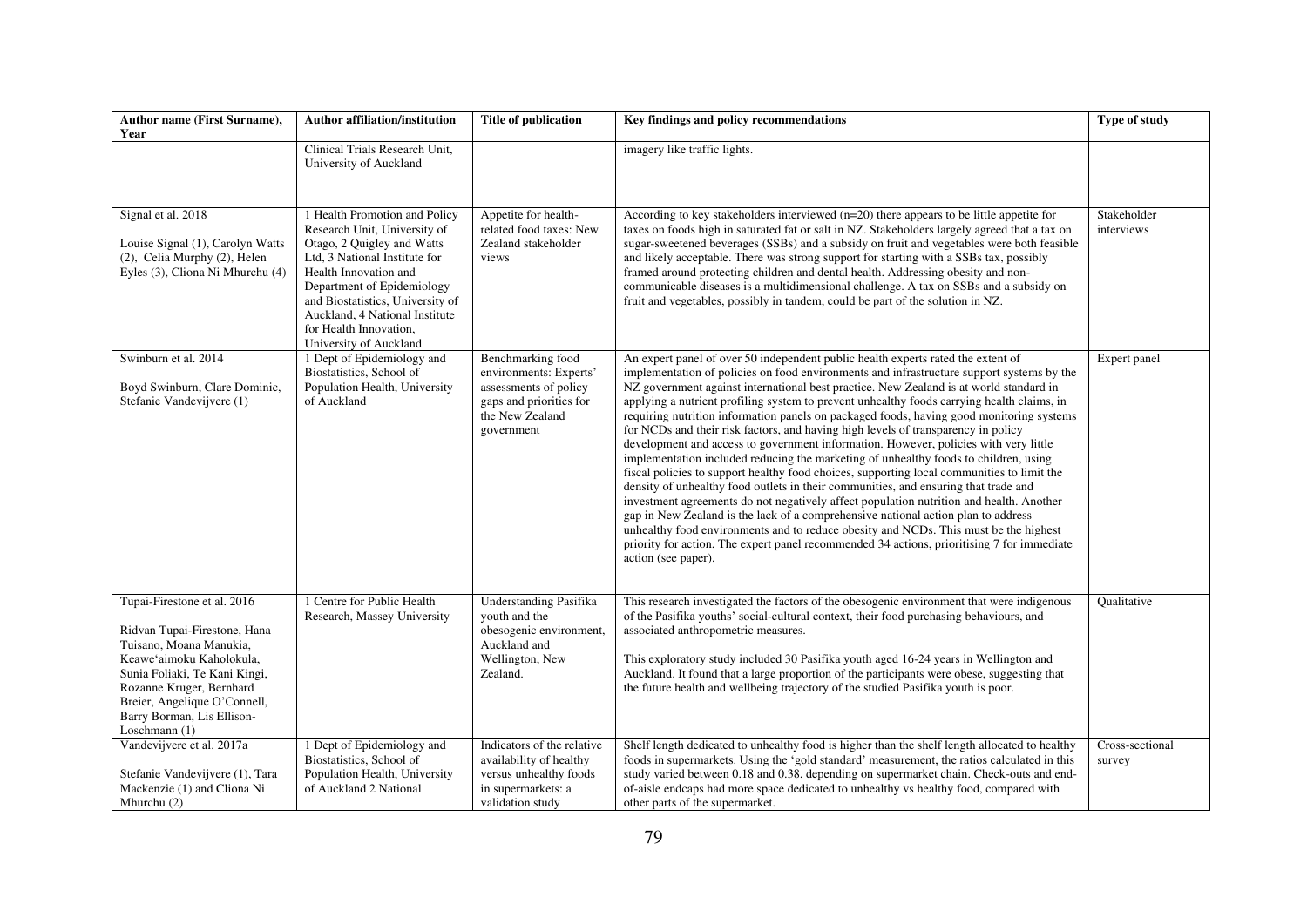| Author name (First Surname),<br>Year                                                                                                      | <b>Author affiliation/institution</b>                                                                                                                                                  | Title of publication                                                                                                                                                                            | Key findings and policy recommendations                                                                                                                                                                                                                                                                                                                                                                                                                                                                                                                                                                                                                                                                                                                                                                                                                                                                                                                                                                                                                                                                                                                                                                                                                                                                                                                                                                                                               | Type of study |
|-------------------------------------------------------------------------------------------------------------------------------------------|----------------------------------------------------------------------------------------------------------------------------------------------------------------------------------------|-------------------------------------------------------------------------------------------------------------------------------------------------------------------------------------------------|-------------------------------------------------------------------------------------------------------------------------------------------------------------------------------------------------------------------------------------------------------------------------------------------------------------------------------------------------------------------------------------------------------------------------------------------------------------------------------------------------------------------------------------------------------------------------------------------------------------------------------------------------------------------------------------------------------------------------------------------------------------------------------------------------------------------------------------------------------------------------------------------------------------------------------------------------------------------------------------------------------------------------------------------------------------------------------------------------------------------------------------------------------------------------------------------------------------------------------------------------------------------------------------------------------------------------------------------------------------------------------------------------------------------------------------------------------|---------------|
|                                                                                                                                           | Institute for Health Innovation,<br>University of Auckland;                                                                                                                            |                                                                                                                                                                                                 |                                                                                                                                                                                                                                                                                                                                                                                                                                                                                                                                                                                                                                                                                                                                                                                                                                                                                                                                                                                                                                                                                                                                                                                                                                                                                                                                                                                                                                                       |               |
| Vandevijvere et al. 2017b<br>Stefanie Vandevijvere, Sally<br>Mackay, Boyd Swinburn (1)                                                    | 1 Dept of Epidemiology and<br>Biostatistics, School of<br>Population Health, University<br>of Auckland                                                                                 | <b>Benchmarking Food</b><br><b>Environments: Progress</b><br>by the New Zealand<br>Government on<br>implementing<br>recommended food<br>environment policies and<br>priority<br>recommendations | NZ is at world standard in requiring nutrition information panels on packaged foods,<br>having good monitoring systems for NCDs, their inequalities and risk factors, and high<br>levels of transparency and access to government information. Major concerns included<br>having low implementation of food environment policies, particularly in schools, fiscal<br>policies, supporting communities to reduce density of unhealthy food outlets in their<br>communities, supporting food retail and service industry to reduce unhealthy food practices<br>and ensuring that trade and investment agreements do not negatively affect population<br>nutrition and health. Experts found that there was low implementation of restrictions to<br>protect children from unhealthy food marketing. Experts also noted lack of government<br>leadership to reduce obesity and improve public health nutrition. In particular, lack of<br>substantive action to improve healthiness of children's food environments in government's<br>plan to tackle childhood obesity, level of funding to improve nutrition in New Zealand was<br>rated as 'low'. Another important gap was lack of targets to reduce childhood obesity rates<br>and inequalities and achieve WHO recommendations for average population sugar, salt and<br>saturated fat intakes. The expert panel urges the government to act on the top<br>recommendations (9 prioritsed actions). | Expert panel  |
| Vandevijvere et al. 2018a<br>Stefanie Vandevijvere, Sally<br>Mackay, Erica D'Souza, Boyd<br>Swinburn                                      | Dept of Epidemiology and<br>Biostatistics, School of<br>Population Health, University<br>of Auckland                                                                                   | How healthy are New<br>Zealand food<br>environments?: a<br>comprehensive<br>assessment 2014-2017                                                                                                | In 2014 and 2017, public health experts (n=56 and 71 respectively) rated the extent of<br>implementation of 23 policy and 24 infrastructure support good practice indicators for<br>healthy food environments compared to international best practice. Overall implementation<br>scores were moderate at 43% in 2014 and 48% in 2017. Priority recommendations related<br>to adult food environments were:<br>· Food composition: Set targets for nutrients of concern (sodium, saturated fat, sugar)<br>• Food labelling: Strengthen the Health Star Rating System (HSR) and make it mandatory<br>• Food prices: Implement a 20% tax on sugary drinks<br>• Leadership: Translate Eating Guidelines in the social, environment and cultural contexts<br>• Funding: Increase population nutrition promotion funding to at least 10% of health care<br>and productivity costs of overweight and obesity.                                                                                                                                                                                                                                                                                                                                                                                                                                                                                                                                                | Expert survey |
| Vandevijvere et al. 2018b<br>Stefanie Vandevijvere (1), Nick<br>Young (2), Sally Mackay (1),<br>Boyd Swinburn (1) and Mark<br>Gahegan (2) | 1 Dept of Epidemiology and<br>Biostatistics, School of<br>Population Health, University<br>of Auckland, 2 Centre for e-<br>Research, Faculty of Science,<br>The University of Auckland | Modelling the cost<br>differential between<br>healthy and current diets:<br>The New Zealand case<br>study                                                                                       | Healthy New Zealand diets were on average more expensive than current diets, but one-<br>quarter of healthy diets were cheaper than the average cost of current diets. For Māori and<br>Pacific population groups, however, in view of their high current energy intakes, current<br>household diets were on average \$40-60 more expensive than healthy diets. The impact of<br>diet composition, types of prices and policies on the cost differential was substantial.<br>Reducing taxes on fresh and frozen fruit and vegetables in New Zealand in conjunction<br>with a sugary drinks tax could reduce the average cost of healthy diets towards the average<br>of current diets and make it easier for people to consume healthy diets.                                                                                                                                                                                                                                                                                                                                                                                                                                                                                                                                                                                                                                                                                                         | Modelling     |
| Vandevijvere et al. 2018c<br>Stefanie Vandevijvere, Kadture<br>A, Sally Mackay, Boyd<br>Swinburn (1)                                      | 1 Dept of Epidemiology and<br>Biostatistics, School of<br>Population Health, University<br>of Auckland                                                                                 | Committing to health:<br>food company policies<br>for healthier food<br>environments                                                                                                            | Some NZ food companies are performing well and are meeting good practice benchmarks,<br>including:                                                                                                                                                                                                                                                                                                                                                                                                                                                                                                                                                                                                                                                                                                                                                                                                                                                                                                                                                                                                                                                                                                                                                                                                                                                                                                                                                    | Survey        |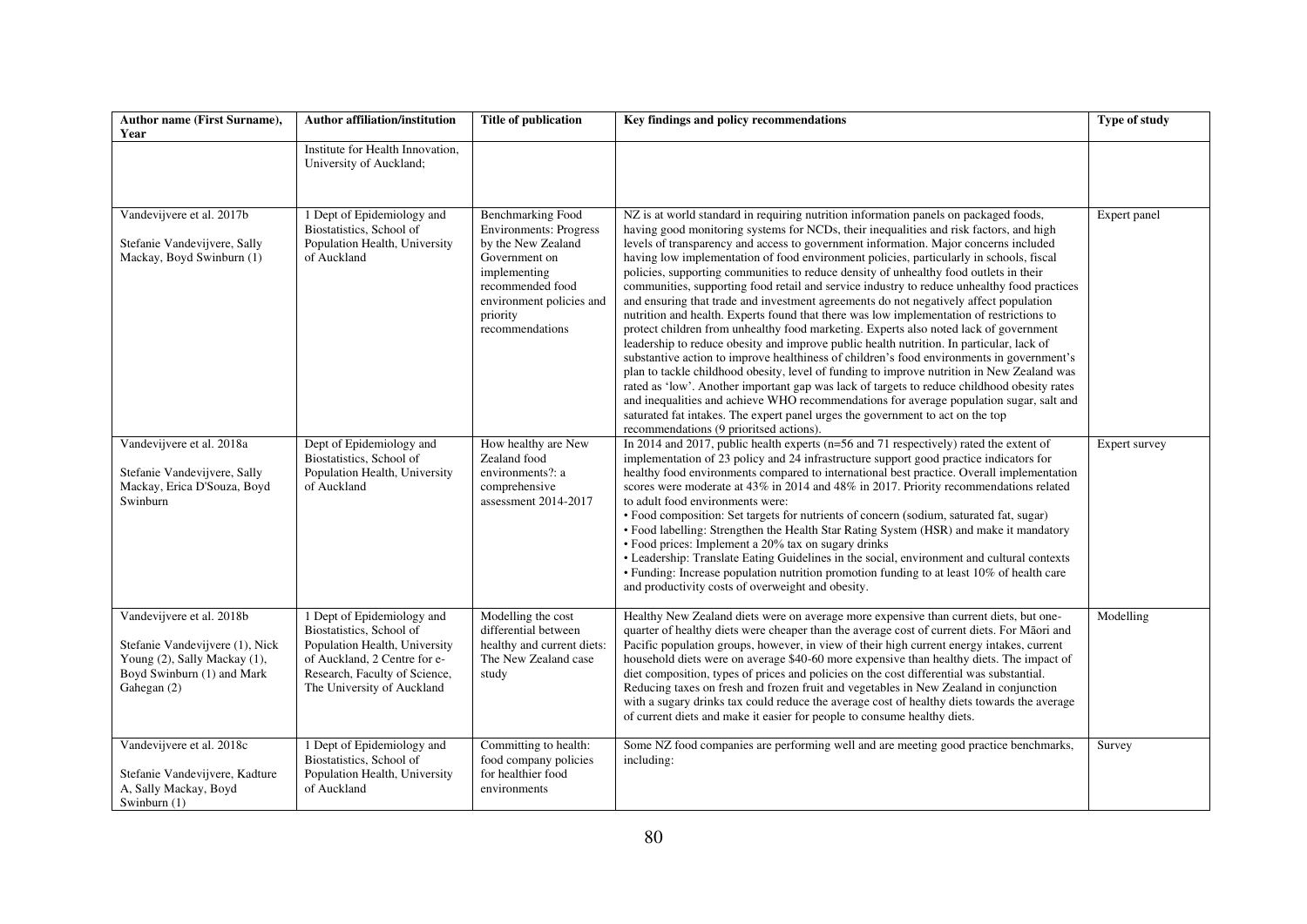| Author name (First Surname),<br>Year                                                                                                                                                                  | <b>Author affiliation/institution</b>                                                                                                                                                                                                                                                                                                                                                                                                                                                               | Title of publication                                                                                                                                                     | Key findings and policy recommendations                                                                                                                                                                                                                                                                                                                                                                                                                                                                                                                                                                                     | <b>Type of study</b>              |
|-------------------------------------------------------------------------------------------------------------------------------------------------------------------------------------------------------|-----------------------------------------------------------------------------------------------------------------------------------------------------------------------------------------------------------------------------------------------------------------------------------------------------------------------------------------------------------------------------------------------------------------------------------------------------------------------------------------------------|--------------------------------------------------------------------------------------------------------------------------------------------------------------------------|-----------------------------------------------------------------------------------------------------------------------------------------------------------------------------------------------------------------------------------------------------------------------------------------------------------------------------------------------------------------------------------------------------------------------------------------------------------------------------------------------------------------------------------------------------------------------------------------------------------------------------|-----------------------------------|
|                                                                                                                                                                                                       |                                                                                                                                                                                                                                                                                                                                                                                                                                                                                                     |                                                                                                                                                                          | All sectors: Incorporating population nutrition and/or<br>$\bullet$<br>obesity prevention into the overarching corporate<br>strategy to some extent<br>Food and non-alcoholic beverage manufacturers and<br>supermarkets: Reformulating products to reduce levels of<br>sodium; Having some existing targets to reduce sugar in<br>specific food categories; Committing to implement the<br>Health Star Ratings on food products; Committing to<br>comply with the Advertising Standards Authority<br>Children and Young People's Advertising Code<br>Quick Service Restaurants: Providing nutrition<br>information online. |                                   |
| Wilson et al. 2016<br>Nick Wilson (1), Nhung Nghiem<br>(1), Helen Eyles (2), Cliona Ni<br>Mhurchu (3), Emma Shields (4),<br>Linda J. Cobiac (5), Christine L.<br>Cleghorn (1) and Tony Blakely<br>(1) | 1 Department of Public Health,<br><b>Burden of Disease</b><br>Epidemiology, Equity and Cost<br>Effectiveness Programme,<br>University of Otago. 2 National<br>Institute for Health Innovation<br>and Department of<br>Epidemiology and Biostatistics,<br>University of Auckland. 3<br>National Institute for Health<br>Innovation, University of<br>Auckland. 4 University of<br>Auckland. 5 British Heart<br>Foundation Centre on<br>Population Approaches to NCD<br>Prevention, Oxford University | Modelling health gains<br>and cost savings for ten<br>dietary salt reduction<br>targets                                                                                  | Implementation of mandatory maximum levels of sodium in packaged foods and reducing<br>sodium in fast foods/restaurant food could reduce overall dietary salt intake by 35%. All<br>ten target interventions studied were cost-saving, with the greatest costs saved for the<br>mandatory 'full target'. These interventions may also be pro-equity by achieving greater<br>health gains per adult for men and for Māori.                                                                                                                                                                                                   | Modelling                         |
| Wilson et al. 2018<br>Nick Wilson; Amanda C. Jones;<br>Nhung Nghiem; Tony Blakely<br>(1)                                                                                                              | 1 Department of Public Health,<br>Otago University                                                                                                                                                                                                                                                                                                                                                                                                                                                  | Preventing<br>cardiovascular disease in<br>New Zealand: making<br>better use of statins but<br>also tobacco control.<br>changing the food supply<br>and other strategies | New Zealand probably needs to do more work to increase statin use among those at<br>increased CVD risk. There seems to be a need to explore various options such as fixed-dose<br>combination pills, polypills, behind-the-counter dispensing and six-month prescriptions.<br>But there is also a strong case for the New Zealand Government to do more population-<br>level CVD prevention via adopting policies to advance tobacco control, improve the<br>nutrition environment (eg, particularly around sodium and saturated fat), improving alcohol<br>control and making walking and cycling easier.                  | Secondary analysis /<br>Viewpoint |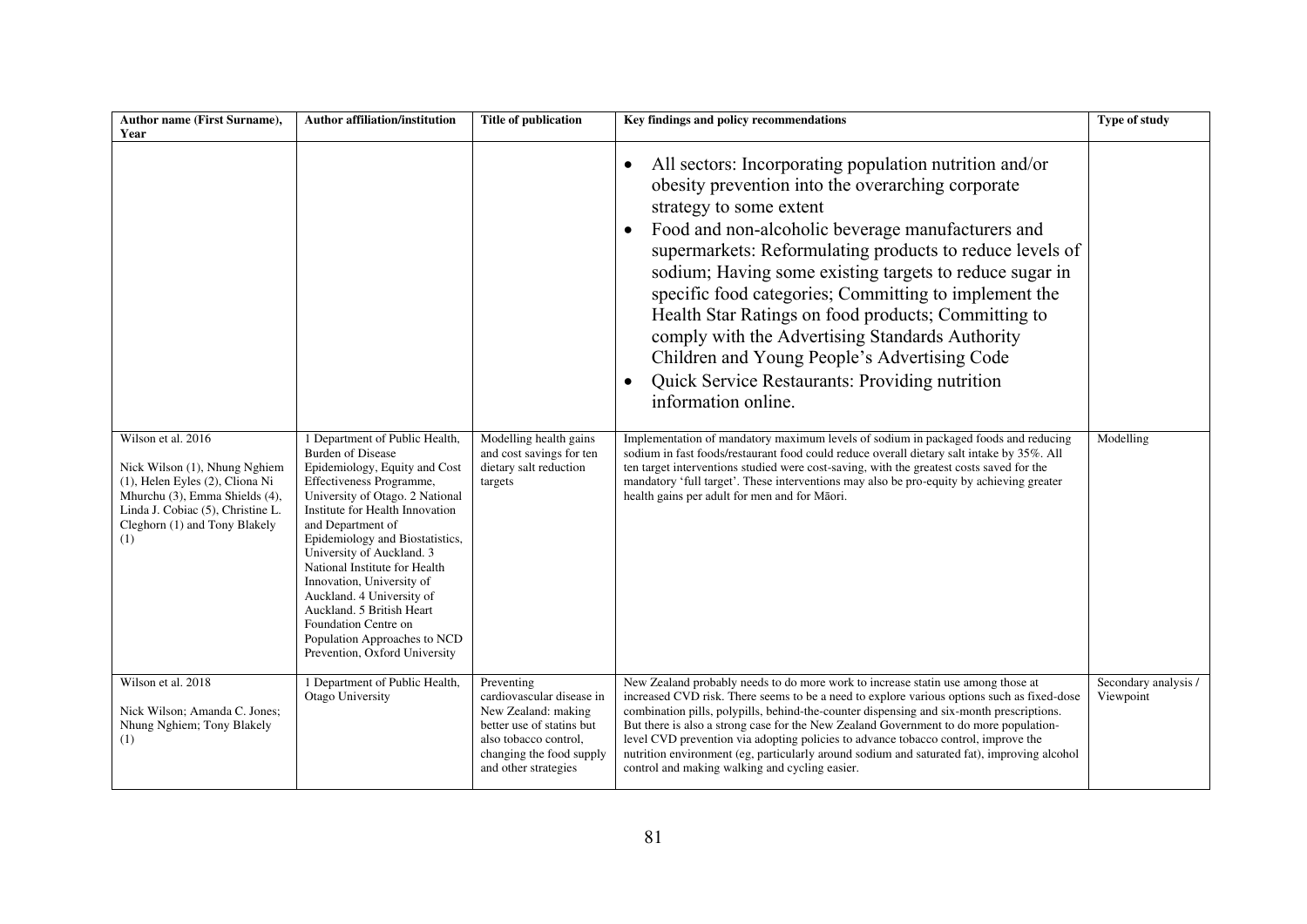## References

- Afshin, A., Peñalvo JL, Del Gobbo L, Silva J, Michaelson M, et al. 2017. The prospective impact of food pricing on improving dietary consumption: A systematic review and meta-analysis. *PLOS ONE* 12(3): e0172277. [DOI:10.1371/journal.pone.0172277](https://doi.org/10.1371/journal.pone.0172277)
- Al-Ani, H., Devi, A., Eyles, H., Swinburn, B., & Vandevijvere, S. 2016. Nutrition and health claims on healthy and less-healthy packaged food products in New Zealand. *British Journal of Nutrition*, 116(6), 1087-1094. DOI:10.1017/S0007114516002981
- Alexander, Donnell. "Claiming Health Benefits: What Effect has the New Nutrition and Health Claims Standard had on Food Labels?" New Zealand Nutrition Foundation - Nutrition News May, (2018): 5-6.
- Allman-Farinelli, M., Byron, A., Collins, C. & Al., E. 2014. Challenges and Lessons from Systematic Literature Reviews for the Australian Dietary Guidelines. *Australian Journal of Primary Health*, 20, 236-240.
- Anderson, L.M., Quinn, T.A., Glanz, K., Ramirez, G., Kahwati, L.C., Johnson, D.B., . . . Katz, D.L. 2009. The Effectiveness of Worksite Nutrition and Physical Activity Interventions for Controlling Employee Overweight and Obesity. A Systematic Review. *American Journal of Preventive Medicine,* 37**,** 340-357.
- Andreyeva, T., Long, M.W. & Brownell, K.D. 2010. The impact of food prices on consumption: A systematic review of research on the price elasticity of demand for food. *American Journal of Public Health,* 100**,** 216-222.
- Aston, L.M. & Jebb, S.A. 2010. Effects of worksite health promotion interventions on employee diets: a systematic review. *BMC Public Health,* 10**,** 62.
- Backholer, K., Beauchamp, A., Ball, K., Turrell, G., Martin, J., Woods, J. & Peeters, A. 2014. A Framework for Evaluating the Impact of Obesity Prevention Strategies on Socioeconomic Inequalities in Weight. *American Journal of Public Health,* 104**,** e43-e50.
- Backholer, K., Sarink, D., Beauchamp, A., Keating, C., Loh, V., Ball, K., . . . Peeters, A. 2016. The impact of a tax on sugar-sweetened beverages according to socio-economic position: a systematic review of the evidence. *Public Health Nutrition,* 19**:** 3070-3084.
- Badland, H., Keam, R., Witten, K., Kearns, R. 2010. Examining public open spaces by neighbourhood deprivation and walkability, *Journal of Physical Activity & Health*, 7(6): 818 - 824
- Badland, H.M., Oliver, M., Kearns, R.A., et al. 2012. Association of Neighbourhood Residence and Preferences with the Built Environment, Work-Related Travel Behaviours, and Health Implications for Employed Adults: Findings from the URBAN Study. *Social Science & Medicine* 75(8): 1469-1476. DOI://doi.org/10.1016/j.socscimed.2012.05.029.
- Baker, P.R.A., Francis, D.P., Soares, J., Weightman, A.L. & Foster, C. 2015. Community wide interventions for increasing physical activity. *Cochrane Database of Systematic Reviews*.
- Barberio, A.M., Sumar, N., Trieu, K., Lorenzetti, D.L., Tarasuk, V., Webster, J., . . . Mclaren, L. 2017. Population-level interventions in government jurisdictions for dietary sodium reduction: a Cochrane Review. *International Journal of Epidemiology*, 46, 1551-1405.
- Black, C., Moon, G. & Baird, J. 2014. Dietary inequalities: What is the evidence for the effect of the neighbourhood food environment? *Health and Place,* 27**,** 229-242.
- Blakely T, Ni Mhurchu C, Jiang Y, et al. 2011. Do Effects of Price Discounts and Nutrition Education on Food Purchases Vary by Ethnicity, Income and Education? Results from a Randomised, Controlled Trial. *Journal of Epidemiology and Community Health* 65(10): 902. DOI:10.1136/jech.2010.118588.
- Bleich, S.N., Economos, C.D., Spiker, M.L., Vercammen, K.A., Vanepps, E.M., Block, J.P., . . . Roberto, C.A. 2017. A Systematic Review of Calorie Labelling and Modified Calorie Labelling Interventions: Impact on Consumer and Restaurant Behaviour. *Obesity*, 25, 2018- 2044.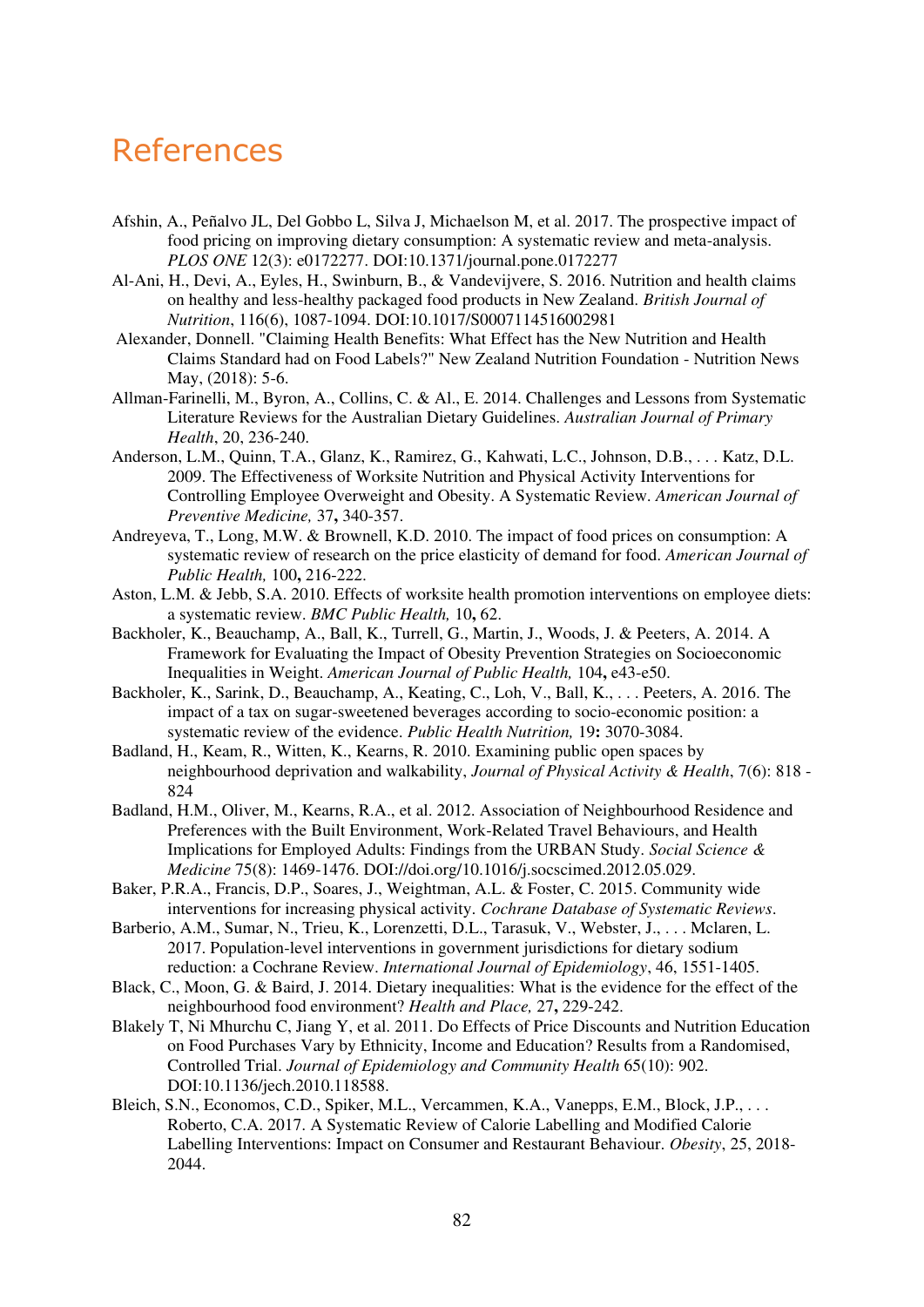- Campos, S., Doxey, J. & Hammond, D. 2011. Nutrition labels on pre-packaged foods: a systematic review. *Public Health Nutrition*, 14, 1496-1506.
- Cecchini, M. & Warin, L. 2016. Impact of food labelling systems on food choices and eating behaviours: a systematic review and meta-analysis of randomized studies. *Obesity Reviews,* 17**,** 201-210.
- Chand A, Eyles H, Ni Mhurchu C. 2012. Availability and Accessibility of Healthier Options and Nutrition Information at New Zealand Fast Food Restaurants. *Appetite* 58(1): 227-233. DOI://doi.org/10.1016/j.appet.2011.10.006.
- Chennakesavalu, M. & Gangemi, A. 2018. Exploring the Relationship between the Fast Food Environment and Obesity Rates in the US vs. Abroad: A Systematic Review. *Journal of Obesity and Weight Loss Therapy*, 8.
- Crockett, R.A., King, S.E., Marteau, T.M., Prevost, A.T., Bignardi, G., Roberts, N.W., . . . Jebb, S.A. 2018. Nutritional labelling for healthier food or non-alcoholic drink purchasing and consumption. *Cochrane Database of Systematic Reviews*.
- Department of Human Nutrition. 2018. Information Package for Users of the New Zealand Estimated Food Costs 2018 (Food Cost Survey 2018). (L. Mainvil, Ed.). Department of Human Nutrition, University of Otago. Retrieved from http://hdl.handle.net/10523/8056
- Eyles, H., Ni Mhurchu, C., Nghiem, N. & Blakely, T. 2012. Food Pricing Strategies, Population Diets, and Non-Communicable Disease: A Systematic Review of Simulation Studies. *PLOS Medicine*, 9, e1001353.
- Eyles, H., Shields, E., Webster, J., Ni Mhuchu, C. 2016. Achieving the WHO Sodium Target: Estimation of Reductions Required in the Sodium Content of Packaged Foods and Other Sources of Dietary Sodium. *The American Journal of Clinical Nutrition* 104(2): 470-479. DOI:10.3945/ajcn.115.125146.
- Eyles H, Jiang Y, Blakely T, et al. 2018. Five Year Trends in the Serve Size, Energy, and Sodium Contents of New Zealand Fast Foods: 2012 to 2016. *Nutrition Journal* 17(1): 65. DOI:10.1186/s12937-018-0373-7.
- Ferdinand, A.O., Sen, B., Rahurkar, S., Engler, S. & Menachemi, N. 2012. The Relationship Between Built Environments and Physical Activity: A Systematic Review. *American Journal of Public*  Health, 102, e7-e13.
- Field, A., Wild, K., Woodward, A., Macmillan, A., Mackie, H. 2018. Encountering bikelash: Experiences and lessons from New Zealand communities. *Journal of Transport & Health* 11:130–140
- Fleischhacker, S.E., Evenson, K.R., Rodriguez, D.A. & Ammerman, A.S. 2011. A systematic review of fast food access studies. Obesity Reviews, 12, e460-e471.
- Fraser, L.K., Edwards, K.L., Cade, J. & Clarke, G.P. 2010. The geography of Fast Food outlets: a review. International journal of environmental research and public health, 7, 2290-2308.
- Frieden, T.R. 2010. A framework for public health action: the health impact pyramid. *American journal of public health*, 100, 590-595.
- Gittelsohn J, Rowan M, Gadhoke P. 2012. Interventions in Small Food Stores to Change the Food Environment, Improve Diet, and Reduce Risk of Chronic Disease. *Preventing Chronic Disease* 9.
- Glanz, K., Bader, M.D., Iyer, S. 2012. Retail grocery store marketing strategies and obesity: an integrative review. *[American Journal of Preventative Medicine.](https://www.ncbi.nlm.nih.gov/pubmed/22516491)* 42(5):503-12. DOI: 10.1016/j.amepre.2012.01.013.
- Gorton D, Ni Mhurchu C, Chen MH, et al. 2009. Nutrition Labels: A Survey of use, Understanding and Preferences among Ethnically Diverse Shoppers in New Zealand. *Public Health Nutrition* 12(9): 1359-1365. DOI:10.1017/S1368980008004059.
- Gorton, D., Carter, J., Cvjetan, B., Ni Mhurchu, C. 2010. Healthier vending machines in workplaces: both possible and effective. *New Zealand Medical Journal*. 123(131).
- Hamlin R,McNeill L. 2016. Does the Australasian "Health Star Rating" Front of Pack Nutritional Label System Work? *Nutrients* 8(6): 327. DOI:10.3390/nu8060327.
- Healthier Lives He Oranga Hauora 2018. Research Strategy 2019-2024.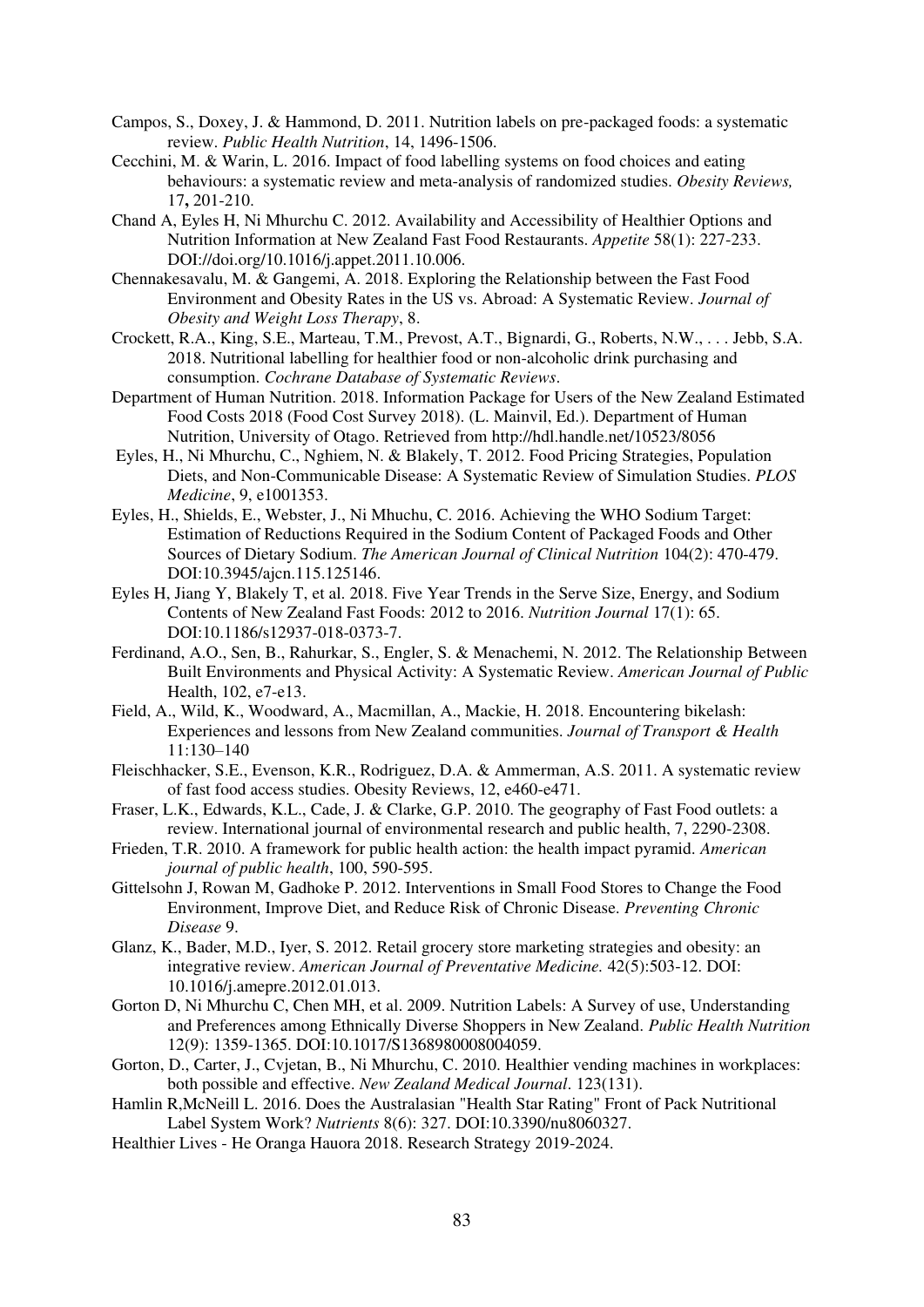- HEHA Strategy Evaluation Consortium. Healthy Eating Health Action:Oranga Kai Oranga Pumau Strategy Evaluation Final Report: Stocktake of HEHA Initiatives II. Dunedin: University of Otago, 2010.
- Herforth, A. & Ahmed, S. 2015. The food environment, its effects on dietary consumption, and potential for measurement within agriculture-nutrition interventions. *Food Security,* 7**,** 505- 520.
- Hillier-Brown, F.C., Summerbell, C.D., Moore, H.J., Routen, A., Lake, A.A., Adams, J., . . . Brown, T.J. 2017. The impact of interventions to promote healthier ready-to-eat meals (to eat in, to take away or to be delivered) sold by specific food outlets open to the general public: a systematic review. *Obesity Reviews*, 18, 227-246.
- Hinckson E, Cerin E, Mavoa S, et al. 2017. What are the Associations between Neighbourhood Walkability and Sedentary Time in New Zealand Adults? the URBAN Cross-Sectional Study. *BMJ Open* 7(10): e016128. DOI:10.1136/bmjopen-2017-016128.
- Hollands, G.J., Shemilt, I., Marteau, T.M., Jebb, S.A., Lewis, H.B., Wei, Y., . . . Ogilvie, D. 2015. Portion, package or tableware size for changing selection and consumption of food, alcohol and tobacco. *Cochrane Database of Systematic Reviews*.
- Hyseni, L., Elliot-Green, A., Lloyd-Williams, F., Kypridemos, C., O'Flaherty, M., Mcgill, R., . . . Capewell, S. 2017. Systematic review of dietary salt reduction policies: Evidence for an effectiveness hierarchy? *PloS One,* 12**,** e0177535.
- Kliemann, N., Kraemer, M.V.S., Scapin, T., Rodrigues, V.M., Fernandes, A.C., Bernardo, G.L., . . . . Proença, R.P.C. 2018. Serving size and nutrition labelling: Implications for nutrition information and nutrition claims on packaged foods. *Nutrients*, 10.
- Institute for Health Metrics and Evaluation (IHME) 2018. Findings from the Global Burden of Disease Study. Seattle WA: IHME.
- Isaacs, A.N. 2014. An overview of qualitative research methodology for public health researchers. *International Journal of Medicine and public health,* 4.
- Ivory, V.C., Russell, M., Witten, K., et al. 2015a What Shape is Your Neighbourhood? Investigating the Micro Geographies of Physical Activity. *Social Science and Medicine* 133:313-21 DOI:10.1016/j.socscimed.2014.11.041.
- Ivory, V.C., Blakely, T., Pearce, J., Witten, K., Bagheri, N., Badland, H., Schofield, G. 2015b. Could strength of exposure to the residential neighbourhood modify associations between walkability and physical activity? *Social Science & Medicine*, 147: 232-241.
- Jani, R., Rush, E., Crook, N., et al. 2018. Availability and Price of Healthier Food Choices and Association with Obesity Prevalence in New Zealand Maori. *Asia Pacific Journal of Clinical Nutrition* 27(6): 1357-1365. DOI:10.6133/apjcn.201811\_27(6).0023.
- Kärmeniemi, M., Lankila, T., Ikäheimo, T., Koivumaa-Honkanen, H. & Korpelainen, R. 2018. The Built Environment as a Determinant of Physical Activity: A Systematic Review of Longitudinal Studies and Natural Experiments. *Annals of Behavioural Medicine,* 52**,** 239-251.
- Katz, D.L., Nawaz, H., Jennings, G. & Et al. 2001. Community Health Promotion and the Randomized Controlled Trial: Approaches to Finding Common Ground. *Journal of Public Health Management and Practice* 7**,** 33-40.
- Kaur, A., Scarborough, P. & Rayner, M. 2017. A systematic review, and meta-analyses, of the impact of health-related claims on dietary choices. *International Journal of Behavioural Nutrition and Physical Activity,* 14**,** 93.
- Keall, M., Chapman, R., Howden-Chapman, P., et al. 2015. Increasing Active Travel: Results of a Quasi-Experimental Study of an Intervention to Encourage Walking and Cycling. *Journal of Epidemiology and Community Health* 69(12): 1184-1190. DOI:10.1136/jech-2015-205466.
- Kliemann, N., Kraemer, M.V.S., Scapin, T., Rodrigues, V.M., Fernandes, A.C., Bernardo, G.L., . . . . Proença, R.P.C. 2018. Serving size and nutrition labelling: Implications for nutrition information and nutrition claims on packaged foods. *Nutrients,* 10.
- Littlewood, J.A., Lourenço, S., Iversen, C.L. & Hansen, G.L. 2016. Menu labelling is effective in reducing energy ordered and consumed: A systematic review and meta-analysis of recent studies. *Public health nutrition,* 19, 2106-2121.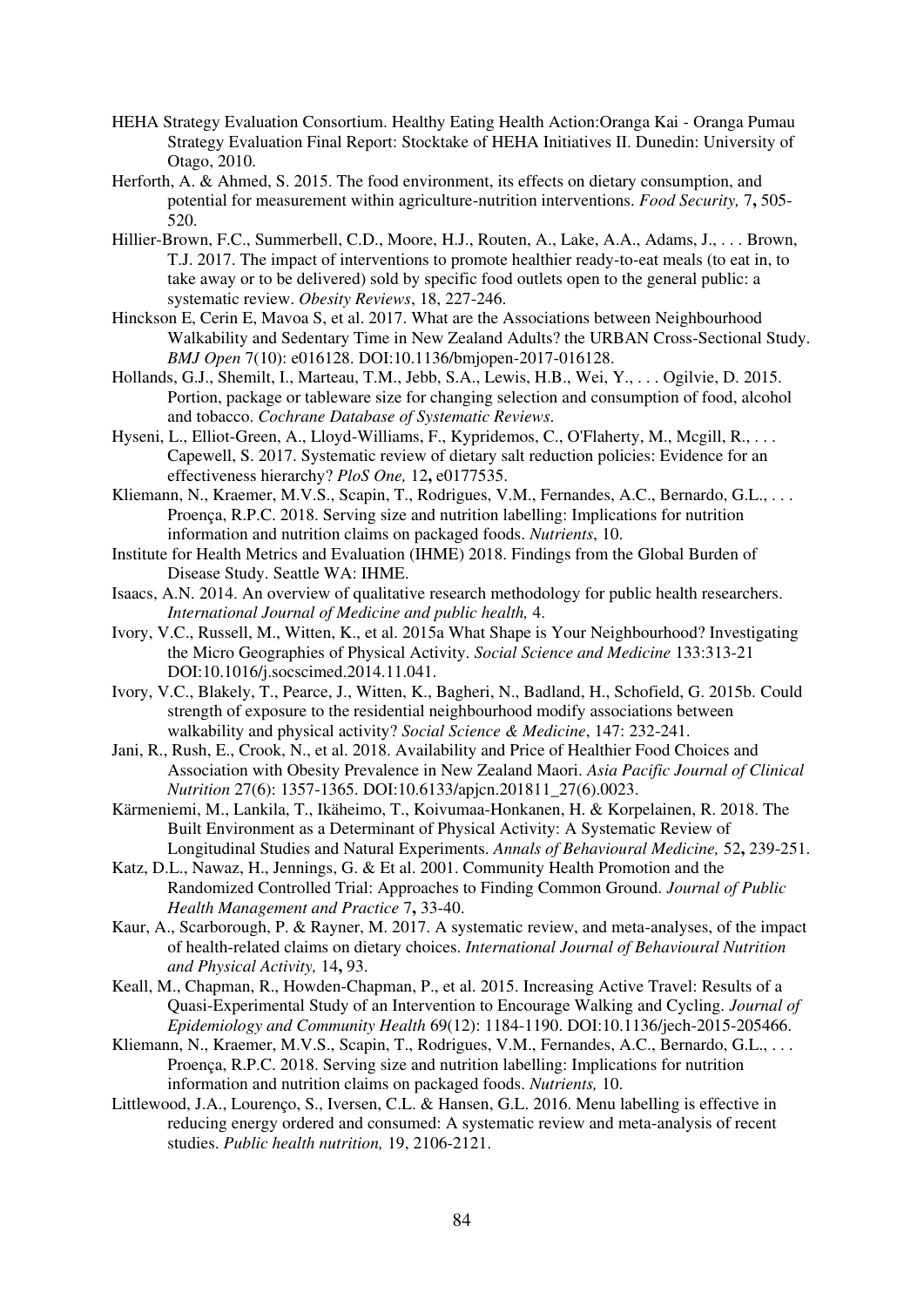- Long, M.W., Tobias, D.K., Cradock, A.L., Batchelder, H. & Gortmaker, S.L. 2015. Systematic Review and Meta-analysis of the Impact of Restaurant Menu Calorie Labelling. *American Journal of Public Health,* 105, e11-e24.
- Mackay S, Buch T, Vandevijvere S, et al. 2018 Cost and Affordability of Diets Modelled on Current Eating Patterns and on Dietary Guidelines, for New Zealand Total Population, Māori and Pacific Households*. International Journal of Environmental Research and Public Health* 15(6) DOI:10.3390/ijerph15061255.
- Mackenbach DJ, Randal E, Zhao P, et al. 2016 The Influence of Urban Land-use and Public Transport Facilities on Active Commuting in Wellington, New Zealand: Active Transport Forecasting using the WILUTE Model. *Sustainability* 8(3) DOI:10.3390/su8030242.
- Macmillan A, Conner J, Witten K, et al. 2014. The Societal Costs and Benefits of Commuter Bicycling: Simulating the Effects of Specific Policies using System Dynamics Modelling. *Environmental Health Perspectives* 122(4): 335-344. DOI:10.1289/ehp.1307250.
- Macmillan, F., George, E.S., Feng, X., Merom, D., Bennie, A., Cook, A., . . . Astell-Burt, T. 2018. Do natural experiments of changes in neighbourhood built environment impact physical activity and diet? A systematic review. *International Journal of Environmental Research and Public Health,* 15.
- Malambo, P., Kengne, A.P., De Villiers, A., Lambert, E.V. & Puoane, T. 2016. Built environment, selected risk factors and major cardiovascular disease outcomes: A systematic review. *PLoS ONE,* 11.
- Massey University Evaluation Team. Interim Evaluation Report: Healthy Families NZ. Wellington: Ministry of Health, 2017.
- Matheson, Anna, Mat Walton, Rebecca Gray, Kristin Lindberg, Mathangi Shanthakumar, Nan Wehipeihana, Kathleen Fisher, Kellie Spee, Roxanne Smith, and Nikki Chilcott. Healthy Family New Zealand Summative Evaluation Report. Wellington: Ministry of Health, 2018.
- Maubach, N., Hoek, J. 2010. A Qualitative Study of New Zealand Parents' Views on Front-of-Pack Nutrition Labels. *Nutrition & Dietetics* 67(2): 90-96. DOI:10.1111/j.1747- 0080.2010.01425.x.
- Mavoa, S., Witten, K., McCreanor, T., & O'Sullivan, D. 2011. GIS based destination accessibility via public transit and walking in Auckland, New Zealand. *Journal of Transport Geography.* 20(1), 15-22.
- Mayne, S.L., Auchincloss, A.H. & Michael, Y.L. 2015. Impact of policy and built environment changes on obesity-related outcomes: a systematic review of naturally occurring experiments. *Obesity Reviews,* 16**,** 362-375.
- McCormack, G.R. & Shiell, A. 2011. In search of causality: A systematic review of the relationship between the built environment and physical activity among adults. *International Journal of Behavioural Nutrition and Physical Activity,* 8.
- McLean RM, Hoek JA, Buckley S, et al. 2009. "Healthy Eating Healthy Action": Evaluating New Zealand's Obesity Prevention Strategy. *BMC Public Health* 9: 452.
- Ministry for Primary Industries 2018. Health Star Rating Monitoring Implementation for the Five Year Review New Zealand Food Safety Technical Report No: 2018/08. Wellington. Retrieved from: www.mpi.govt.nz/dmsdocument/31632-health-star-rating-monitoringimplementation-for-the-five-year-review
- Ministry of Health 2016. Health Loss in New Zealand 1990-2013. Wellington.
- Moher, D., Liberati, A., Tetzlaff, J. & Altman, D.G. 2009. Preferred reporting items for systematic reviews and meta-analyses: the PRISMA statement. *British Medical Journal,* 339**,** b2535.
- Monro, D., Mhurchu, C.N., Jiang, Y., et al. 2015. Changes in the Sodium Content of New Zealand Processed Foods: 2003-2013. *Nutrients* 7(6): 4054-4067. DOI:10.3390/nu7064054.
- Nghiem N, Blakely T, Cobiac LJ, et al. 2015. Health and Economic Impacts of Eight Different Dietary Salt Reduction Interventions. *Plos One* 10(4): e0123915.
- Niebylski, M.L., Redburn, K.A., Duhaney, T. & Campbell, N.R. 2015. Healthy food subsidies and unhealthy food taxation: A systematic review of the evidence. *Nutrition,* 31**,** 787-795.
- Ni Mhurchu, C., Blakely, T., Jiang, Y. et al. 2010. Effects of Price Discounts and Tailored Nutrition Education on Supermarket Purchases: A Randomized Controlled Trial. *The American Journal of Clinical Nutrition* 91(3): 736-747. DOI:10.3945/ajcn.2009.28742.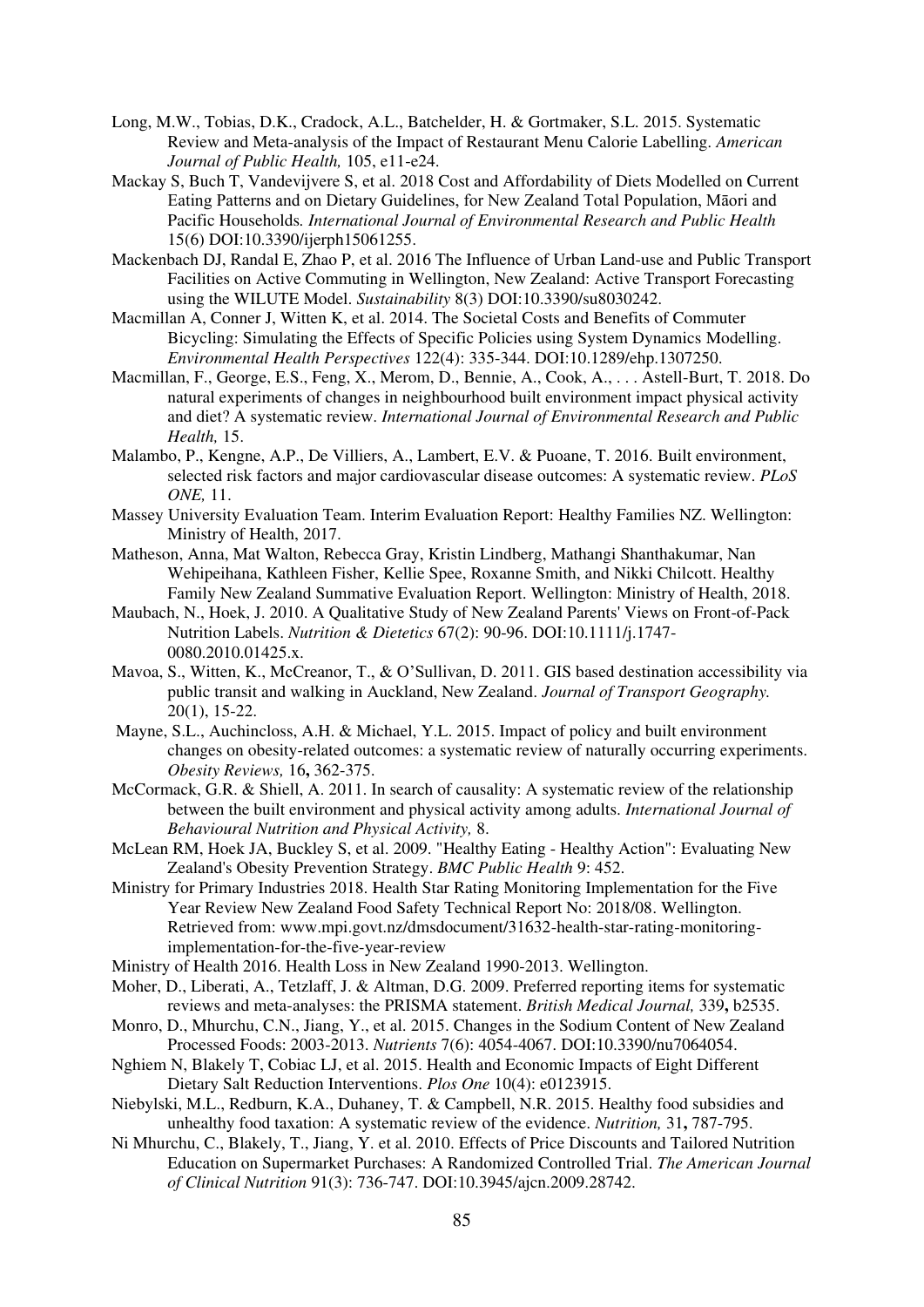- Ni Mhurchu, C., Aston, L.M., Jebb, S. 2010. Effects of worksite health promotion interventions on employee diets: a systematic review. BMC Public Health 10(1): 1-62. DOI: 10.1186/1471- 2458-10-62
- Ni Mhurchu, C., Eyles H, Schilling C, et al. 2013. Food Prices and Consumer Demand: Differences Across Income Levels and Ethnic Groups. *Plos One* 8(10): e75934.
- Ni Mhurchu, C., Helen Eyles, Murat Genc, et al. 2014. Twenty Percent Tax on Fizzy Drinks could Save Lives and Generate Millions inRevenue for Health Programmes in New Zealand. *New Zealand Medical Journal* 127(1389).
- Ni Mhurchu, C., Eyles H, Genc M, et al. 2015. Effects of Health-Related Food Taxes and Subsidies on Mortality from Diet-Related Disease in New Zealand: An Econometric-Epidemiologic Modelling Study. *Plos One* 10(7): e0128477.
- Ni Mhurchu, C. et al. 2017a. Effects of Interpretive Nutrition Labels on Consumer Food Purchases: The Starlight Randomized Controlled Trial*. The American Journal of Clinical Nutrition* 105(3): 695-704. DOI:10.3945/ajcn.116.144956.
- Ni Mhurchu, C., Eyles H, Choi Y. 2017b. Effects of a Voluntary Front-of-Pack Nutrition Labelling System on Packaged Food Reformulation: The Health Star Rating System in New Zealand. *Nutrients*, 9(8):E918. doi: 10.3390/nu9080918.
- Ni Mhurchu, C., et al. 2018. Do nutrition labels influence healthier food choices? Analysis of label viewing behaviour and subsequent food purchases in a nutrition labelling intervention trial. *Appetite*,121: 360-365.
- Nuffield Council on Bioethics. 2007. Public health ethical issues. London: Nuffield Council on **Bioethics**
- Oliver M, Witten K, Blakely T, et al. 2015. Neighbourhood Built Environment Associations with Body Size in Adults: Mediating Effects of Activity and Sedentariness in a Cross-Sectional Study of New Zealand Adults. *BMC Public Health* 15(1): 956. DOI:10.1186/s12889-015- 2292-2.
- Olstad, D.L., Teychenne, M., Minaker, L.M., Taber, D.R., Raine, K.D., Nykiforuk, C.I.J. & Ball, K. 2016. Can policy ameliorate socioeconomic inequities in obesity and obesity-related behaviours? A systematic review of the impact of universal policies on adults and children. *Obesity Reviews,* 17**,** 1198-1217.
- Pearce J, Blakely T, Witten K, et al. 2007 Neighbourhood Deprivation and Access to Fast-Food Retailing: A National Study. *American Journal of Preventative Medicine* 32(5)375-382 DOI://doi.org/10.1016/j.amepre.2007.01.009.
- Pearce J, Hiscock R, Blakely T, et al. 2009. A National Study of the Association between Neighbourhood Access to Fast-Food Outlets and the Diet and Weight of Local Residents. *Health & Place* 15(1): 193-197. DOI://doi.org/10.1016/j.healthplace.2008.04.003.
- Pitt, E., Gallegos, D., Comans, T., Cameron, C. & Thornton, L. 2017. Exploring the influence of local food environments on food behaviours: A systematic review of qualitative literature. *Public health nutrition*, 20, 2393-2405.
- Redondo, M., Hernández-Aguado, I. & Lumbreras, B. 2018. The impact of the tax on sweetened beverages: a systematic review. *The American Journal of Clinical Nutrition,* 108**,** 548-563.
- Raerino (Ngāti Awa,Te Arawa), K., Macmillan AK, Jones (Ngāti Kahungunu), Rhys G. 2013 Indigenous Māori Perspectives on Urban Transport Patterns Linked to Health and Wellbeing. *Health & Place* 2354-62 DOI://doi.org/10.1016/j.healthplace.2013.04.007.
- Rissel, C., Curac, N., Greenaway, M. & Bauman, A. 2012. Physical Activity Associated with Public Transport Use—A Review and Modelling of Potential Benefits. *International Journal of Environmental Research and Public Health,* 9**,** 2454.
- Saelens, B.E. & Handy, S.L. 2008. Built environment correlates of walking: A review. *Medicine and science in sports and exercise,* 40**,** S566.
- Sallis, J.F. & Glanz, K. 2009. Physical Activity and Food Environments: Solutions to the Obesity Epidemic. *The Milbank Quarterly,* 87**,** 123-154.
- Salvo, G., Lashewicz, B.M., Doyle-Baker, P.K. & Mccormack, G.R. 2018. Neighbourhood built environment influences on physical activity among adults: A systematized review of qualitative evidence. *International Journal of Environmental Research and Public Health,* 15.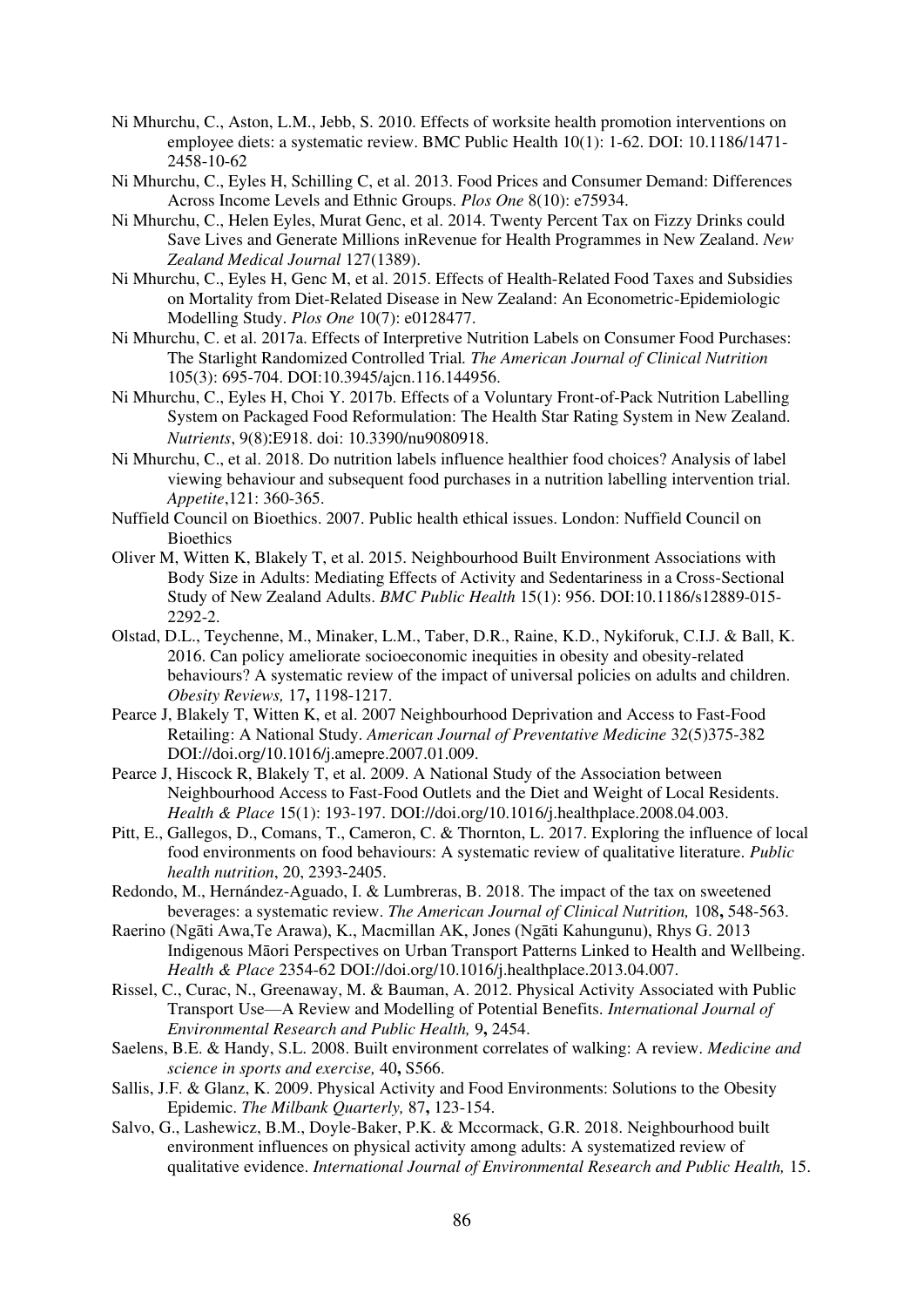- Shangguan, S., Afshin, A., Shulkin, M., Ma, W., Marsden, D., Smith, J., . . . Mozaffarian, D. 2019. A Meta-Analysis of Food Labelling Effects on Consumer Diet Behaviours and Industry Practices. *American Journal of Preventive Medicine,* 56**,** 300-314.
- Shaw, C., Keall, M., Guiney, H. 2017. What Modes of Transport are Associated with Higher Levels of Physical Activity? Cross-Sectional Study of New Zealand Adults. *Journal of Transport & Health* 7: 125-133. DOI://doi.org/10.1016/j.jth.2017.09.010.
- Shaw, C., Randal, E., Keall, M. et al. 2018. Health Consequences of Transport Patterns in New Zealand's Largest Cities*. New Zealand Medical Journal* 131(1472): 64-72.
- Signal L., Lanumata, T., Robinson, J., et al. 2008. Perceptions of New Zealand Nutrition Labels by Māori, Pacific and Low-Income Shoppers. *Public Health Nutrition* 11(7): 706-713. DOI:10.1017/S1368980007001395.
- Signal, L.N., Watts, C., Murphy, C., Eyles, H., Ni Mhurchu, C. 2018. Appetite for health-related food taxes: New Zealand stakeholder views. *Health Promotion International*, 3(5):791-800. DOI[:10.1093/heapro/dax019](https://doi.org/10.1093/heapro/dax019)
- Sinclair, S.E., Cooper, M. & Mansfield, E.D. 2014. The Influence of Menu Labelling on Calories Selected or Consumed: A Systematic Review and Meta-Analysis. *Journal of the Academy of Nutrition and Dietetics*, 114, 1375-1388.e15.
- Sisnowski, J., Handsley, E. & Street, J.M. 2015. Regulatory approaches to obesity prevention: A systematic overview of current laws addressing diet-related risk factors in the European Union and the United States. *Health Policy,* 119**,** 720-731.
- Skov, L.R., Lourenço, S., Hansen, G.L., Mikkelsen, B.E. & Schofield, C. 2013. Choice architecture as a means to change eating behaviour in self-service settings: a systematic review. *Obesity Reviews*, 14, 187-196.
- Smith, M., Hosking, J., Woodward, A., Witten, K., Macmillan, A., Field, A., . . . Mackie, H. 2017. Systematic literature review of built environment effects on physical activity and active transport – an update and new findings on health equity. *International Journal of Behavioural Nutrition and Physical Activity,* 14**,** 158.
- Stappers, N.E.H., Van Kann, D.H.H., Ettema, D., De Vries, N.K. & Kremers, S.P.J. 2018. The effect of infrastructural changes in the built environment on physical activity, active transportation and sedentary behaviour – A systematic review. *Health and Place,* 53**,** 135-149.
- Sushil Z, Vandevijvere S, Exeter DJ, et al. 2017. Food Swamps by Area Socioeconomic Deprivation in New Zealand: A National Study*. International Journal of Public Health* 62(8):869-877
- Swartz, J.J., Braxton, D. & Viera, A.J. 2011. Calorie menu labelling on quick-service restaurant menus: an updated systematic review of the literature. *International Journal of Behavioural Nutrition and Physical Activity*, 8, 135.
- Thow, A.M., Downs, S. & Jan, S. 2014. A systematic review of the effectiveness of food taxes and subsidies to improve diets: Understanding the recent evidence. *Nutrition Reviews*, 72, 551- 565.
- Tsagris, M. & Fragkos, K. 2016. Umbrella Reviews, Overviews of Reviews, Meta-Epidemiologic Studies: Similarities and Differences. Switzerland, Springer International Publishing.
- Valson, J.S. & Kutty, V.R. 2018. Gender differences in the relationship between built environment and non-communicable diseases: A systematic review. *Journal of Public Health Research,* 7**,** 43-49.
- Vandevijvere S, Mackenzie T, Mhurchu CN. 2017a. Indicators of the Relative Availability of Healthy Versus Unhealthy Foods in Supermarkets: A Validation Study. *International Journal of Behavioral Nutrition and Physical Activity* 14(1): 53. DOI:10.1186/s12966-017-0512-0.
- Vandevijvere S, Mackay S, Swinburn B. 2018a. Measuring and Stimulating Progress on Implementing Widely Recommended Food Environment Policies: The New Zealand Case Study. *Health Research Policy and Systems* 16(1): 3. DOI:10.1186/s12961-018-0278-0.
- Vandevijvere S, Young N, Mackay S, et al. 2018b. Modelling the Cost Differential between Healthy and Current Diets: The New Zealand Case Study. *International Journal of Behavioral Nutrition and Physical Activity* 15(1): 16.
- Vandevijvere, Stefanie, A. Kasture, G. Sacks, E. Robinson, S. Mackay, and B. Swinburn. 2018c. Committing to Health: Food Companies Policies for Healthier Food Environments; Company Assessments and Recommendations using the Business Impact Assessment on Obesity and